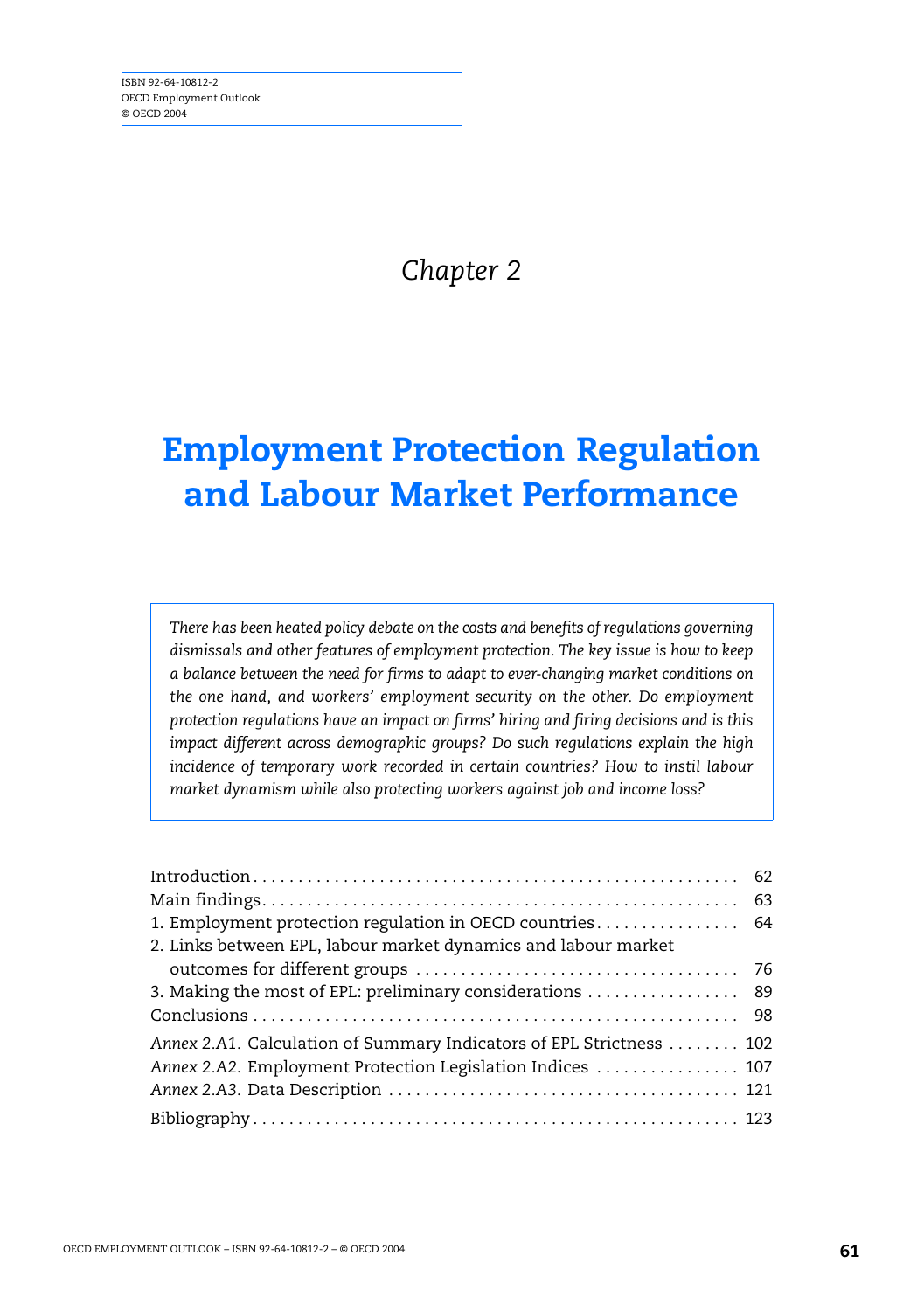#### **Introduction**

As with most labour market regulations, employment protection legislation (EPL) was first introduced with the aim of enhancing workers' welfare and improving employment conditions. However, the same provisions that protect employees translate into a cost for employers and thus could have a negative impact on hiring. The literature on EPL highlights positive and negative effects on labour market performance. Among the former, it highlights the benefits of long-term employee-employer contracts including greater willingness to invest in on-the-job training. Among the latter, is the concern that workers hired on regular contracts may enjoy a high degree of employment security to the detriment of other workers hired on temporary contracts. In addition, employment protection may diminish firms' ability to cope with a rapidly changing environment driven by globalisation, technological change and the derived organisational innovation. The effects of EPL on labour market performance are a controversial subject, both in theory and in applied research.

Most available studies have looked at employment protection as an additional labour cost for firms, and have studied the effects of this cost on employment and joblessness, but two important and related aspects have often been left aside: *i)* the rationale for the existence of employment protection; and *ii)* its welfare consequences. Some recent studies have sought to address these issues by considering employment protection not just as an exogenous cost for employers, but as a comprehensive policy instrument, able to resolve certain market imperfections, with potential positive welfare implications. Policy recommendations have also evolved towards a more balanced view of the dilemma opposing the need for flexibility expressed by firms to the importance of protecting workers against labour market risks. For instance, the European Commission has recently recommended to EU member states "to review and, where appropriate, reform overly restrictive elements of employment legislation" while "taking account of the need for both flexibility and security" (European Commission, 2003a). The ILO has set similar objectives with the aim of promoting employment stability while maintaining a sufficient level of labour market flexibility.

Within the context of the OECD Jobs Strategy re-assessment, it is important to review the issue of employment protection in the light of these recent developments. This chapter starts by presenting a picture of current employment protection regulations in OECD countries. The second section studies the effects of EPL on labour market performance, trying to identify the socio-demographic groups that seem to benefit from it and those who, by contrast, appear to be penalised. The third part looks at the economic rationale for employment protection, and discusses its role as one of the instruments available to governments to protect workers against labour market risks, along with unemployment benefit systems and active labour market policies.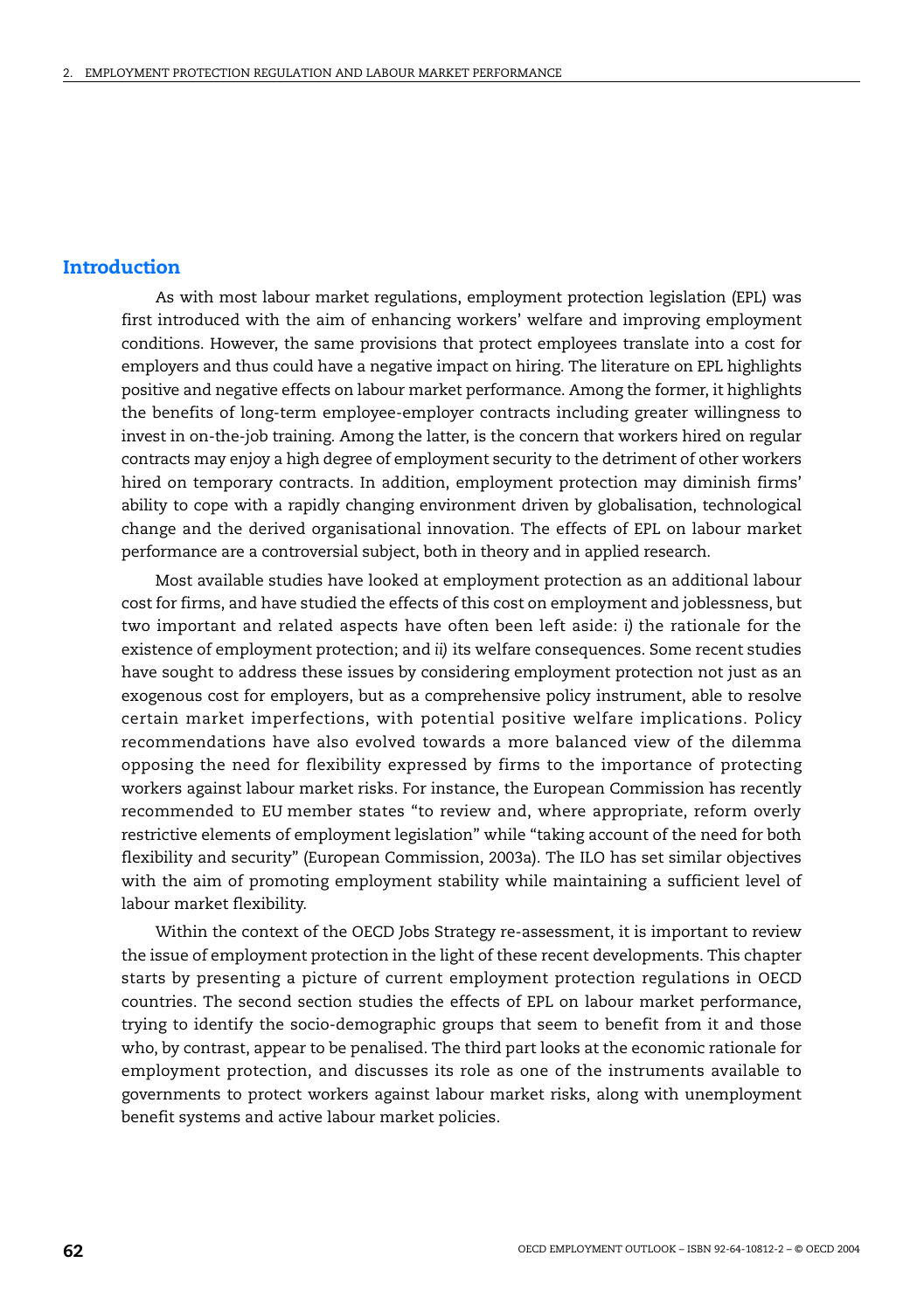## **Main findings**

- *Over the past 15 years, a process of convergence across OECD countries has taken place as regards EPL.* This process has been driven largely by an easing of regulation in the countries where EPL was relatively strict at the end of the 1980s. In most cases, these reforms consisted in easing the recourse to temporary forms of employment while leaving existing provisions for regular or permanent contracts practically unaltered. Despite this convergence, the *relative* position of countries across the overall spectrum of EPL strictness, as defined and measured by the OECD, has not changed much since the late 1980s. The overall strictness of EPL continues to vary widely between countries and the regulation of temporary employment remains a key element in explaining cross-countries differences.
- *Employment protection regulation fulfils its stated purpose, namely protecting existing jobs.* Indeed evidence presented in this chapter suggests that EPL tends to limit firms' ability to fire workers. *At the same time, EPL would reduce the re-employment chances of unemployed workers* – thereby exerting upward pressure on long-term unemployment. Indeed, in deciding whether to hire a worker, employers will take into account the likelihood that firing costs will be incurred in the future. In sum, EPL leads to two opposite effects on labour market dynamics: it reduces inflows into unemployment, while also making it more difficult for jobseekers to enter employment (*i.e.* lower outflows from unemployment).
- *The net impact of EPL on aggregate unemployment is therefore ambiguous* a priori*, and can only be resolved by empirical investigation.* However, the numerous empirical studies of this issue lead to conflicting results, and moreover their robustness has been questioned. On the other hand, it is possible to detect a link between EPL and employment rates for specific groups. Some studies, as well as the analysis presented in this chapter, suggest the possibility of a negative link between strict EPL and the employment rates of youth and prime-age women, while there may be positive links to the employment rates of other groups. This is consistent with the above findings of the effects of EPL on labour market dynamics. Indeed youth and prime-age women are more likely to be subject to entry problems in the labour market than is the case with other groups, and they are therefore likely to be disproportionately affected by the effects of EPL on firms' hiring decisions.
- *Differences in the strictness of EPL for regular and temporary jobs may be an important element in explaining the rise in the incidence of temporary work for youth and the low skilled* (this is less the case for other groups, notably prime-age men). This means that facilitating the use of temporary work arrangements, while not changing EPL on regular employment, may aggravate labour market duality. It may also affect career progression and productivity of workers trapped in temporary forms of employment, which are typically characterised by weak job attachments and limited opportunities for upgrading human capital.
- *Any overall assessment of EPL has to weigh costs against benefits.* EPL may foster long-term employment relationships, thus promoting workers' effort, co-operation and willingness to be trained, which is positive for aggregate employment and economic efficiency. In addition, by promoting firms' social responsibility in the face of adjustment to unfavourable economic circumstances, a *reasonable* degree of employment protection could be welfare-improving, *i.e.* it can help balance concern for workers' job security with the need for labour market adjustment and dynamism. Thus, some recent studies suggest that an optimal policy would combine some EPL with effective re-employment services and active labour market policies aiming at counteracting the negative effects of EPL on firms' hiring decisions.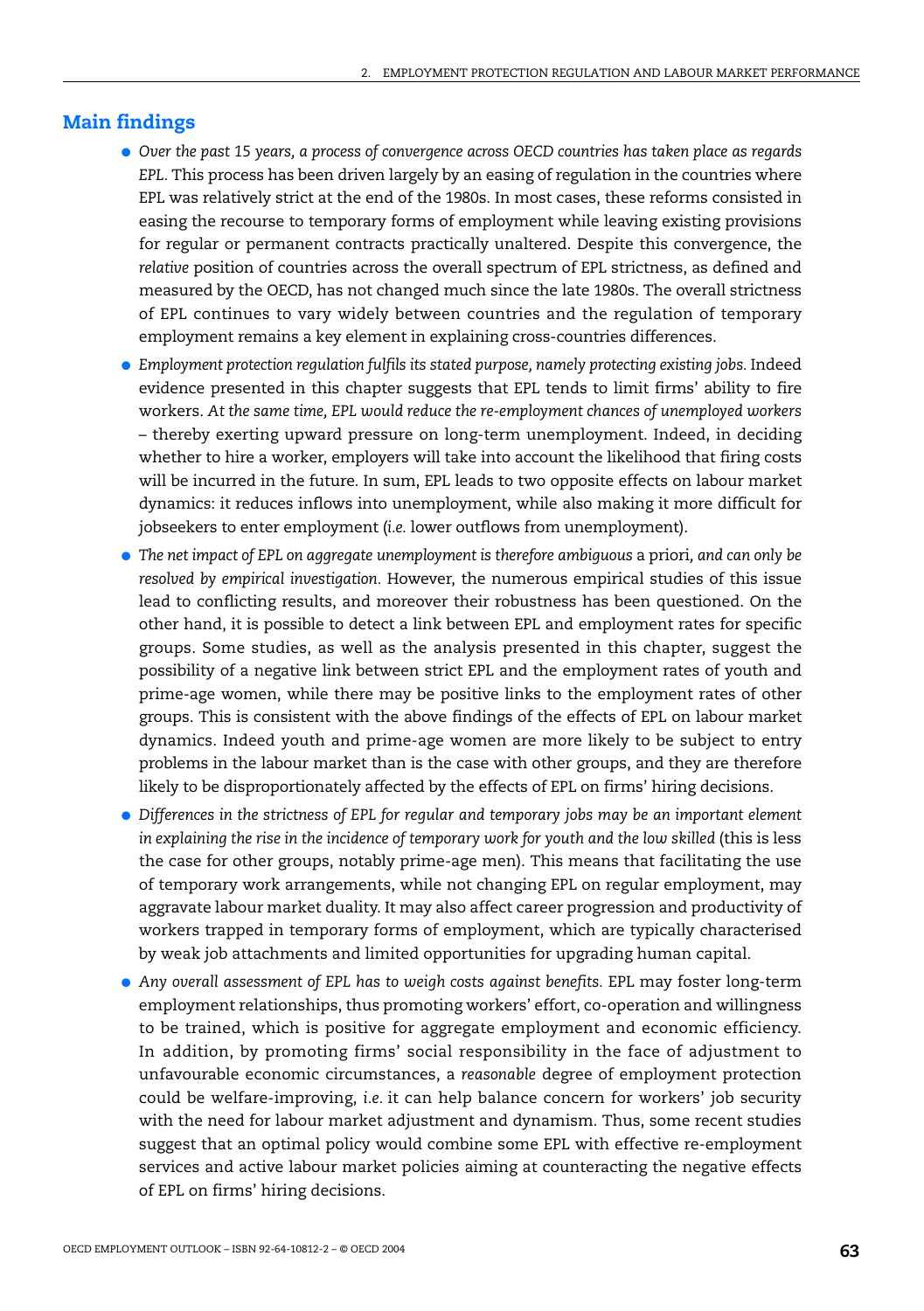● *The precise balance between the different policy planks* (EPL, unemployment benefits and active labour market policies) *depends on country circumstances and institutions.* For instance, in Denmark, employment services seem to be rather effective in "activating" benefit recipients while EPL is moderate in this country – the so-called "flexicurity" approach. Such a policy mix has helped guarantee sufficient dynamism in the labour market, while ensuring adequate employment security among workers. In the United States, experience-rating, which links employers' social security contributions to the layoff history of the firm, was introduced to prevent firms from taking advantage of temporary layoffs in response to cyclical downturns in labour demand. Some evaluation studies of the system in the United States lend support to this policy initiative, in terms of lower unemployment as well as greater job stability, in that experience-rating seems to have reduced the cyclicality of employment. More generally, further analysis of the policy interactions involved is clearly called for as part of the reassessment of the OECD Jobs Strategy.

### **1. Employment protection regulation in OECD countries**

Since the seminal paper by Lazear was published in 1990, empirical studies on the effects of EPL on labour market outcomes have proliferated. In order to facilitate this task, constructing a good measure of these regulations has become of crucial importance. The OECD tackled the task in 1999, updating the work done by Grubb and Wells (1993) and extending it to include more dimensions of employment regulation, notably the regulation of collective dismissals. Despite some limitations, the OECD indicator still represents an improvement over the simple measure of severance pay used in the first papers of this literature.<sup>1</sup> Besides, it has been shown to be consistent with several proposed alternative measures ranging from employers' surveys that ask managers to rank the "flexibility of the enterprise to adjust job security to economic reality" to measures of broader-based indices of economic freedom (Addison and Teixeira, 2003).

### *A. Looking into the black box*

Employment protection regulation, a set of rules governing the hiring and firing process, can be provided through both labour legislation and collective bargaining agreements. In addition, it is important to distinguish these rules from *practice*, which brings in the enforcement dimension. Therefore, when discussing the extent of employment protection, judicial practices and court interpretations of legislative and contractual rules have to be taken into account as well. The measure of employment protection developed in this chapter is mainly based on legislative provisions, but it also incorporates some aspects of contractual provisions and judicial practices. Nevertheless, given that collective agreements and courts' decisions often refer to a wide range of rules set on a case-by-case basis, their role is likely to be somewhat understated in the information presented here.

#### *The three main components of the indicator*

The indicator of employment protection in this chapter follows the approach developed in Chapter 2 of the 1999 edition of the OECD *Employment Outlook*, thereby allowing comparisons over time. It refers to the protection of *regular employment* and the regulation of *temporary work* and is intended to measure the *strictness* of EPL. More precisely, since most of the literature on employment protection emphasises the analogy of EPL to an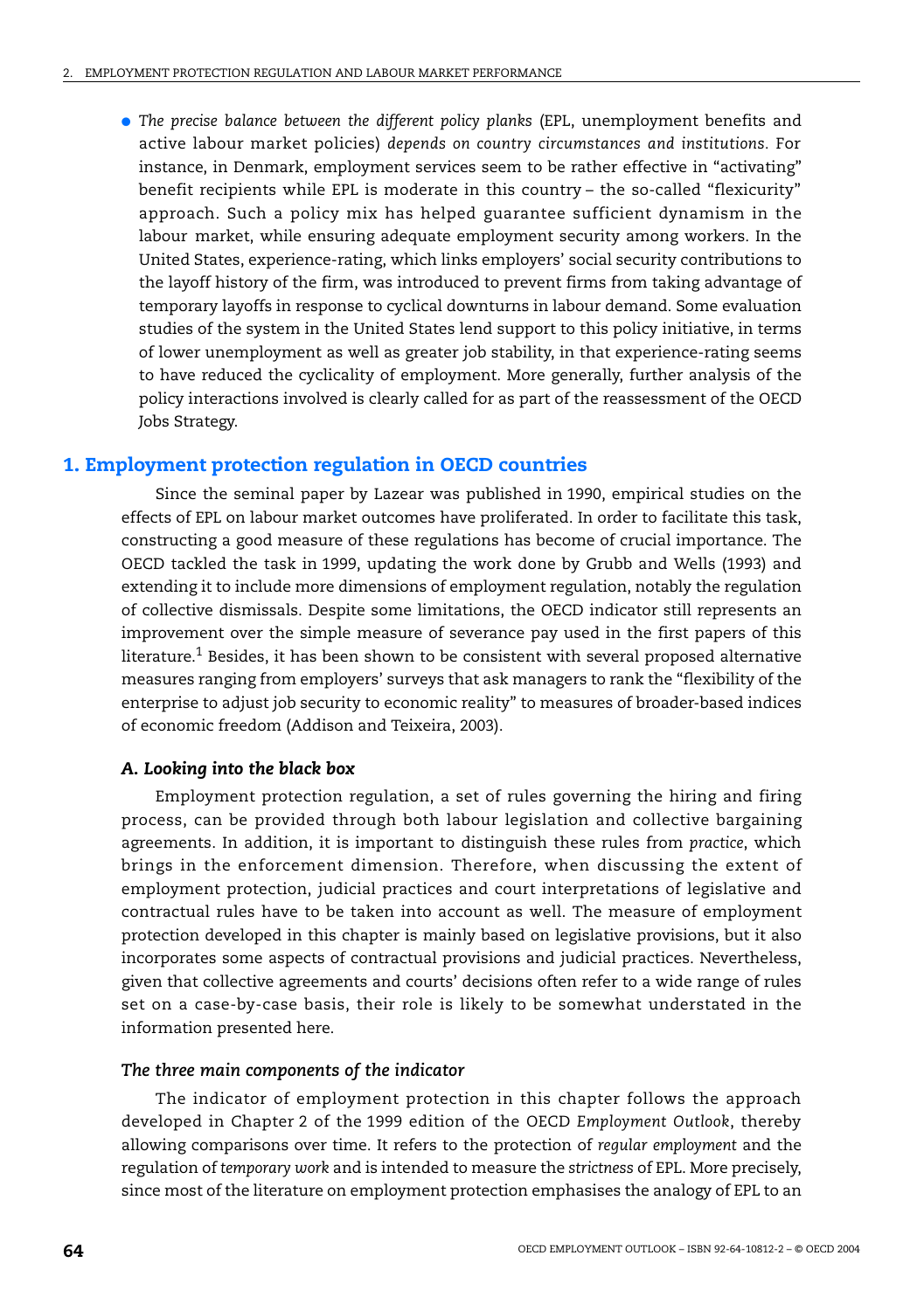employer-borne tax on employment adjustment, the overall intent is to reflect the cost implications of various regulatory provisions for employers (*i.e.* stricter is interpreted as more costly). The overall summary measure of EPL strictness relies on three main components related to protection of regular workers against (individual) dismissal, specific requirements for collective dismissals and regulation of temporary forms of employment:2

- In order to assess job protection of workers with regular contracts, three main areas are considered: *i)* difficulty of dismissal, that is legislative provisions setting conditions under which a dismissal is "justified" or "fair"; *ii)* procedural inconveniences that the employer may face when starting the dismissal process; *iii)* and notice and severance pay provisions. Regular employment contracts do not generally specify any duration for the employment relationship. Part of the role of the EPL is thus to define "just causes" or "serious reasons" for the termination of an employment relationship and the sanctions applicable to the employer in case of non-respect of this principle of just cause termination. In other words, these provisions set conditions under which it is possible for an employer to dismiss an employee. Procedural inconveniences can be seen as a complement to these provisions. Indeed, they may give the opportunity to the employee to challenge the layoff decision at an early stage of the process. These procedures may also involve a third party (such as a works' council or the competent labour authority), usually not empowered to stop the process but that can nevertheless help to avoid the dismissal. When the dismissal is certain, notice and severance pay provisions are then the final costs for the employer.
- Considering that collective dismissals may have a social cost, additional provisions have been introduced in almost all OECD countries to minimise this cost. The related component of the EPL index presented in this chapter only refers to *additional* delays and procedures required which go *beyond* those applicable for individual dismissal, and does not reflect the overall strictness of regulation applicable to collective dismissals. Indeed, whatever the number of additional requirements, collective dismissals are *de facto* strongly regulated when the regulation of individual dismissals is itself relatively strict.
- Finally, provisions regarding fixed-term contracts and temporary work agencies are also considered. This component of the EPL index is intended to measure the restrictions on the use of temporary employment by firms, with respect to the type of work for which these contracts are allowed and their duration.

Protection of regular contracts against (individual) dismissal constitutes the core component of the overall summary index of EPL strictness presented in this chapter. Indeed, although temporary forms of employment have grown in many OECD countries over the past two decades, regular contracts are still the most common employment arrangement (OECD, 2002a, Chapter 3). Temporary work is sometimes regarded as a way to circumvent rules governing regular contracts. For the component related to collective dismissals, the story is quite different: by construction, it includes only regulation applicable in addition to that applied in cases of individual dismissals and cannot therefore be considered as a stand-alone component of EPL.

#### *Limits of the indicator: the role of contractual provisions and judicial practices*

Some potentially important aspects of employment protection are difficult to take into account in the EPL indicator. This is, for instance, the case for trial or probationary periods, which are often not legally required although permitted by law. The length of the trial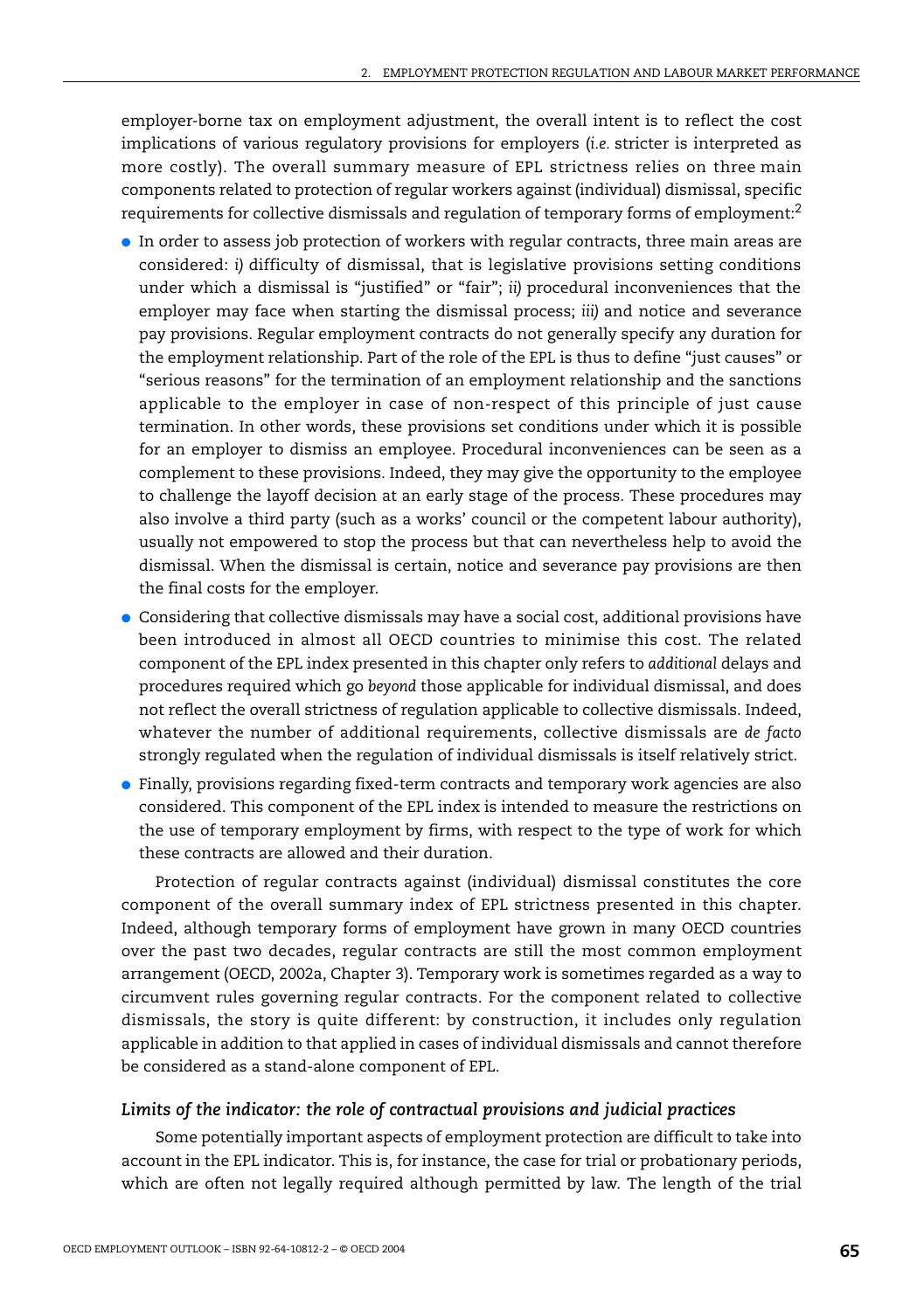period is important because, during this period, regular contracts are not fully covered by employment protection provisions and usually unfair dismissal claims cannot be made during probation. Legislative provisions may set a maximum duration but, in practice, the length of the trial period is provided in either individual employment contracts or collective agreements. Probationary periods exist in most OECD countries and in many cases, the corresponding EPL index refers to these contractual provisions.

To take another example, in some countries, notice periods and/or severance pay are not legally regulated. Instead, they can be provided by collective agreements and individual contractual clauses. Moreover, even in the large number of countries where there are legal requirements, the latter can be extended by contractual provisions (Box 2.1). However, in countries for which data are available, the coverage of such additional provisions is very low compared with legal provisions that usually relate to all workers with regular contracts. Moreover, in many cases there is simply no detailed information available on such contractual practices. As a consequence, the summary measures of EPL strictness developed in this chapter often rely on minimal requirements set by legislative provisions.

For regular contracts, employment protection regulations set rules under which an employee can be dismissed, and the employer can be sanctioned in case of non-respect of these rules. However, these provisions are subject to court interpretations and this may constitute a major (but often hidden) source of variation in EPL strictness both across countries and over time. Recent studies suggest that jurisprudence may be affected by the underlying labour market conditions; for instance, there is some evidence that judge's decisions may tend to be particularly unfavourable to employers when unemployment is high (Ichino *et al.*, 2003; Bertola *et al.*, 1999). Moreover, compensation for unfair dismissal set by courts can deviate widely from the minima set out in legislation, since judges may account in their final decision for damages corresponding to past and expected future financial losses and psychological damage. The related measures of EPL strictness (namely the two first-level indices, "compensation following unfair dismissal" and "extent of reinstatement") reflect to some extent these judicial practices, provided that information was available at the time of writing.

Although court decisions are potentially important to evaluate how binding employment protection regulations are in practice, preliminary statistics on case numbers and conciliation practices suggest that they may play mainly a *threatening role*. Indeed, few cases seem to be brought before the courts each year (Table 2.1). $3$  In appeals to the court, workers are not in a particularly favourable situation, despite often benefiting from the assistance of trade unions. In several countries, the judicial procedure may be very long, from six months to more than one year, while the percentage of cases won by workers is often around 50%, adding uncertainty on both the side of the employee and the employer concerning the outcome of any case. The uncertainty over the court ruling and the length of the procedure may be an incentive to reach a bilateral agreement, through mediation and conciliation. In this respect, the most striking fact revealed by Table 2.1 is probably that, in countries where data are available, most labour disputes are resolved by conciliation even before appealing to the court, or an agreement is reached during the court hearing and the dispute is withdrawn before the court ruling. This observation is however difficult to generalise, since the countries in question (Australia, Ireland, Italy, New Zealand, the United Kingdom, and the United States) tend to promote mediation as the primary problemsolving mechanism with adequate institutional or administrative support.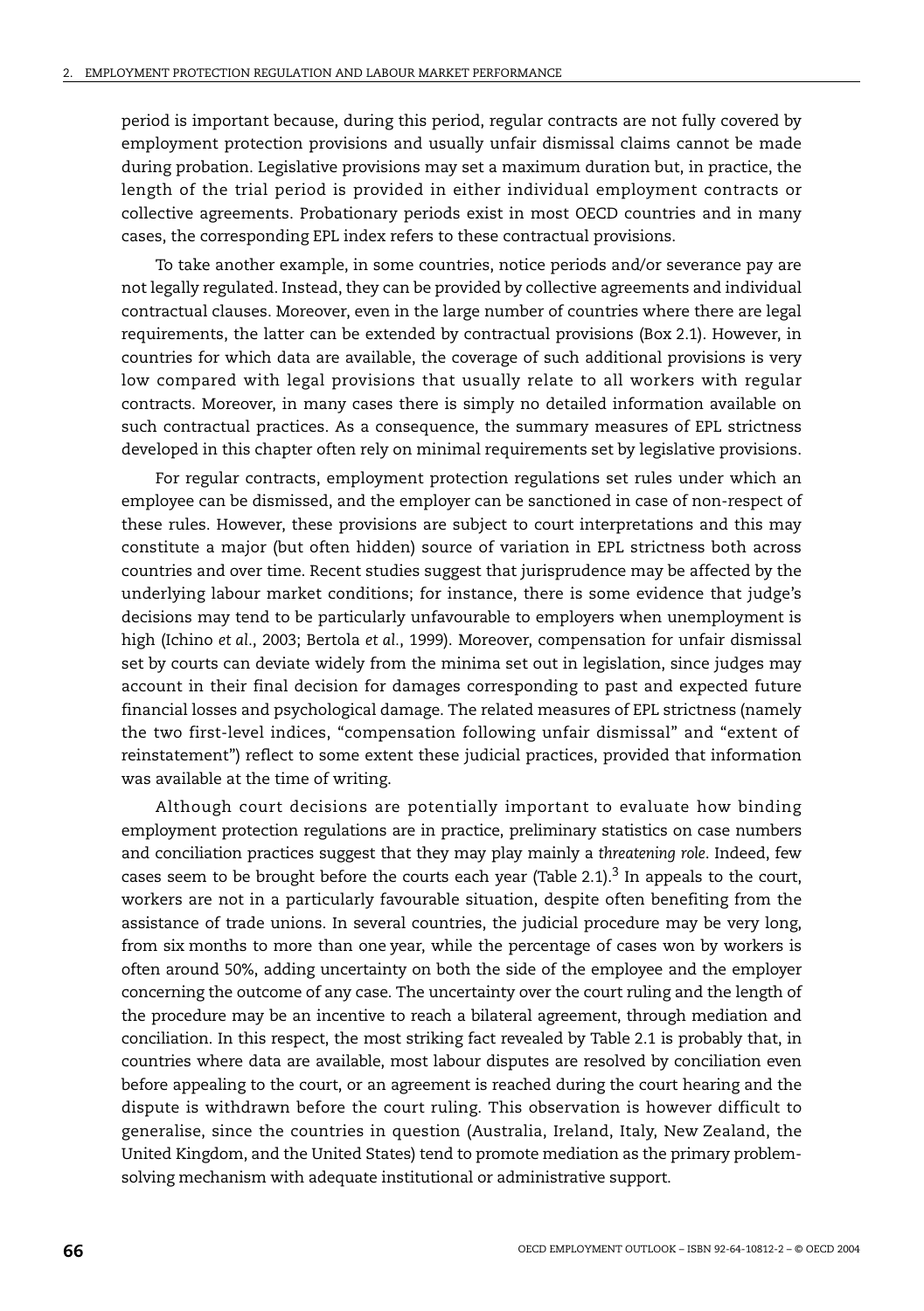#### Box 2.1. **The role of contractual provisions: some preliminary evidence**

Contractual provisions are likely to play a key role in countries with low levels of statutory employment protection, in particular with regard to severance pay provisions. In Japan, for instance, although there are no statutory requirements for severance pay, private arrangements provide for it in most cases. According to enterprise surveys, average redundancy pay may reach almost three months after 20 years tenure.*\** Since this practice is both widespread and well-documented, it has been possible to include it in the related measure of EPL strictness. However, the Japanese case is an exception since in most other countries it is difficult to account for similar individual or collective agreements.

As in Japan, there are no legal provisions for severance pay in New Zealand or in the United States and severance pay is usually governed by the terms of collective bargaining agreements or company policy manuals. However, the share of employees that are covered by such contractual provisions is not sufficient for them to be included in the related EPL index. In the United States, only 20% of all private sector workers were covered by severance pay plans in 2000 (according the US Department of Labor's National Compensation Survey). In New Zealand, almost 90% of all employees covered by collective agreements in the private sector benefit from contractual provisions governing redundancy pay or notice. But the collective bargaining coverage is quite low (about 13% of all private sector workers in 2003, according to Harbridge *et al.*, 2003).

Moreover, even in countries where collective bargaining coverage is high, the role of collective agreements in setting severance pay provisions, in lieu of legislative rules, is not necessarily as important as one might expect. For instance, in Germany, where the collective bargaining coverage rate is about 70% and there are no legislative provisions on severance pay, only special collective agreements providing redundancy pay for older workers with long tenure exist. Such special protection agreements have been in place for about 40 years and protect about 35% of all employees covered by collective agreements.

Finally, it is noteworthy that even in the presence of legislative provisions, collective agreements may include more generous severance payments. For instance, in Australia, approximately 24% of all current private sector agreements contain redundancy provisions that are above the standard established by law. All in all, it is estimated that around 20% of all private sector employees (covered by federal awards) would have access to these abovestandard redundancy provisions.

Moreover, individual contracts or collective agreements may also include employment protection provisions that go beyond the issue of severance pay. In Germany, special collective agreements may restrict grounds under which firms can dismiss older workers with long tenure. In fact, this kind of additional employment protection is more widespread than contractual provisions for severance pay since it relates to about 46% of all employees covered by collective agreements (against 35% for severance pay provisions).

Finally, the Dutch system deserves specific consideration. In the Netherlands, courts intervene at an early stage of the dismissal process and shape employment protection for regular workers more directly. In fact, Dutch dismissal law is governed by a "dual system" where an employer can dismiss a worker either by requesting prior permission from a public administrative body – the Centre for Work and Income (CWI) – or, since the 1970s, by

<sup>\*</sup> This figure refers to the difference in severance pay between lay-offs and voluntary quits. Indeed, severance pay (retirement allowance) is provided to employees in both cases but is somewhat higher in the event of lay-off.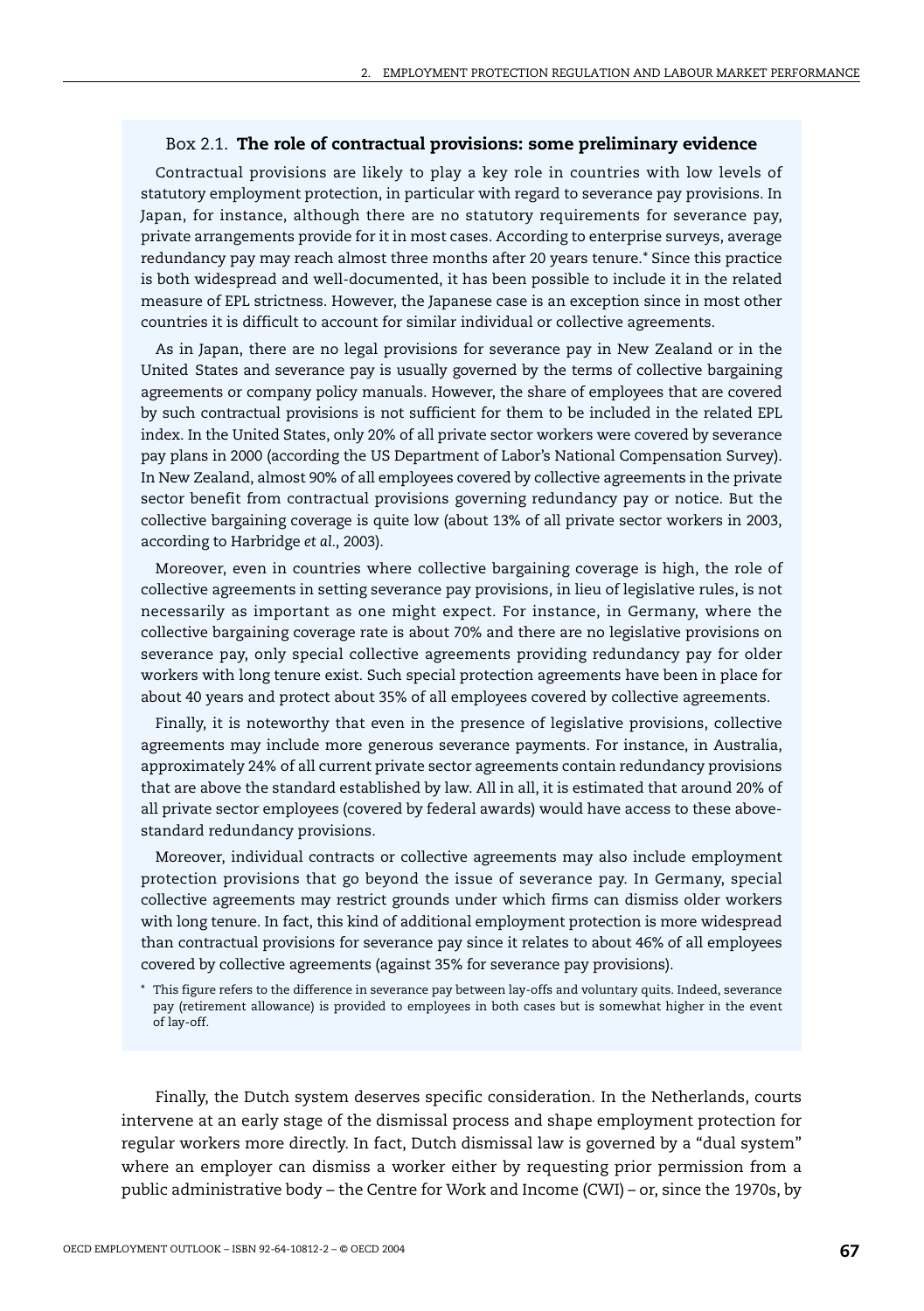|             | Competent body                                                                                                | Assistance                                                                                                                                                                                                               | Burden of proof                                                    | before the competent bodies<br>Number of cases brought<br>(per cent of layoffs) <sup>a</sup>               | Percentage of cases won by workers                                                                                                                                                                                                                                       | Length of the procedure                                                                                                                                                                                                                       |
|-------------|---------------------------------------------------------------------------------------------------------------|--------------------------------------------------------------------------------------------------------------------------------------------------------------------------------------------------------------------------|--------------------------------------------------------------------|------------------------------------------------------------------------------------------------------------|--------------------------------------------------------------------------------------------------------------------------------------------------------------------------------------------------------------------------------------------------------------------------|-----------------------------------------------------------------------------------------------------------------------------------------------------------------------------------------------------------------------------------------------|
| Australia   | Relations Commission.<br>Australian Industrial                                                                | applications and in the appeals process<br>Workers can obtain assistance in their<br>of which they are a member or from<br>from the relevant trade union<br>a nominated agent.                                           | <b>Employee</b>                                                    | (average 1997-2002)<br>7 700 (1.1) per year                                                                | by conciliation and only 4.7% by formal<br>57% of all formal arbitrations were<br>resolved in favour of the employee.<br>90% of all claims were resolved<br>arbitration.                                                                                                 | Usually 6-7 months.                                                                                                                                                                                                                           |
| Finland     | Labour court and ordinary<br>court.                                                                           | also assist workers and they are plaintiffs<br>in the process as a judge. Trade unions<br>employers organisations are involved<br>In labour courts, trade unions and<br>in a case.                                       | Employer.                                                          | $17(5.1)$ in 2002 - labour<br>courts.                                                                      | 30% of all cases heard by courts.                                                                                                                                                                                                                                        | Usually 6-8 months.                                                                                                                                                                                                                           |
| France      | Labour court.                                                                                                 | assistance and advice to the employee.<br>They may also represent the employee<br>vide legal<br>Trade unions may pro<br>in court.                                                                                        | and employee.<br>Employer                                          | 92 000 (25.3) in 2001.                                                                                     | 75% of all heard cases (average<br>for all types of dispute).                                                                                                                                                                                                            | About 1 year (average for all types<br>of dispute).                                                                                                                                                                                           |
| Germany     | Labour court.                                                                                                 | Trade unions may represent<br>the employee in court                                                                                                                                                                      | Employer.                                                          | 265 000 (22.6) cases closed<br>by labour courts, per year<br>(average 1999-2002).                          | Not available.                                                                                                                                                                                                                                                           | 3-4 months on average.                                                                                                                                                                                                                        |
| Ireland     | Rights Commissioner<br>Employment Appeals<br>Service (RCS). <sup>b</sup><br>Tribunal (EAT).                   | The employee may appear and be heard<br>a trade union.<br>in person or may be represented<br>by a representative of                                                                                                      | Employer.                                                          | EAT: 1 000 (4.8) per year<br>RCS: 650 (3.5) per year.<br>(averages 2000-02)                                | RCS: up to 2/3 of cases may be resolved<br>during hearing); 53% of all heard cases;<br>almost 70% of all cases disposed are<br>(including cases withdrawn prior or<br>withdrawn prior or during hearing.<br>EAT: 17% of all cases disposed<br>in favour of the employee. | from submitting claim to receiving<br>RCS: approximately 2-3 months<br>EAT: 5-6 months on average. <sup>c</sup><br>a written decision.                                                                                                        |
| Italy       | Provincial labour office. <sup>d</sup><br>Labour court.                                                       | employees and may assist employees<br>tled to represent<br>during the conciliation process.<br>Trade unions are entit                                                                                                    | Employer (mostly).                                                 | before labour courts in 2001.<br>3 864 (1.6) cases brought                                                 | by the parties themselves, without being<br>55% of all cases heard by courts.<br>A majority of cases were settled<br>brought before courts.                                                                                                                              | About 2 years (average duration<br>of lawsuits).                                                                                                                                                                                              |
| New Zealand | Mediation Services <sup>e</sup> (MS).<br><b>Employment Relations</b><br>Employment court.<br>Authority (ERA). | Mediation services are available to assist<br>and effectively. Employees may always<br>employers, employees and unions<br>be represented by their union.<br>in resolving any employment<br>relationship problem, quickly | employee has to supply<br>prima facie evidence.<br>Employer, while | ERA: 1500 (2.0) applications<br>MS: 3 600 (5.8) requests<br>First half of 2003:<br>completed;<br>received. | resolved in favour of the employee<br>a determination was issued, were<br>ERA: in 2002 last quarter, about<br>50% of claims, for which                                                                                                                                   | ERA (averages for all application types):<br>determinations issued within 8 months<br>of the application being made (usually<br>2-3 months after the date of the first<br>mediation applications usually<br>completed in 6 weeks;<br>hearing) |
| Norway      | Ordinary court.                                                                                               | Trade unions may provide legal<br>assistance to their members.                                                                                                                                                           | and employee.<br>Employer                                          | 170 (n.a.) per year (average<br>over a 12-year calculation<br>period).                                     | 51% of all cases brought before courts<br>in 2003.                                                                                                                                                                                                                       | Not available.                                                                                                                                                                                                                                |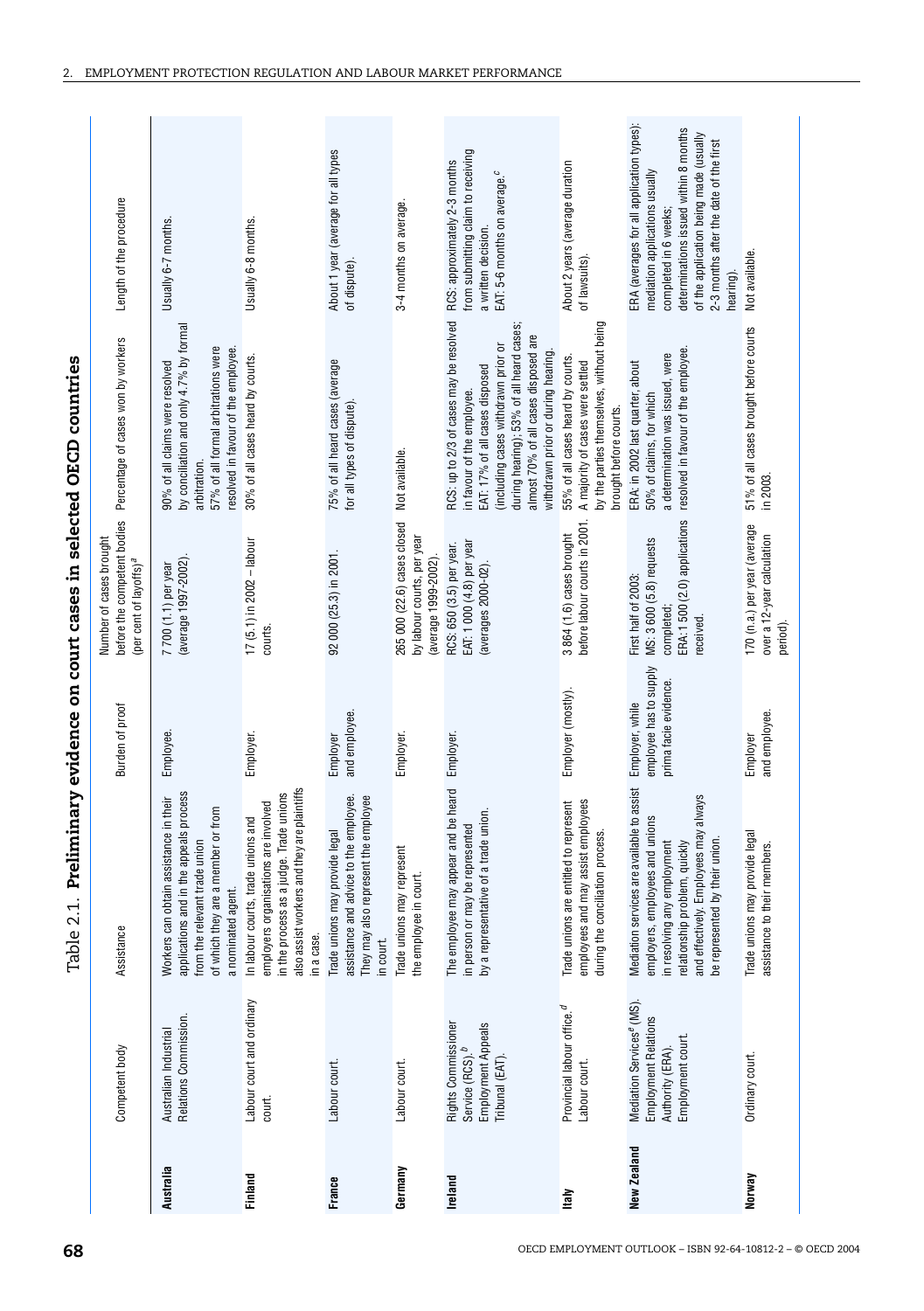|                                              |                                                                                                                                                                                                                                                                |                                                                                                                                                                                                                                                                                                                                                                                                                                                                                                                                                                                                                                                                                                                                                                                                                                                                                                                                                                                                                                                                                                                                                                                                                                                                                                                                                                                                                                                                                                                                                                                                                                                                                                                                                                                                                                                                                                                                                                                                                                                                                                                                                                                                                                                                                                                                                                                                                                                                                                   |                                                                    |                                                                                                                                                                                                                           | minary evidence on court cases in selected OECD countries (cont.)                                                                                                                    |                                                                                                                   |
|----------------------------------------------|----------------------------------------------------------------------------------------------------------------------------------------------------------------------------------------------------------------------------------------------------------------|---------------------------------------------------------------------------------------------------------------------------------------------------------------------------------------------------------------------------------------------------------------------------------------------------------------------------------------------------------------------------------------------------------------------------------------------------------------------------------------------------------------------------------------------------------------------------------------------------------------------------------------------------------------------------------------------------------------------------------------------------------------------------------------------------------------------------------------------------------------------------------------------------------------------------------------------------------------------------------------------------------------------------------------------------------------------------------------------------------------------------------------------------------------------------------------------------------------------------------------------------------------------------------------------------------------------------------------------------------------------------------------------------------------------------------------------------------------------------------------------------------------------------------------------------------------------------------------------------------------------------------------------------------------------------------------------------------------------------------------------------------------------------------------------------------------------------------------------------------------------------------------------------------------------------------------------------------------------------------------------------------------------------------------------------------------------------------------------------------------------------------------------------------------------------------------------------------------------------------------------------------------------------------------------------------------------------------------------------------------------------------------------------------------------------------------------------------------------------------------------------|--------------------------------------------------------------------|---------------------------------------------------------------------------------------------------------------------------------------------------------------------------------------------------------------------------|--------------------------------------------------------------------------------------------------------------------------------------------------------------------------------------|-------------------------------------------------------------------------------------------------------------------|
|                                              | Competent body                                                                                                                                                                                                                                                 | Assistance                                                                                                                                                                                                                                                                                                                                                                                                                                                                                                                                                                                                                                                                                                                                                                                                                                                                                                                                                                                                                                                                                                                                                                                                                                                                                                                                                                                                                                                                                                                                                                                                                                                                                                                                                                                                                                                                                                                                                                                                                                                                                                                                                                                                                                                                                                                                                                                                                                                                                        | Burden of proof                                                    | before the competent bodies<br>Number of cases brought<br>(per cent of layoffs) <sup>a</sup>                                                                                                                              | Percentage of cases won by workers                                                                                                                                                   | Length of the procedure                                                                                           |
| <b>United Kingdom</b>                        | Employment tribunals (ET).<br>Arbitration Service (ACAS)<br>Advisory Conciliation and                                                                                                                                                                          | ented at Tribunals<br>respondents are<br>allowed to be represo<br>Both applicants and                                                                                                                                                                                                                                                                                                                                                                                                                                                                                                                                                                                                                                                                                                                                                                                                                                                                                                                                                                                                                                                                                                                                                                                                                                                                                                                                                                                                                                                                                                                                                                                                                                                                                                                                                                                                                                                                                                                                                                                                                                                                                                                                                                                                                                                                                                                                                                                                             | Employer (mostly).                                                 | In 2002/2003, 3 800 (0.8)<br>42 000 (7.1) per year,<br>(average 2001-2003).<br>cases were brought<br>including ACAS<br>and ET cases.<br>before ET.                                                                        | 46% of all cases were settled through<br>22% went to an ET hearing and 44%<br>of them were resolved in favour<br>27% were withdrawn;<br>of the employee.<br>In 2002/03:<br>the ACAS; | within 4 weeks of the final hearing.<br>In 2002/03, 86% of Employment<br>Tribunal decisions were issued           |
| <b>United States</b>                         | Conciliation Service (FMCS)<br>Private Arbitration. National<br>Opportunity Commission<br>Labour Relations Board<br>Federal Mediation and<br>Equal Employment<br>Federal tribunals.<br>(NLRB).<br>(EEOC)                                                       | brought to Federal<br>for the parties to reach an agreement<br>a federal court)<br>80 000 discrimination cases in 2002<br>systems (in private sector collective<br>without going to court. (EEOC heard<br>EEOC, FMCS, and Private arbitration<br>the Office of General Commissioner.<br>mechanisms<br>court via the EEOC are assisted by<br>Discrimination cases<br>agreements) provide<br>and only 364 went to                                                                                                                                                                                                                                                                                                                                                                                                                                                                                                                                                                                                                                                                                                                                                                                                                                                                                                                                                                                                                                                                                                                                                                                                                                                                                                                                                                                                                                                                                                                                                                                                                                                                                                                                                                                                                                                                                                                                                                                                                                                                                   | employee has to supply<br>prima facie evidence.<br>Employer, while | dismissal related to union<br>Federal Courts heard 217<br>to discrimination (put<br>$(0.03)$ cases of unfair<br>$(0.0)$ cases of unfair<br>NLRD heard 4 708<br>forward by EEOC)<br>dismissal related<br>activity in 2002. | 83% of cases heard by the Federal court.<br>19.45% of cases heard by NLRD.                                                                                                           | Average of 3 years for decisions<br>Average of 182 days to process<br>to be issued by NLRB.<br>an EEOC complaint. |
| a<br>B<br>$\widehat{e}$<br>$\mathbf{g}$<br>ত | (New Zealand, 1985-1994). No data was found for Norway.<br>Authority. Anyone who is unhappy with the Authority<br>drafts the decision and forwards it to the Chairman<br>then the parties are obliged to make one last attempt<br>determination in the matter. | These percentages have to be interpreted as proxies only as the numerator (number of cases brought before a court) and the denominator (number of layoffs) are not measured for the<br>same year. In particular, data on layoffs comes from Chapter 5 of this document (EU, average rate 1994-2000), Farber 2003 (US, 1998-2001), Borland et al. 1999 (Australia, 1997), Herzog 1996<br>New Zealand: The Employment Relations Act promotes mediation as the primary problem-solving mechanism. The aim of mediation is for the parties to achieve a settlement that is<br>way, looking into the facts and making a decision based on the merits of the case, not on the legal technicalities. When an application comes before the Authority, the Authority is<br>required to consider whether the parties should be directed to use mediation, if they have not already attempted to do so. If mediation is unsuccessful, the parties will then return to the<br>Ireland: The Rights Commissioners operate as a service of the Labour Relations Commission. While Rights Commissioners are appointed by the Minister for Enterprise, Trade and<br>Employment, they are independent in their investigative functions. Rights Commissioners' investigations are mainly carried out in private and the Rights Commissioners issue<br>Ireland: EAT: 3-4 months on average up to the date of hearing. An unfair dismissal case can take a significant number of hearing days before it is completed. Once finalised, the Secretary<br>Italy: The worker may bring suit before the labour courts but an attempt at conciliation must first be made before the Provincial Labour Office. In any event the parties may also try to<br>settle the dispute through trade union sponsored procedures or through informal arbitral proceedings. Only a small number of labour disputes actually end up in the courts and even<br>mutually acceptable to them, or alternatively, the parties can agree for the Mediator to make a binding decision on the issue in question. If the parties are unable to resolve an<br>employment relationship problem in mediation, they may take the problem to the Employment Relations Authority. The Authority is an investigative body that operates in an informal<br>recommendations or decisions which may be appealed by either side to the Employment Appeals Tribunal.<br>Source: OECD Secretariat on the basis of direct submissions from national authorities. |                                                                    | 's determination can appeal to the Employment Court for a full judicial hearing.<br>at conciliation before the court itself proceeds with the case.                                                                       | for approval and signature. In general, EAT secretaries aim to draft/issue a determination within 6/8 weeks from the date of                                                         | a                                                                                                                 |
|                                              |                                                                                                                                                                                                                                                                |                                                                                                                                                                                                                                                                                                                                                                                                                                                                                                                                                                                                                                                                                                                                                                                                                                                                                                                                                                                                                                                                                                                                                                                                                                                                                                                                                                                                                                                                                                                                                                                                                                                                                                                                                                                                                                                                                                                                                                                                                                                                                                                                                                                                                                                                                                                                                                                                                                                                                                   |                                                                    |                                                                                                                                                                                                                           |                                                                                                                                                                                      |                                                                                                                   |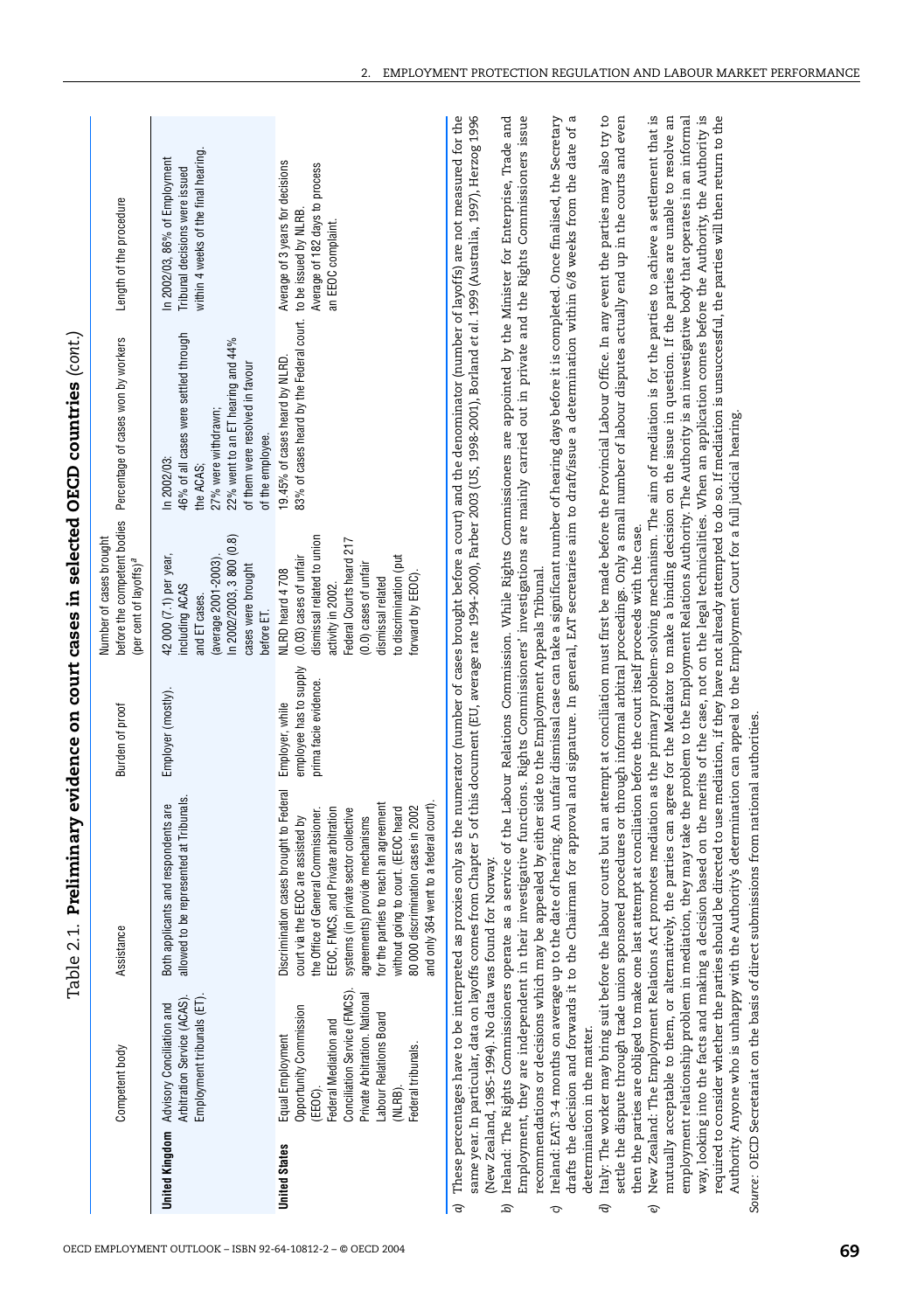requesting a Civil Court to dissolve an employment contract (see also EIRO Observer, 2003). Use of the court method increased greatly in the 1990s and, in 2003, the CWI treated 85 881 requests for approval of dismissals, of which 84% were approved, while Civil Courts received 78 491 requests for dissolution of the employment contract. These two ways of ending an employment relationship are rather different. Civil Courts usually dissolve the employment contract but require relatively high severance pay for the employee. In addition, there is no appeal possible against the decision of the Civil Court to dissolve the employment contract. On the other hand, no severance pay is required if the procedure is conducted via the CWI but the outcome is more uncertain and, after the CWI has approved the dismissal and the notice period has passed, the dismissed employee can still ask court compensation for unfair dismissal and reinstatement. These differences could explain why, in practice, large companies prefer the dismissal procedure via Civil Court despite its higher monetary cost. Conversely, small businesses often prefer the CWI-procedure for providing a preventive judgment on whether the wanted dismissal is fair or not. By doing so, small businesses protect themselves against the risk of having to pay high compensation in case of unfair dismissal.

For temporary employment, there is uncertainty concerning the extent to which regulatory provisions may be enforced in practice. Temporary workers have even less chances of bringing their case to court than their regular counterparts since they probably do not benefit from the same union support in presenting their case. And in a majority of countries, there is no impartial body with the task of randomly visiting and auditing workplaces in order to verify that regulations governing the use of fixed-term contracts and temporary work are respected. Resources are generally directed towards the investigation of cases arising from denouncement by a firm's (ex)employee. Besides, even in countries where there is an active labour inspectorate, it mainly aims at verifying the existence of written contracts, working conditions and salaries, in line with the equal treatment principle. This could result, *de facto*, in a high degree of freedom for employers regarding the respect of the rules that set the type of work for which temporary employment is allowed, at least for the first contract. Case law may, however, play a more relevant role in the case of successive fixed-term contracts: in many countries, successive fixed-term contracts without objective reasons run the risk of a court declaring the contract null and void. The related measure of EPL strictness takes this issue into account in assessing to what extent the number of renewals is actually restricted.

#### *B. Strictness of employment protection regulation in OCDE countries*

Summary measures of employment protection regulation are now available for a large number of OECD countries at three points in time, namely the late 1980s, the late 1990s and the year 2003. Since specific requirements for collective dismissals were taken into account as from the late 1990s only, the analysis is based on two overall summary indicators. The first one (version 1) allows changes over time to be studied as from the late 1980s, with the drawback of excluding regulations on collective dismissals. The second one (version 2) provides a broader measure of EPL by including specific requirements for collective dismissals, but gives a limited picture of changes over time.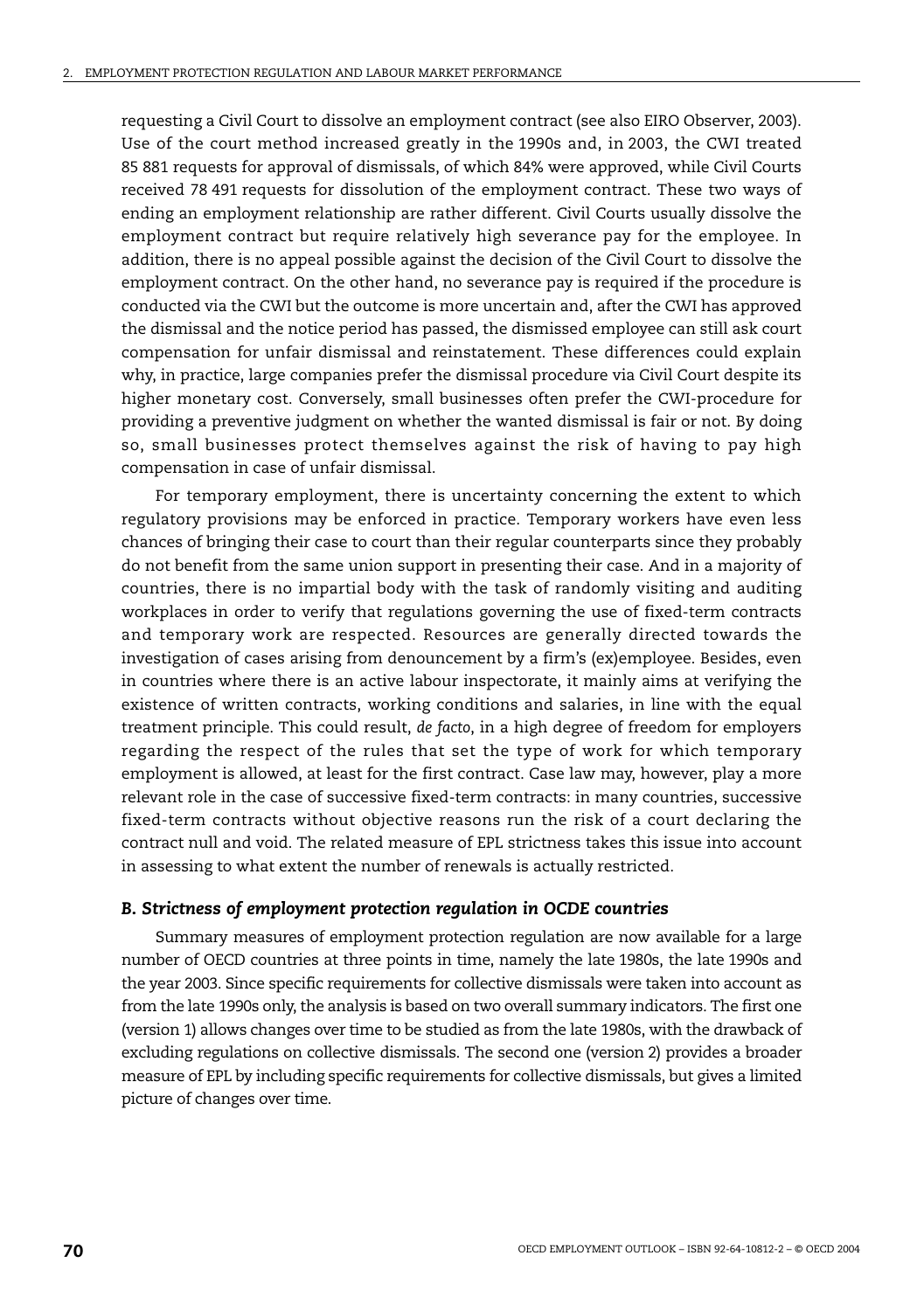## *The current situation: regulation on temporary employment still makes the difference in cross-country comparisons*

The overall strictness of employment protection continues to vary widely between countries (Chart 2.1, Panel A). In this respect, specific requirements for collective dismissals do not play a major role. Indeed, taking account of these specific requirements in the overall measure of EPL strictness does not affect cross-country comparisons much (Chart 2.1, Panel C). Conversely, regulation of temporary employment appears to be a key element behind cross-countries differences. France, Greece, Spain, Mexico and Turkey offer, for instance, the strictest employment protection among OECD countries, while not having particularly stringent provisions for regular contracts (Chart 2.1, Panel A). Overall, in crosscountry comparisons, there is more dispersion in the strictness of regulation for temporary work than for regular contracts (Chart 2.1, Panel B).<sup>4</sup>

However some complementarities between different components of employment protection regulation remain:

- Despite some notable exceptions, strict regulation for temporary contracts tends to go hand-in-hand with strict regulation for permanent contracts (Chart 2.1, Panel B). Otherwise, employers may have an incentive to substitute regular contracts with temporary work and fixed-term contracts.
- The various provisions that contribute to the strictness of dismissal regulation for permanent contracts appear to be complementary to each other. Stricter rules for notice and severance pay, heavier procedural inconveniences and stronger difficulties of dismissal are all positively correlated to each other (Annex Table 2.A2.5). Effective enforcement of strict rules for notice and severance pay may indeed require closer monitoring of employers' behaviour (which implies more procedures and sanctions). If this was not the case, employers would have an incentive to cheat on the reason for dismissal (for example, invoke fault of the employee) to avoid the monetary costs of layoff.
- The restrictions on the use of fixed-term contracts and those on the recourse to temporary work agency contracts are also highly positively correlated (Annex Table 2.A2.5). This can be easily explained by the fact that, for employers, these two types of contracts are at least partly substitutable. Similarly, for both temporary work agency and fixed-term contracts, restrictions on the types of work for which these contracts are allowed tend to go hand in hand with a shorter permitted duration. The rationale for this is simple: imposing rules that limit the use of these contracts to seasonal or occasional activities is coherent with requiring them to be of relatively short duration.

#### *Changes over time: between convergence and relative inertia*

When looking at changes over time in the overall summary indicators, two striking facts emerge.<sup>5</sup> First, over the past 15 years, there has been some convergence in the strictness of EPL between OECD countries, with most of the changes occurring in the 1990s. This is mostly the result of a relaxation of the rules governing EPL in the countries where legislation was particularly strict, *i.e.* the trend has been towards an easing of regulations in high-EPL countries (Chart 2.2, Panels A and B).6 Second, despite some convergence, the *relative* position of countries across the overall spectrum of EPL strictness has not changed much since the late 1980s (Chart 2.2, Panel A). The United States, the United Kingdom and Canada remain the least regulated countries while stricter employment protection is still a feature of southern European countries.<sup>7</sup> France, and on the opposite side, Italy, are the main exceptions to this general picture. Indeed, Italy had one of the most regulated labour markets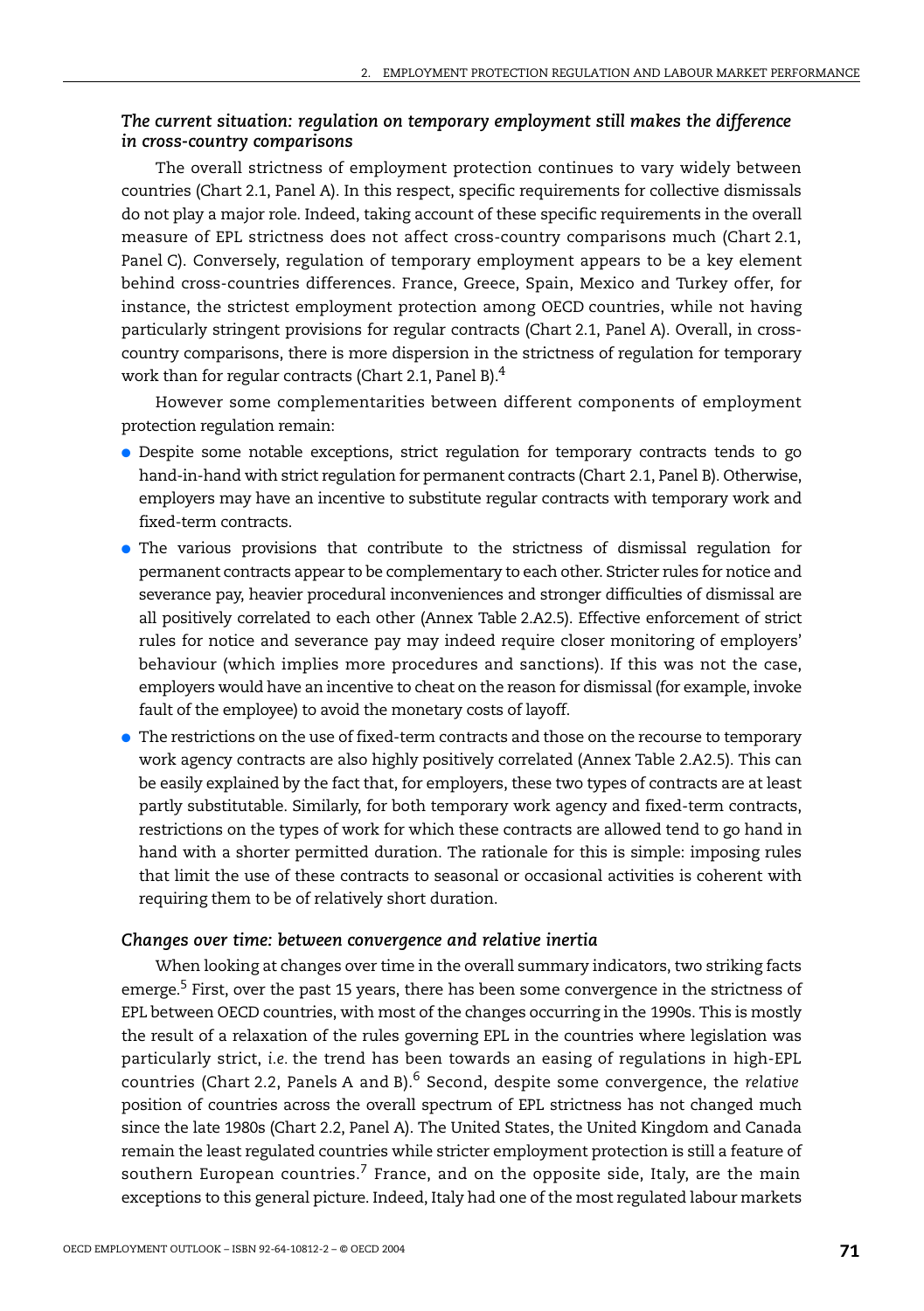

Chart 2.1. **The overall summary index and its three main components**

**Panel B. Protection of permanent workers against individual dismissal and regulation on temporary forms of employment**

Protection of permanent workers against individual dismissal, 2003 (Scale 0-6)

NLD

 $\triangle$  CHE IRL ANZL<br>LAUSADNK  $\triangle$  NZL **AHUN** 

SVK CZE

**A** CAN

**A**GBR

USA

4.0 3.5 3.0 2.5 2.0 1.5 1.0 0.5  $\theta$ 



EPL overall including collective dismissal (version 2), 2003 (Scale 0-6)

3.5 3.0 2.5 2.0 1.5 1.0 0.5  $\Omega$ 0 0.5 1.0 1.5 2.0 2.5 3.0 3.5 4.0 EPL overall excluding collective dismissals (version 1), 2003 FRA TUR PRT MEX GRC ESP **NOR** (Scale 0-6)

**Panel C. Overall EPL strictness: version 1 versus version 2**

\*\*\*, \*\*, \* means statistically significant at 1%, 5% and 10% levels, respectively. Panel B: without Czech Republic, Portugal, Slovak Republic, Pearson correlation coefficient = 0.568\*\*\*. *a)* Countries are ranked from left to right in ascending order of the overall summary index.

*Source:* See Annex Table 2.A2.4.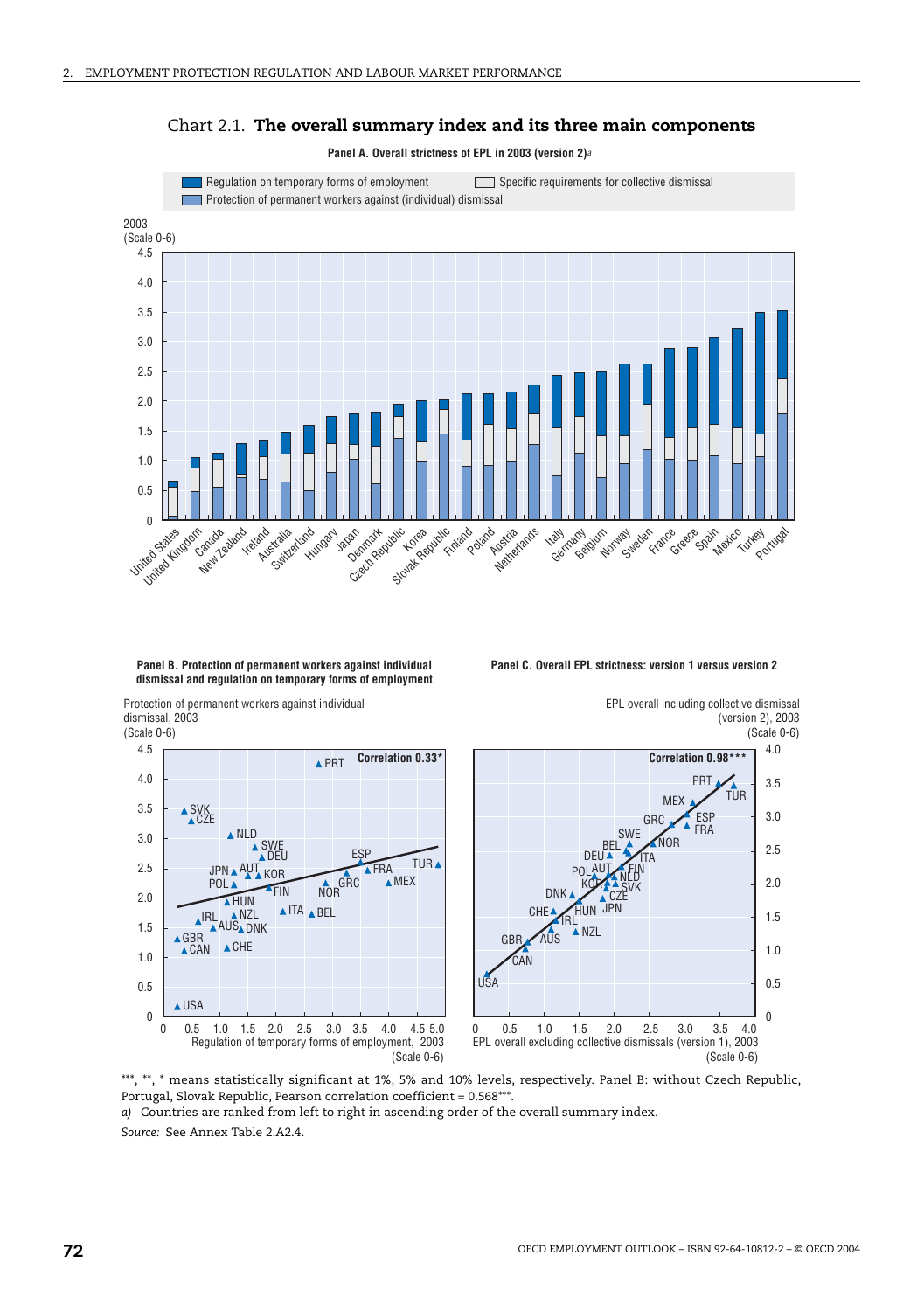

Chart 2.2. **Changes over time: some convergence but relative inertia in country rankings**

*Note:* Countries below the 45° line are those where EPL has been eased. Countries above the 45° line have made EPL more stringent.

*Source:* See Annex Table 2.A2.4.

in the late 1980s and is today closer to the middle of the spectrum, while France has moved in the opposite direction.

Chart 2.3 provides a closer look at changes over time in overall employment protection regulation by disentangling changes related to the provisions for regular contracts from changes related to the regulation of temporary contracts. In addition, countries are ranked by increasing degrees of overall EPL strictness in the late 1980s (or late 1990s when the latter data are not available). The convergence process across countries appears even more clearly. Three main points deserve to be underlined:

- Changes that occurred between the late 1980s and the late 1990s were concentrated on deregulation in the countries ranking higher for overall regulation (Chart 2.3, Panel A).
- $\bullet$  Reform initiatives since the late 1990s are more mixed. A small number of countries at the bottom of the EPL ranking have increased regulation, whereas some others with more stringent regulation have continued their process of deregulation (Chart 2.3, Panel B).
- In most cases, changes in overall EPL strictness were driven by changes in the regulation of *temporary employment* (see also Annex Table 2.A2.5). The most prevalent path of reform consisted in facilitating the use of fixed-term contracts and/or recourse to workers hired from temporary work agencies. In the 1990s, almost two thirds of countries where changes in overall EPL strictness occurred, had eased regulation of temporary employment. Over recent years, half of the reforms have followed the same path, while a small number of low-regulated countries have added restrictions on the use of temporary employment. Overall, few countries have undertaken significant reforms to the regulation of permanent employment. With the exceptions of Austria and New Zealand (see Box 2.2), these reforms mainly consisted in relaxing procedural requirements and/or reducing difficulties of dismissal.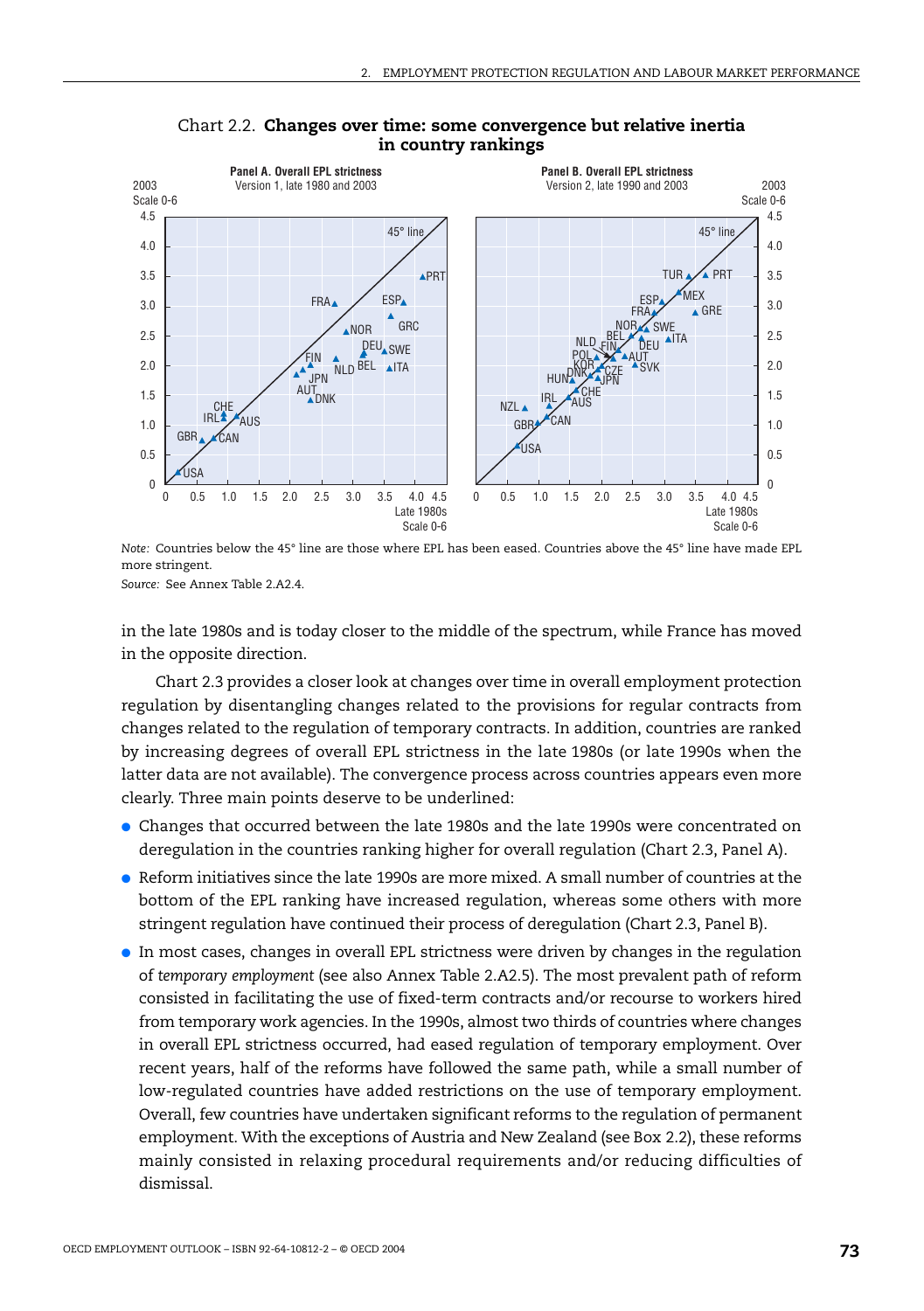

Chart 2.3. **Deregulation of temporary work as the most prevalent path of EPL reforms**

*Note:* Countries are ranked from left to right in ascending order of the overall EPL in the late 1980s (late 1990s when 1980s data are not available).

*a)* Data for the late 1980s are not available for the Czech Republic, Hungary, Korea, Mexico, New Zealand, Poland, the Slovak Republic and Turkey.

*Source:* See Annex Table 2.A2.4.

In sum, changes in overall EPL strictness since the 1980s have been driven by *partial* reforms. Indeed, reforms have affected either the regulation of temporary employment, or the regulation of permanent employment, but rarely both. In particular, many countries have chosen to enhance workforce flexibility by easing the use of temporary employment while keeping the existing provisions intact for regular or permanent workers (see also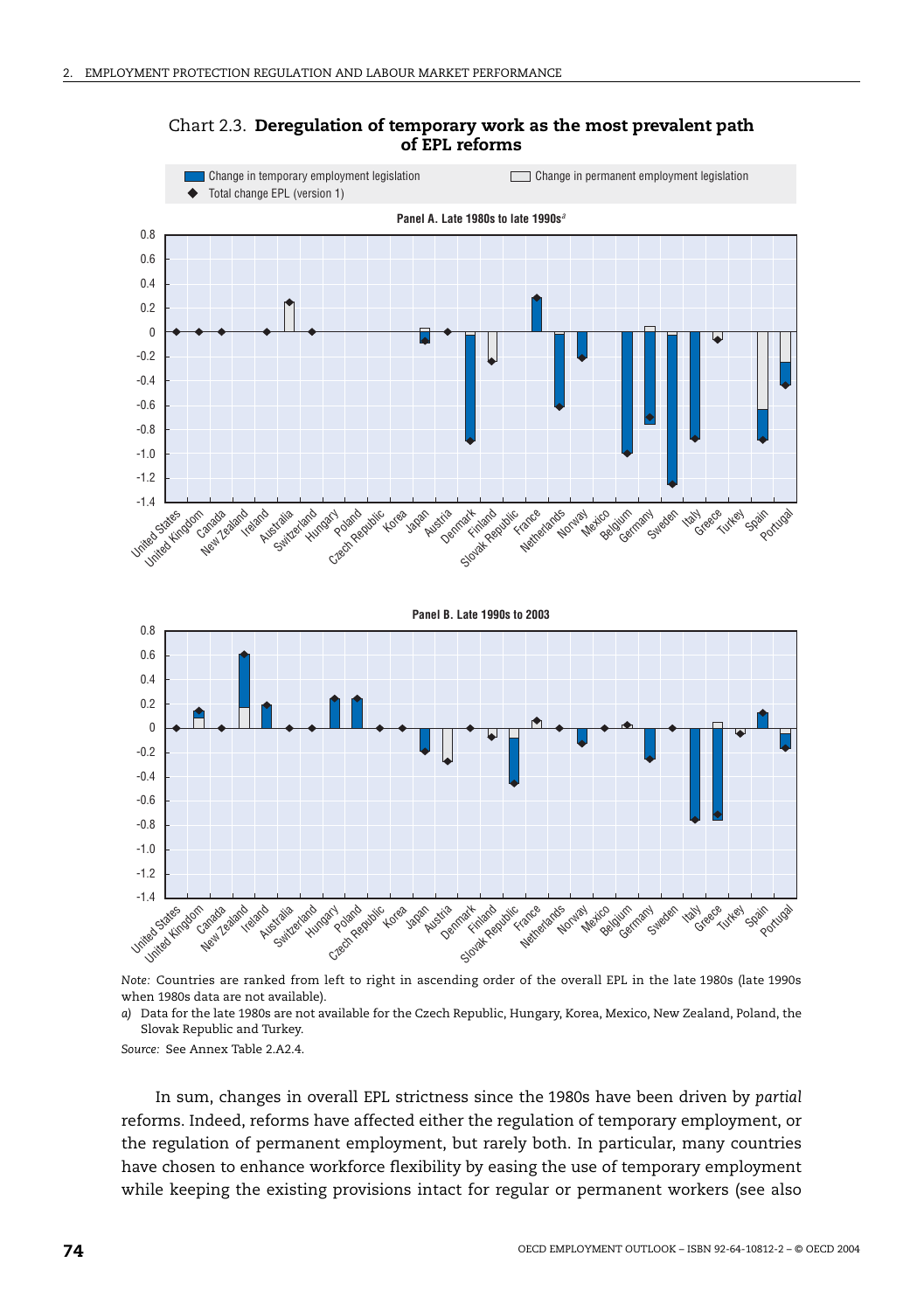#### Box 2.2. **EPL reforms in Austria and New Zealand**

Over recent years, several countries have reformed their employment protection legislation, but in most cases, this has been done without reversing the general philosophy of the regulatory provisions already in force. Indeed, these alterations mainly consisted in relaxing or tightening some of the existing regulations. By contrast, the reforms undertaken in Austria and New Zealand have been of a more fundamental nature.

Austria has recently transformed its severance pay legislation into a system of individual savings accounts. Severance pay entitlements were previously based on the *length* of the employment relationship between *one worker* and *one firm*. Legislation stipulated that severance pay had to be paid to private sector employees in the event of termination of the employment contract by the employer, as long as the employee had worked for the employer at least for the previous three years. The payment started with one month's wage per year of tenure exceeding three years, and reached a maximum of one year of pay for workers with 25 years of seniority of more.

Since 2003, employers have to contribute 1.5377% of the payroll to an individual account (managed by a fund that invests the balance in private capital markets), from the first day of employment until contract termination. In the case of dismissal by the employer, an employee with at least three years of job tenure can choose between receiving his/her severance payment from the account at once, or saving the entitlements towards a future pension. The amount will not be paid out if the employee quits or job tenure is shorter than three years. The entitlement, however, remains and the balance is carried over to the next employer. Indeed, the new separation allowance is saved and cumulated by the employee over his/her *entire working life*. From the employer's standpoint, this new system suppresses the specific monetary cost of a dismissal, while it tends to increase labour costs in general. From the employee's standpoint, it reduces the cost of job mobility, in that workers do not lose anymore all of their entitlement to severance payments when taking a new job. In the new system, entitlement starts on the first day of employment and does not depend on the way the employment contract is terminated.

In New Zealand, the Employment Relations Act (ERA), which came into force in 2000, has marked a significant departure from the previous legislation in that it promotes collective bargaining as a positive basis for employment relationships (Forster and McAndrew, 2003). The ERA requires to bargain in "*good faith*" on the basis of a Code of Good Faith. It also requires mediation as a first step in the event of disputes (see Table 2.1). The principle of good faith means that before employers can dismiss an employee, they must give tradeunions and/or the employee in question explicit, reasonable notification of the reasons as well as reasonable notice. But the ERA does not state clearly what *reasonable* means. In addition, all employment agreements must set out, in plain language, the procedure for resolving employment relationship problems, which may include a notification procedure.

By and large, the ERA has set some regulatory provisions for dismissals, while also specifying that heavier procedures have to be set by individual employment agreements or collective bargaining. In that sense, it has tended to increase procedural inconveniences for dismissal. The ERA has also tended to limit the use of fixed-term contracts, by requiring *genuine* reasons based on reasonable grounds to employ a worker under such a contract. Here again, it does not state explicitly what *genuine* reasons based on *reasonable* grounds are. Instead, the ERA provides that excluding or limiting the rights of employees under the Act, or establishing the suitability of the employee for a permanent contract, are not genuine reasons for using a fixed-term contract.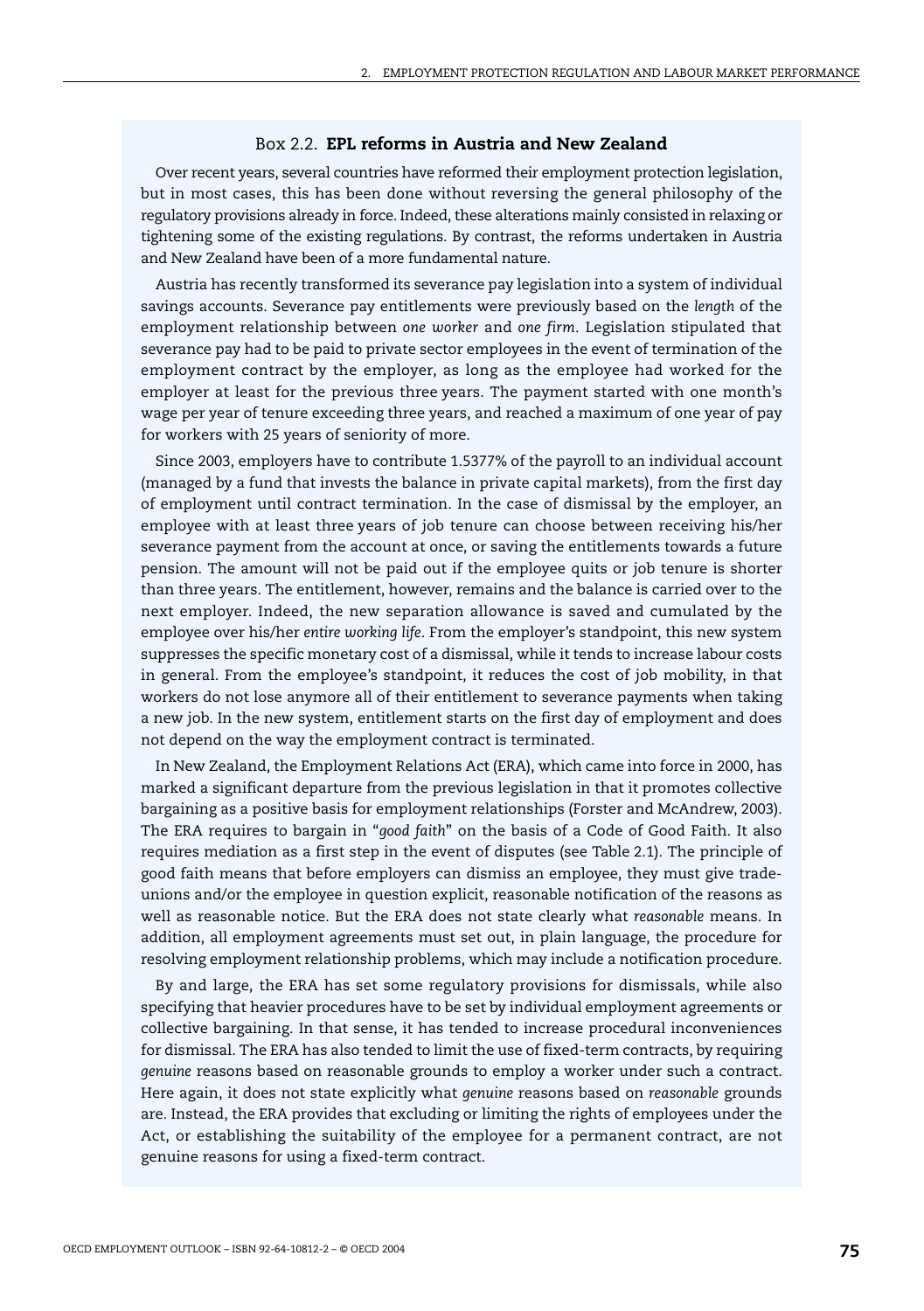OECD, 1999, Chapter 2). Only four countries have undertaken comprehensive reforms governing both permanent and temporary work: Portugal, Spain, the Slovak Republic and New Zealand. The first three countries have relaxed the regulation of both temporary and permanent employment while New Zealand has moved in the opposite direction.

## **2. Links between EPL, labour market dynamics and labour market outcomes for different groups**

Employment protection regulations are thought by many to be a key factor in generating labour market rigidity. As a result, these regulations are often cited as one cause for the large cross-country differences in labour market performance, notably between the United States and Europe. A rich theoretical and empirical literature has developed over the past decade with the objective of producing results that could support or disprove these views. OECD itself has addressed this issue several times in the past. Despite this, there remain significant differences in the literature on the effects of EPL on labour market outcomes. While some economists argue that worrying about strict labour market regulations may be time wasted (Nickell and Layard, 1999), many others stress that stringent EPL is likely to damage labour market performance (see for example, Heckman and Pagès, 2000).

#### *A. Safer jobs but longer spells*

Dismissal legislation and provisions regulating the use of fixed-term contracts and temporary work agencies can all be described as restrictions placed on the ability of the employer to adjust the workforce and to control labour costs. As such, theoretical analyses predict that higher employment protection reduces firings during economic downturns, but may also decrease hiring rates in periods of rising demand (for a recent survey, see Young, 2003). Indeed, in deciding whether to hire new workers, the firm will take into account the likelihood that firing costs will be incurred in the future. Assuming that wages cannot be fully adjusted to compensate for the fact that firms may have to incur firing costs,8 hiring decisions will be affected. As a consequence, employment protection will tend to reduce employment fluctuations over the cycle while increasing both job stability and the length of unemployment spells.

Although the finding that EPL tends to depress firing and hiring rates is a robust one in the theoretical literature, empirical cross-country work on this relationship is limited, mostly hampered by the availability of comparable data for layoffs and new hires. In addition, the emerging picture is not always as clear cut as in theoretical predictions.<sup>9</sup>

However, some recent studies have demonstrated that, once data comparability issues are dealt with, the empirical validity of theoretical research on the effect of EPL is confirmed. For instance, Blanchard and Portugal (2001) find that controlling for firm size and taking quarterly rather than annual job flows is important when comparing Portugal and the United States. Indeed, their correction allows them to show that quarterly rates of job creation and destruction are significantly lower in Portugal (where EPL is rather strict) than in the US (where EPL is the lowest among OECD countries). Another study that improves on data quality has recently been carried out by the European Central Bank (Gomez-Salvador *et al.*, 2004). Using comparable data on job creation and destruction for EU countries, the authors show that firm and sectoral characteristics are important determinants of job flows and, once these are accounted for, EPL is found to significantly reduce job creation while its effect on job destruction is not statistically significant.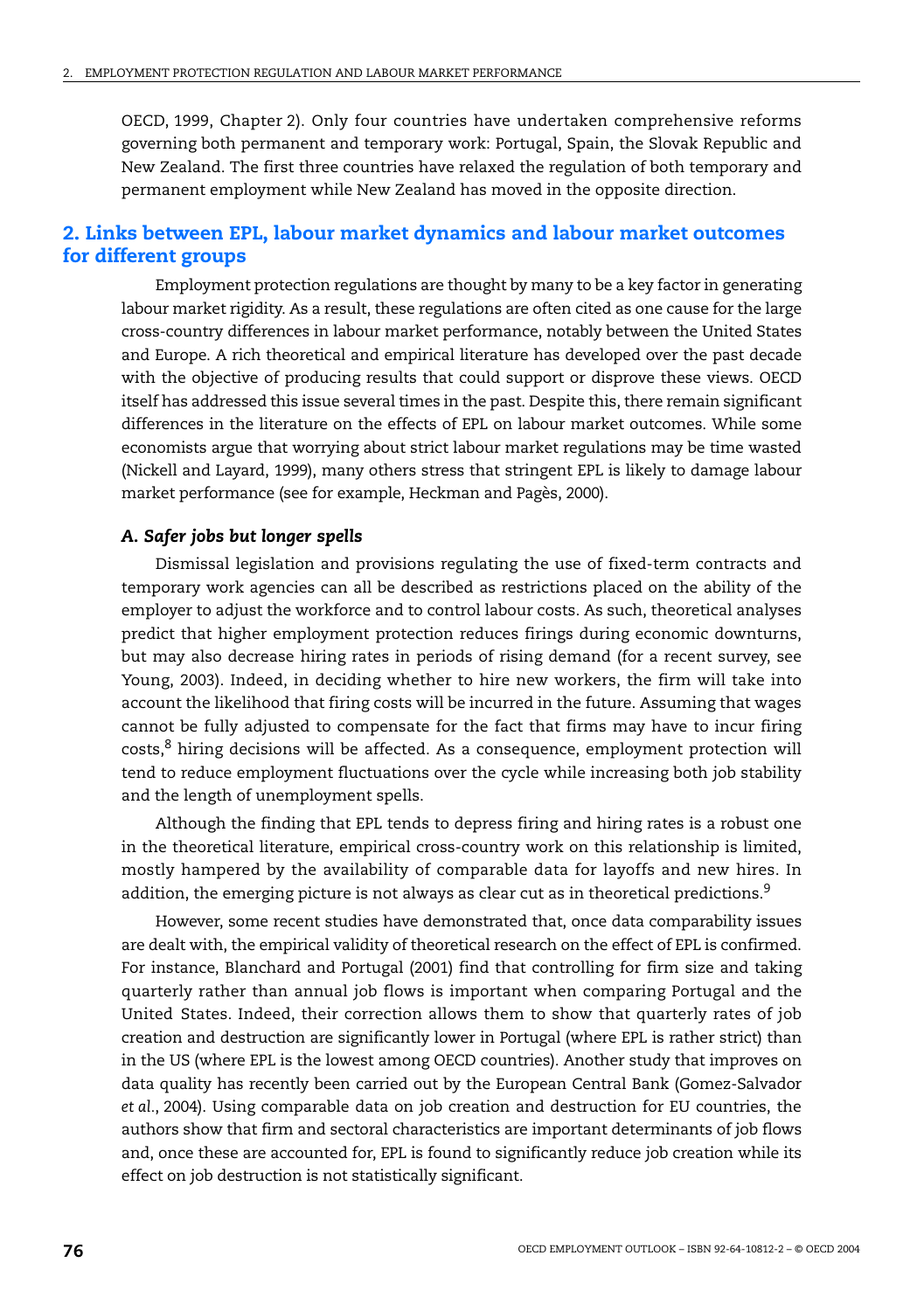Likewise, there is empirical evidence that strict employment protection reduces flows into and out of unemployment (OECD, 1999, Chapter 2).<sup>10</sup> Chart 2.4 examines the bivariate associations between EPL and some variables measuring flows in and out of unemployment and the incidence of long-term unemployment. These charts provide some indication that EPL may slow down labour market adjustment. Stricter EPL is associated with a lower unemployment inflow rate, while the relationship between EPL and outflows from unemployment is negative, in line with the theory, but the correlation is not statistically



Chart 2.4. **Simple correlations between EPL, labour market dynamics, and the incidence of long term unemployment**



\*\*\*, \*\*, \* means statistically significant at 1%, 5% and 10% levels, respectively.

*a)* The unemployment inflow rate is defined as persons unemployed for less than one month as a percentage of the source population (the working age population less the unemployed) and the outflow rate as the percentage of the unemployed moving to employment or out of the labour force in an average month.

*Source and definition:* See Annex Tables 2.A2.4 and 2.A3.1.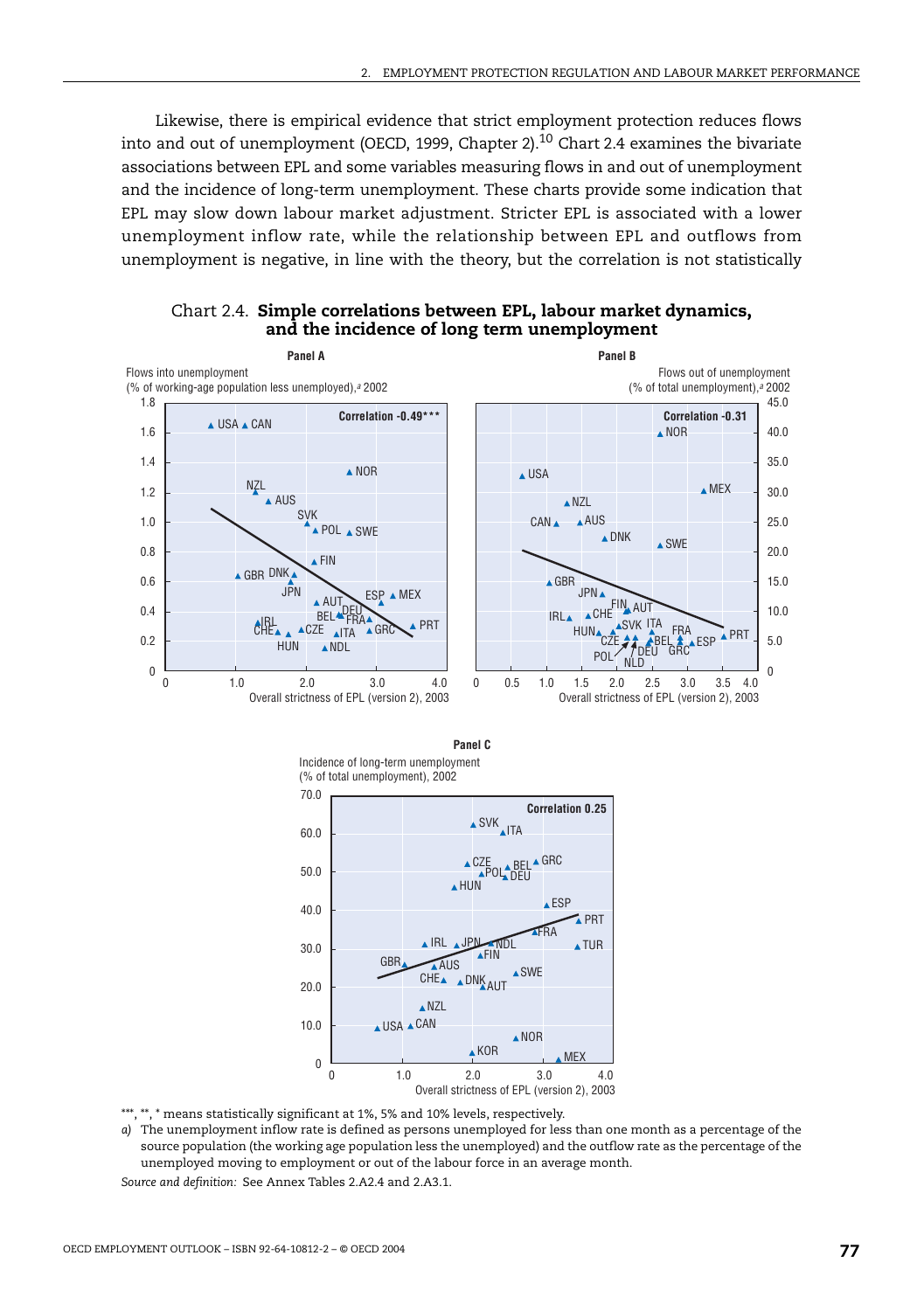significant (Chart 2.4, Panel B). For instance, Nordic countries tend to have relatively high outflow rates despite a moderate to high level of EPL. This may be related to their heavy reliance on active labour market policies that are likely to reduce the possible negative effect of EPL on outflows to employment.<sup>11</sup>

In fact, EPL is only one of a large set of policy instruments and institutional variables that affect the functioning of the labour market. Some, like active labour market policies, could limit any negative effects of EPL on hiring rates. Others, like a passive administration of unemployment benefits, may reduce unemployed individuals' incentives to look for a job. Not taking account of the institutional and policy environment in which EPL operates may bias the estimated relationship between EPL and labour market outcomes. Therefore, the next step is to see whether the simple bivariate associations presented in Chart 2.4 are robust to the inclusion of these additional factors and to the introduction of a measure of EPL that varies over time (see Box 2.3 for methodological issues).

#### Box 2.3. **Methodological issues**

To estimate the links between EPL and labour market performance, several techniques can be used. The choice of one method over the others depends largely on the type of data that is available and on its variation over time and across countries. With regard to EPL, it is worth noting that most of the variability in the index comes from differences *across* countries, rather than changes in EPL through time. Indeed, although the analysis uses a longer annual time series for EPL, by their own nature, institutional changes do not happen frequently.

While estimating the model with ordinary least squares (OLS) would fully account for cross-country variations, this would leave some information unused as *successive* observations for each country would be treated as *independent*. OLS estimates can be corrected for this in two ways: by assuming that the differences across countries can be entirely explained by a constant country effect (Fixed Effects) or by treating country-specific constant terms as randomly distributed across cross-sectional units (Random Effects). As pointed out by Heckman and Pagès (2000), fixed-effects estimates (FE) are likely to be imprecise because they only use the time-series variation within countries. In other words, FE estimates have the drawback of leaving unused a large part of the information included in the sample, namely the cross-country variation in EPL strictness. Instead, random effects (RE) or pooled OLS estimations, that use both the cross-section and time-series variation included in the sample, are likely to produce estimates that explain a larger share of data variability. However, OLS and RE estimates will be biased if variables included as controls are correlated with countryspecific error terms.

Since RE estimates offer a good compromise in exploiting the full potential of the dataset (*i.e.* cross-section and time-series variation), they are chosen as a baseline for the empirical results presented in this section. The results obtained using pooled OLS and FE are also reported, to check whether these different methodologies yield similar point estimates (as underlined above, each methodology has advantages and drawbacks). In addition, the following statistical tests are presented to support the choice of RE estimates as the baseline: *i)* a test for the presence of unobservable country-specific effects (F-test) to check that panel-data models are indeed preferable to OLS; *ii)* a test for the presence of random country-specific effects (Breush and Pagan LM test); *iii)* a test that the random countryspecific effects are uncorrelated with the other regressors (Hausman's test).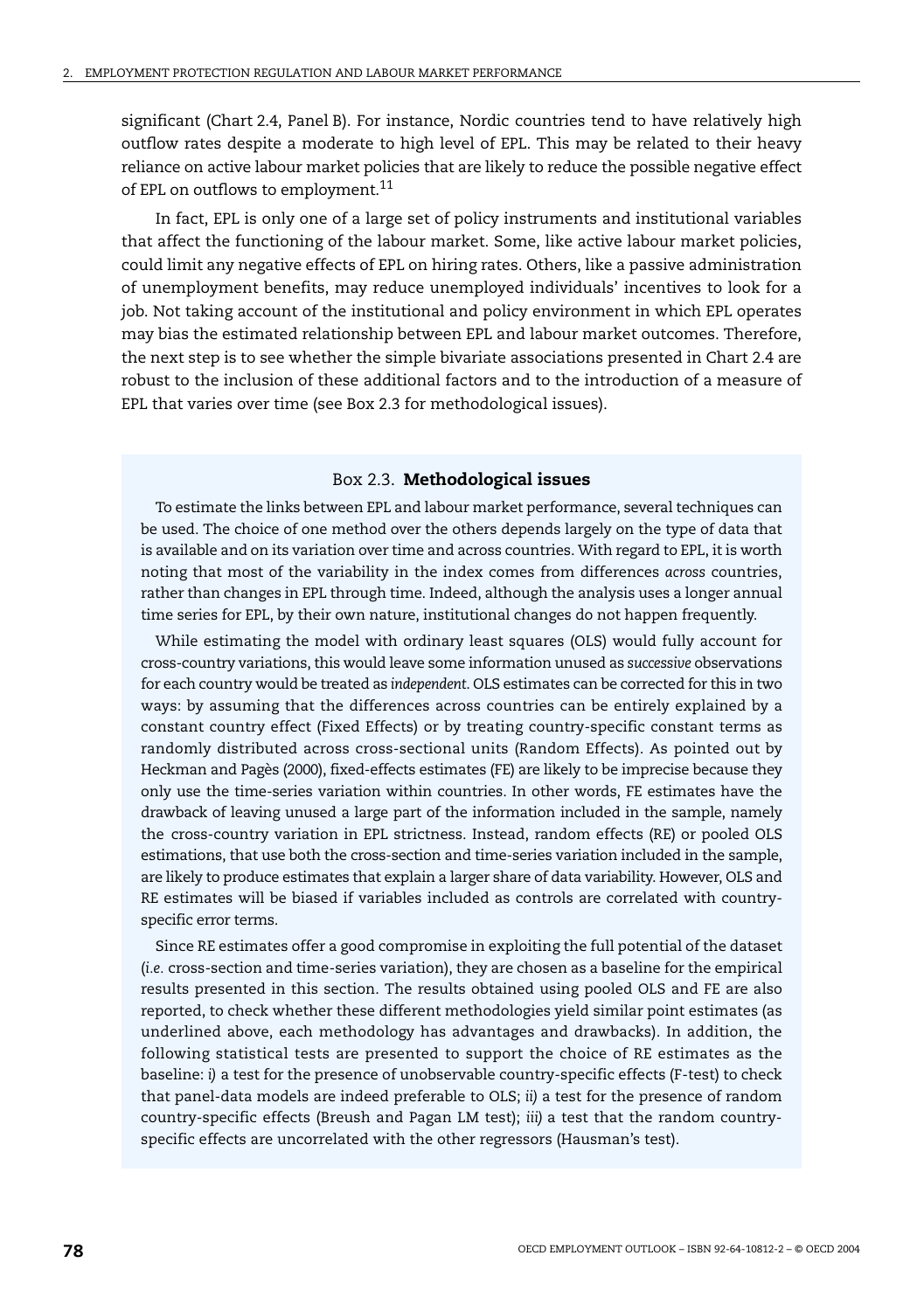The analysis uses *annual* data from 1985 to 2002 for 19 OECD countries, and a *timevarying* measure of employment protection. For each country, starting from the values of the EPL index (version 1) in the late 1980s, the late 1990s and the year 2003, the index was recalculated each year when a new legislation was introduced and applied thereafter until a new change intervened (see Annex 2.A2 for the construction of the EPL time-series). Finally, institutional and policy variables other than EPL include: indices of collective bargaining coverage and corporatism in the wage bargaining process, unemployment benefit replacement rates, the expenditure on active labour market policies per unemployed person, the tax-wedge.<sup>12</sup>

Table 2.2 shows that EPL tends to reduce the inflow rate into unemployment as well the rate of exit from unemployment. In addition, EPL is found to increase long-term unemployment. The results also confirm that the effect of active labour market policies facilitate outflows from unemployment and reduce long-term unemployment. The generosity of unemployment benefits increases the incidence of long-term unemployment and the same seems to be true for employment taxes.

|                                                             | Flows into unemployment <sup>b</sup> |        | Flows out of unemployment <sup>b</sup> |        | Incidence of long-term<br>unemployment |        |
|-------------------------------------------------------------|--------------------------------------|--------|----------------------------------------|--------|----------------------------------------|--------|
| EPL                                                         | $-0.165***$                          | (0.05) | $-5.030***$                            | (1.07) | $3.271***$                             | (1.26) |
| Centralisation/co-ordination index                          | $-0.015$                             | (0.04) | 0.003                                  | (0.94) | $-0.904$                               | (1.10) |
| Bargaining coverage                                         | 0.001                                | (0.00) | $-0.053$                               | (0.06) | 0.105                                  | (0.08) |
| ALMP <sup>c</sup>                                           |                                      |        | $0.761**$                              | (0.31) | $-1.327***$                            | (0.43) |
| Tax wedge                                                   | 0.002                                | (0.01) | $-0.143$                               | (0.14) | $0.980***$                             | (0.15) |
| Unemployment benefits                                       |                                      |        |                                        |        | $0.187**$                              | (0.09) |
| Output gap                                                  | $-0.037***$                          | (0.01) | $1.064***$                             | (0.14) | $-0.574***$                            | (0.16) |
|                                                             |                                      |        |                                        |        |                                        |        |
| $F$ -test <sup><math>d</math></sup>                         | $36.4***$                            |        | $41.8***$                              |        | 59.8***                                |        |
| $B-P$ LM test <sup>d</sup>                                  | 892.3***                             |        | 838.8 ***                              |        | $1117.0***$                            |        |
| Hausman test <sup>d</sup>                                   | $10.6*$                              |        | 5.6                                    |        | 0.9                                    |        |
| <b>Coefficients on EPL estimated using</b><br>other methods |                                      |        |                                        |        |                                        |        |
| <b>Fixed effects</b>                                        | $-0.092*$                            | (0.05) | $-3.106**$                             | (1.27) | 1.763                                  | (1.53) |
| Pooled OLS                                                  | $-0.390***$                          | (0.03) | $-6.558***$                            | (0.76) | 5.992***                               | (1.04) |
| No. of observations                                         | 295                                  |        | 276                                    |        | 270                                    |        |

## Table 2.2. **EPL reduces labour market dynamics***<sup>a</sup>*

Random effects, GLS

\*\*\*, \*\*, \* means statistically significant at 1%, 5% and 10% levels, respectively. All regressions include a constant term; standard errors in italics.

*a)* As the explanatory variables are not able to fully account for the rapid increase in Finnish and Swedish unemployment rates in the early 1990s (13 and 7.4 percentage points between 1990 and 1993 for Finland and Sweden respectively), data for Finland and Sweden in 1991 and 1992 are not included in the regression. Germany is only included for the post-unification period (1991 onwards). The sign and significance of the coefficients do not change when the output gap is replaced wih time dummies, in the RE specification.

*b)* The unemployment inflow variable is defined as persons unemployed for less than one month as a percentage of the source population (the working-age population less the unemployed) and the unemployment outflow variable as the percentage of the unemployed moving to employment or out of the labour force in an average month.

*c)* ALMP is instrumented on its average over the entire estimation period in the RE specification.

- *d)* F-test of the hypothesis of absence of country-specific effects. Breush and Pagan LM test for random effects, distributed as a  $\chi^2_{\ (1)}.$  Hausman (1978) specification test, distributed as a  $\chi^2.$
- *e)* Australia, Austria, Belgium, Canada, Denmark, Finland, France, Germany, Italy, Japan, Netherlands, New Zealand, Norway, Portugal, Spain, Sweden, Switzerland, United Kingdom and United States.

*Source and definition:* See Annex Table 2.A3.1.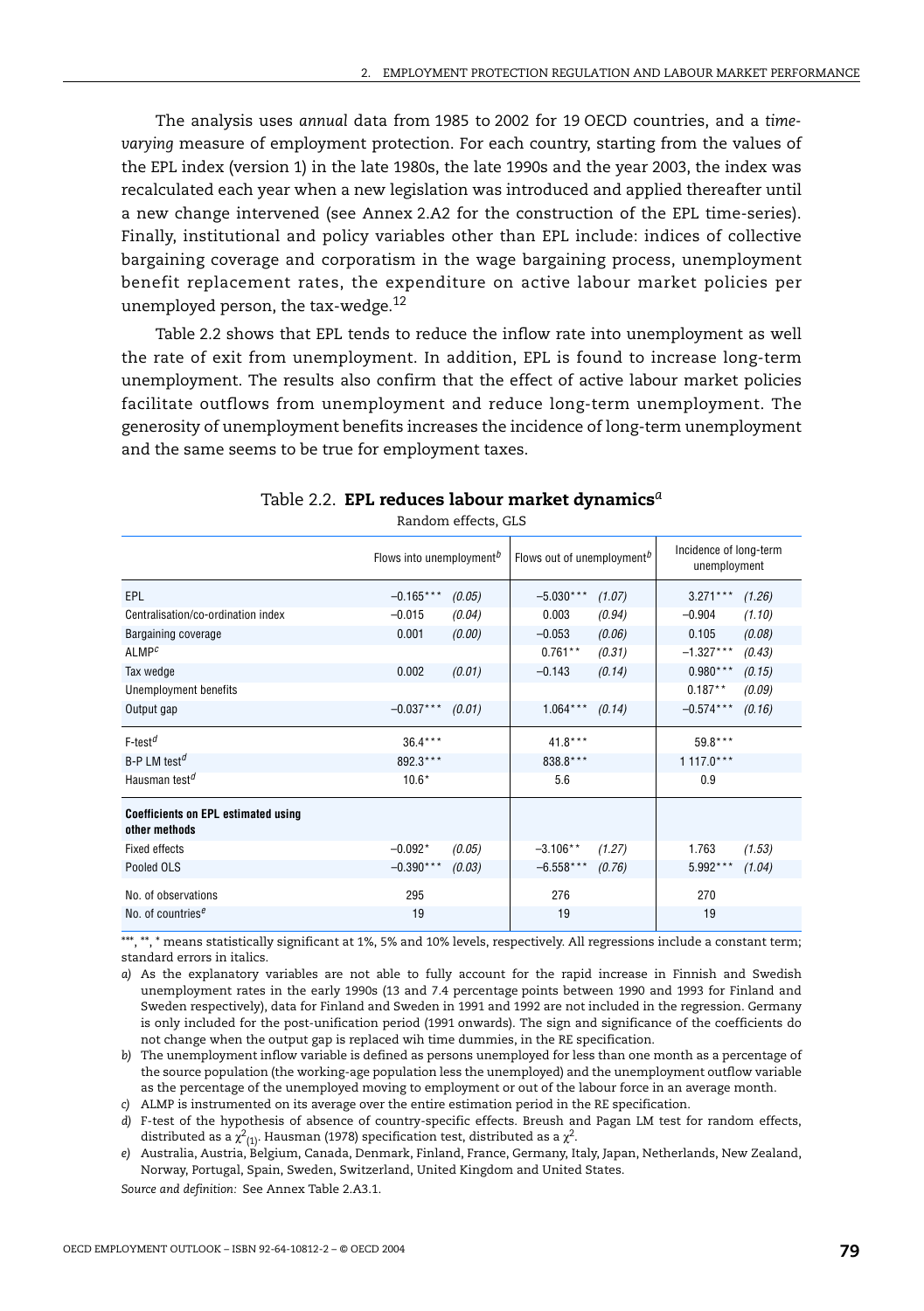#### *B. Who pays for safer jobs?*

The impact of EPL on overall employment and unemployment *rates* is ambiguous as it depends on whether the effect of employment protection on layoffs is offset by the reduction in hiring rates. However, a more stagnant labour market may prevent the reallocation of resources from declining industries to growing industrial sectors and may have negative implications for economic performance, and ultimately for labour market outcomes (Hopenhayn and Rogerson, 1993). In particular, stringent EPL may be an impediment to the adoption of new technologies and innovation where innovation-driven labour adjustments have to be accommodated through worker turnover (OECD, 2003b).

It is worth noting that EPL may have broader implications for employment relationships than simply governing labour market flows. For instance, it may strengthen the position of protected workers (so called "insiders") in wage bargaining. EPL may thus have negative impacts on employment by raising labour costs indirectly through its effect on bargaining power. Bentolila and Dolado (1994) suggest that this effect could be reinforced by the existence of temporary forms of employment if permanent workers dominate unions and set wages for all workers. Insofar as employment adjustment is likely to fall disproportionately on temporary workers, the bargaining power of insiders under permanent contracts tends to increase with the incidence of temporary work. The consequence would be a widespread rise in wages, damaging labour market performance.13

On the other hand, other potential implications of EPL may go in the opposite direction. For instance, by promoting workers' effort and cooperation through stable employment relationships, redundancy payments may increase aggregate employment (Fella, 2004). Employment security may also enhance productivity by encouraging investment in human capital, since longer-lasting employment will increase the expected returns to training. In this regard, Belot *et al.* (2002) suggest that in the absence of employment protection, workers would under-invest in firm-specific human capital because they could be fired on the spot, even after having made an effort to upgrade their skills and borne the corresponding cost. Therefore, introducing layoff costs would encourage employees to invest in firm-specific human capital, which in turn could partly compensate for the depressive effect that these costs might have on job creation. If not too high, firing costs may thus reduce unemployment (and improve economic efficiency). However, insofar as it may be in the individuals' private interest to introduce layoff costs into employment contracts, care should be taken in justifying why government legislation is called for.<sup>14</sup>

Overall, theoretical analysis does not provide clear-cut answers as to the effect of employment protection on overall unemployment and employment. It is thus not surprising that economists have turned increasingly to empirical analyses to try to resolve the question. At first glance, simple cross-country correlations are still partly inconclusive (see Chart 2.5), pointing to a negative relationship between EPL and employment rates, while no clear association can be detected between EPL and unemployment rates. Naturally, it is not possible to draw policy conclusions on the basis of such bivariate associations and several studies have been carried out in search for clearer conclusions from multivariate analysis. There too, however, researchers are not unanimous. In fact, while the bulk of the studies reviewed in Table 2.3 suggest that EPL reduces overall employment rates, there is less consensus about its effect on unemployment. However, as pointed out by Baker *et al.* (2004), both the significance and the magnitude of the estimated effects of EPL on employment and unemployment vary widely across studies.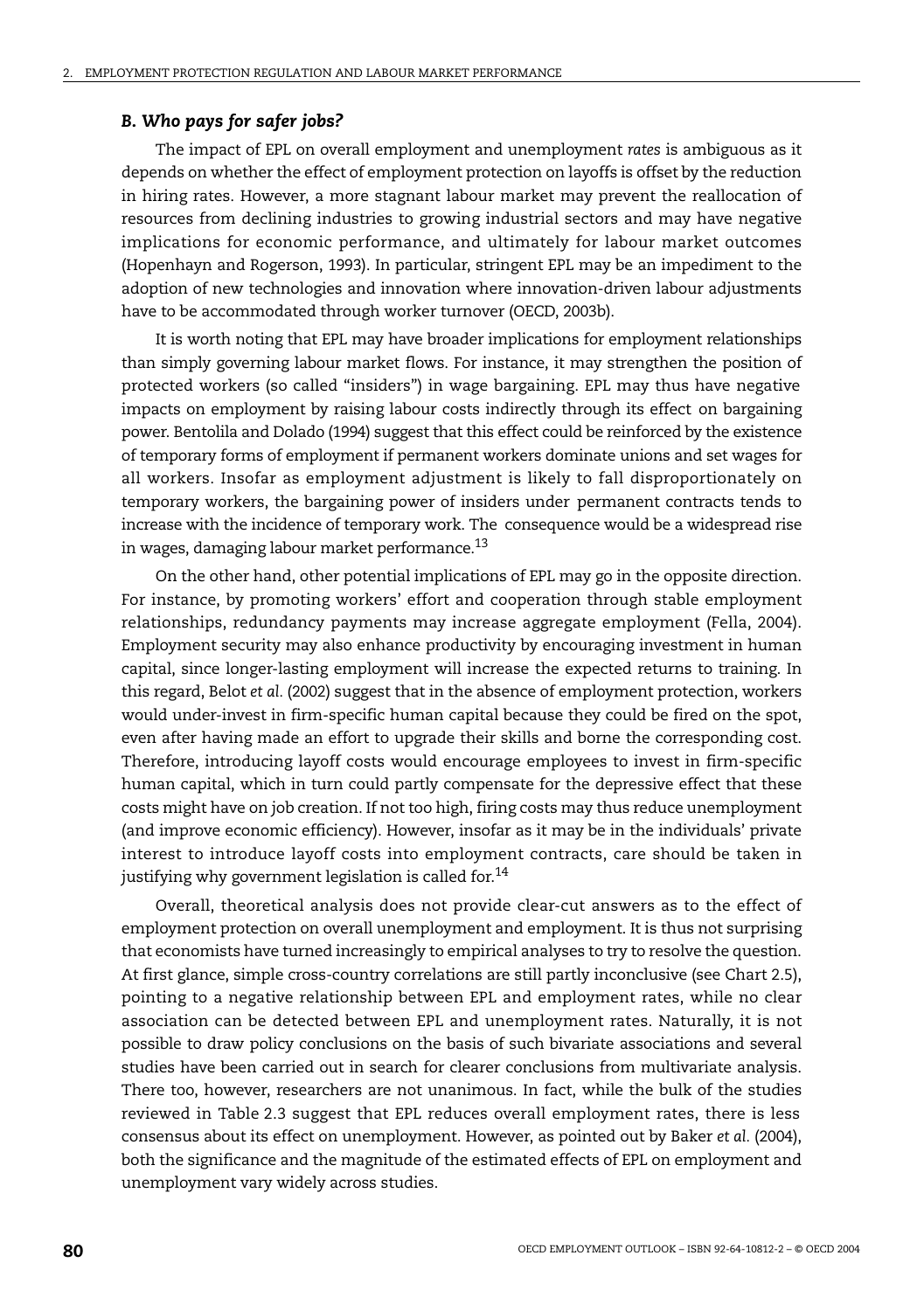

Chart 2.5. **EPL and labour market performance: simple cross-country correlations**

\*\*\*, \*\*, \* means statistically significant at 1%, 5% and 10% levels, respectively. *Source and definition:* See Annex Tables 2.A2.4 and 2.A3.1.

Employment protection is found to have some impact on unemployment in a few studies. For instance, when accounting for potential *interactions* between EPL and other institutions, these studies suggest that stringent employment protection would tend to increase structural unemployment rates in countries with large union coverage and/or intermediate levels of bargaining coordination. This result is consistent with the idea that EPL may damage labour market performance by increasing labour costs indirectly through its effect on the bargaining power of core workers. However, other studies do not find such an effect or show that it is not robust to small changes in the data, estimation methods or equation specification (Baker *et al.*, 2003, 2004).

Some studies investigate the possible interaction between EPL and economic shocks. In this regard, Blanchard and Wolfers (2000) provide an explanation of unemployment shifts which depends on long-run changes in total factor productivity growth, labour demand and the real interest rate, with a bigger impact of these long-run shifts in countries with "rigid" institutional settings. In other words, employment protection may affect unemployment primarily by magnifying the impact of exogenous shocks. In the same spirit, Nickell *et al.* (2001, 2003) attempt to explain actual unemployment by both institutional factors (that impact on equilibrium unemployment) and *temporary* shocks<sup>15</sup> (which cause unemployment to deviate from equilibrium unemployment). They conclude that changes in unemployment across OECD countries are mainly explained by shifts in labour market institutions, while interactions between institutions and shocks appear to make no significant additional contribution to explaining unemployment in the long run. Employment protection is found to have an impact on unemployment, mainly raising unemployment persistence.<sup>16</sup>

By and large, while evidence of the role played by EPL on aggregate employment and unemployment rates remains mixed in both theoretical and empirical studies, the idea that EPL may not affect the employment opportunities of various demographic groups in the same way collects more consensus. While EPL is generally shown to have little or no effects on the employment rates of prime-age men, several studies suggest that stringent employment protection tends to decrease the employment rates of both youth and women (see Table 2.3).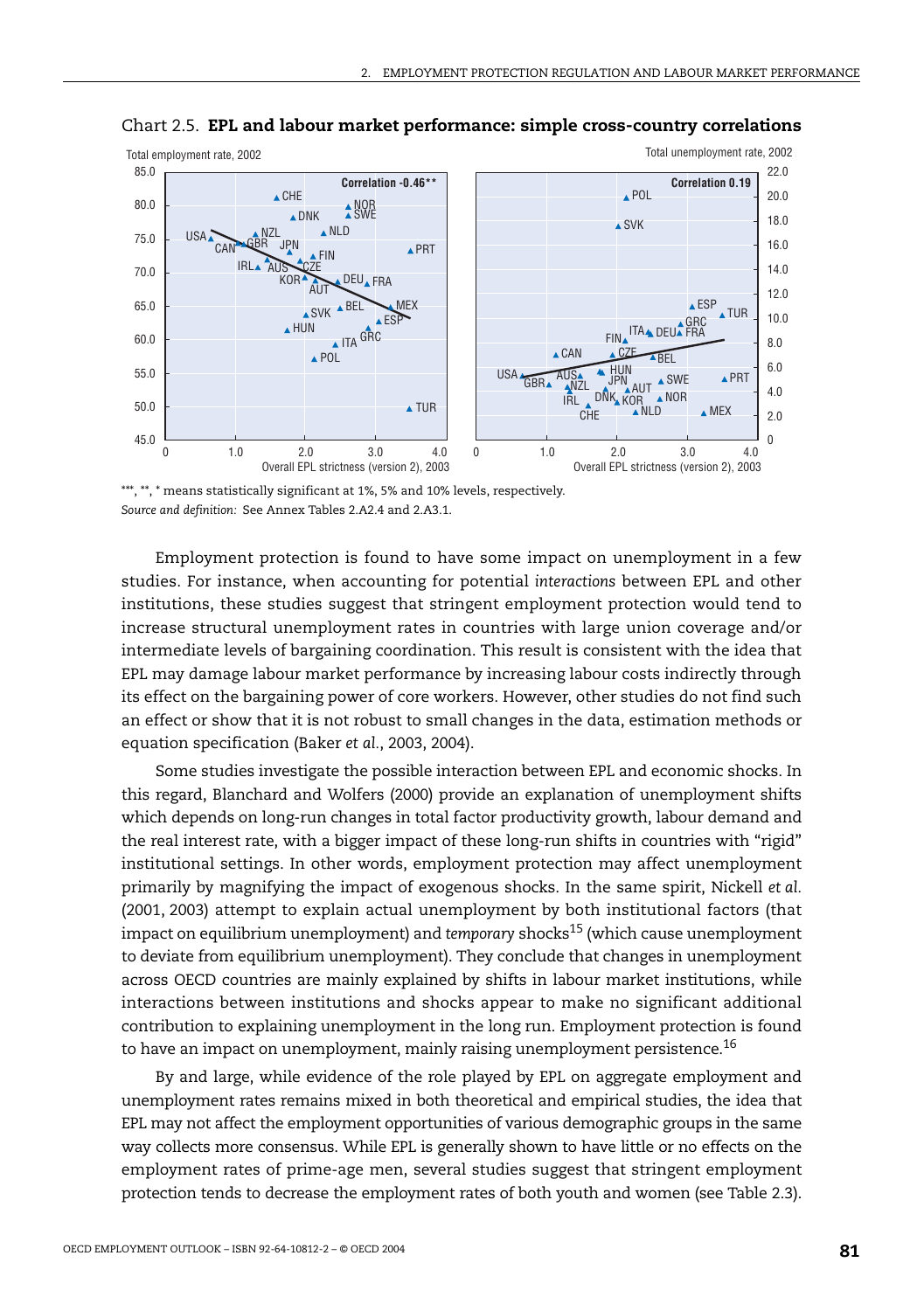|                                        | Dependent variable          | Data frequency      | in institutional<br>variables<br>Variation  | variables, and institutional<br>Cyclical controls shock<br>controls                                                                                                                                                                            | Results                                                                                                                                                                                                                                    | Remarks                                                                                                                                                                                                                                                                                                                              | methodology<br>Estimation            |
|----------------------------------------|-----------------------------|---------------------|---------------------------------------------|------------------------------------------------------------------------------------------------------------------------------------------------------------------------------------------------------------------------------------------------|--------------------------------------------------------------------------------------------------------------------------------------------------------------------------------------------------------------------------------------------|--------------------------------------------------------------------------------------------------------------------------------------------------------------------------------------------------------------------------------------------------------------------------------------------------------------------------------------|--------------------------------------|
| Baker et al. (2004)                    | Unemployment.               | Five-year averages. | Time varying<br>institutions.               | EPL, UB replacement rates,<br>UB duration index, union<br>density, union coverage,<br>Change in inflation.<br>coordination index,<br>tax wedges.                                                                                               | EPL is found to have no effect<br>when EPL is found to reduce<br>on unemployment rates,<br>the sub-period 1980-99<br>unemployment.<br>except for                                                                                           | replacement rates, union density and wage bargaining<br>estimates found in the literature. Some specifications<br>to illustrate the lack of robustness of panel data<br>The authors use several different specifications<br>include interactions between UB duration and<br>coordination, tax wedge and coordination.                | and fixed effects.<br>Random effects |
| Belot and van Ours<br>(2000)           | unemployment.<br>Structural | Annual.             | Time-varying<br>institutions.               | coverage, coordination index,<br>EPL, UB replacement rates,<br>union density, union<br>Change in inflation.<br>tax rates                                                                                                                       | EPL is found to have no effect<br>and bargaining coordination.<br>on structural unemployment<br>unemployment when union<br>at mean value of union<br>density and coverage,<br>EPL raises structural<br>coverage is higher<br>than average. | of the model is that it is static so that the within-country<br>complementarities are likely to play an important role<br>The paper includes interactions between institutions.<br>in shaping labour market performance. A drawback<br>This has a sound theoretical foundation as policy<br>persistence of unemployment is excluded. | Fixed effects.                       |
| Bertola et al. (2002)                  | Unemployment.               | Five-year averages. | varying institutions.<br>Constant and time- | coverage, coordination index<br>Plus: share of youth (15-24)<br>EPL, ALMP, UB replacement<br>TFP growth; labour demand<br>shocks; real interest rate.<br>rates, UB duration index,<br>union density, union<br>in the population.<br>tax wedge. | no longer the case when EPL<br>on unemployment. This is<br>is allowed to change over<br>to significantly increase<br>Constant EPL is found<br>the effect of shocks<br>time.                                                                | institutions (time-varying or constant) and shocks<br>remains important in explaining the divergence in<br>The authors find that institutional changes raise<br>and demographics do. The interaction between<br>unemployment slightly more than shocks<br>unemployment rates across countries.                                       | Fixed effects.                       |
| and Wolfers (2000)<br><b>Blanchard</b> | Unemployment.               | Five-year averages. | Constant<br>institutions.                   | coverage, coordination index,<br>EPL, ALMP, UB replacement<br>TFP growth; labour demand<br>shocks; real interest rate<br>ates, UB duration index,<br>union density, union<br>tax rates.<br>shocks.                                             | EPL reinforces the negative<br>on unemployment<br>effect of shocks<br>in the long run.                                                                                                                                                     | of TFP growth, labour demand and the real interest rate.<br>in unemployment with the interaction between constant<br>nstitutional variables and long-run changes in the level<br>The paper focuses on explaining long-run shifts                                                                                                     | Fixed effects.                       |
| Elmeskov et al.<br>(1998)              | unemployment.<br>Structural | Annual.             | Time-varying<br>institutions.               | EPL, ALMP, UB replacement<br>wedge, minimum wages.<br>corporatism index, tax<br>coordination index,<br>rate, union density,<br>Output gap.                                                                                                     | at intermediate levels of wage<br>structural unemployment,<br>EPL is found to increase<br>with its effect reinforced<br>bargaining coordination.                                                                                           | The result on EPL is consistent with the idea that when<br>as a result of higher dismissal costs, even if this works<br>insiders have strong bargaining power, they may more<br>easily resist attempts by employers to lower wages<br>to the detriment of outsiders.                                                                 | Random effects.                      |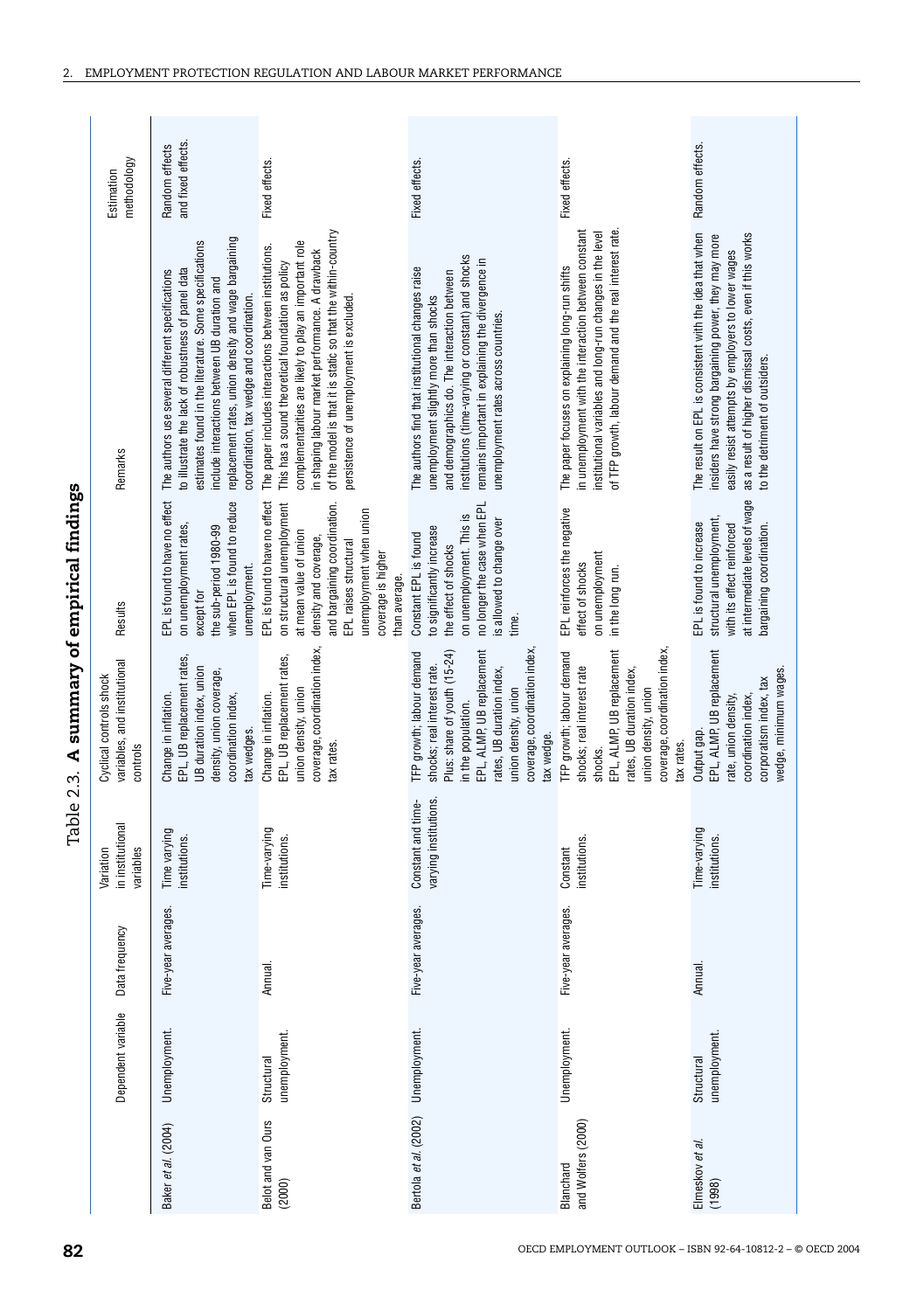|                                | Dependent variable                                                                                                     | Data frequency      | Institutional<br>Variation<br>in Instituti<br>variables | variables, and institutional<br>Cyclical controls shock<br>controls                                                                                                                                                                                                      | Results                                                                                                                                                                                                                                                                                                                                                                                                            | Remarks                                                                                                                                                                                                                                                                                                                                                                                                                                                                       | methodology<br>Estimation                        |
|--------------------------------|------------------------------------------------------------------------------------------------------------------------|---------------------|---------------------------------------------------------|--------------------------------------------------------------------------------------------------------------------------------------------------------------------------------------------------------------------------------------------------------------------------|--------------------------------------------------------------------------------------------------------------------------------------------------------------------------------------------------------------------------------------------------------------------------------------------------------------------------------------------------------------------------------------------------------------------|-------------------------------------------------------------------------------------------------------------------------------------------------------------------------------------------------------------------------------------------------------------------------------------------------------------------------------------------------------------------------------------------------------------------------------------------------------------------------------|--------------------------------------------------|
| Heckman and Pages<br>(2000)    | (by gender and age)<br>Employment and<br>unemployment<br>unemployment<br>and incidence<br>of long-term                 | Annual.             | Time-varying<br>institutions<br>(two periods only).     | rates and proportion of the<br>Job security index (based<br>Plus: female participation<br>GDP level, GDP growth.<br>minimum wages, union<br>population aged 15-24.<br>and severance pay),<br>on notice periods<br>centralisation.                                        | effect on overall employment<br>the overall effect. The effect<br>employment is larger than<br>of EPL on unemployment<br>while the effect on youth<br>is not significant in most<br>specifications. No effect<br>negative and significant<br>rates. The effect of EPL<br>EPL is found to have a<br>employment is smaller<br>than the overall effect,<br>is found on long-term<br>on prime-age men<br>unemployment. | across estimation procedures. Effects on unemployment<br>The authors use a sample of OECD and Latin American<br>and youth are found robust across methods. The effect<br>countries and their own measure of EPL. They use RE,<br>of EPL on prime-age women employment vary widely<br>FE and OLS and only employment results for men<br>are nearly always positive and stronger<br>for OECD countries.                                                                         | fixed effects, pooled<br>Random effects,<br>OLS. |
| Nickell (1997)                 | for prime-age men).<br>to population ratio<br>Unemployment,<br>unemployment<br>employment<br>(overall and<br>long-term | Five-year averages. | Some time-varying<br>institutions<br>(constant EPL).    | coverage, coordination index,<br>EPL, ALMP, UB replacement<br>Change in inflation; dummy<br>rates, UB duration index,<br>union density, union<br>for second period.<br>tax wedge.                                                                                        | participation rates. No effect<br>found to reduce employment<br>no significant effect on total<br>unemployment; EPL is also<br>rates of men aged 25 to 54<br>it is shown to significantly<br>is found on employment<br>to population ratios and<br>EPL is found to have<br>increase long-term<br>unemployment but                                                                                                  | The paper uses five-year averages of the data, including<br>averages of some time-varying institutions, in order<br>on the labour market position of under-represented<br>on employment rates is driven by the effect of EPL<br>to smooth out cyclical factors. The result<br>groups.                                                                                                                                                                                         | Random effects.                                  |
| (2001, 2003)<br>Nickell et al. | and the employment<br>rate (in another<br>unemployment<br>Structural<br>paper).                                        | Annual.             | Time-varying<br>institutions.                           | supply shock, change in TFP<br>tax wedge, owner occupation<br>density, coordination index,<br>EPL, UB replacement rates,<br>shocks, real interest rates<br>UB duration index, union<br>shock, real import price<br>growth, labour demand<br>Time dummies, money<br>rate. | persistence (captured by the<br>and finds a non-significant<br>operating via its impact on<br>EPL is found to have an<br>unemployment). A twin<br>unemployment, mainly<br>raising unemployment<br>working paper applies<br>interaction of the EPL<br>the same structure to<br>the employment rate<br>impact on structural<br>variable with lagged<br>effect of EPL.                                                | that impact on equilibrium unemployment and shocks<br>that cause unemployment to deviate temporarily from<br>equilibrium unemployment. Shifts in labour market<br>of the change in unemployment, while interactions<br>The paper estimates a dynamic model with actual<br>between constant institutions and shocks appear<br>unemployment explained by institutional factors<br>to make no significant additional contribution<br>institutions are found to explain about 55% | lagged dependent<br>Fixed effects +<br>variable. |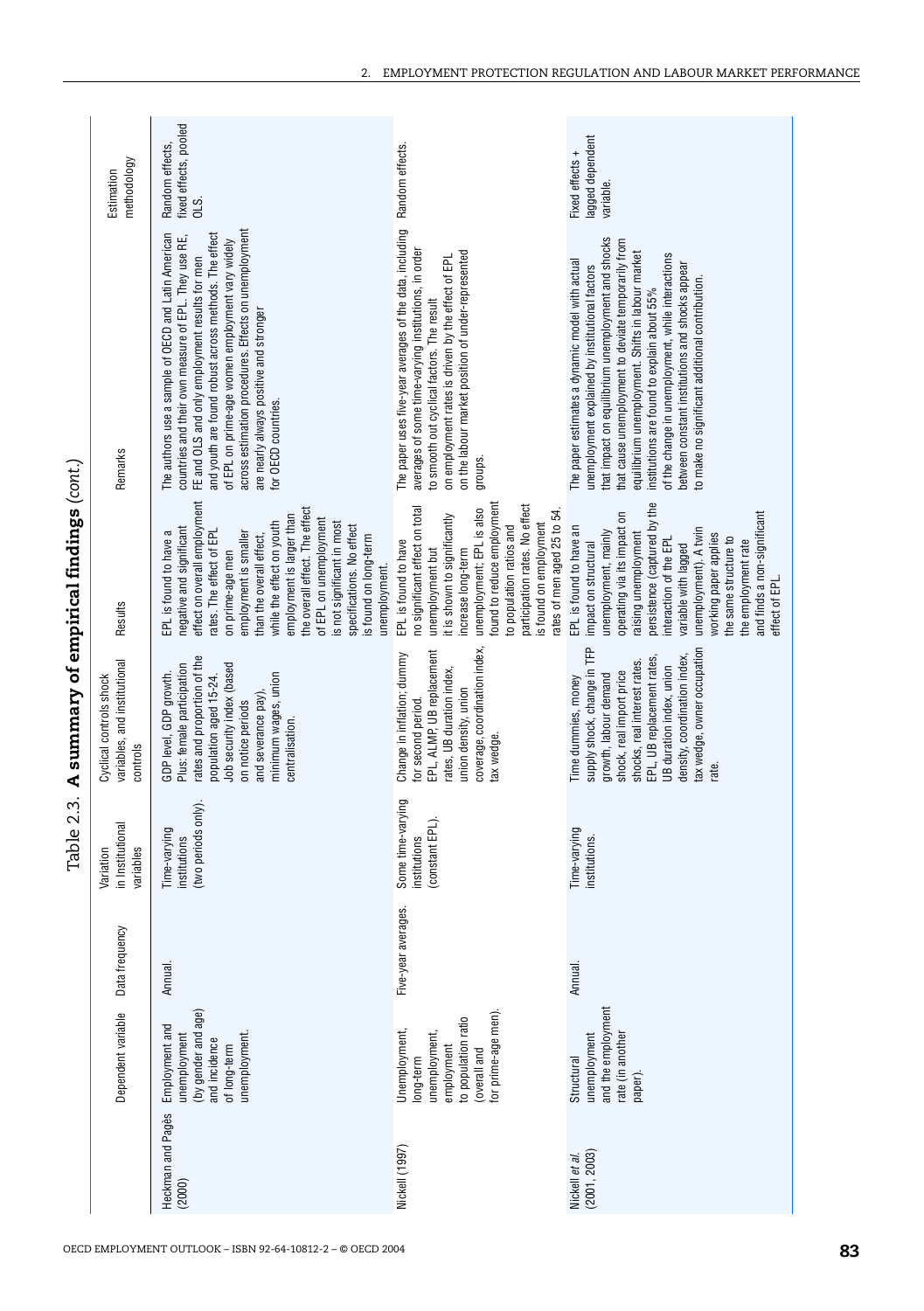| 84                                                         |                                   |                                                                                      |                    | Table 2.3.                                 |                                                                                                                                                                       | A summary of empirical findings (cont.)                                                                                                                                                                                                                                                                                                                                                               |                                                                                                                                                                                                                                                                                                                                                                                  |                                                   |
|------------------------------------------------------------|-----------------------------------|--------------------------------------------------------------------------------------|--------------------|--------------------------------------------|-----------------------------------------------------------------------------------------------------------------------------------------------------------------------|-------------------------------------------------------------------------------------------------------------------------------------------------------------------------------------------------------------------------------------------------------------------------------------------------------------------------------------------------------------------------------------------------------|----------------------------------------------------------------------------------------------------------------------------------------------------------------------------------------------------------------------------------------------------------------------------------------------------------------------------------------------------------------------------------|---------------------------------------------------|
|                                                            |                                   | Dependent variable                                                                   | Data frequency     | in Institutional<br>Variation<br>variables | variables, and institutional<br>Cyclical controls shock<br>controls                                                                                                   | Results                                                                                                                                                                                                                                                                                                                                                                                               | Remarks                                                                                                                                                                                                                                                                                                                                                                          | methodology<br>Estimation                         |
|                                                            | <b>DECD</b> (1999,<br>Chapter 2)  | Unemployment and<br>employment rates<br>gender, age and<br>(in log and by<br>skill). | Six-year averages. | Time-varying<br>institutions.              | coverage, coordination index,<br>EPL, ALMP, UB replacement<br>rates, UB duration index,<br>centralisation index, tax<br>union density, union<br>Output gap.<br>wedge. | unemployment only. Positive<br>In most cases, the impact of<br>found to be negative but not<br>EPL on both unemployment<br>significant effect are found<br>significant effect are found<br>and employment rates is<br>on prime prime-age men<br><b>Negative and statistically</b><br>employment and youth<br>statistically significant.<br>but not statistically<br>on prime-age men<br>unemployment. | outflow rates and to raise mean employment duration.<br>The chapter uses two-period (1985-90 and 1992-97)<br>EPL is found to decrease unemployment inflow and<br>panel regressions to estimate the effect of EPL on<br>employment. All of these effects are statistically<br>EPL is also found to increase the share of self-<br>various labour market outcomes.<br>significant. | Random effects.                                   |
|                                                            | <b>OECD (2002a,</b><br>Chapter 5) | Employment rate.                                                                     | Annual.            | Time-varying<br>institutions.              | EPL, UB replacement rates,<br>market regulation index<br>union density, product<br>Output gap                                                                         | overall employment rates.<br>EPL is found to decrease                                                                                                                                                                                                                                                                                                                                                 | The negative and statistically significant effect of EPL<br>is mostly found in countries with intermediary levels<br>of bargaining corporatism.                                                                                                                                                                                                                                  | Fixed effects.                                    |
|                                                            | Scarpetta (1996)                  | unemployment.<br>Structural                                                          | Annual.            | Time-varying<br>institutions.              | EPL, ALMP, UB replacement<br>corporatism index, tax<br>rates, union density,<br>coordination index,<br>Output gap.<br>wedge.                                          | structural unemploymentand<br>stronger effects for youth and<br>long-term unemployment.<br>non-employment, with<br>EPL is found to raise                                                                                                                                                                                                                                                              | static one - and shows that EPL reduces the adjustment<br>The paper estimates a dynamic model - as well as a<br>speed of unemployment presumably by raising real<br>wage rigidity.                                                                                                                                                                                               | lagged dependent<br>Random effects +<br>variable. |
| OECD EMPLOYMENT OUTLOOK - ISBN 92-64-10812-2 - @ OECD 2004 | UB: Unemployment benefit.         | ALMP: active labour market policies; EPL: employment                                 |                    |                                            |                                                                                                                                                                       |                                                                                                                                                                                                                                                                                                                                                                                                       | protection legislation; FE: fixed effects; OLS: ordinary least squares; RE: random effects; TFP: Total productivity factor;                                                                                                                                                                                                                                                      |                                                   |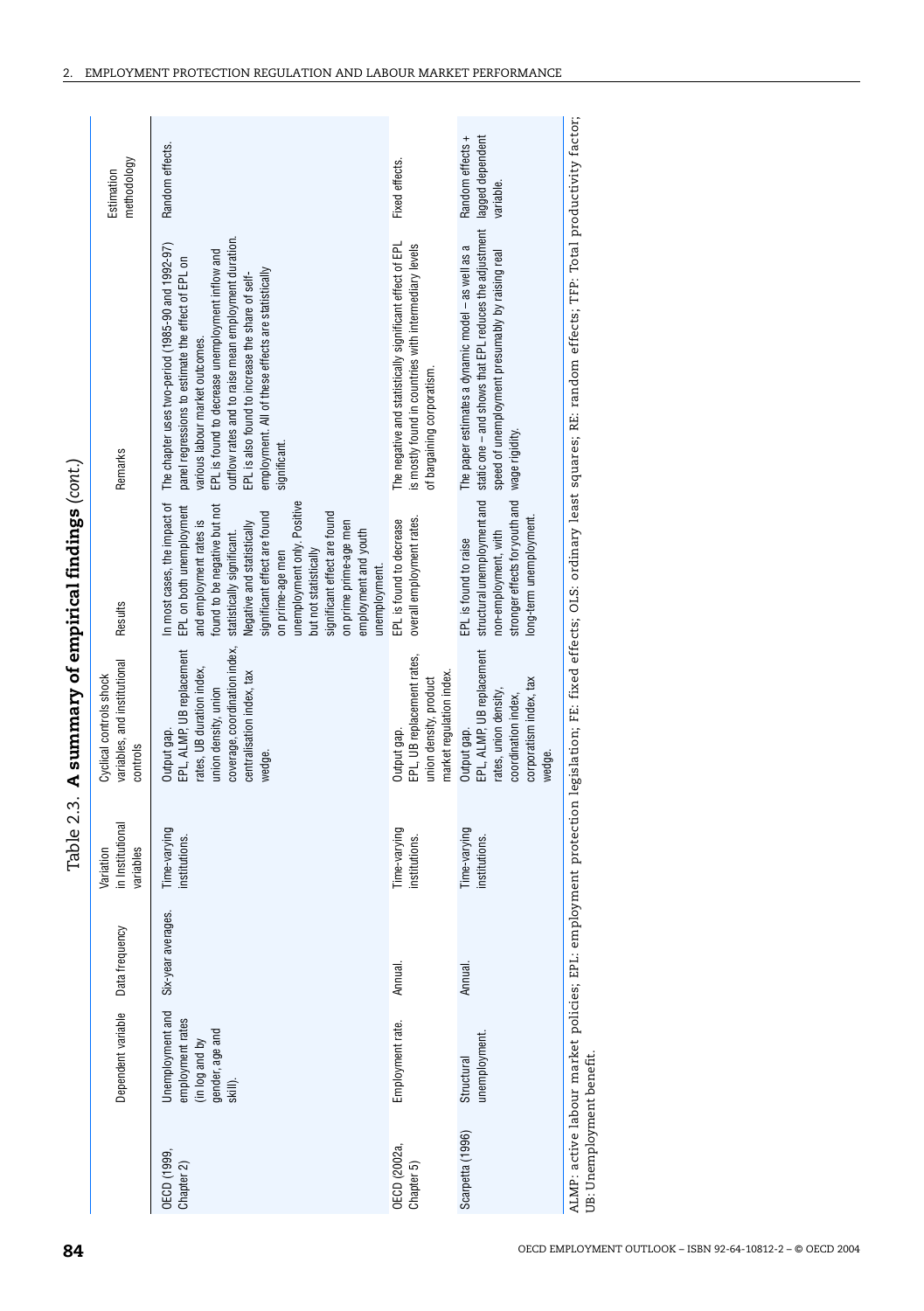Indeed, there are reasons to think that youth, as new entrants into the labour market, and women with intermittent participation spells, will primarily be affected by any reduced hiring caused by EPL, while being less in a position to benefit from reduced firings than other groups. As a consequence, employment protection would damage their employment opportunities. On the other hand, those already in the core labour market, mainly prime-age men, will primarily benefit from any greater job stability induced by EPL. The results presented in Table 2.4 are partly consistent with this view (see Box 2.4 for estimation details). While the results for youth vary in significance, EPL is found to significantly reduce the employment opportunities of prime-age women, probably because they are more likely than men to move between employment and inactivity, in particular when seeking to balance the competing demands of work and family life (OECD, 2002a, Chapter 2). On the other hand, EPL does not appear to play a significant role for employment of prime-age men.

In addition, the mixed results on older workers suggest that the reduction in hiring rates might be compensated by a decrease in firings resulting from EPL. The cost of firing someone with a long tenure is very high and employers tend to retain these workers. On the other hand, the estimated effects of EPL on hiring decisions may not have much effect on older-workers, many of whom are close to retirement age.

|                                            |               |        |                 |        | Dependent variable: employment rate |        |            |        |             |        |  |  |
|--------------------------------------------|---------------|--------|-----------------|--------|-------------------------------------|--------|------------|--------|-------------|--------|--|--|
|                                            | Prime-age men |        | Prime-age women |        | Youth                               |        | Older      |        | Low skilled |        |  |  |
| Random effects <sup>b</sup>                | 0.107         | (0.29) | $-1.381**$      | (0.60) | $-2.062***$                         | (0.68) | $-0.296$   | (0.54) | $-0.051$    | (0.58) |  |  |
| <b>Fixed effects</b>                       | 0.543         | (0.36) | $-1.498**$      | (0.65) | $-0.339$                            | (0.81) | $-0.066$   | (0.54) | $1.183*$    | (0.64) |  |  |
| Pooled OLS                                 | $0.662***$    | (0.20) | $-3.039***$     | (1.11) | $-3.769***$                         | (0.45) | $4.119***$ | (0.63) | $1.955***$  | (0.57) |  |  |
| $F$ -test $c$                              | $45.6***$     |        | $233.5***$      |        | $57.3***$                           |        | $208.4***$ |        | $72.4***$   |        |  |  |
| $B-P LM test^C$                            | 838.8***      |        | $113.5***$      |        | $518.4***$                          |        | $308.4***$ |        | $623.7***$  |        |  |  |
| Hausman test <sup><math>c</math></sup>     | 8.4           |        | 0.1             |        | $57.0***$                           |        | $52.0***$  |        | $23.7***$   |        |  |  |
| No. of observations                        | 286           |        | 142             |        | 278                                 |        | 193        |        | 224         |        |  |  |
| No. of countries <sup><math>d</math></sup> | 19            |        | 16              |        | 19                                  |        | 18         |        | 19          |        |  |  |

Table 2.4. **The employment effects of EPL vary across population groups***<sup>a</sup>*

Coefficient on EPL

\*\*\*, \*\*, \* means statistically significant at 1%, 5% and 10% levels, respectively. Three sets of estimations are shown, corresponding to three different methodologies, namely random effects, fixed effects and pooled OLS (see Box 2.3 for the explanation of these methodologies). All regressions include: output gap, tax wedge, high coordination dummy, low-coordination dummy, expenditure on ALMP per unemployed, unemployment benefits replacement rates. Primeage women regressions include, in addition: relative tax rate of the second earner, child benefits, public spending on child care and days of paid leave. Youth and Low skilled regressions include, in addition: minimum wages as per cent of average wages. Older workers regressions include, in addition: average retirement age, implicit tax rate on continued work. Detailed results are available on request. Standard errors in italics.

- *a)* As the explanatory variables are not able to fully account for the rapid increase in Finnish and Swedish employment rates in the early 1990s (13 and 10 percentage points between 1990 and 1993 for Finland and Sweden respectively), data for Finland and Sweden in 1991 and 1992 are not included in the regression. Germany is only included for the post-unification period (1991 onwards). Employment regressions for women and youth include a trend to account for the strong rise in female participation and the tendency of youth to stay longer in school and delay entry to the labour market.
- *b)* ALMP is instrumented on its average over the entire estimation period. The sign and significance of the coefficient on EPL for women and youth do not change when the output gap is replaced wih time dummies. The effect of EPL on employment rates of older workers and the low skilled becomes positive and significant when the output gap is replace with time dummies.
- *c)* F-test of the hypothesis of absence of country-specific effects. Breush and Pagan LM test for random effects, distributed as a  $\chi^2_{\ (1)}.$  Hausman (1978) specification test, distributed as a  $\chi^2.$
- *d)* Australia, Austria, Belgium, Canada, Denmark (not for older), Finland, France, Germany, Italy (not for women), Japan (not for women), Netherlands, New Zealand, Norway, Portugal, Spain, Sweden, Switzerland (not for women), United Kingdom and United States.

*Source:* See Annex Table 2.A3.1.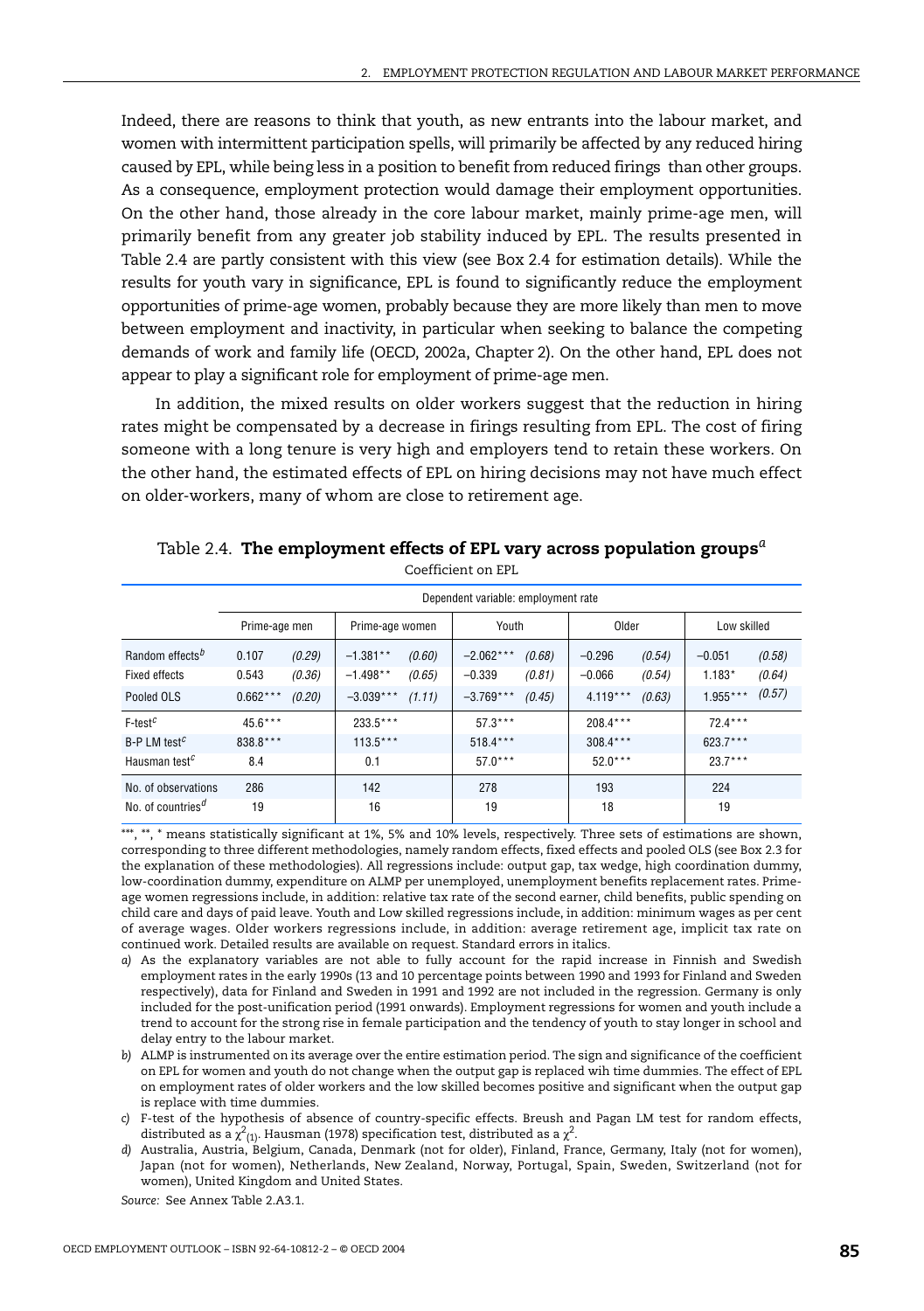#### Box 2.4. **EPL and employment performance of selected socio-demographic groups: equation specifications and their limitations**

The specifications used in Table 2.4 differ from those in the previous tables as they include, where appropriate, some additional group-specific variables. These are introduced to account for factors specific to demographic and skill groups that may be crucial determinants of participation decisions and, as a result, of employment rates. For prime-age women, the specification includes the relative tax rate of a second earner, the increase in household disposable income from child benefits for two children, total public expenditure on childcare, and the total number of weeks of paid maternity, parental and childcare leave. For youth and the low skilled, a variable capturing the size of the minimum wage relative to average wages is included. Finally, for older workers some additional controls are used to account for differences in retirement age across countries, and implicit marginal tax rates on continued work (see Duval, 2003; and Jaumotte, 2003 for details on the construction of these variables).

Needless to say, the analysis suffers from several limitations. Besides methodological issues mentioned in Box 2.3, a number of important controls are left out (mainly because an up-to-date time-series of these variables is not yet available). For example, several aspects of product market regulation have been shown to have an effect on labour market outcomes – primarily on employment levels and industry wage premia – but are left out (see Nicoletti and Scarpetta, 2002). Moreover, the baseline specification does not include any interactions between institutions and economic shocks, or between various types of institutions.

For these reasons, the estimation results presented in this section should be considered with caution. In particular, the sign of the estimated coefficients is certainly more reliable than their size (insofar as these coefficients are statistically significant). More tests for the robustness of the results should be carried out before drawing policy conclusions. A more comprehensive study of the links between labour market performance and institutional settings (including EPL) will be carried out as part of the re-assessment of the OECD Jobs Strategy.

For the low-skilled, evidence is also mixed, with some specifications pointing to a positive effect of EPL on employment rates. As the low skilled tend to be employed in low-productivity jobs, they are more likely to be negatively affected by adverse economic developments that reduce labour demand. For this reason, employment protection regulations may play a particularly important role for unskilled workers with permanent or regular contracts, by limiting layoffs in periods of weak economic growth. On the hiring side, OECD (2002a, Chapter 3) shows a strong over-representation of low skilled workers in temporary employment. If employers tend to hire low-skilled workers by way of temporary contracts, particularly where EPL is strict, this may support the employment opportunities for those unskilled workers outside the "core" labour market. This is likely to be reflected in less stable employment histories for unskilled workers.<sup>17</sup>

#### *C. Temporary or regular contracts: who is most protected?*

Since the mid-1980s, many countries have eased the use of temporary forms of employment. This may have contributed to the expansion of temporary employment by giving employers the opportunity to circumvent strict rules imposed on permanent contracts.18 In addition, such partial reforms may reinforce labour market duality. In fact, their main effect may be to produce high turnover in temporary jobs, with many workers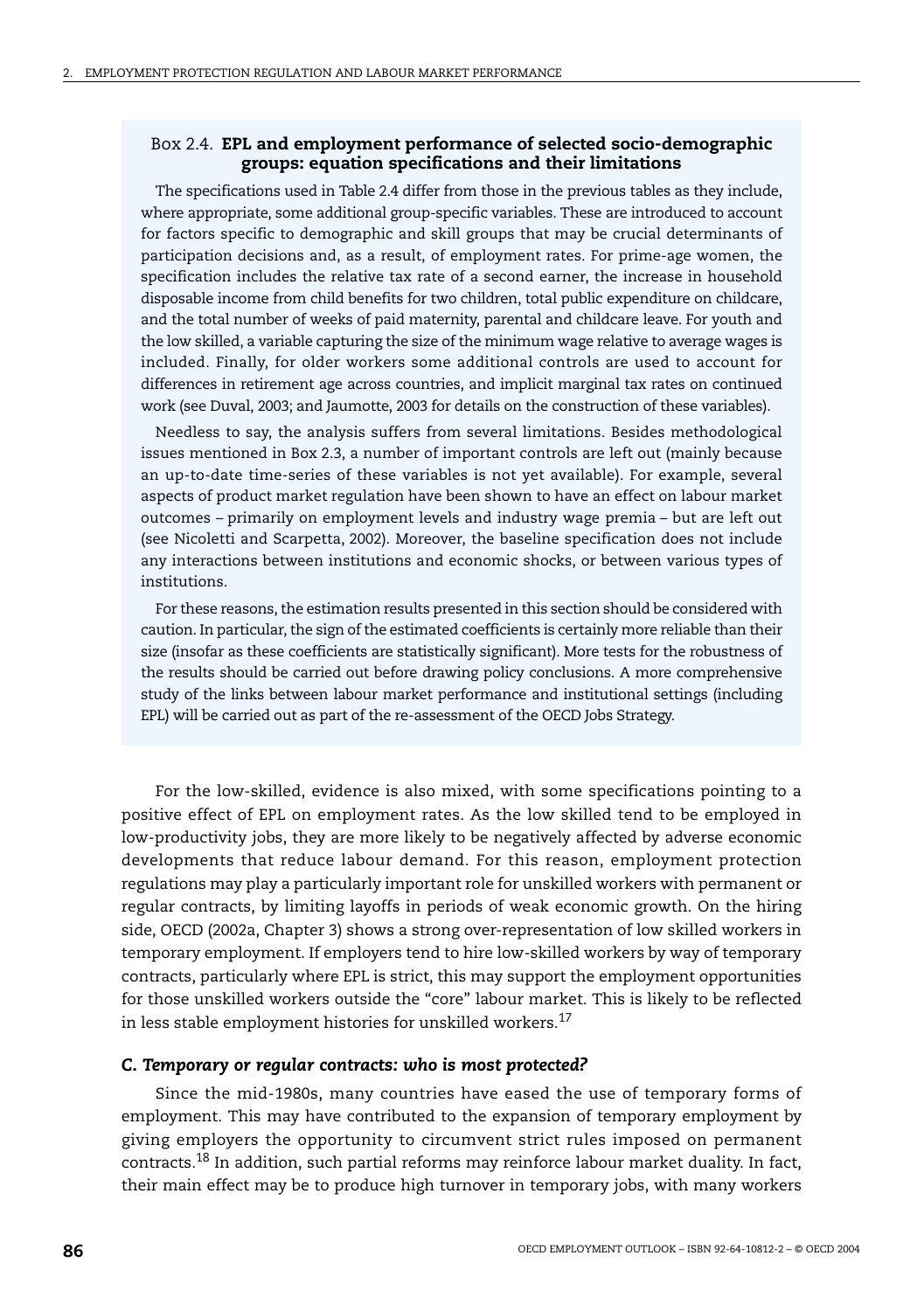going through several unemployment spells before obtaining a regular job (see Blanchard and Landier, 2002; Cahuc and Postel-Vinay, 2002). The existence of high firing costs for permanent contracts may indeed constitute an incentive for employers to use temporary contracts in sequence rather than converting them to regular contracts. In such circumstances, easing the use of temporary forms of employment would foster both hiring and job separation, the latter effect being strengthened when firing costs for permanent contracts are large. As a result, the implication for overall unemployment is unclear. In this regard, the Spanish experience has been investigated in many empirical studies, providing some support to the view that partial reforms may lead to a segmented/dual labour market while having neutral or limited effects on overall unemployment (see Dolado *et al.*, 2002).

By and large, provided that temporary forms of employment are permitted by law, the extent to which they will be used by employers, as well as the extent to which they could constitute a bridge towards regular employment, would largely depend on the regulation in force for permanent contracts. Chart 2.6 indeed suggests that stricter rules applicable to regular contracts may tend to increase the incidence of temporary work and to limit the extent to which temporary contracts will be converted into permanent ones. In this regard the presence of heavy procedural inconveniences linked to layoffs of regular workers is likely to constitute the main determinant of the choice of fixed-term contracts over permanent ones, as severance pay is in general rather limited for workers with short tenure (see Annex Table 2.A2.1). Along these lines, Autor (2000) suggests that, in the United States, the decline of the "employment at will" doctrine could explain as much as 20% of the growth of temporary help employment between 1973 and 1995.

That said, when considering the relationship between EPL and temporary employment *over time*, changes in the regulation of temporary contracts are likely to play a primary role as provisions for regular contracts have remained mostly unchanged.19 In this regard, the



Chart 2.6. **Strictness of employment protection and the incidence of temporary work**

\*\*\*, \*\*, \* means statistically significant at 1%, 5% and 10% levels, respectively.

*a)* Share of workers aged 25 to 64 years with a fixed term contract in 1998 who have a permanent contract in 2000. *Source and definition:* See Annex Tables 2.A2.4 and 2.A3.1; for transition rate, European Community Household Panel, Eurostat, waves 5 and 7.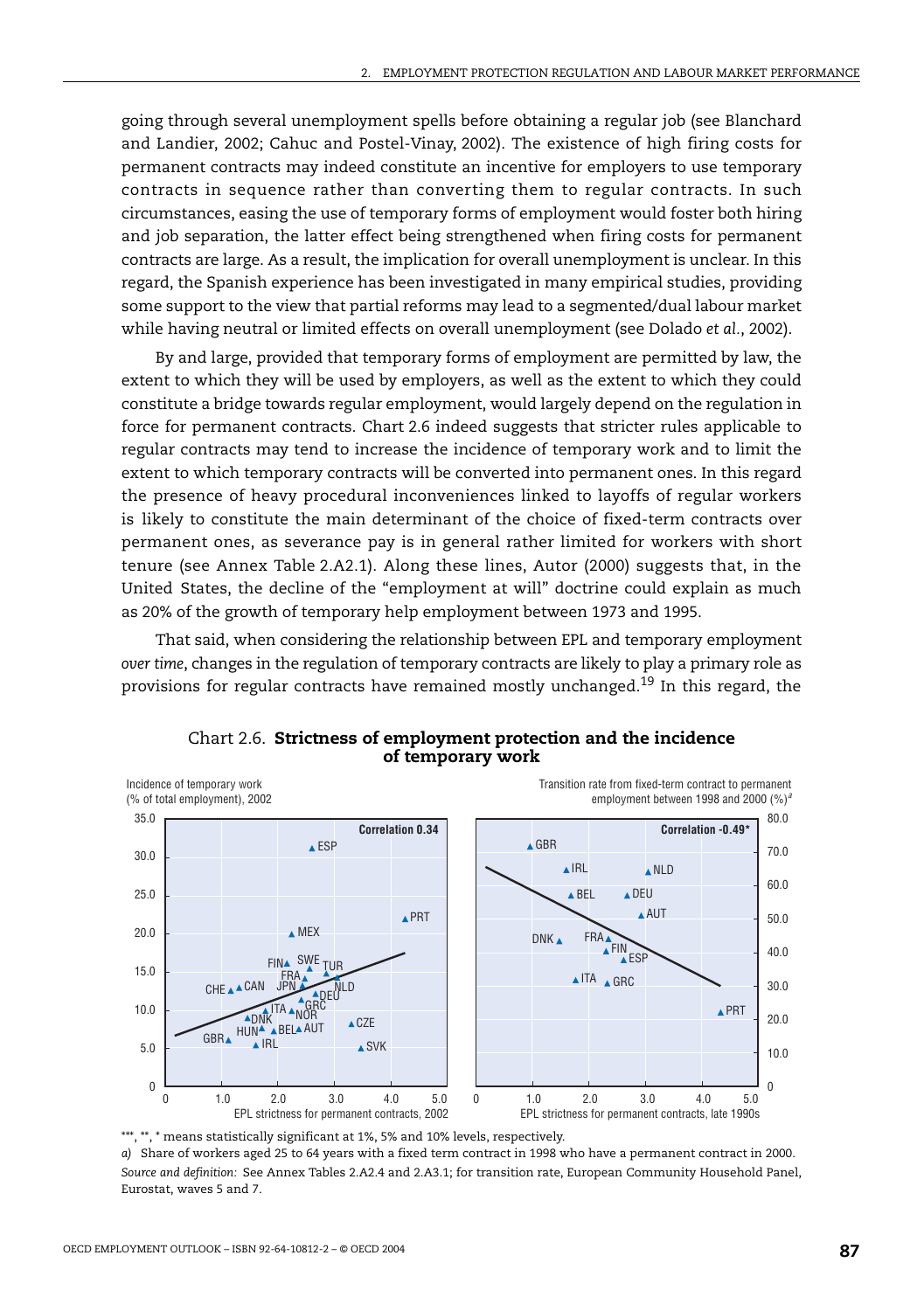relative difference in employment protection between regular and temporary contracts could constitute a good measure of the incentive for employers to hire on temporary contracts.20 Indeed, this measure allows to account for the fact that easing the regulation of temporary contracts would increase the incentive to hire on temporary contracts to a larger extent when permanent contracts are more regulated.<sup>21</sup>

Overall, Chart 2.7 as well as the regression results presented in Table 2.5 tend to confirm that, over the 1990s, the incidence of temporary employment has grown faster in countries where the rules governing the use of temporary contracts have been significantly eased compared with the regulation of permanent contracts. Not many studies have been carried out that look at temporary employment in relation to EPL for OECD countries as a whole. One of the few, Nunziata and Staffolani (2002), finds evidence that firms tend to hire through permanent contracts when legislation on temporary work agencies is stricter. On the other hand, the authors find a limited impact of regulations governing fixed-term contracts on the type of contract used by firms.

In addition, relative differences in EPL between regular and temporary contracts may have specific impacts across groups. As Table 2.5 shows, the larger the relative differences in employment protection between regular and temporary contracts, the higher the incidence of temporary work for youth and the low skilled. On the other hand, this does not seem to be true for prime-age men, women and older workers (*i.e.* the estimated coefficients are insignificant). This result is all the more important as loose regulation on temporary work tends to weaken job attachment, with detrimental effects on training and human capital formation, which is especially important for the employability of youth, and low-skilled workers.

#### Chart 2.7. **EPL reforms and changes in the incidence of temporary work between 1990 and 2003**



\*\*\*, \*\*, \* means statistically significant at 1%, 5% and 10% levels, respectively. Without Ireland, Pearson correlation  $coefficient = 0.30$ .

*a)* Difference between 2003 and 1990 in the ratio (EPLR-EPLT)/EPLT where EPLR refers to the EPL index for permanent contracts and EPLT is the EPL index for temporary contracts.

*Source:* See Annex Tables 2.A2.4 and 2.A3.1.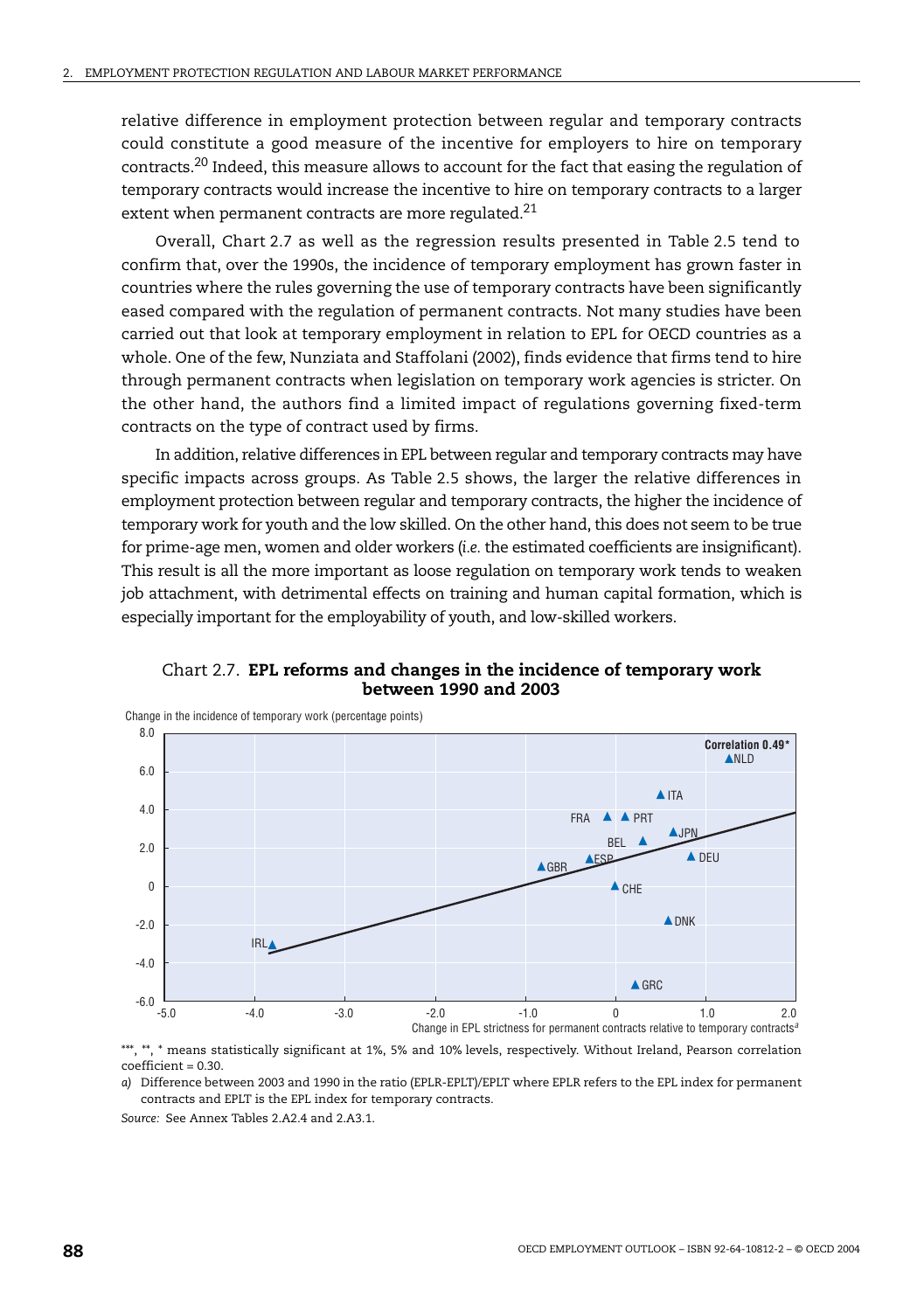|                                            | Prime-age men |        | Prime-age women |        | Youth      |        | Older      |        | Low skilled |        | Total     |        |
|--------------------------------------------|---------------|--------|-----------------|--------|------------|--------|------------|--------|-------------|--------|-----------|--------|
| Random effects                             | 0.718         | (0.87) | 0.531           | (0.94) | $7.196***$ | (2.32) | 0.296      | (0.62) | $3.341***$  | (0.95) | $1.640*$  | (0.87) |
| Fixed effects                              | 0.951         | (0.93) | 0.748           | (1.00) | $9.261***$ | (2.45) | 0.517      | (0.75) | $3.497***$  | (0.98) | $2.444**$ | (0.97) |
| Pooled OLS                                 | $-0.764$      | (0.77) | $-0.119$        | (0.84) | $-4.957**$ | (1.97) | 0.101      | (0.39) | $-3.293***$ | (1.18) | $-0.361$  | (0.70) |
| $F$ -test $^b$                             | $97.77***$    |        | $103.77***$     |        | $91.39***$ |        | $31.68***$ |        | $149.45***$ |        | 96.95***  |        |
| $B-P LM test^D$                            | 772.86***     |        | 749.77***       |        | 645.03***  |        | 464.93***  |        | 472.51***   |        | 893.38*** |        |
| Hausman test <sup>b</sup>                  | 3.87          |        | $57.01***$      |        | 8.37       |        | 4.57       |        | 5.52        |        | 6.47      |        |
| No. of observations                        | 168           |        | 168             |        | 168        |        | 168        |        | 122         |        | 190       |        |
| No. of countries <sup><math>c</math></sup> | 14            |        | 14              |        | 14         |        | 14         |        | 14          |        | 16        |        |

#### Table 2.5. **Deregulation of temporary work has contributed to labour market duality***<sup>a</sup>*

Impact of the relative difference between EPL for regular and temporary contracts on the incidence of temporary work

\*\*\*, \*\*, \* means statistically significant at 1%, 5% and 10% levels, respectively. The relative difference is the ratio (EPLR-EPLT)/EPLT where EPLR refers to the EPL index for permanent contracts and EPLT is the EPL index for temporary contracts. Three sets of estimations are shown, corresponding to three different methodologies, namely random effects, fixed effects and pooled OLS (see Box 2.3 for the explanation of these methodologies). All regressions include: output gap, tax wedge, high coordination dummy, low-coordination dummy, expenditure on ALMP per unemployed and a constant term. Detailed results are available on request. Standard errors in italics.

*a)* As the explanatory variables are not able to fully account for the rapid increase in Finnish and Swedish employment rates in the early 1990s (13 and 10 percentage points between 1990 and 1993 for Finland and Sweden respectively), data for Finland and Sweden in 1991 and 1992 are not included in the regression. Germany is only included for the post-unification period (1991 onwards).

*b)* F-test of the hypothesis of absence of country-specific effects. Breush and Pagan LM test for random effects, distributed as a  $\chi^2_{\ (1)}.$  Hausman (1978) specification test, distributed as a  $\chi^2.$ 

*c)* Austria, Belgium, Canada (total only), Denmark, Finland, France, Germany, Italy, Japan (total only), Netherlands, Norway, Portugal, Spain, Sweden, Switzerland, United Kingdom.

*Source and definition:* See Annex Table 2.A3.1.

## **3. Making the most of EPL: preliminary considerations**

Employment protection regulation seems to fulfil its stated purpose, namely protecting existing jobs. However, as regards overall labour market outcomes, the rationale for pursuing this objective is not fully obvious. Indeed, although it cushions job destruction, employment protection also restrains job creation, and overall, its effect on employment is ambiguous. Turning to the literature, most analyses of employment protection have been conducted within a framework that does not justify its existence. Exogenous costs of dismissal are introduced into equilibrium models of the labour market where the consequences of those costs on employment are derived. As noted by Pissarides (2001): "In such a framework it is hard to see any beneficial effects of employment protection, beyond the obvious one of making jobs last longer." In this regard, studies that have addressed the question of why EPL exists in the first place usually show that to find an economic justification of EPL, it should be considered within a broader framework that also includes a welfare analysis. In addition, EPL interacts with other policy tools, such as unemployment insurance systems and active labour market policies, which may also contribute to greater security for those who participate in the labour market. Care should thus be devoted to analysing the contribution of EPL with regard to these alternative or complementary policy tools.

#### *A. Why does employment protection exist?*

The literature suggests two main economic justifications for the existence of employment protection. The first primarily invokes insurance arguments, showing that employment protection can be welfare-improving by insuring the workers' income against labour market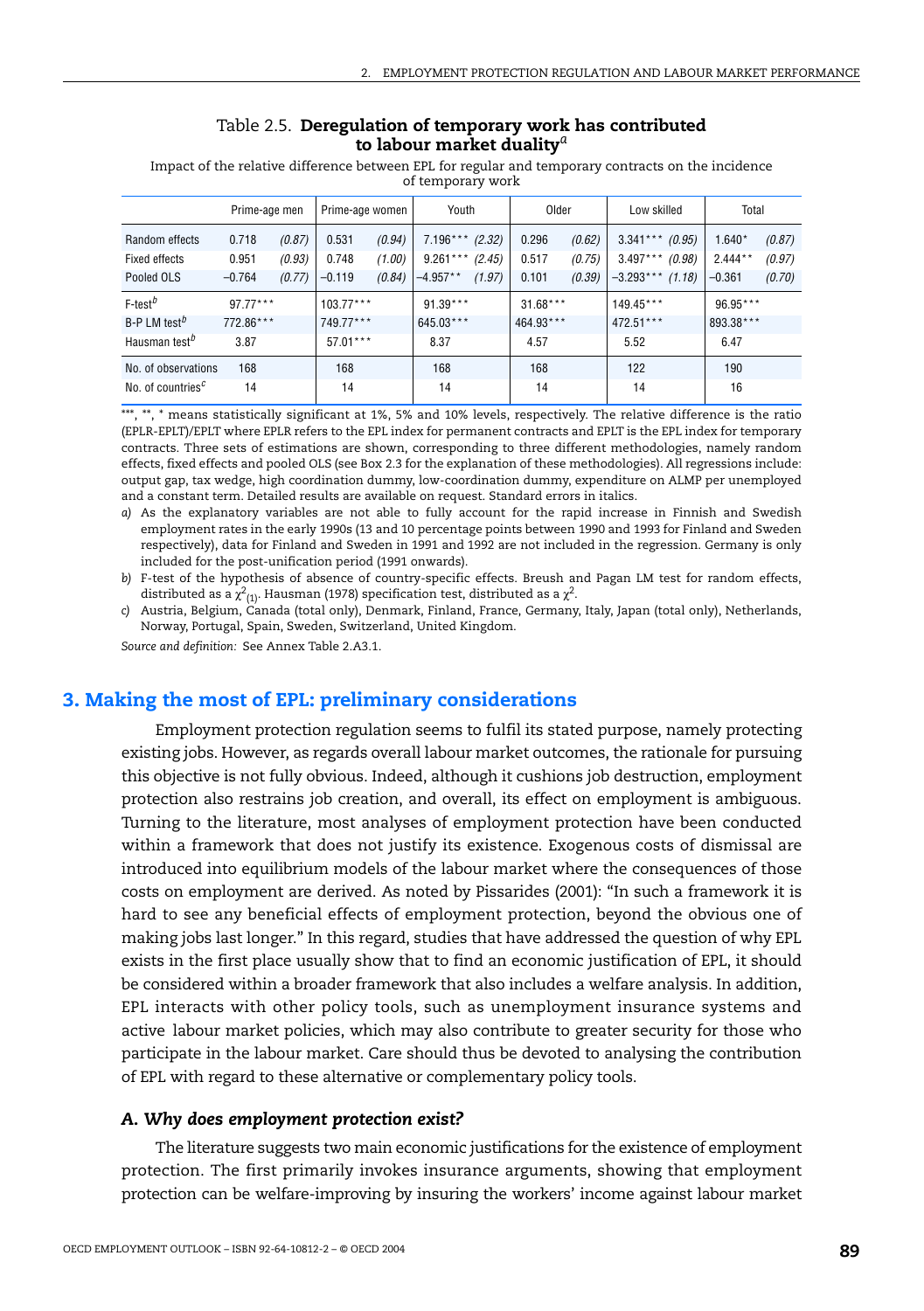uncertainty. The second sees employment protection as a means of encouraging firms' social responsibility when they have to adjust their labour force in response to an unfavourable economic situation, which can also be welfare-improving.

According to some studies, employment protection provisions can be justified on the grounds that workers are risk-averse and that they do not have the possibility to privately insure themselves against labour market uncertainty (Pissarides, 2001; Bertola, 2004). These provisions make it possible to smooth income fluctuations due to the possible occurrence of unemployment spells. In this type of framework, both employees and firms may find it beneficial to explicitly introduce into the employment contract provisions that protect workers against the loss of income in the event of dismissal. Assuming that, contrary to the employees, firms are risk-neutral and have perfect access to capital markets, it is optimal for both workers and employers to introduce severance pay into the employment contract (Pissarides, 2001). In such a setting, employers act as bankers and/or insurance companies, while employees trade lower wages for the severance pay that they get in the event of layoff. An optimal degree of employment protection is thus shown to exist, which is different from zero and is set through *private agreements*. In this respect, it is important to note that employment protection does not cause employment relationships to last longer; it primarily makes it possible to smooth workers' income across job and unemployment spells. Notwithstanding severance pay provisions, jobs are destroyed when productivity shocks occur that are sufficiently negative to make job continuation unprofitable. Hence, one loses an important aspect of employment protection, which is increased job stability.22

While severance pay can serve to smooth workers' *income* in the face of labour market risks, notice periods have more comprehensive insurance properties (Pissarides, 2001). When jobs are threatened by a negative productivity shock and become unprofitable, the existence of a notice period *de facto* extends their duration.23 Obviously, notice periods are costly for the employer. In principle, in order for this cost not to affect the hiring behaviour of firms, employees have to accept lower wages. If dismissed workers are entitled to unemployment benefits, there will be an optimal relation between the level of these benefits and the length of the notice period (indeed, the longer the notice period, the lower the wages). In that sense, unemployment insurance and employment protection appear to be substitutable, and the optimal length of the notice period decreases when the unemployment benefits become more generous.

Overall, regardless of the form that it takes (severance pay or notice period), it always seems the case that employees and firms have an incentive to establish some degree of employment protection. The crucial condition for this result to hold is that employees partly pay for the benefits that they receive (in the form of insurance against labour market risk) by accepting lower wages. Workers are willing to do so only if the insurance part of their contract is actually enforceable. In the absence of legal requirements, employers could renege on their engagements and not provide the contractual severance pay at the time of layoff (Pissarides, 2001). The government would thus intervene to guarantee the workers' rights *vis-à-vis* employers. If this enforcement role can justify government intervention, it may also set limits to it. In particular, procedural requirements, such as consultation and authorisation procedures, that are not explicitly targeted at contractual enforcement, should be excluded. While these requirements may avoid some layoffs, their final outcome is often difficult to predict.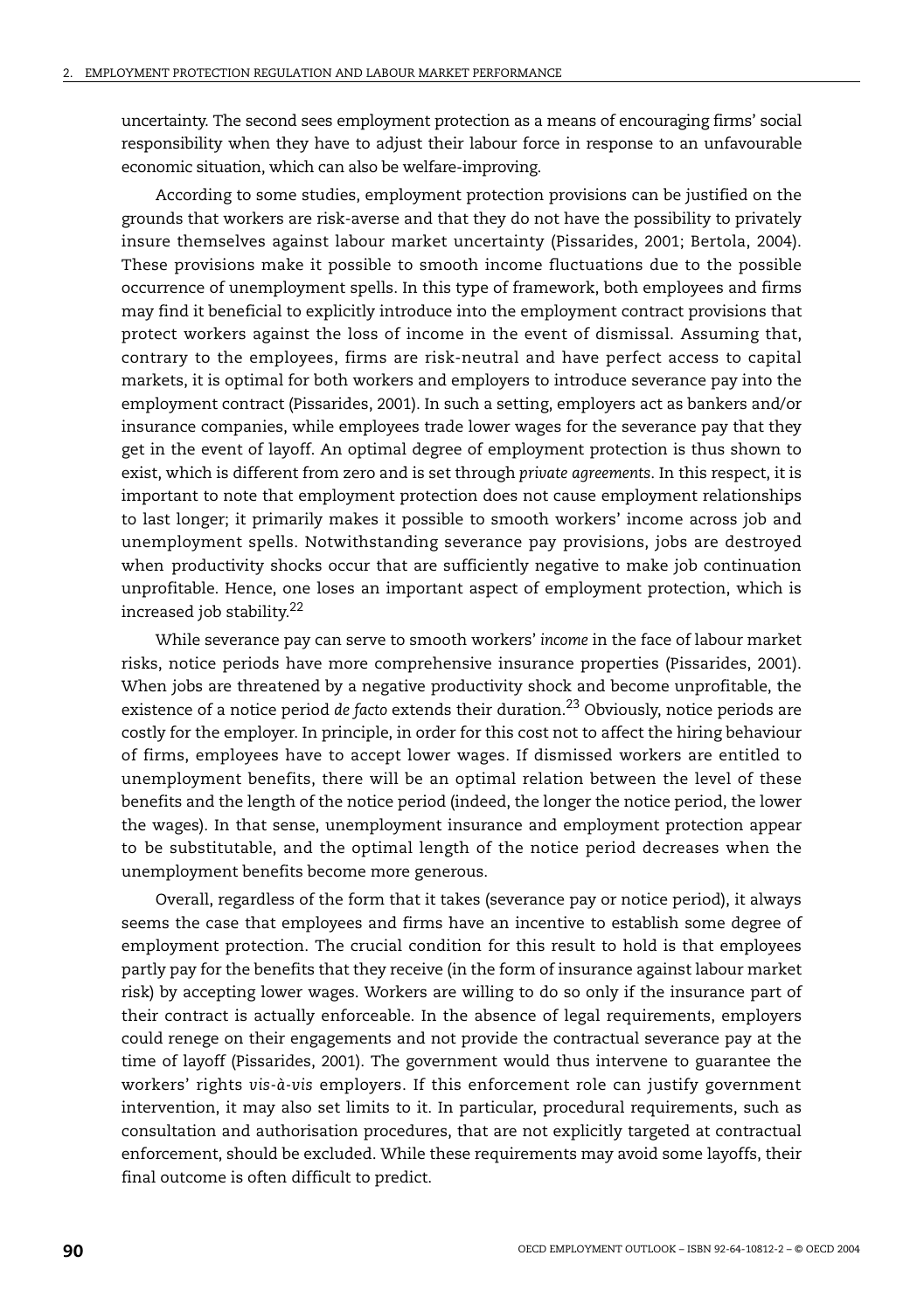It is, however, important to note that the justification of employment protection as a way of insuring workers income against labour market risk mainly relies on arguments that are of a *contractual* nature. Employees as well as employers would have a *private* interest in introducing some form of employment protection into employment contracts. Fundamentally, in this kind of analysis, the government only plays a role of safeguard of private contractual arrangements. A stronger case for government intervention in this area is found in recent studies that show that employment protection could also be socially beneficial by affecting individual decisions that would otherwise be socially inefficient.

The central argument here is that the social value of a job may be higher than its private value. This may reflect a variety of microeconomic distortions and, in particular, the fact that the government uses payroll or income taxes to finance unemployment benefits as well as public goods. A job may thus become unproductive for an employer, while still generating some resources for society. Therefore, without government intervention, there would be too many layoffs compared to what would be socially and economically desirable. In such a setting, the primary purpose of EPL is to give firms the right incentives to internalise the social cost of layoffs in order to enhance economic efficiency. Dismissal costs do not play any direct insurance role and the task of guaranteeing a minimal income in the event of job loss is left to the unemployment insurance (UI) system. Dismissal costs possibly play an indirect insurance role, though, if they partly contribute to the funding of the UI system. In this sense, the layoff tax would tend to increase with the generosity of the unemployment benefits, since the more generous the UI benefits, the larger the fiscal distortions that dismissal costs may correct.

Employment protection may thus have positive effects on welfare, provided that the depressive effects that it tends to have on job creation can be neutralised in one way or another. One possibility suggested in the literature is that the government subsidises hiring while taxing layoffs (Cahuc and Jolivet, 2003; Blanchard and Tirole, 2004). In this respect, the firing tax should take the form of a transfer from the firm to the government and thus contribute to the funding of the hiring subsidy. On the other hand, if job stability induced by the firing tax gives workers the right incentives to invest in firm-specific human capital, the resulting productivity gains could compensate for the depressive effect that the firing cost may have on job creation without requiring any additional government intervention (Belot *et al.*, 2002). Here, the optimal design of the firing tax would correspond to a transfer from the firm to the worker since it would give workers an additional incentive to invest in training.

#### *B. Guaranteeing employment and income security: the role of EPL* **vis-à-vis** *other policies*

As seen in the previous section, some analysts attribute to EPL mainly an insurance role against *income risk* with severance payments and/or notice periods guaranteeing a smoother income stream in case of job loss. In this respect, the role of EPL has to be considered together with unemployment insurance (UI) which pursues a similar goal of guaranteeing income security to the unemployed.

#### *Income security: employment protection vs. unemployment insurance*

Although UI benefits and EPL are to a certain extent substitutes, there are important differences in the way they protect individuals against labour market risks.<sup>24</sup> In fact, relying on severance payments may fail to provide adequate income security. At the aggregate level, EPL fails to cover all individuals facing income risk and lacks any redistribution patterns between individuals. Indeed, as an insurance against loss of income due to unemployment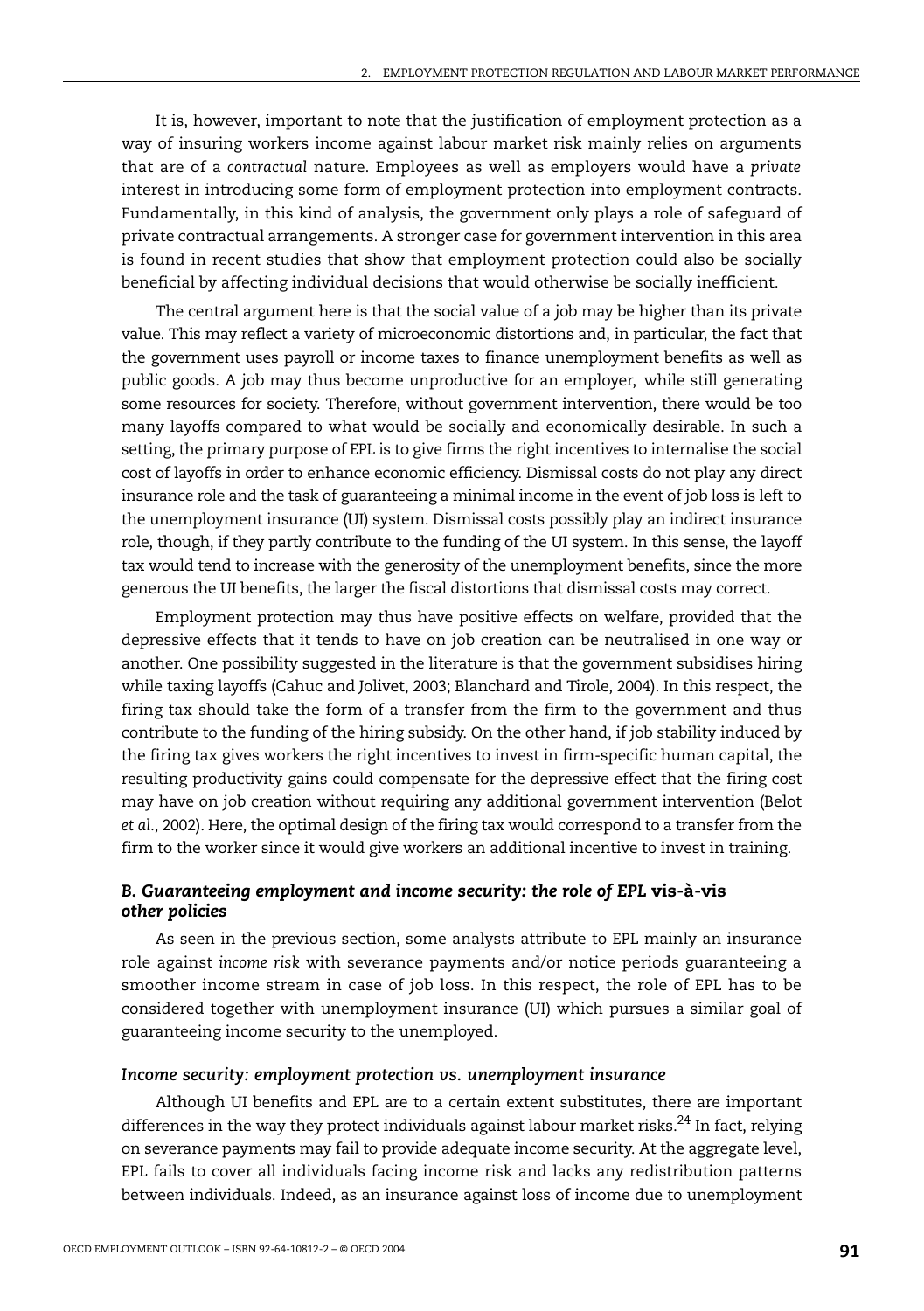spells, severance payments have the major drawback of not covering those who exit from employment as a result of the end of fixed-term contracts. In addition, the entitlement to severance payments does not consider individual characteristics that are bound to play a key role in determining the degree of income protection needed. Payments may not be sufficient for individuals who are at risk of long-term unemployment, while individuals with more secure labour market status, such as high-educated workers, may be overcompensated. In this respect, a centralised body – such as an unemployment benefit system – may be more efficient in taking individual situations into account as well as assisting and monitoring job search. Finally, another feature of severance payments is that entitlement is closely linked to the *length* of the employment relationship between a worker and a firm. Since workers lose most of their entitlement to severance payments when taking a new job, such schemes of income protection may reduce voluntary workers' job-to-job mobility.

The view that EPL may be less effective than UI in insuring against income risk is supported by Chart 2.8. It emerges that generous unemployment benefits are correlated positively with workers' perceptions of employment security while stricter EPL is correlated negatively with them. As expected, temporary workers fell less secure than their permanent counterparts. Strikingly, not only does more stringent EPL make temporary workers feel less secure but, it seems to have a similar effect on the very workers that it is meant to protect. This could, however, simply mean that stricter EPL is found in countries where workers, on average, tend to be feel more insecure about their jobs (*i.e.* country specificities would explain EPL differences). But it is noteworthy that the above results still hold when using a more





\*\*\*, \*\*, \* means statistically significant at 1%, 5% and 10% levels, respectively. *Note:* Pearson correlation coefficient for the EPL is –0.35 for permanent contracts, –0.57\*\* for temporary contracts. For the unemployment benefits per unemployed, it is 0.58\*\* for permanent contracts and 0.59\*\* for temporary contrats. *a)* Average answer, by country, to the following question from ISSP "Do you worry about the possibilities of losing

your job?" – Scale from 1 (I worry a great deal) to 4 (I don't worry at all).

*b)* Expenditure on unemployment compensation divided by LFS unemployment .

*Source:* Data on security index taken from the International Social Survey Programme 1997 (ISSP); OECD database on Labour Market Programmes; OECD database on Labour Force Statistics.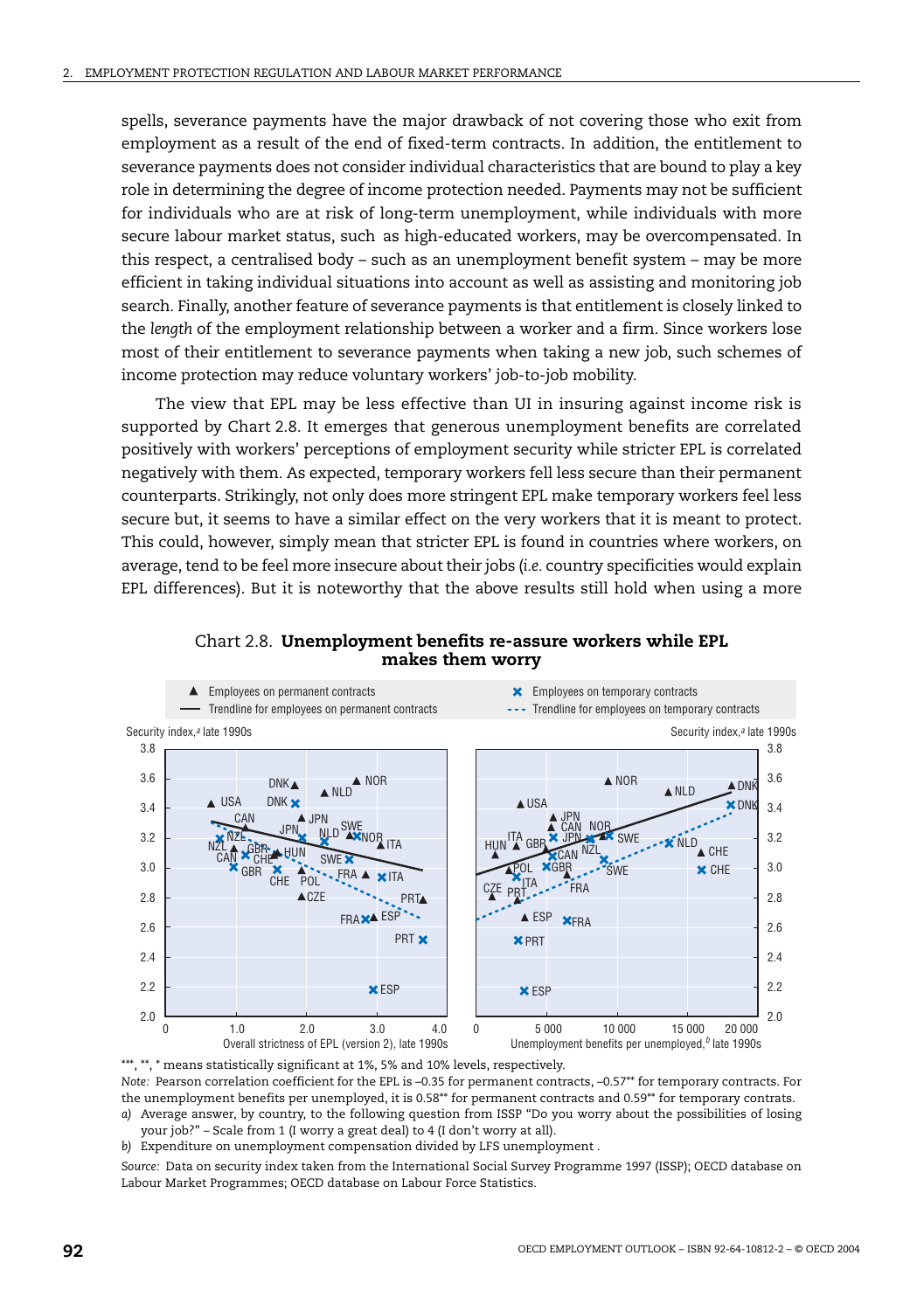sophisticated measure of workers' feelings of employment security allowing for observed and unobserved individual heterogeneity (Clark and Postel-Vinay, 2004).

EPL may, however, play some additional role with respect to UI. Notably, it partly puts on employers the responsibility of financing the costs resulting from their layoff decision (and its impact in term of expenditure on unemployment benefits), which may have some benefits in terms of economic efficiency (see Section 3.A). Along this line, the system of Experience Rating (ER) was introduced in the United States to prevent firms from taking advantage of the system of temporary layoffs. Indeed, employers could fire employees temporarily and recall them later on, therefore being implicitly subsidised by the UI system during temporary decreases in workload. In response to that, the current experience-rated system of UI involves more directly employers' social responsibility by asking them to finance the costs resulting from their layoff decision, *i.e.* unemployment benefits paid to displaced workers. Broadly speaking, ER consists in linking employers' social security contributions to the layoff history of the firm and using the amount collected to cover, at least in part, the cost of UI for the laid-off workers (see Box 2.5).

Many studies have been devoted to understanding the consequences that ER may have on unemployment and welfare. Feldstein (1976) was one of the first to offer a theoretical analysis of ER. Accordingly, ER would have a positive effect of shifting workers from high-turnover firms to employers who offer more stable jobs, thus reducing frictional unemployment.<sup>25</sup> Generally, empirical research gives support to the analysis of Feldstein. All studies suggest that UI systems, which are not fully experience-rated, may account for an important share of temporary and permanent layoffs. Topel (1983) estimates that such systems account for more than a quarter of temporary layoffs and other studies put this proportion to between 20 and 30%. For permanent layoffs, the figure is generally smaller and varies between 5 and 20% (see Card and Levine, 1994). Anderson and Meyer (1993, 1994, 2000) shed light on the effect of experience-rating in a broad variety of cases in the United States. The paper by Anderson and Meyer (2000) is of particular interest because the authors provide a detailed analysis of the 1984 Washington State legislation switch from a payroll tax system to an ER system, a natural experiment that provides good evidence of the effects of ER compared to a payroll tax system. The study's results suggest that the change from a payroll system to total ER could lead to a reduction in UI applications by 10 to 30%. The authors also argue that, at the same time, the number of rejections of UI applications would rise from 51 to 66%, mostly due to a higher number of employers challenging dismissal claims.

Although the United States is the only country to have made ER a general feature regulating dismissals and UI financing, other OECD countries have introduced, in addition to "standard" EPL, experience-rated systems for older workers or disabled persons. Firms thus contribute more directly to the social cost of their layoffs, especially when dismissal decisions affect individuals that may experience strong difficulties in finding a new job. In Finland, for instance, disability pensions and unemployment pensions paid to workers over 60 years of age are experience-rated in companies with more than 50 employees (OECD, 2004a). The degree of experience-rating increases with firm size and larger firms (with 800 and more employees) may pay up to 80% of the costs caused by their use of implicit forms of early retirement to adjust their workforce. In order to limit the depressive effect that such a system may have on the recruitment of older workers, employment contracts that have lasted for less than three years and started after the age of 50 incur no experiencerating. Similarly, in France, when dismissing workers over the age of 50 that had been hired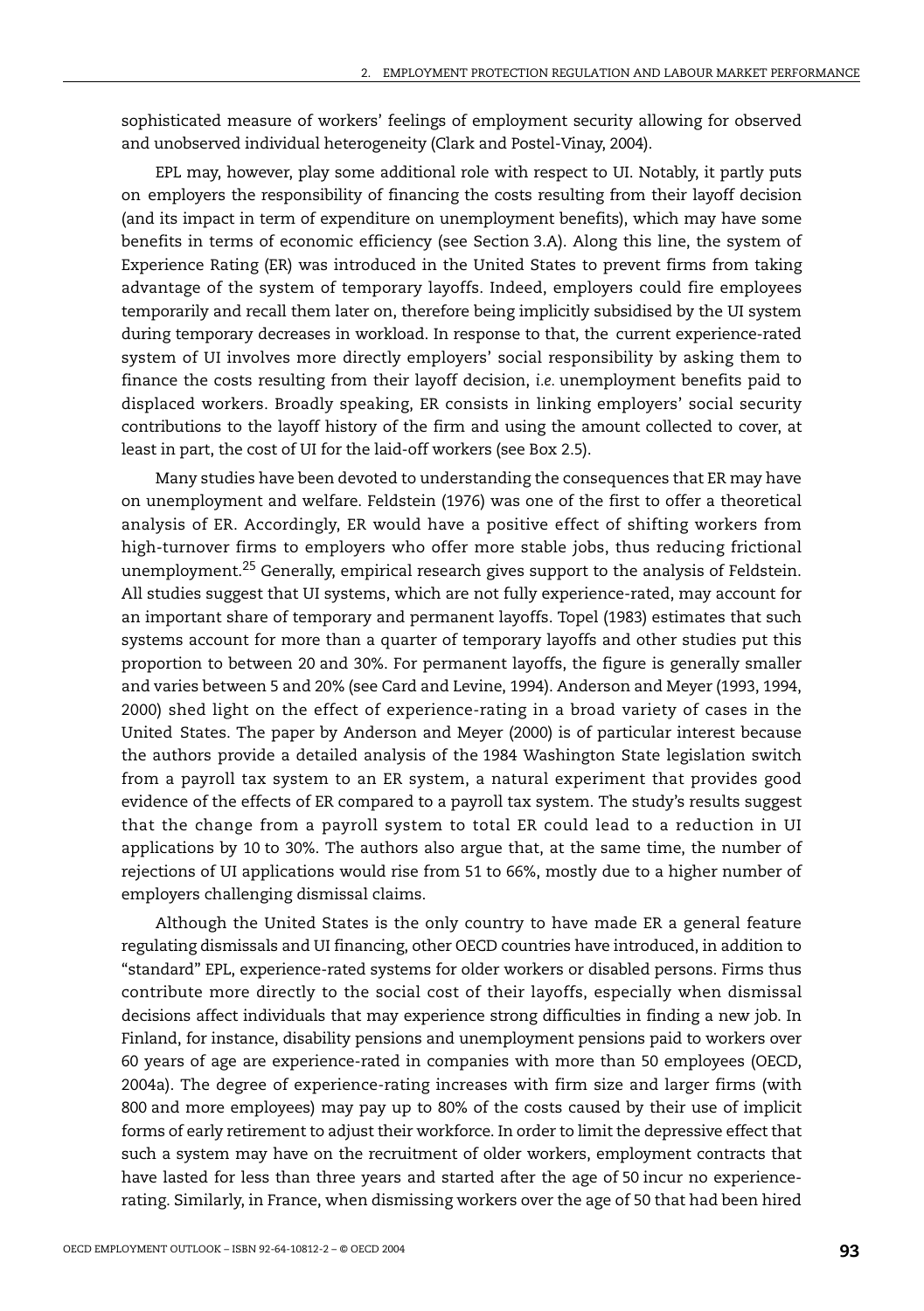#### Box 2.5. **The system of Experience Rating in the United States**

The United States is the only OECD country that makes widespread use of a tax on layoffs used to finance UI payments to dismissed workers. Employers' social security contributions are partially "experience rated", *i.e.* they are calculated partly on the basis of the layoff activity of the firm: a firm's tax rate is determined by individual States based on the UI benefits paid to employees it has recently laid off. There is considerable variation across States in terms of how tax rates are precisely assessed. Each year the UI funds in *each* State fix a set of contribution rates based on the situation of their accounts. As a result, rates of employers' contributions vary widely across States, both in terms of the minimum and maximum contribution rates and within these two boundaries. In fact, the only federal rule concerns the maximum contribution rate, which has to be at least equal to 5.4%.

To determine what contribution rate should apply to *each* firm, the vast majority of States follow either a "benefit ratio" approach or a "reserve ratio" method (see Fougère and Margolis, 2000). Under the "benefit ratio" system, firms pay taxes in proportion to the ratio of: 1) benefits charged to their account (paid to its laid-off employees); to 2) taxable wages, both averaged over the preceding three to five years. Under the "reserve ratio" system, firms pay taxes that are a function of the ratio of: 1) their reserves, that is past taxes less benefit payments accumulated over the entire history of the firm; to 2) their taxable payroll averaged over the preceding three years. Each approach yields a measure of how much a firm's laid-off employees have drawn on the UI system over the previous three years. As this amount increases, the firm's tax rate rises.

Over the long life of this system, the contribution rate seems to have followed the economic cycle with some lag. This lag originates from the fact that UI funds fix their set of rates on the basis of the state of their accounts of the previous years. At the beginning of a recession, disbursements from UI funds increase while contribution rates remain unchanged. This continues until the UI funds balances worsen and a new, stricter set of contribution rates is introduced. When the balance of UI funds becomes negative, the government provides a loan. Reimbursing this loan may require contribution rates to remain high for a certain period after the end of the recession.

In all states, experience rating is only partial in that taxes charged to a firm do not rise on a dollar-for-dollar basis with benefits drawn by that firm's laid-off workers. The lack of complete experience rating occurs for three reasons. First, a firm's decision to lay off employees has no impact on its tax payments when it is either already at the maximum tax rate or below the minimum rate. Second, for firms that are between these two extremes, tax rate increases due to a change in the reserve/benefit ratio are typically insufficient to meet the full cost of the benefits resulting from layoffs. Third, in certain states, some UI benefits are not charged to the firm: for example, those paid to short-tenure employees, students who have returned to school, or individuals whose employers have gone bankrupt. In fact, in 2002, employers covered only partially the expense caused by their layoff behaviour, with the remaining implicitly funded by general taxation. Employers coverage varies considerably across States, ranging from 72% in New Hampshire to 14% in Georgia, and does not seem to depend much on the system used to calculate contribution rates.*\**

\* *Source*: *www.workforcesecurity.doleta.gov/dmstree/uipl/uipl2k3/uipl\_2603a1.htm*.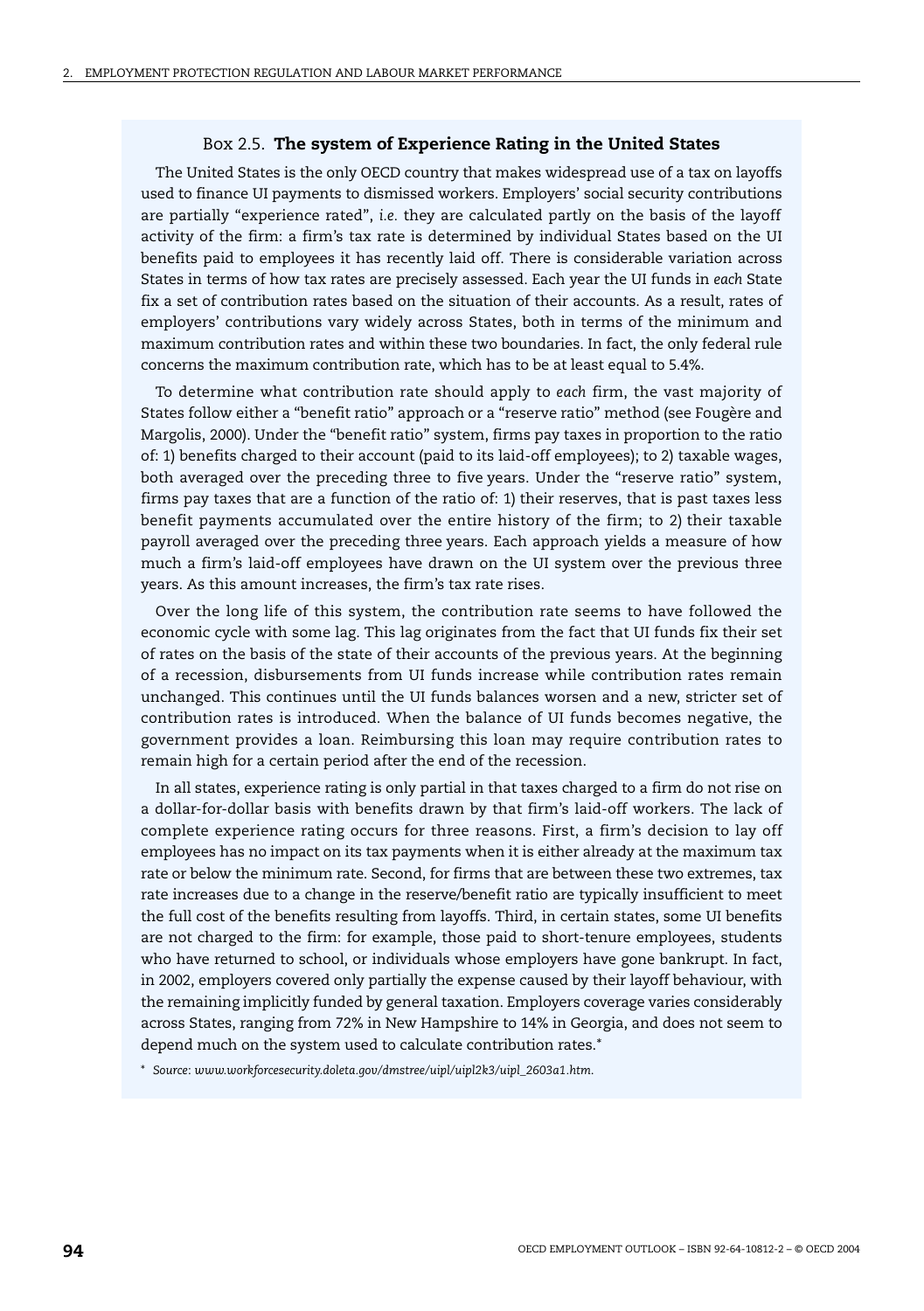before the age of 45, firms have to pay a special contribution to the unemployment insurance system (the so-called "Delalande" contribution). According to recent empirical studies, this measure would have almost no impact on firings of older workers while its effects on hiring are difficult to evaluate given the existence of various schemes, such as hiring subsidies targeted on older workers (Behaghel *et al.*, 2004; Bommier *et al.*, 2003).

A word of caution is necessary when considering a broader application of ER in countries outside the United States. First, as already noted, ER was introduced in the United States to prevent firms from using the UI system as a subsidy to temporary layoffs. As Feldstein (1976) noted, ER may be a relevant instrument in an environment where temporary layoffs are rather frequent, as is the case in the manufacturing sector in the United States. However, temporary layoffs are less frequent in most European countries and it is not clear that the effects of ER would be similar to those observed in the United States.

Second, the existence of a "dual" labour market, characterised by a high incidence of temporary employment coexisting with relatively well-protected permanent jobs, makes the introduction of ER problematic in certain OECD countries. In such a setting, the introduction of ER would indeed require that termination of temporary contracts be treated in the same manner as termination of permanent employment relationships (as suggested by Blanchard and Tirole, 2003). In practice, this seems difficult to implement since it would imply that it is possible to determine whether a separation is caused by a voluntary departure of a temporary employee (quit) or a refusal of the employer to extend the temporary contract (layoff). To avoid this problem, it is conceivable to exempt temporary contracts from the ER system. However, this could have perverse effects. In particular, ER would create an incentive for employers to hire under temporary contracts – and firms that hire mainly through regular contracts would implicitly subsidise firms that use temporary contracts more intensively.<sup>26</sup>

In theory, ER appears to offer some positive improvements on the simple co-existence of UI and EPL. However, more research is needed before one can argue that ER – created to suit the characteristics of the United States labour market – can be successfully applied in countries that have different labour market features.

#### *Employment security: employment protection vs. active labour market policies*

Employment security covers two aspects: the continuity of the employment relationship – *i.e.* job security – and, in case of job loss, the possibility of finding another job rapidly – *i.e.* employability. EPL mainly reinforces the former by imposing layoff costs on employers. Active labour market policies (ALMP) facilitate transitions from unemployment to employment in several ways, including: job-placement services, labour market programmes such as job-search assistance, vocational training for the unemployed, hiring subsidies and job-creation schemes. In addition, since ALMP aim at helping those with weaker attachment to employment to find a job, they may play an important role in enhancing the employability aspect of employment security. Chart 2.9 shows that higher expenditure on ALMP tends to increase workers' perceptions of employment security.

At first glance, ALMP and EPL may therefore be seen as complementary policy tools. However, one could also argue that the job security provided by EPL can partly compensate for the lack of employability policies. Conversely, greater emphasis on ALMP could substitute for weaker job protection. In addition, since EPL tends to limit hiring while ALMP are designed to facilitate the transition from unemployment to work, EPL is likely to reduce the potential effectiveness of ALMP. Overall, no clear relationship between these two policy tools stands out.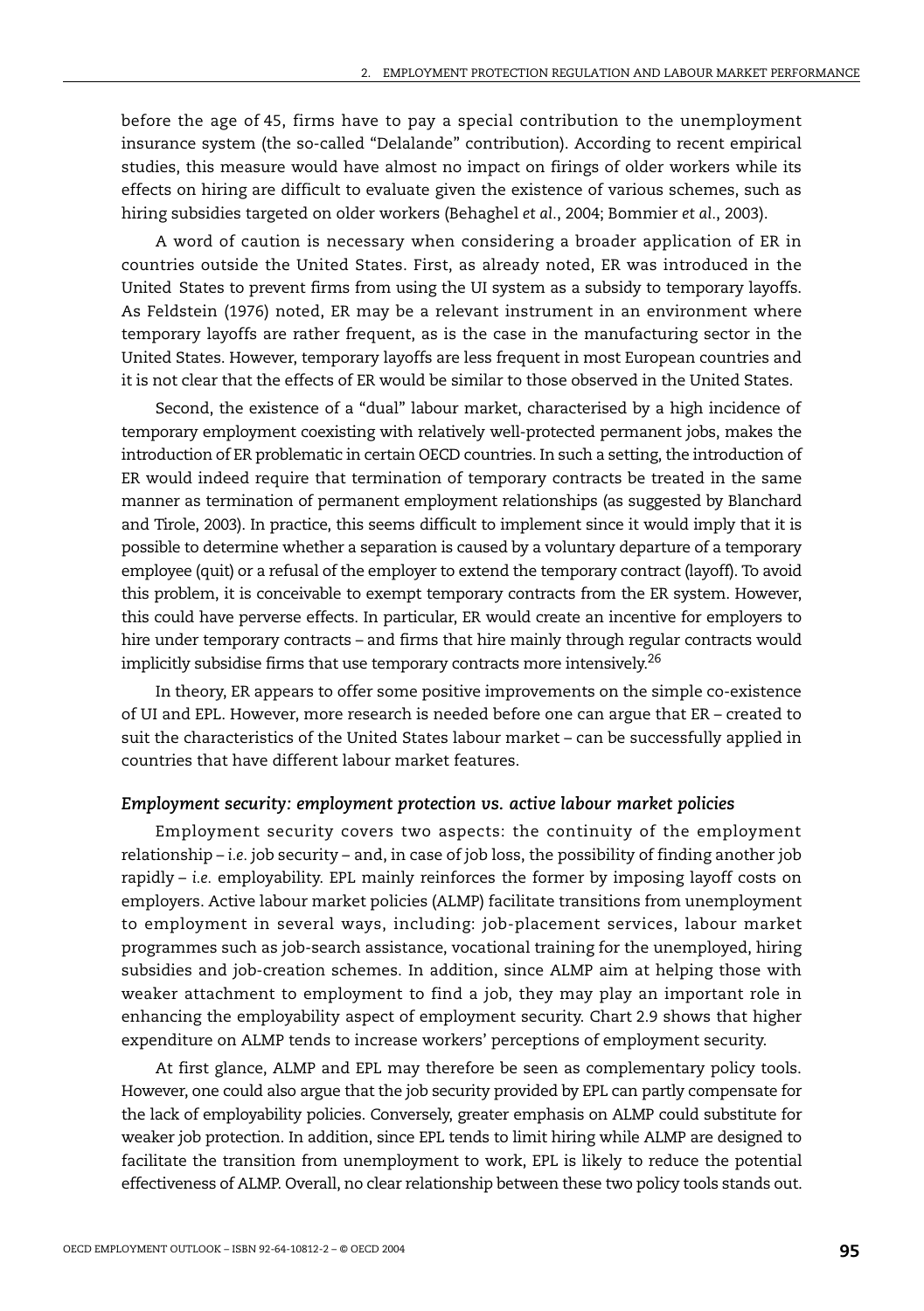Trendline for employees on permanent contracts

▲ Employees on permanent contracts



#### Chart 2.9. **Active labour market policies raise perceptions of employment security**

--- Trendline for employees on temporary contracts  $\times$  Employees on temporary contracts

\*\*\*, \*\*, \* means statistically significant at 1%, 5% and 10% levels, respectively.

*Note:* Pearson correlation coefficient is 0.69\*\*\* for permanent contracts, 0.58\*\* for temporary contracts.

*a)* Expenditure on active labour market policies divided by LFS unemployment.

*b)* Average answer, by country, to the following question from ISSP "Do you worry about the possibilities of losing your job?" – Scale from 1 (I worry a great deal) to 4 (I don't worry at all).

*Source:* Data on security index taken from the International Social Survey Programme 1997 (ISSP); OECD database on Labour Market Programmes; OECD database on Labour Force Statistics.

Once again, the coexistence of EPL and ALMP can be analysed along the lines of the arguments developed in the previous sections. As in the case of UI systems, ALMP may entail an implicit tax on low-turnover employers, since all firms contribute to ALMP funding while high-turnover employers create the need for them. The presence of EPL may introduce some degree of responsibility for employers, while its negative impact on hiring rates could be offset by ALMP. In this regard, Denmark is a good example of a country that has chosen to combine a high level of expenditure on ALMP, particularly on activation policies for the unemployed,<sup>27</sup> with a *moderately strict* EPL, the so-called "Flexicurity" approach (see Box 2.6).

Partly due to the relatively liberal regime of EPL found in Denmark, the mobility of workers between jobs and the rates of both job creation and job destruction are relatively high: a recent study found that, on average, the level of worker turnover is about 30% (Bingley et al., 1999).<sup>28</sup> The same study shows that jobs created in new or growing firms (job creation) and jobs destroyed by shrinking or closing firms (job destruction) sum to around 12% of total employment. Finally, Denmark is at the low end of the international scale in terms of average job tenure, along with countries such as the United Kingdom and the United States (OECD, 2001, Chapter 3). One might expect to see such a high level of job mobility and low level of employment protection reflected in a widespread perception of insecurity among Danish employees. In fact, this is not the case, and the measure of security presented in this chapter puts security in Denmark at a considerably higher level than for other countries for which data are available. There are, therefore, no clear indications that Danish workers are reacting to the high level of flexibility with a strong feeling of insecurity.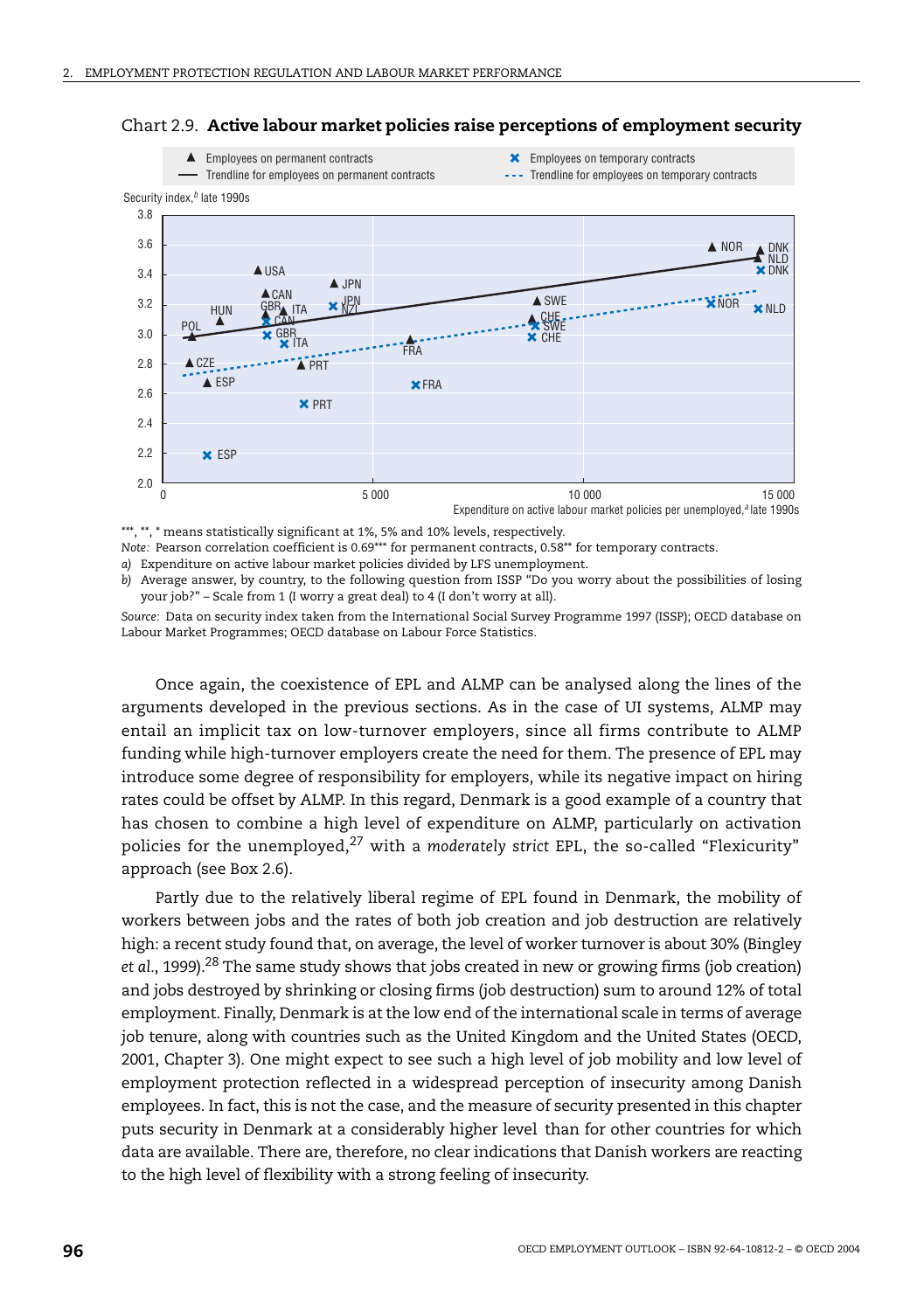#### Box 2.6. **The Danish** *flexicurity* **approach**

Denmark provides an interesting combination of high labour market dynamism and relatively high social protection – the so-called *flexicurity* approach. Underlying the success of the Danish model is the combination of *flexibility* (a high degree of job mobility thanks to low EPL), *social security* (a generous system of unemployment benefits) and *active labour market programmes*. The Danish model of *flexicurity* thus points to a third way between the flexibility often attributed to deregulated Anglo-Saxon countries and strict job protection characterising southern European countries. The chart presented below describes the Danish model in the form of the so-called golden triangle. The arrows indicate flows of persons between different positions within work, welfare and active labour market programmes (adapted from Arbejdsministeriet, 1999, Figure 1.6). Thus, the two arrows linking the flexible labour market and the generous welfare system indicate that large numbers of workers are affected by unemployment every year, but that most of them return to employment after a short spell of unemployment. Those who do not quickly go back to employment are assisted by active labour market programmes, before re-entering employment.



The vast majority of unemployed persons who are members of a UI fund receive UI calculated at the rate of 90% of their previous income from the first day of unemployment and for a maximum of four years, including periods of activation. For low-income groups, this and other income-related benefits, combined with the effects of the rather high level of income tax, result in high net income replacement rates (OECD, 2002b). For an average worker, for example, the net replacement rate varies between 63% and 78%, depending on the family situation. For low-income groups, the net replacement rate is higher, varying between 89% for a single individual to 96% for a lone parent with two children. The potential disincentives deriving from these high income replacement rates are addressed by requiring the unemployed to be actively seeking jobs and by offering mandatory fulltime activation programmes. Activation is therefore seen as fulfilling both a qualification and a motivational purpose.

The 1994 labour market reform introduced the obligation to participate in activation programmes after 12 months of unemployment for adults and six months of unemployment for young unemployed persons under the age of 25. After the passive period during which the unemployed only receives UI, the activation period still lasts for three years and may include: private job training, public job training, training in job search and targeted education with support from employment services. If full-time activation during this period does not result in the unemployed person obtaining an ordinary job, she/he loses entitlement to receive unemployment benefit, but may still be eligible for means-tested social assistance. The reform "More people into employment" that came into force in 2003 ended the distinction between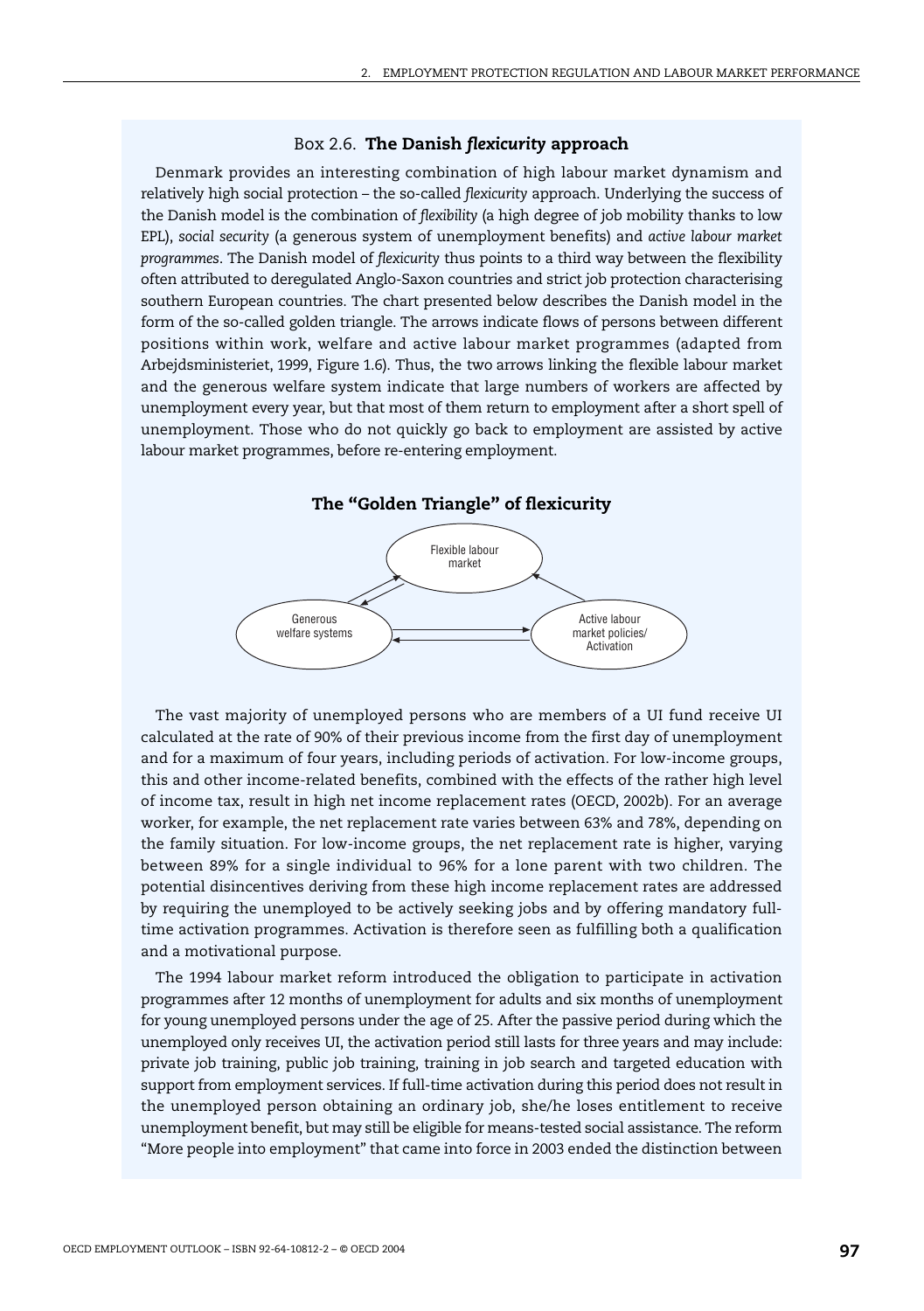#### Box 2.6. **The Danish** *flexicurity* **approach** *(cont.)*

passive and active periods. Unemployment benefits are still available for 4 years, but activation can start from the first day of unemployment. The focus is on job-seeking and placement activities instead of general activation measures, with faster and more direct paths towards employment trough individual action plans and strengthened contacts with the public employment service (see also European Commission, 2003b; OECD, 2003c).

Overall, the Danish model of "flexicurity" has proved to be rather effective in guaranteeing sufficient dynamism in the labour market, while keeping unemployment low and facilitating transitions to employment. It is worth noting that this model rests on more than just the combination of moderately-low EPL with strong emphasis on ALMP: in addition, generous unemployment benefits play a key role in ensuring adequate income security and low unemployment cost for job losers, matched by activation in order to ensure that the unemployed are looking for work actively. However, as Madsen (2002) points out, the Danish "flexicurity" system is the result of a long series of reforms, started in 1994, and has required considerable fine-tuning to reach its present successful format. Initially, the full-time activation period, including training and re-qualification, only started after 4 years of passive measures during which the unemployed person simply received benefits. Since then, the Danish system has undergone a series of further reforms involving manly the shortening of the passive period and the introduction of special provisions for young unskilled unemployed persons. Furthermore, the system in its present format is costly: government expenditure on labour market programmes (on both active and passive measures) totals 5% of Danish GDP.

## **Conclusions**

Based on the findings of this chapter, several observations are in order with respect to the OECD Jobs Strategy recommendations on EPL. The Jobs Strategy advocated reforms in two directions, namely a review of the regulations on permanent or regular contracts, together with wider possibilities to use temporary contracts. Several OECD countries have tended to act on the latter, *i.e.* they have eased the use of temporary forms of employment, while leaving existing regulations on permanent contracts practically unaltered. This chapter has stressed that such partial reforms may aggravate labour market dualities. While a temporary job may be a first step towards a more permanent and stable job, this is not always the case. Certain workers are trapped in situations where they move between temporary work and unemployment, with little chances of getting a permanent job (see also OECD, 2002a, Chapter 3). Moreover, workers on temporary jobs have limited opportunities to upgrade their human capital and build a career. Thus, easing the use of temporary contracts is difficult to reconcile with another recommendation of the Jobs Strategy, namely "improve the incentives for enterprises and workers to invest in continued learning". This is important since, as Chapter 5 of this publication shows, adult training increases the probability of being active and reduces the risk of unemployment.

As to the reform of regulations on permanent contracts *per se*, the findings from this chapter suggest a need for a balanced approach. The Jobs Strategy already suggested that any measures in this area should take into account the financial repercussions on the unemployment insurance system. This is why it was recommended that "employers pay some of the cost of lay-offs through: a requirement that they pay the first months of [unemployment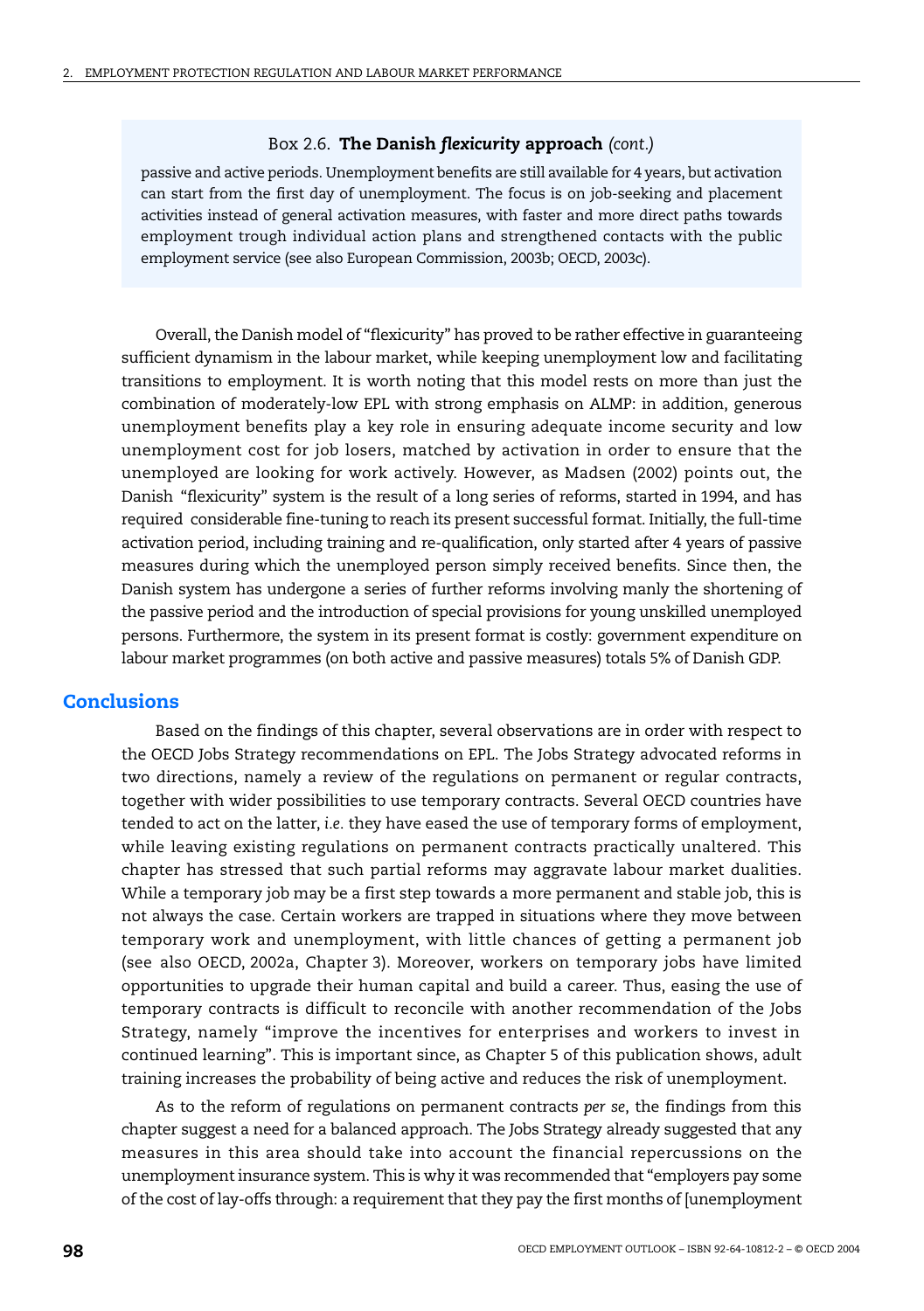insurance] benefit; enforcement of severance pay requirements; or experience-rating of insurance contributions". EPL should thus give firms the right incentives to internalise the *social* cost of their dismissal decisions, and needs to be reconciled with the basic recommendation of less strict EPL. More generally, this chapter highlights the need for ensuring greater coherence between several different policy guidelines of the Jobs Strategy in so far as EPL is concerned.

Indeed, there are several dimensions to the concept of labour market security: stability in employment, the opportunity to find a new job quickly after a spell of unemployment or inactivity, and finally income security for those who participate in the labour market. EPL seems to contribute to the first of these dimensions, namely the stability of employment relationships. Indeed, it tends to reduce the risk of job loss. The flip side is that job protection also has an adverse effect on exit rates from unemployment, thus prolonging the average unemployment spell. As such, it contributes to a certain form of labour market insecurity. Moreover, implementing severance payment schemes is only a very partial solution to the problem of affording a minimum income for the unemployed. EPL has to be considered relative to the generosity of UI benefits and the degree of monitoring of active job search by the unemployed.

Insuring workers against labour market risk should thus rely on more than one instrument, which makes it difficult to analyse the specific role of EPL, taken in isolation. EPL should be considered as one possible component of a comprehensive strategy, which would also include well-designed unemployment insurance benefits and effective activation policies. This chapter suggests that a number of considerations should be taken into account concerning this issue. It argues that a combination of some employment protection provisions, aimed at avoiding those dismissals that would be socially ineffective, with ALMPs and effective re-employment services aimed at enhancing hiring prospects, could contribute to a better functioning of the labour market. Some countries appear to have successfully reduced unemployment rates and maintained high employment to population ratios through the combined use of these instruments. Others seem to have equally enhanced labour market performance by reducing both EPL and unemployment benefits, with little recourse to ALMP. As part of the Jobs Strategy reassessment, further work will be carried out to shed light on the interactions between these policy planks, and how different combinations of policy might achieve similar employment outcomes.

#### *Notes*

- 1. The limitations of the OECD indicator are inherent to most synthetic indices and have been largely highlighted in the literature (Addison and Teixeira, 2003): the fact that its construction obviously suffers from problems of subjectivity, the difficulty of attributing scores on the basis of legal provisions that may be applied differently in practice, and the choice of the weighting scheme used to calculate the summary indicator from the various sub-components.
- 2. Each of these three components reflects itself several aspects of the regulation in force, which are described in Annex 2.A1 together with methods for scoring and aggregation. In addition, full descriptions of country regulations for each item can be found at: *www.oecd.org/els/employmentoutlook*.
- 3. There is, however, a wide cross-country variation in the proportion of lay-offs brought before the competent body each year. This is partly due to a lack of comparability of the data in question since countries may report either the total number of cases brought before courts, or the number of cases heard by courts, or the number of cases resolved by courts.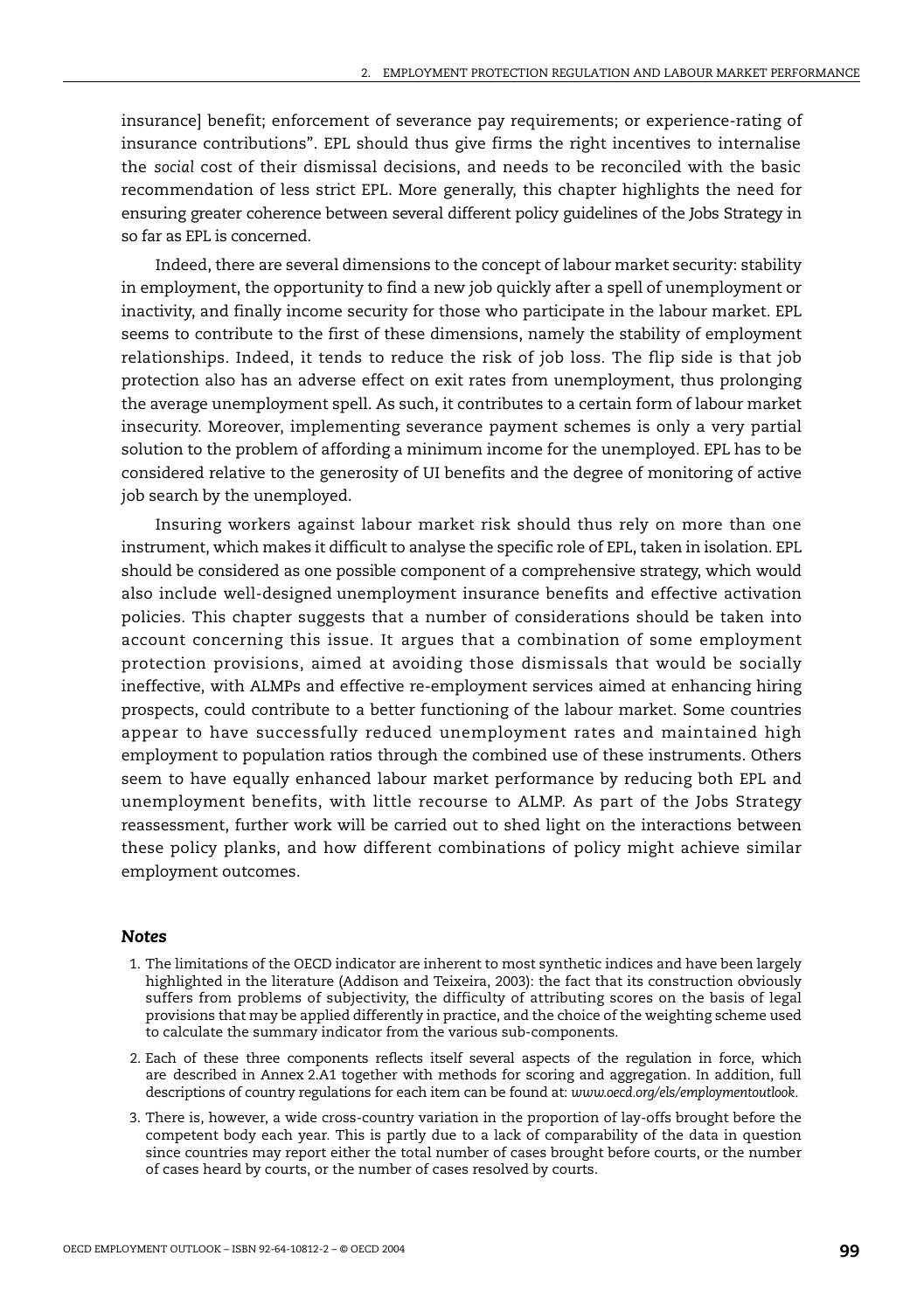- 4. While the EPL index for temporary contracts varies between 0.3 and 5.0 across countries, the range for the EPL index for regular contracts is much narrower, 1.0 to 3.5 (Chart 2.1, Panel B, when excluding outliers, namely, Portugal and the United States).
- 5. While this chapter has focused mainly on updating the OECD indicator of EPL strictness in order to add a new wave of data for 2003, the 1999 index presented here does not correspond exactly to the one published by OECD at the end of the 1990s (OECD, 1999, Chapter 2). In fact, amendments have been made where new or more precise information had become available to help assess the extent of EPL strictness. The detailed description of the most significant changes can be found in Annex 2.A2.
- 6. This is particularly clear when looking at Chart 2.2, Panel A: apart from some English-speaking countries and Switzerland, all countries are clearly below the 45° line (France being the outlier).
- 7. Indeed, the correlation between overall EPL strictness in the late 1980s and in 2003 is high and significant (Pearson correlation coefficient stands at 0.91 and is statistically significant at 1% level).
- 8. The effect of employment protection on the hiring decisions of firms could be undone by wage adjustments (Layard *et al.*, 1991). If workers value employment protection provisions, and market imperfections guarantee that these opportunities for arbitrage have not yet been exhausted, wages would adjust accordingly and the effect of employment protection would disappear (as the workers supply curve would shift down at the same time as the labour demand curve).
- 9. Some studies have been carried out that look at the effect of strict EPL using data on job creation (employment increases in expanding firms) and destruction (employment decreases in contracting firms). Using this type of data, OECD (1999, Chapter 2) and Nickell and Nunziata (2000) find no evidence of a strong effect on job turnover (the sum of job creation and destruction).
- 10. Flows into and out of unemployment measure something different from job destruction and job creation. Inflows may include individuals coming from outside the labour force, and outflows may also capture discouragement effects with individuals leaving unemployment for inactivity. This means that the estimated effect of EPL on flows out of unemployment is likely to be lower than the impact of EPL on hiring decisions as EPL will reduce the number of new hires but presumably increase the number of discouraged individuals who leave the labour force.
- 11. The interaction of these series with flows in and out of inactivity makes it difficult to study inflows and outflows by demographic and skill groups, especially for youths, married women with children and older workers.
- 12. Chapter 1 of the 2003 edition of the OECD *Employment Outlook* (OECD, 2003a) includes a discussion of how these factors are likely to affect equilibrium unemployment. The data on wage-bargaining coverage and corporatism are presented in Chapter 3 of this *Employment Outlook*.
- 13. However, if firms can pay lower wages for temporary workers, this may partly offset high increases for core workers' wages as the incidence of temporary employment grows.
- 14. The reason most commonly invoked is that privately-efficient contracts involve the payment of firing costs which are borne by firms only, and are only partly compensated for (from the *firm's* viewpoint) by the increased productivity resulting from the extra investment in specific human capital. Implementation of a privately-efficient contract therefore involves *ex ante* transfers from the worker to the firm (in order to compensate the latter for the *ex post* firing cost), which is arguably unrealistic, particularly if workers have an imperfect access to credit markets.
- 15. For example, while Blanchard and Wolfers use TFP growth as an explanatory variable, Nickell *et al.* (2001, 2003) use the *change* in total factor productivity growth as they concentrate on shocks that cause unemployment to deviate only temporarily from its equilibrium rate.
- 16. See Baker *et al.* (2003, 2004) for critiques of the EPL effects reported in the Blanchard and Wolfers, and Nickell *et al.* papers.
- 17. Another explanation has also been put forward that suggests that EPL may be endogenous to employment rates of low-skilled workers. Boeri *et al.* (2003) show that a high proportion of low-skilled in employment is likely to bias political decisions towards provision of employment security via high levels of EPL. This result follows from the strong assumption that low-skilled workers tend to give more weight to the effect of EPL on their firing probabilities than to the reduction in hiring that EPL may entail, and therefore are more favourable to stringent EPL. The authors find some support for their hypothesis in the distribution of EPL and the share of low-skilled workers in European countries.
- 18. Of course, other factors besides EPL may be responsible for the rise in the incidence of temporary employment. For example, there is some evidence that temporary jobs have grown in response to protracted recessions which may have increased employers' demand for flexible labour (Holmlund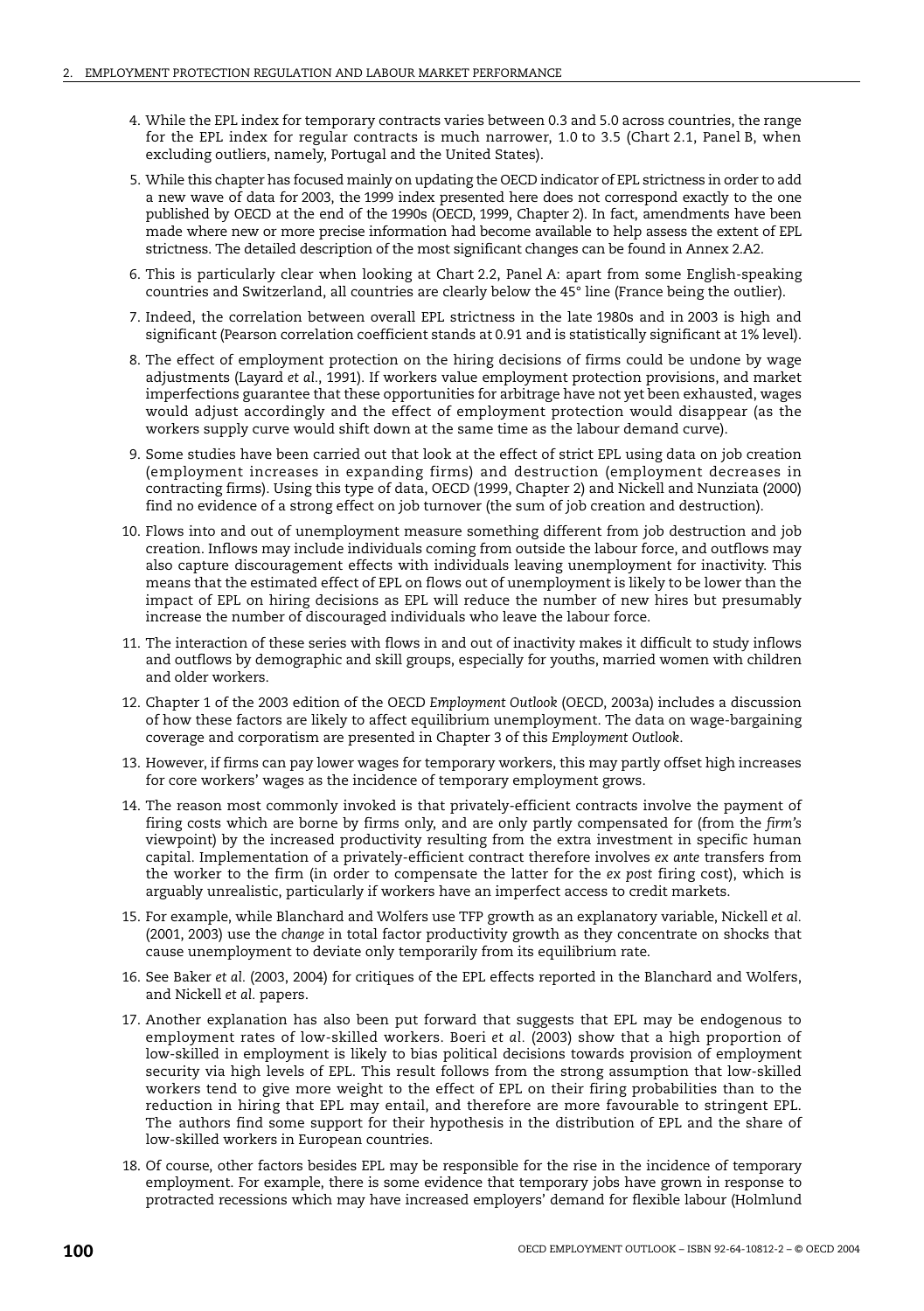and Storrie, 2002). On the other hand, the high share of agricultural employment in some OECD countries – notably Greece, Mexico, and Turkey – could explain part of the cross-country differences in the use of temporary contracts.

- 19. However, it remains important to account for the fact that easing the use of temporary contracts may have different implications for the incidence of temporary forms of employment depending on the strictness of the regulation applicable to permanent contracts.
- 20. This measure is defined as the ratio (EPLR-EPLT)/EPLT, where EPLR and EPLT represent the strictness of the regulation for regular and temporary contracts, respectively.
- 21. Conversely, a tightening of the regulation of regular contracts will increase both this ratio and the incentive to hire on temporary contracts – the effects being larger in cases where temporary contracts are less regulated.
- 22. It is worth noting that in some countries, reforms of severance pay legislation fit, to some extent, this vision of employment protection. Indeed, the latter may underlie, at least in part, the idea of transforming severance pay into a system of individual unemployment savings accounts. Several Latin American countries have replaced their traditional system of severance payments with individual accounts. A recent study on the Colombian reform shows that it has shifted a significant part of the cost of severance pay contributions onto workers through lower wages (Kugler, 2002). Among OECD countries, only Austria has reformed its severance pay legislation along this line (see Box 2.2). Overall, these reforms correspond to a move from an allowance which is due at the time of dismissal to a regular payment made by the employer and/or the employee into an individual savings account. This tends to reduce job protection provisions, while still permitting income smoothing for the employee.
- 23. Assuming that employees have the possibility of beginning to search for a new job during their notice period, the latter reduces unemployment incidence. The time spent in unemployment will be shorter and employees will be paid, at least in part, during their job-search period.
- 24. While Boeri *et al.* (2003) have pointed out that, across continental European countries, the strictness of EPL tends to decrease with the generosity of the unemployment benefits system, such a relationship does not stand out for the OECD as a whole. Indeed, a number of other countries such as Australia, Canada, The United Kingdom and the United States, tend to combine liberal regimes of EPL with lower-than-average expenditure on unemployment benefits.
- 25. See Baily (1977) and Brechling (1977) for more evidence along these lines.
- 26. The extent to which ER may be circumvented by firms' use of temporary contracts is not a major issue in the United States – where the employment "at will" principle makes distinctions between temporary and permanent contracts almost irrelevant.
- 27. Activation measures account for 60 to 70% of all ALMP expenditure, depending on whether public employment services and administration costs are included or not.
- 28. This means that, in a given year, roughly 30% of all employees are not in the same establishment as the year before (new hires) and separations (quits and layoffs) are approximately at the same level.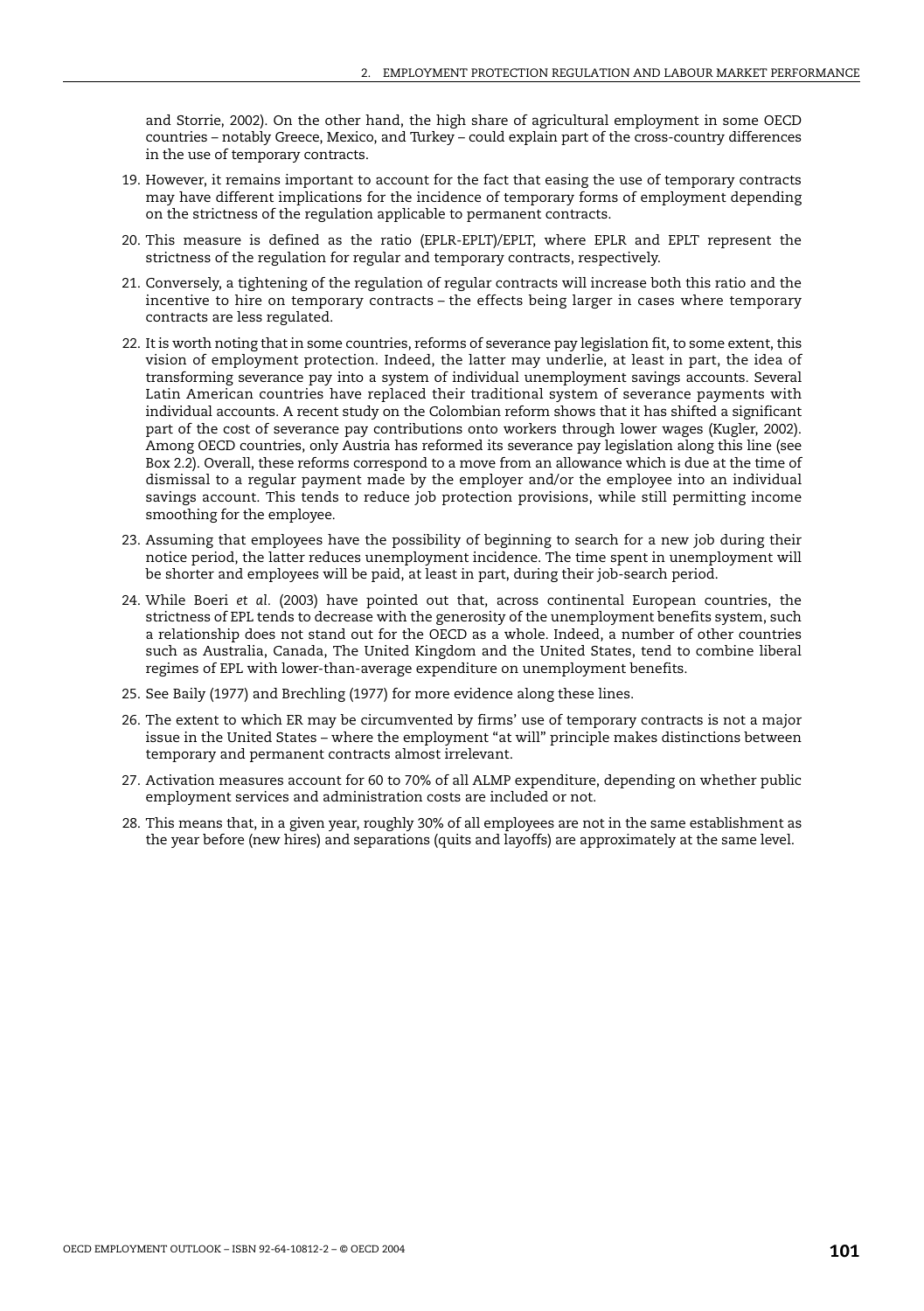### ANNEX 2.A1

## *Calculation of Summary Indicators of EPL Strictness*

For each country, employment protection legislation is described along 18 basic items, which can be classified in three main areas: *i)* employment protection of regular workers against individual dismissal; *ii)* specific requirements for collective dismissals; and *iii)* regulation of temporary forms of employment. Starting from these 18 basic pieces of information, a four-step procedure has been developed for constructing cardinal summary indicators of EPL strictness that allow meaningful comparisons to be made, both across countries and between different years (for a detailed description of this procedure, see OECD, 1999, Chapter 2, Annex 2.B).

The 18 first-digit inputs were initially expressed either in units of time (*e.g.* delays before notice can start, or months of notice and severance pay), as a number (*e.g.* maximum number of successive fixed-term contracts allowed), or as a score on an ordinal scale specific to each item (0 to 2, 3, 4 or simply yes/no). The first step of the procedure was therefore to score all of these first-level measures of EPL in comparable units. They were thus converted into cardinal scores that were normalized to range from 0 to 6, with higher scores representing stricter regulation (see Table 2.A1.1). The three remaining steps consisted in forming successive weighted averages, thus constructing three sets of summary indicators that correspond to successively more aggregated measures of EPL strictness (see Table 2.A1.2).

The last step of the procedure involved computing, for each country, an overall summary indicator based on the three subcomponents: strictness of regulation for regular contracts, temporary contracts and collective dismissals. The summary measure for collective dismissals was attributed just 40% of the weight assigned to regular and temporary contracts. The rational for this is that the collective dismissals indicator only reflects *additional* employment protection trigged by the collective nature of the dismissal. In most countries, these additional requirements are quite modest.

Moreover, summary measures for collective dismissals are only available since the late 1990s. An alternative overall index, so-called version 1, has been thus calculated as an unweighted average of the summary measures for regular and temporary contracts only. While more restrictive than the previous one (so-called version 2), this alternative measure of the overall EPL strictness allows comparisons over a longer period of time (from the late 1980s to 2003 compared with the late 1990s to 2003).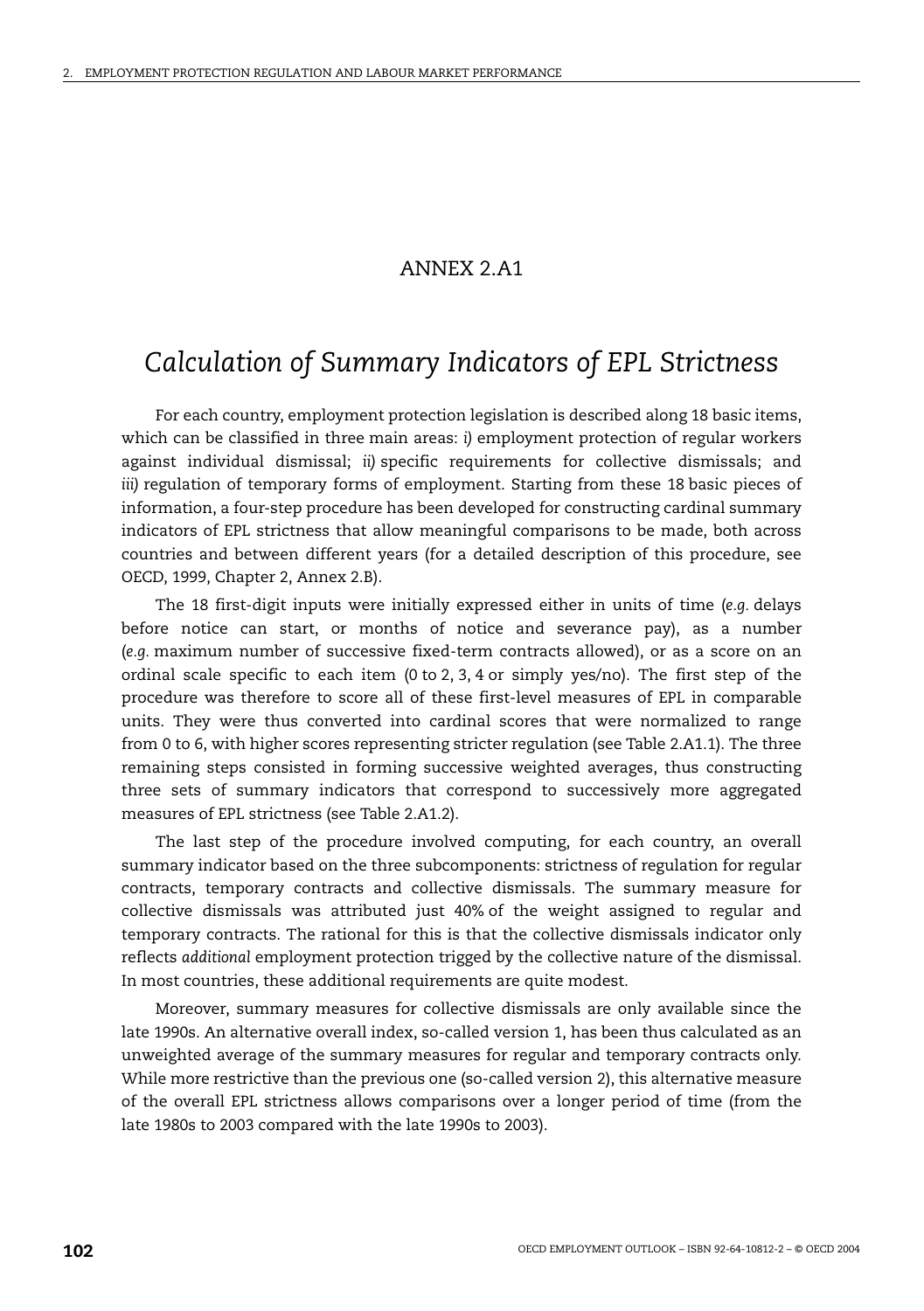## Table 2.A1.1. **First step of the procedure: the 18 basis measures of EPL strictness**

|                                                                         |                                                                                                                             |                                                                                                                                                                                                                                                                                                                                  |               |                                      |                            | Assignment of numerical strictness scores |                              |                          |                                     |
|-------------------------------------------------------------------------|-----------------------------------------------------------------------------------------------------------------------------|----------------------------------------------------------------------------------------------------------------------------------------------------------------------------------------------------------------------------------------------------------------------------------------------------------------------------------|---------------|--------------------------------------|----------------------------|-------------------------------------------|------------------------------|--------------------------|-------------------------------------|
|                                                                         | Original unit and short description                                                                                         |                                                                                                                                                                                                                                                                                                                                  |               |                                      |                            | Assigned scores                           |                              |                          |                                     |
|                                                                         |                                                                                                                             |                                                                                                                                                                                                                                                                                                                                  | 0             | 1                                    | 2                          | 3                                         | 4                            | 5                        | 6                                   |
| Item <sub>1</sub><br><b>Notification procedures</b>                     | Scale 0-3<br>0<br>1<br>2<br>be notified;<br>3<br>party.                                                                     | when an oral statement is enough;<br>when a written statement of the reasons for<br>dismissal must be supplied to the employee;<br>when a third party (such as works council<br>or the competent labour authority) must<br>when the employer cannot proceed<br>to dismissal without authorisation from a third                   |               |                                      |                            | Scale $(0-3) \times 2$                    |                              |                          |                                     |
| Item <sub>2</sub><br>Delay involved before<br>notice can start          | Days<br>Estimated time includes, where relevant,<br>when this must be a registered letter.                                  | the following assumptions: 6 days are counted<br>in case of required warning procedure, 1 day<br>when dismissal can be notified orally or the notice<br>can be directly handed to the employee, 2 days<br>when a letter needs to be sent by mail and 3 days                                                                      | $\leq$ 2      | < 10                                 | < 18                       | < 26                                      | $<$ 35                       | < 45                     | $\geq 45$                           |
| Item <sub>3</sub><br>Length of the notice<br>period at                  | 9 months tenure<br>4 years tenure<br>20 years tenure                                                                        | <b>Months</b><br><b>Months</b><br><b>Months</b>                                                                                                                                                                                                                                                                                  | 0<br>0<br>< 1 | $\leq 0.4$<br>$\leq$ 0.75<br>$≤2.75$ | $≤ 0.8$<br>$≤1.25$<br>< 5  | $≤1.2$<br>$\lt 2$<br>< 7                  | < 1.6<br>< 2.5<br>< 9        | $\lt 2$<br>< 3.5<br>< 11 | $\geq$ 2<br>$\geq 3.5$<br>$\geq 11$ |
| ltem 4<br>Severance pay at                                              | 9 months tenure<br>4 years tenure<br>20 years tenure                                                                        | Months pay<br><b>Months pay</b><br><b>Months pay</b>                                                                                                                                                                                                                                                                             | 0<br>0<br>0   | ≤ $0.5$<br>$\leq 0.5$<br>$\leq$ 3    | ≤1<br>$\leq 1$<br>$\leq 6$ | ≤1.75<br>$\leq$ 2<br>$\leq 10$            | ≤ $2.5$<br>$\leq$ 3<br>$≤12$ | $<$ 3<br>< 4<br>≤18      | $\geq$ 3<br>$\geq 4$<br>>18         |
| Item 5<br>Definition of justified or<br>unfair dismissal                | Scale 0-3<br>0<br>for dismissal;<br>1.<br>of which worker(s) to dismiss;<br>2<br>prior to dismissal;<br>3<br>for dismissal. | when worker capability or redundancy<br>of the job are adequate and sufficient ground<br>when social considerations, age or job tenure<br>must when possible influence the choice<br>when a transfer and/or a retraining to adapt<br>the worker to different work must be attempted<br>when worker capability cannot be a ground |               |                                      |                            | Scale $(0-3) \times 2$                    |                              |                          |                                     |
| ltem 6<br>Length of trial period                                        | Months                                                                                                                      | Period within which, regular contracts are not fully<br>covered by employment protection provisions and<br>unfair dismissal claims can usually not be made.                                                                                                                                                                      | $\geq$ 24     |                                      | $>12$ $>9$                 | > 5                                       |                              | $>2.5$ $\geq 1.5$ < 1.5  |                                     |
| Item <sub>7</sub><br><b>Compensation following</b><br>unfair dismissal  | <b>Months pay</b>                                                                                                           |                                                                                                                                                                                                                                                                                                                                  | $\leq$ 3      | $\leq 8$                             | $\leq$ 12                  | ≤18                                       | $\leq$ 24                    | $\leq 30$                | >30                                 |
| ltem 8<br>Possibility of<br>reinstatement following<br>unfair dismissal | Scale 0-3<br>of the employer.                                                                                               | The extend of reinstatement is based upon whether,<br>after finding of unfair dismissal, the employee<br>has the option of reinstatement into his/her<br>previous job, even if this is against the wishes                                                                                                                        |               |                                      |                            | Scale $(0-3) \times 2$                    |                              |                          |                                     |

#### **Panel A. Individual dismissals of workers with regular contracts**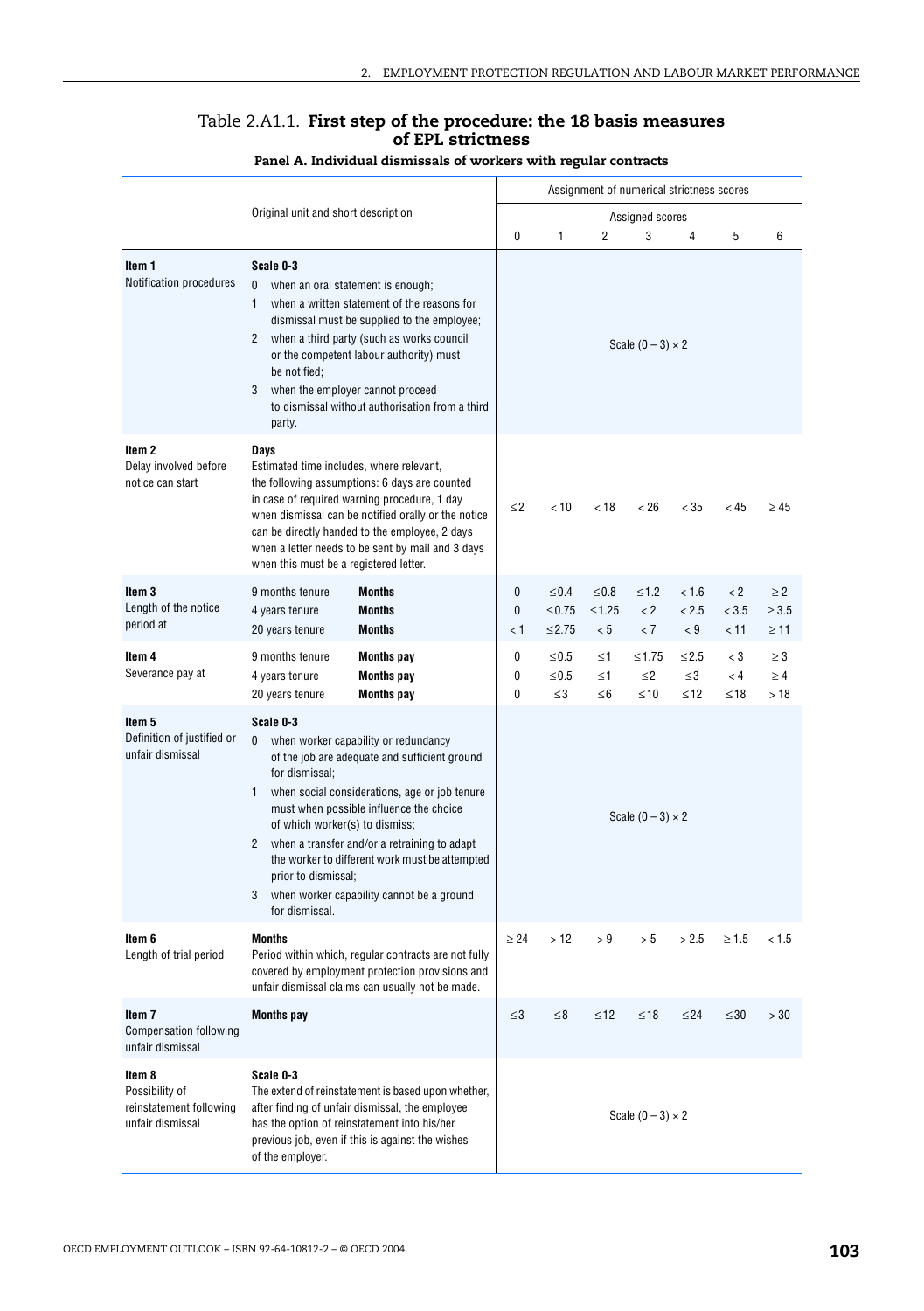|                                                                                             |                                                                                                                                                                                                                                                                                                                                                                                                                                                                                                                                           |          |              |                | Assignment of numerical strictness scores |          |            |          |
|---------------------------------------------------------------------------------------------|-------------------------------------------------------------------------------------------------------------------------------------------------------------------------------------------------------------------------------------------------------------------------------------------------------------------------------------------------------------------------------------------------------------------------------------------------------------------------------------------------------------------------------------------|----------|--------------|----------------|-------------------------------------------|----------|------------|----------|
|                                                                                             | Original unit and short description                                                                                                                                                                                                                                                                                                                                                                                                                                                                                                       |          |              |                | Assigned scores                           |          |            |          |
|                                                                                             |                                                                                                                                                                                                                                                                                                                                                                                                                                                                                                                                           | 0        | $\mathbf{1}$ | $\overline{2}$ | 3                                         | 4        | 5          | 6        |
| Item 9<br>Valid cases for use<br>of fixed-term contracts<br>(FTC)                           | Scale 0-4<br>$\mathbf{0}$<br>fixed-term contracts are permitted only<br>for "objective" or "material situation", i.e. to<br>perform a task which itself is of fixed duration;<br>$\mathbf{1}$<br>if specific exemptions apply to situations<br>of employer need $(e.g.$ launching a new<br>activity) or employee need (e.g. workers<br>in search of their first job);<br>$\overline{2}$<br>when exemption exist on both the employer<br>and employee sides;<br>3<br>when there are no restrictions on the use<br>of fixed-term contracts. |          |              |                | $6 - scale (0 - 3) \times 2$              |          |            |          |
| Item 10<br>Maximum number<br>of successive FTC                                              | <b>Number</b>                                                                                                                                                                                                                                                                                                                                                                                                                                                                                                                             | No limit | $\geq 5$     | $\geq 4$       | $\geq 3$                                  | $\geq$ 2 | $\geq 1.5$ | < 1.5    |
| Item 11<br>Maximum cumulated<br>duration of successive<br><b>FTC</b>                        | <b>Months</b>                                                                                                                                                                                                                                                                                                                                                                                                                                                                                                                             | No limit | $\geq 36$    | > 30           | $\geq 24$                                 | >18      | >12        | < 12     |
| Item 12<br>Types of work for which<br>temporary work agency<br>(TWA) employment is<br>legal | Scale 0-4<br>$\mathbf 0$<br>when TWA employment is illegal;<br>$1 - 3$<br>1 to 3 depending upon the degree<br>of restrictions;<br>4<br>when no restrictions apply.                                                                                                                                                                                                                                                                                                                                                                        |          |              |                | $6 - Scale (0 - 4) \times 6/4$            |          |            |          |
| Item 13<br>Restrictions on number<br>of renewals                                            | Yes/no                                                                                                                                                                                                                                                                                                                                                                                                                                                                                                                                    |          |              | No             |                                           | Yes      |            |          |
| Item 14<br>Maximum cumulated<br>duration of TWA<br>contracts                                | <b>Months</b>                                                                                                                                                                                                                                                                                                                                                                                                                                                                                                                             | No limit | $\geq 36$    | > 24           | $\geq 18$                                 | >12      | > 6        | $\leq 6$ |

## Table 2.A1.1. **First step of the procedure: the 18 basis measures of EPL strictness** *(cont.)*

#### **Panel B. Temporary employment**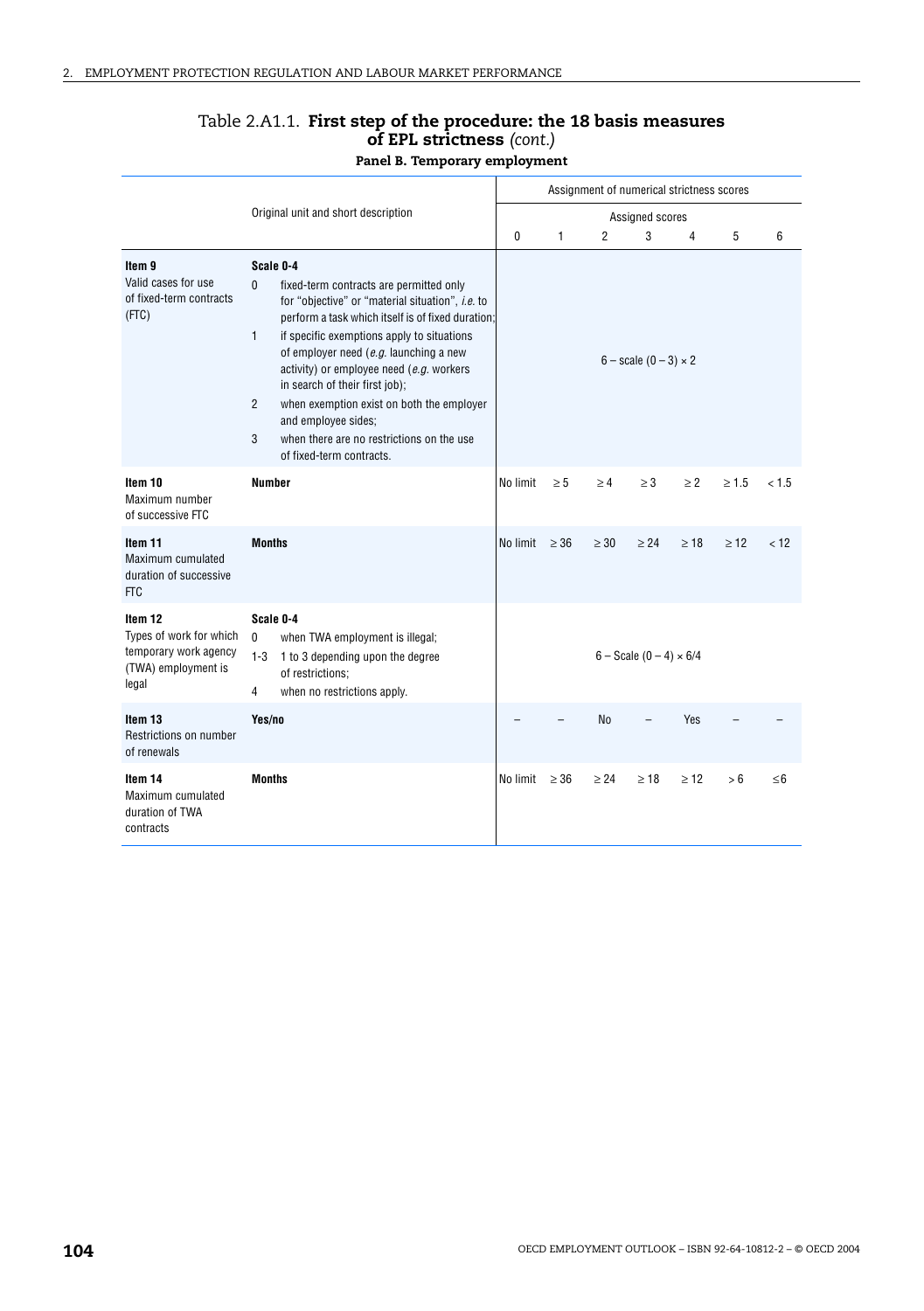|                                                                            |                                                                                                                                                                                                                                                                                                                                                                                                                                                                                                           |   |              |        |                               | Assignment of numerical strictness scores |      |           |
|----------------------------------------------------------------------------|-----------------------------------------------------------------------------------------------------------------------------------------------------------------------------------------------------------------------------------------------------------------------------------------------------------------------------------------------------------------------------------------------------------------------------------------------------------------------------------------------------------|---|--------------|--------|-------------------------------|-------------------------------------------|------|-----------|
|                                                                            | Original unit and short description                                                                                                                                                                                                                                                                                                                                                                                                                                                                       |   |              |        | Assigned scores               |                                           |      |           |
|                                                                            |                                                                                                                                                                                                                                                                                                                                                                                                                                                                                                           | 0 | $\mathbf{1}$ | 2      | 3                             | 4                                         | 5    | 6         |
| Item 15<br>Definition of collective<br>dismissal                           | Scale 0-4<br>if there is no additional regulations<br>0<br>for collective dismissals:<br>if specific regulations apply from 50 dismissals<br>1<br>upward;<br>if specific regulations apply from 20 dismissals<br>$\overline{2}$<br>onward;<br>if specific regulations apply at 10 dismissals;<br>3<br>4<br>if specific regulations start to apply at below<br>10 dismissals;                                                                                                                              |   |              |        | Scale (0 0150 4) $\times$ 6/4 |                                           |      |           |
| ltem 16<br>Additional notification<br>requirements                         | Scale 0-2<br>There can be notification requirements to works<br>councils (or employee representatives), and to<br><i>government authorities</i> such as public employment<br>offices. Countries are scored according to whether<br>there are additional notification requirements on top<br>of those requirements applying to individual<br>redundancy dismissal.<br>no additional requirements;<br>0<br>1<br>when one more actor needs to be notified;<br>2<br>when two more actors need to be notified. |   |              |        | Scale $(0-2) \times 3$        |                                           |      |           |
| Item 17<br><b>Additional delays</b><br>involved before notice<br>can start | Days                                                                                                                                                                                                                                                                                                                                                                                                                                                                                                      | 0 | < 25         | $<$ 30 | < 50                          | < 70                                      | < 90 | $\geq 90$ |
| Item 18<br>Other special costs<br>to employers                             | Scale 0-2<br>This refers to whether there are additional<br>severance pay requirements and whether social<br>compensation plans (detailing measures<br>of reemployment, retraining, outplacement, etc.)<br>are obligatory or common practice<br>no additional requirements;<br>0<br>1<br>one additional requirement;<br>2<br>if both requirements apply.                                                                                                                                                  |   |              |        | Scale $(0-2) \times 3$        |                                           |      |           |

## Table 2.A1.1. **First step of the procedure: the 18 basis measures of EPL strictness** *(cont.)*

**Panel C. Collective dismissals**

– Not applicable.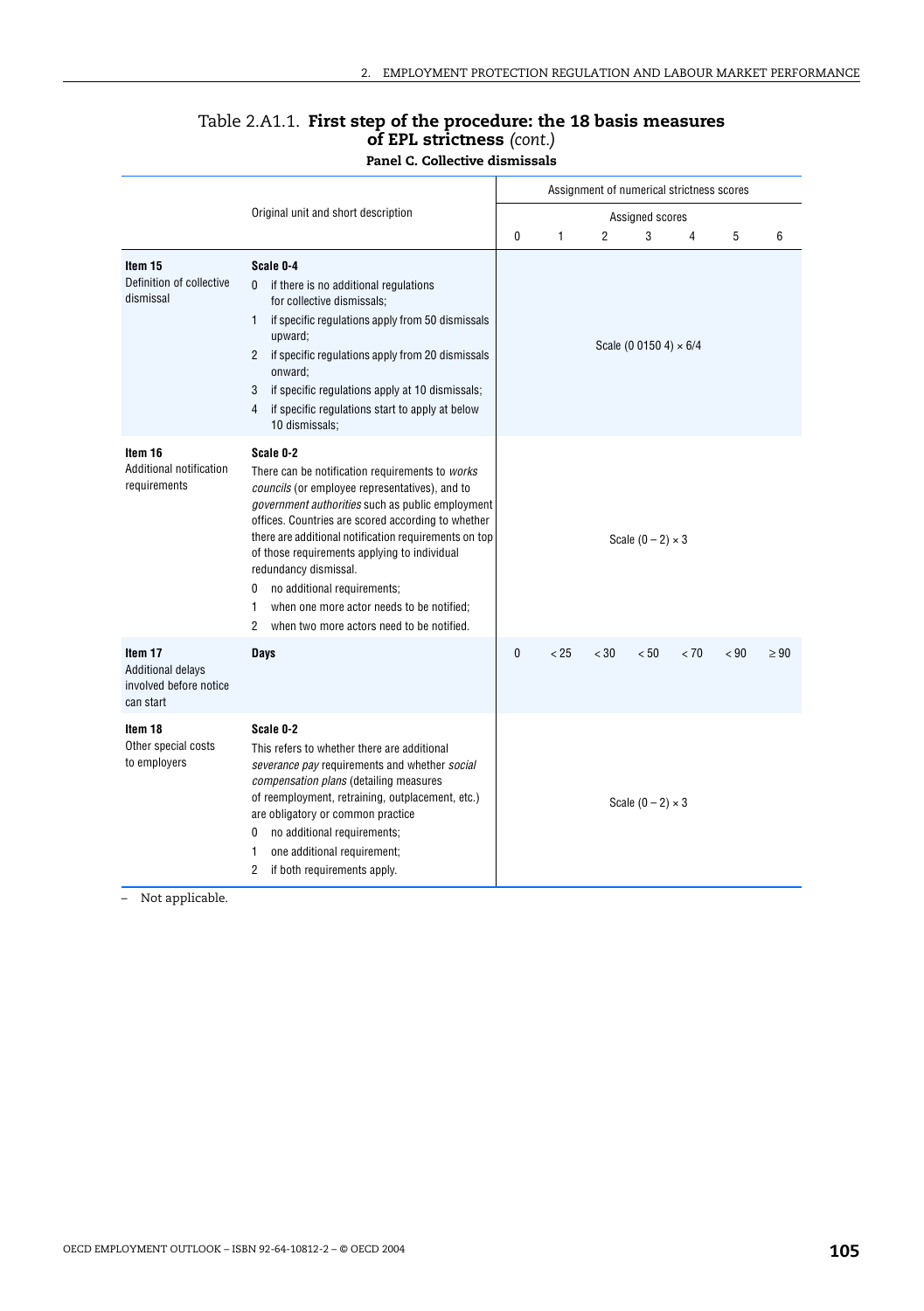| Level 4<br>Scale 0-6 | Level 3                                  |                                                     |                                                |          |        |
|----------------------|------------------------------------------|-----------------------------------------------------|------------------------------------------------|----------|--------|
|                      |                                          | Level <sub>2</sub>                                  | Level 1                                        |          |        |
|                      | Scale 0-6                                | Scale 0-6                                           | Scale 0-6                                      |          |        |
|                      |                                          | Procedural                                          | 1. Notification procedures                     |          | (1/2)  |
|                      |                                          | inconveniences (1/3)                                | 2. Delay to start a notice                     |          | (1/2)  |
|                      |                                          |                                                     | 3. Notice period after                         | 9 months | (1/7)  |
|                      |                                          |                                                     |                                                | 4 years  | (1/7)  |
|                      |                                          | Notice and severance pay<br>for no-fault individual |                                                | 20 years | (1/7)  |
|                      | Regular contracts<br>(version $2:5/12$ ) | dismissals $(1/3)$                                  | 4. Severance pay after                         | 9 months | (4/21) |
|                      | (version $1:1/2$ )                       |                                                     |                                                | 4 years  | (4/21) |
|                      |                                          |                                                     |                                                | 20 years | (4/21) |
|                      |                                          |                                                     | 5. Definition of unfair dismissal              |          | (1/4)  |
|                      |                                          | Difficulty of dismissal                             | 6. Trial period                                |          | (1/4)  |
| Overall summary      |                                          | (1/3)                                               | 7. Compensation                                |          | (1/4)  |
| indicator            |                                          |                                                     | 8. Reinstatement                               |          | (1/4)  |
|                      |                                          | Fixed term contracts                                | 9. Valid cases for use of fixed-term contracts |          | (1/2)  |
|                      |                                          | (1/2)                                               | 10. Maximum number of successive contracts     |          | (1/4)  |
|                      | Temporary contracts<br>(version 2: 5/12) |                                                     | 11. Maximum cumulated duration                 |          | (1/4)  |
|                      | (version $1:1/2$ )                       | Temporary work agency                               | 12. Types of work for which is legal           |          | (1/2)  |
|                      |                                          | employment (1/2)                                    | 13 Restrictions on number of renewals          |          | (1/4)  |
|                      |                                          |                                                     | 14. Maximum cumulated duration                 |          | (1/4)  |
|                      |                                          |                                                     | 15. Definition of collective dismissal         |          | (1/4)  |
|                      | Collective dismissals                    |                                                     | 16. Additional notification requirements       |          | (1/4)  |
|                      | (version $2:2/12$ )<br>(version $1:0$ )  |                                                     | 17. Additional delays involved                 |          | (1/4)  |
|                      |                                          |                                                     | 18. Other special costs to employers           |          | (1/4)  |

### Table 2.A1.2. **EPL summary indicators at four successive levels of aggregation** And weighting scheme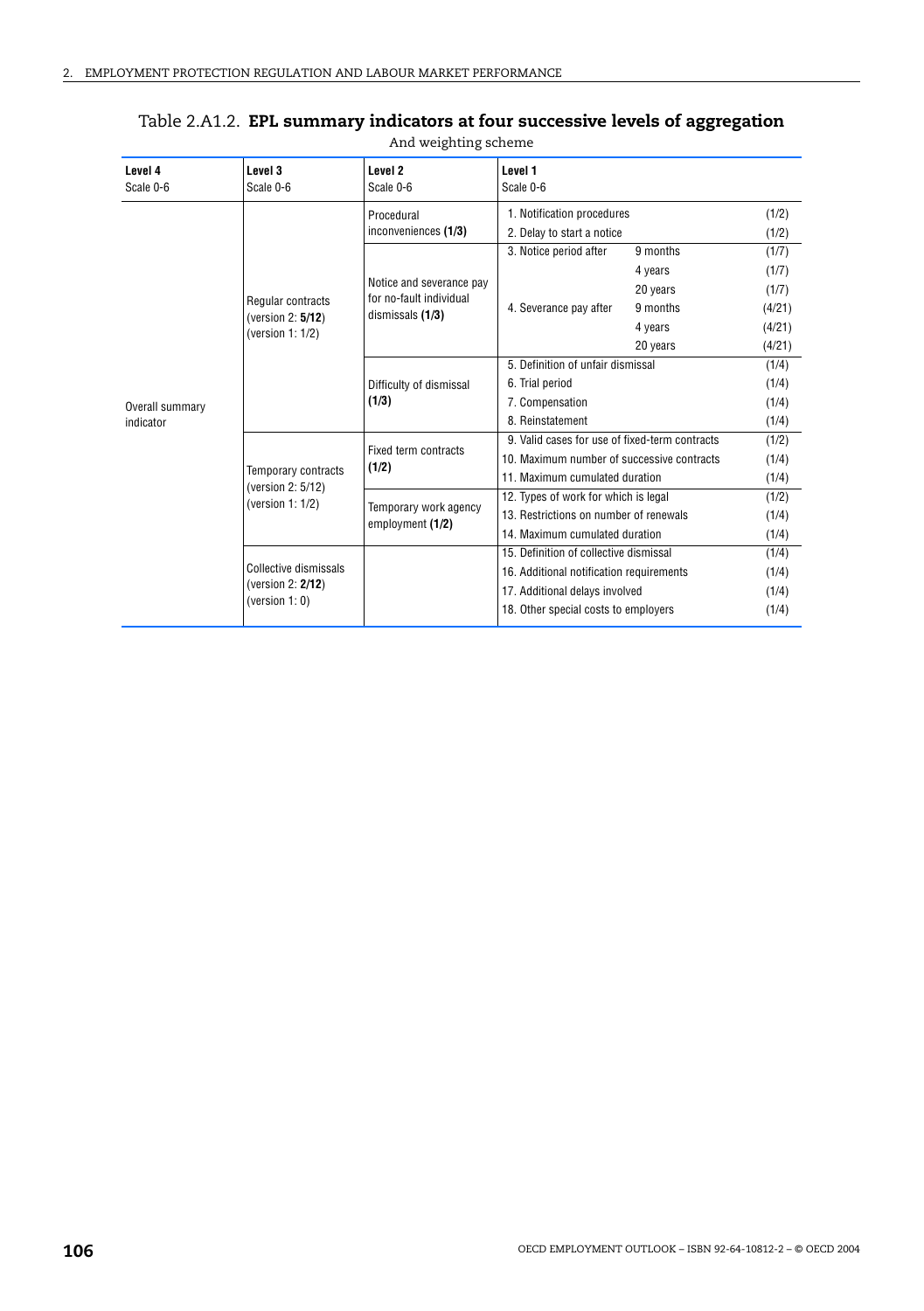## ANNEX 2.A2

## *Employment Protection Legislation Indices*

## **Updated EPL indicators and amendments made, for some countries, to past values (late 1980s and late 1990s)**

The following tables and Chart 2.A2.1 contain the values and scores used to calculate the updated indicators of EPL (2003); they document the amendments made, for some countries, to past values of EPL indicators (late 1980s and late 1990s), with respective explanations; they present the reform dates used to construct the EPL time series used in Section 2 of the chapter. Detailed descriptions of country practices relating to the employment protection items presented in Table 2.A2.1 to Table 2.A2.5 can be found at *www.oecd.org/els/employmentoutlook*.



#### Chart 2.A2.1. **EPL levels for the end of 1990s (version 2), published and revised**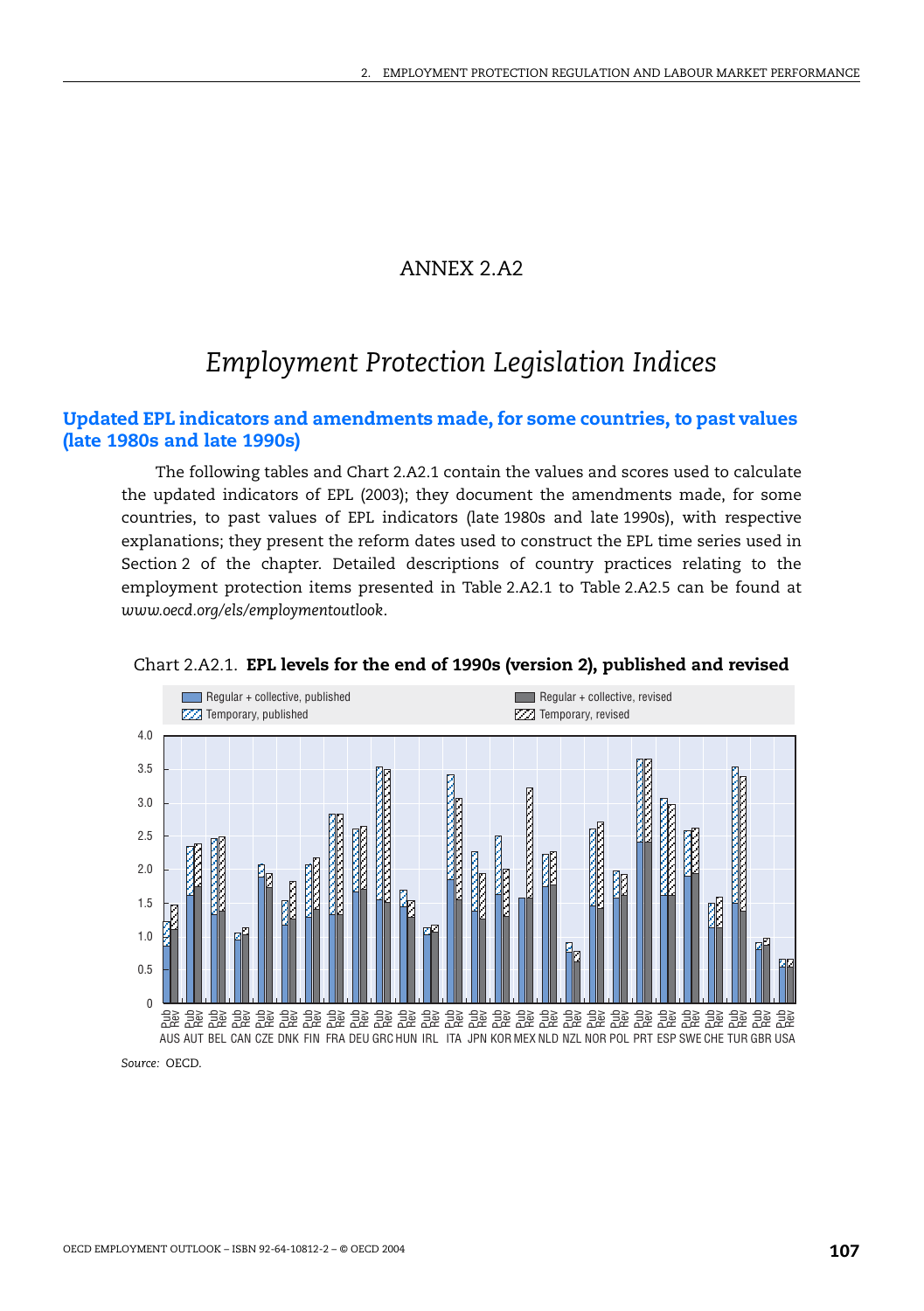Detailed description of significant amendments to the 1999 EPL index:\*

- **Australia:** Notification procedures and delay before notice can start were reviewed. In fact, since the Workplace Relations Act (1996) employees can apply to the Australian Industrial Relations Commission (AIRC) for relief in respect to termination of employment on the ground that the termination was harsh, unjust or unreasonable. The Act also set out factors that the AIRC must have regard to when determining whether a termination is unfair, notably whether the worker has been warned of his unsatisfactory behaviour, whether he was given time to respond, whether there was a valid reason for dismissal. This implicitly lengthened the time before notice period can start by introducing the need for discussion with the employee in cases of individual dismissals for fault. The new provisions also implicitly introduced the need to justify dismissals for redundancy and personal reasons.
- **Austria:** new information has become available that confirms that reinstatement is a right of the employee. If the competent court rules in favour of the employee, the dismissal is retroactively annulled and the employment relationship is resumed. Also, the question on the existence of restrictions for the renewal of TWA contracts was misunderstood and, in fact, no restrictions exist in Austria.
- **Czech Republic:** new information available notably the English translation of the Czech Labour Code, as amended in 2000 – has been integrated in the EPL indices relating to individual and collective dismissals of regular workers.
- **Denmark:** the question on trial periods was misunderstood in 1999 and has been corrected accordingly. The maximum cumulated duration of fixed-term contracts has also been amended to account for the fact that court rulings suggest that 2-3 years temporary employment entail notification procedures (Danish Confederation of Trade Unions finding).
- **Hungary:** the number of days before notice can start has been amended in line with the values attributed to other countries following similar procedures (advance discussion  $-6$  days  $-$  then letter sent by mail or handed directly to employee  $-1$  day).
- **Italy:** Trattamento di Fine Rapporto is no longer treated as severance pay, which is now set to zero. The payment is due to every worker who leaves a firm (voluntary and involuntary) and, as a result, cannot be considered as a layoff cost for the employer. Compensation for unfair dismissal has been amended accordingly.
- **Japan:** new information has become available that confirms that reinstatement is a right of the employee. If the court finds that the employer abused of its right to terminate the employment relationship, the dismissal is declared null and void and the employee has the right to return to his job and collect lost wages. Additionally, the court treatment of fixed-term contracts renewal has become clearer and has been amended in line with suggestions from the Japanese authorities: after repeated renewals the employee becomes entitled to expect renewal of his contract and the employer must have just cause to refuse renewal.

<sup>\*</sup> The smallest changes in Chart 2.A2.1 are not documented here. They do not reflect changes in views or law interpretation but rather result from an attempt to use uniform guidelines across the three waves of data in those components that have a more subjective nature.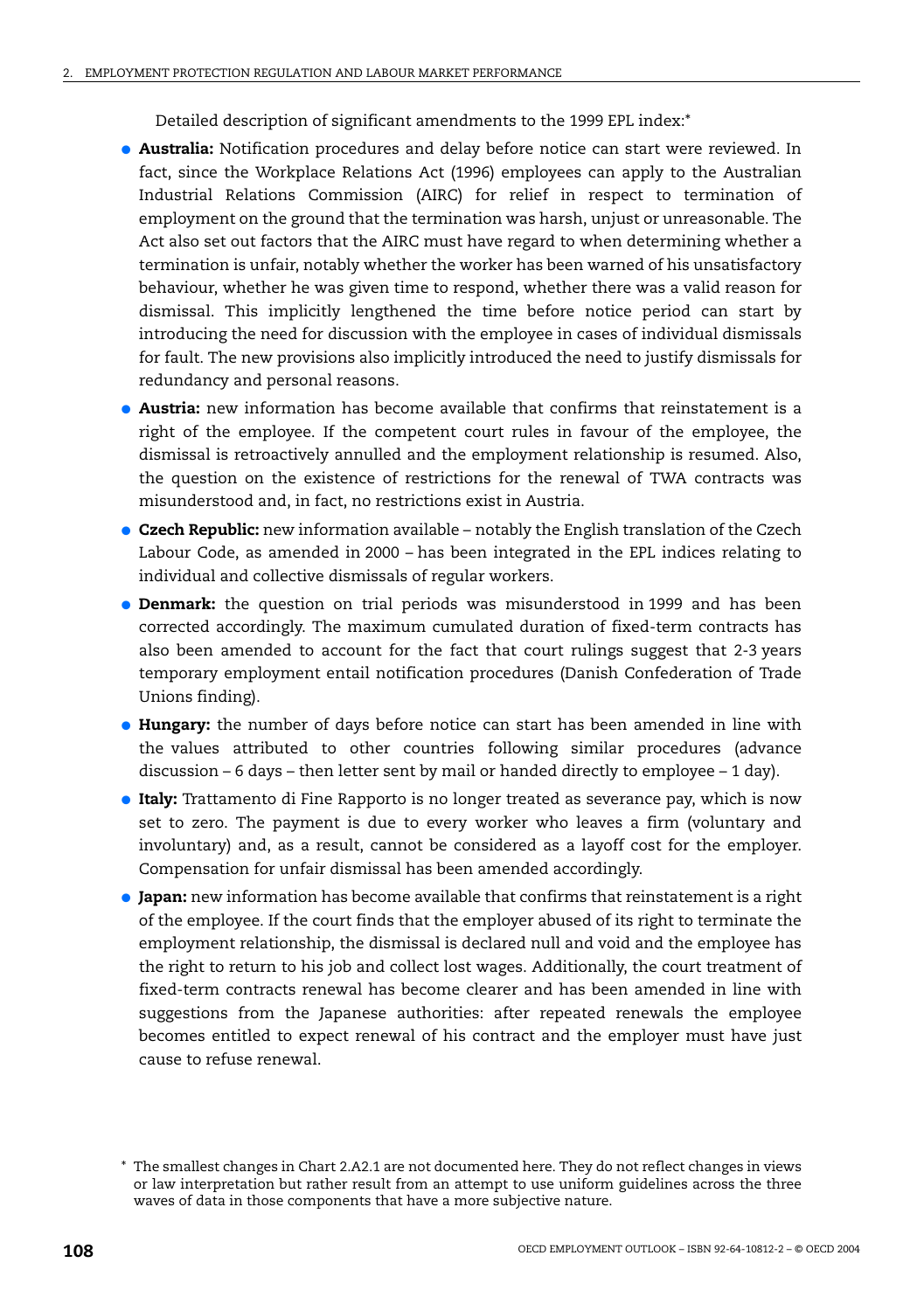- **Korea:** new information has clarified that what was called "severance" pay is in fact a payment made to every worker who leaves the firm (voluntarily or involuntarily) and severance pay has therefore been set to zero. In addition, in order to account for relatively permissive judicial practices, delays before notice periods can start have been reduced from 60 days required by law to 40 days (in case of dismissal for managerial reasons) and the number of successive fixed-term contracts has been increased to "5 or more".
- **Netherlands:** The evolution of the Dutch dismissal system between the late 1980s and the late 1990s has been accounted for in the two sub-components measuring procedural inconveniencies and severance pay. As these cancel each other out, no change is visible in Chart 2.A2.1. Dutch dismissal law is governed by a "dual system" (see EIRO Observer, 5'03, 2003 and Annex Table 2.A2.1). On the one hand, an employer can dismiss a worker without severance payments, provided that the employer has received prior permission from a public administrative body – the Centre for Work and Income (CWI) – to do so. On the other hand, since the 1970s, an employer can request a sub-district court to dissolve an employment contract under the provisions of the Civil Code (referring to "compelling grounds" or "changed circumstances"). The court checks the request's validity and, if the contract is dissolved, the court usually imposes compensation to be paid by the employer. Use of the court method increased greatly in the 1990s and, in 2002, about 50% of the requests for dissolution were submitted to the courts, while this proportion was less than 10% in the late 1980s. Hence, employers seem to have naturally shifted towards a more expensive procedure, at least in terms of severance payments. Accounting for this in the EPL index requires some adjustment: the more frequent use of courts is recognized in calculations of average severance pay (with a 50% weight). With regard to procedural inconveniences, dismissal procedures via Court are simpler and shorter (no notice period) than termination procedures via PES, and this is reflected in procedural inconveniences (with a 50% weight).
- **Mexico:** new information has become available that allowed the construction of the component relating to Temporary Work Agencies and the calculation of a summary indicator of EPL for temporary work and EPL overall.

Finally, in all cases, the values of EPL indices in the late 1980s have been adjusted to the amendments made to the indicators in the late 1990s.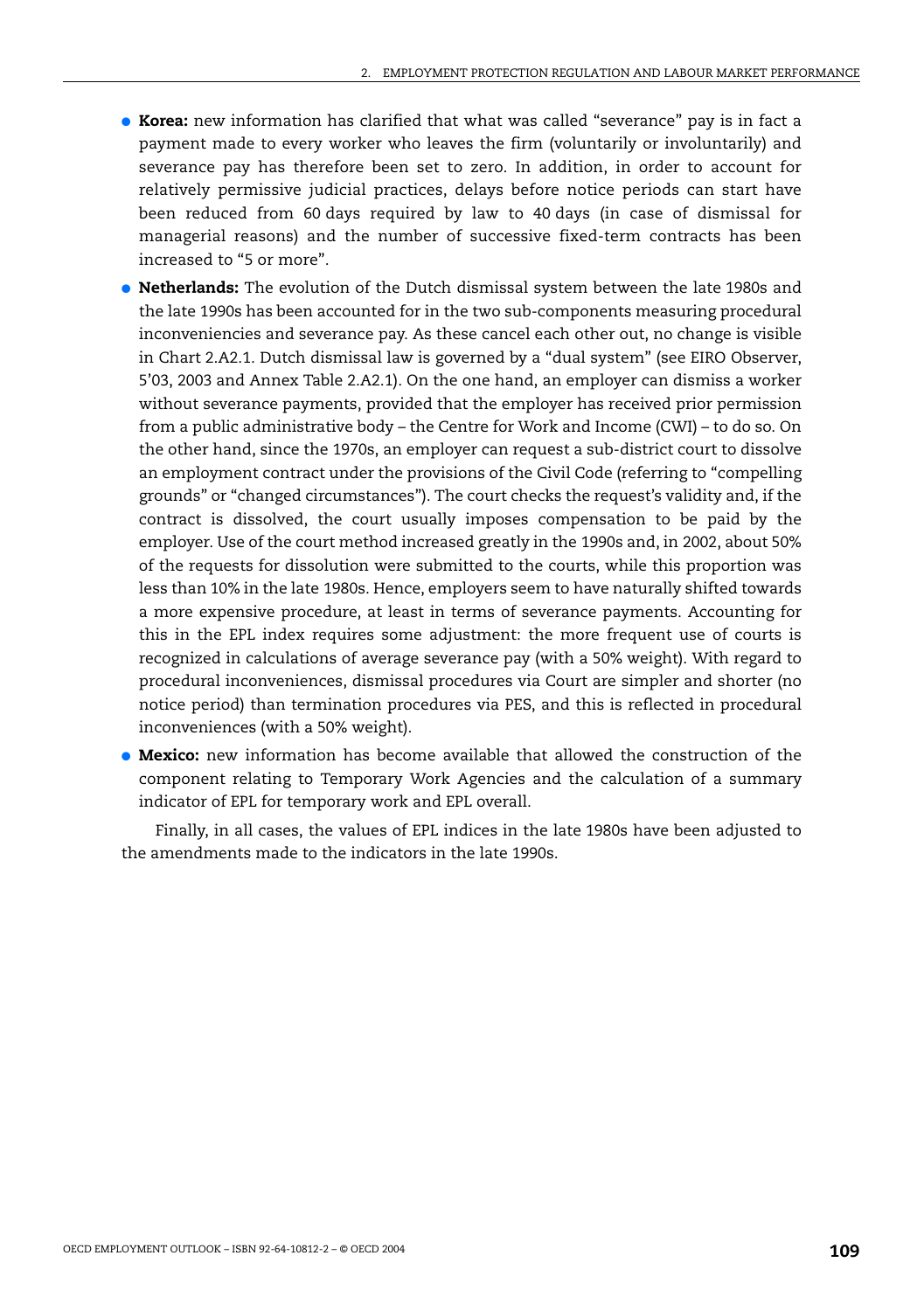| dicators of the strictness of employment protection for regular emplor | Danal A Values of the indicators    |
|------------------------------------------------------------------------|-------------------------------------|
| A2.1.                                                                  | Fallel A. Values VI Life IIIulicatu |

|                      |                                                               |                                  | Regular procedural incon |                                                                                | veniences                 |             |                                       |                                                         |                                    |                                                                            |                                                       |                                  | Difficulty of dismissal     |                                                        |                                |                                            |                                                                                                                                                                                                                                                                                                                                                                                                                                                                                         |                          |
|----------------------|---------------------------------------------------------------|----------------------------------|--------------------------|--------------------------------------------------------------------------------|---------------------------|-------------|---------------------------------------|---------------------------------------------------------|------------------------------------|----------------------------------------------------------------------------|-------------------------------------------------------|----------------------------------|-----------------------------|--------------------------------------------------------|--------------------------------|--------------------------------------------|-----------------------------------------------------------------------------------------------------------------------------------------------------------------------------------------------------------------------------------------------------------------------------------------------------------------------------------------------------------------------------------------------------------------------------------------------------------------------------------------|--------------------------|
|                      |                                                               | Procedures                       |                          |                                                                                | Delay to start of notice  |             |                                       | Definition of unfair dismissal                          |                                    |                                                                            | Trial period before eligibility<br>arises             |                                  |                             | Unfair dismissal compensation<br>at 20 years of tenure |                                |                                            | Extent of reinstatement                                                                                                                                                                                                                                                                                                                                                                                                                                                                 |                          |
|                      |                                                               | Scale 0 to 3                     |                          |                                                                                | Days                      |             |                                       | Scale 0 to 3                                            |                                    |                                                                            |                                                       |                                  | <b>Months</b>               |                                                        |                                |                                            | က<br>Scale 0 to                                                                                                                                                                                                                                                                                                                                                                                                                                                                         |                          |
|                      | 1980s<br>Late                                                 | Late<br>1990s                    | 2003                     | $\frac{ _{\text{late}}}{ _{\text{1980s}}}$                                     | $\frac{$ Late<br>1990s    | 2003        | $\frac{\text{Late}}{\text{1980s}}$    | Late<br>1990s                                           | 2003                               | $\frac{1}{1980s}$                                                          | 1990s<br>Late                                         | 2003                             | $\frac{Late}{1980s}$        | 1990s<br>Late                                          | 2003                           | Late<br>1980s                              | $\frac{1}{19}$                                                                                                                                                                                                                                                                                                                                                                                                                                                                          | 2003                     |
| Australia            | 0.5                                                           |                                  |                          |                                                                                |                           |             |                                       |                                                         |                                    |                                                                            |                                                       |                                  |                             | 9                                                      |                                |                                            |                                                                                                                                                                                                                                                                                                                                                                                                                                                                                         |                          |
| Austria              | $\sim$                                                        |                                  |                          | $ \circ$                                                                       | ⊣ თ                       | 40          | $0 - 0$                               | o + o o u o u u u u o o o + + w u o u o u o u u o o o o | O + O O N O N N N N O O O + + M N. | $\mathbb{R}^{\mathsf{m}}$                                                  | $\frac{1}{2}$                                         | $\infty$ $-$                     | : ≌                         | <b>500</b>                                             | $\circ$ $\circ$                | က္ကာ                                       | က္က                                                                                                                                                                                                                                                                                                                                                                                                                                                                                     | Faotatoo Faataaattraaa g |
| Belgium              | 0.5                                                           | 0.5                              | 0.5                      | $\sim$ $-$                                                                     | $\overline{ }$            | $\sim$ $-$  |                                       |                                                         |                                    | <b>ვ</b><br>ვ                                                              | ္ပံုက                                                 | <u>က္</u> ကာ                     | 2.5                         |                                                        | $\overline{4}$                 | $\circ$                                    | $\circ$ $\sim$                                                                                                                                                                                                                                                                                                                                                                                                                                                                          |                          |
| Canada               |                                                               |                                  |                          |                                                                                |                           |             |                                       |                                                         |                                    |                                                                            |                                                       |                                  |                             |                                                        |                                |                                            |                                                                                                                                                                                                                                                                                                                                                                                                                                                                                         |                          |
| Czech Republic       |                                                               |                                  |                          |                                                                                |                           | $P -$       |                                       |                                                         |                                    |                                                                            | က                                                     |                                  |                             |                                                        |                                |                                            |                                                                                                                                                                                                                                                                                                                                                                                                                                                                                         |                          |
| Denmark              |                                                               |                                  |                          |                                                                                |                           |             |                                       |                                                         |                                    |                                                                            | 10.5                                                  |                                  | ∶ື                          |                                                        |                                |                                            |                                                                                                                                                                                                                                                                                                                                                                                                                                                                                         |                          |
| Finland              | 1.75                                                          | 1.75                             | 1.75                     | $\therefore$ - $\frac{16}{12}$ $\frac{11}{12}$ $\frac{11}{12}$ $\frac{11}{12}$ | $P = 72P$                 |             | : 0 0 0 0 0 0                         |                                                         |                                    | $\frac{1}{10}$ a $\frac{1}{10}$ a $\alpha$                                 | 4                                                     | OCT CONDUCO<br>OCT CONDUCO       | 75                          | $\circ$ $\circ$ $\frac{1}{4}$ $\approx$                | : 894922229962                 | $\circ$ $\circ$                            | $\begin{array}{ccccccccccccccccc} \multicolumn{4}{c}{} & \multicolumn{4}{c}{} & \multicolumn{4}{c}{} & \multicolumn{4}{c}{} & \multicolumn{4}{c}{} & \multicolumn{4}{c}{} & \multicolumn{4}{c}{} & \multicolumn{4}{c}{} & \multicolumn{4}{c}{} & \multicolumn{4}{c}{} & \multicolumn{4}{c}{} & \multicolumn{4}{c}{} & \multicolumn{4}{c}{} & \multicolumn{4}{c}{} & \multicolumn{4}{c}{} & \multicolumn{4}{c}{} & \multicolumn{4}{c}{} & \multicolumn{4}{c}{} & \multicolumn{4}{c}{} &$ |                          |
| France               | $\frac{15}{15}$                                               | $\frac{15}{1}$                   | $1.5$<br>2.5             |                                                                                |                           |             |                                       |                                                         |                                    |                                                                            |                                                       |                                  |                             |                                                        |                                |                                            |                                                                                                                                                                                                                                                                                                                                                                                                                                                                                         |                          |
| Germany              | 2.5                                                           | 2.5                              |                          |                                                                                |                           |             |                                       |                                                         |                                    |                                                                            | 1.5 6 m m m m m 6                                     |                                  | $\frac{8}{2}$ $\frac{1}{2}$ | $\frac{8}{10}$                                         |                                | rù u                                       |                                                                                                                                                                                                                                                                                                                                                                                                                                                                                         |                          |
| Greece               | $\sim$                                                        |                                  |                          |                                                                                |                           |             |                                       |                                                         |                                    |                                                                            |                                                       |                                  |                             |                                                        |                                |                                            |                                                                                                                                                                                                                                                                                                                                                                                                                                                                                         |                          |
| Hungary              |                                                               |                                  |                          |                                                                                |                           |             |                                       |                                                         |                                    |                                                                            |                                                       |                                  |                             | 225                                                    |                                |                                            |                                                                                                                                                                                                                                                                                                                                                                                                                                                                                         |                          |
| Ireland              |                                                               |                                  | $\frac{15}{2}$           |                                                                                | 4.5                       |             |                                       |                                                         |                                    | $\frac{1}{2}$ $\frac{1}{2}$ $\frac{8}{6}$                                  |                                                       |                                  | $\frac{1}{2}$               |                                                        |                                |                                            |                                                                                                                                                                                                                                                                                                                                                                                                                                                                                         |                          |
| Italy                | $\frac{1}{2}$ in $\frac{1}{2}$ in $\frac{1}{2}$               | $\frac{15}{1}$ 5 $\frac{175}{1}$ | $\frac{15}{1}$           | $\frac{1}{4}$ $\frac{1}{4}$ $\frac{1}{4}$ $\frac{1}{10}$                       |                           |             | $\frac{1}{2}$ $\circ$ $\circ$ $\circ$ |                                                         |                                    |                                                                            |                                                       |                                  | 52                          | $\frac{1}{2}$                                          |                                | $ \sim$ $\infty$                           |                                                                                                                                                                                                                                                                                                                                                                                                                                                                                         |                          |
| Japan                |                                                               |                                  | $\frac{15}{15}$          |                                                                                | က                         |             |                                       |                                                         |                                    |                                                                            | က                                                     |                                  |                             | P                                                      |                                |                                            |                                                                                                                                                                                                                                                                                                                                                                                                                                                                                         |                          |
| Korea                |                                                               |                                  | 1.75                     |                                                                                | $R - R$ 5 7 7 7 8 7 7 7 7 |             | - 11                                  |                                                         |                                    | $\mathbb{R}^n \times \mathbb{R}^n \times \mathbb{R}^n \times \mathbb{R}^n$ |                                                       |                                  |                             | $\mathbf{c}$                                           |                                |                                            |                                                                                                                                                                                                                                                                                                                                                                                                                                                                                         |                          |
| Mexico               |                                                               |                                  |                          |                                                                                |                           |             |                                       |                                                         |                                    |                                                                            |                                                       |                                  |                             | 999                                                    |                                |                                            |                                                                                                                                                                                                                                                                                                                                                                                                                                                                                         |                          |
| Netherlands          | $\frac{1}{2}$ m $\frac{1}{2}$ m $\frac{1}{2}$ m $\frac{1}{2}$ | $\sim$                           |                          | $\therefore$ 28 $\sim$ 5                                                       |                           |             | $\frac{1}{1}$                         |                                                         |                                    |                                                                            | $\alpha$ $\alpha$ $\alpha$ $\alpha$ $\alpha$ $\alpha$ | : : ျပေ တစ် မဲ မဲ မိ မိ မိ မိ မိ | : ဖ                         |                                                        |                                | $\mathbf{r} = \mathbf{r} \cdot \mathbf{r}$ |                                                                                                                                                                                                                                                                                                                                                                                                                                                                                         |                          |
| New Zealand          |                                                               | 0.8                              | <u>ي</u>                 |                                                                                |                           |             |                                       |                                                         |                                    |                                                                            |                                                       |                                  |                             |                                                        |                                |                                            |                                                                                                                                                                                                                                                                                                                                                                                                                                                                                         |                          |
| Norway               |                                                               |                                  |                          |                                                                                |                           |             | $\frac{1}{2}$                         |                                                         | O <b>D</b> O N O N N O O           |                                                                            |                                                       |                                  | $\frac{1}{2}$               | : 2 ా 8 ా 8 ఖ ఉ 8 ఇ                                    | : 2 <sub>ຕ</sub> ຊ ຊ ຊ ຊ ຊ ຊ ∞ |                                            |                                                                                                                                                                                                                                                                                                                                                                                                                                                                                         |                          |
| Poland               |                                                               | 22222                            |                          |                                                                                |                           |             |                                       |                                                         |                                    |                                                                            |                                                       |                                  |                             |                                                        |                                |                                            |                                                                                                                                                                                                                                                                                                                                                                                                                                                                                         |                          |
| Portugal             | 2.5                                                           |                                  | $\sim$ $\sim$            | ់ ស                                                                            |                           |             | <u>: ო</u>                            |                                                         |                                    | in the                                                                     |                                                       |                                  |                             |                                                        |                                | <u>: ო</u>                                 |                                                                                                                                                                                                                                                                                                                                                                                                                                                                                         |                          |
| Slovak Republic      |                                                               |                                  |                          | $\mathbb{C}$                                                                   |                           |             |                                       |                                                         |                                    |                                                                            |                                                       |                                  |                             |                                                        |                                |                                            | $\begin{array}{c} 1.5 \\ 1.5 \\ 1.5 \end{array}$                                                                                                                                                                                                                                                                                                                                                                                                                                        |                          |
| Spain                | 2.25                                                          |                                  |                          |                                                                                |                           |             |                                       |                                                         |                                    |                                                                            |                                                       |                                  |                             |                                                        |                                | $\circ$ $\sim$                             |                                                                                                                                                                                                                                                                                                                                                                                                                                                                                         |                          |
| Sweden               | $\sim$                                                        |                                  |                          | 40                                                                             |                           |             | $\therefore$ $\circ$ $\circ$          |                                                         |                                    | $\therefore$ $\overline{C}$ $\omega$ $\alpha$                              |                                                       |                                  | : ඝ <u>ඍ</u> ෧              |                                                        |                                |                                            |                                                                                                                                                                                                                                                                                                                                                                                                                                                                                         |                          |
| Switzerland          | 0.5                                                           | $0.5$ $\alpha$                   | 2 2 5 2                  | $- -$                                                                          |                           | $- 7 - 0 -$ |                                       |                                                         |                                    |                                                                            | ro co co                                              |                                  |                             |                                                        |                                | $\circ$                                    | $00 - 5$                                                                                                                                                                                                                                                                                                                                                                                                                                                                                |                          |
| Turkey               | $\sim$                                                        |                                  |                          |                                                                                |                           |             |                                       |                                                         |                                    | ÷                                                                          |                                                       |                                  |                             |                                                        |                                |                                            |                                                                                                                                                                                                                                                                                                                                                                                                                                                                                         |                          |
| United Kingdom       |                                                               |                                  |                          | $\sim$ $-$                                                                     | $\sim$ $-$                |             | $\blacksquare$ : $\lhd$ $\lhd$        |                                                         | $\circ$ $\circ$                    | $\overline{24}$                                                            | $\overline{c}$                                        |                                  | $\infty$                    |                                                        |                                |                                            |                                                                                                                                                                                                                                                                                                                                                                                                                                                                                         | $\overline{ }$           |
| <b>United States</b> |                                                               | $\circ$                          | $\circ$                  |                                                                                |                           |             |                                       |                                                         |                                    |                                                                            |                                                       |                                  |                             |                                                        |                                | P.                                         |                                                                                                                                                                                                                                                                                                                                                                                                                                                                                         | 0.5                      |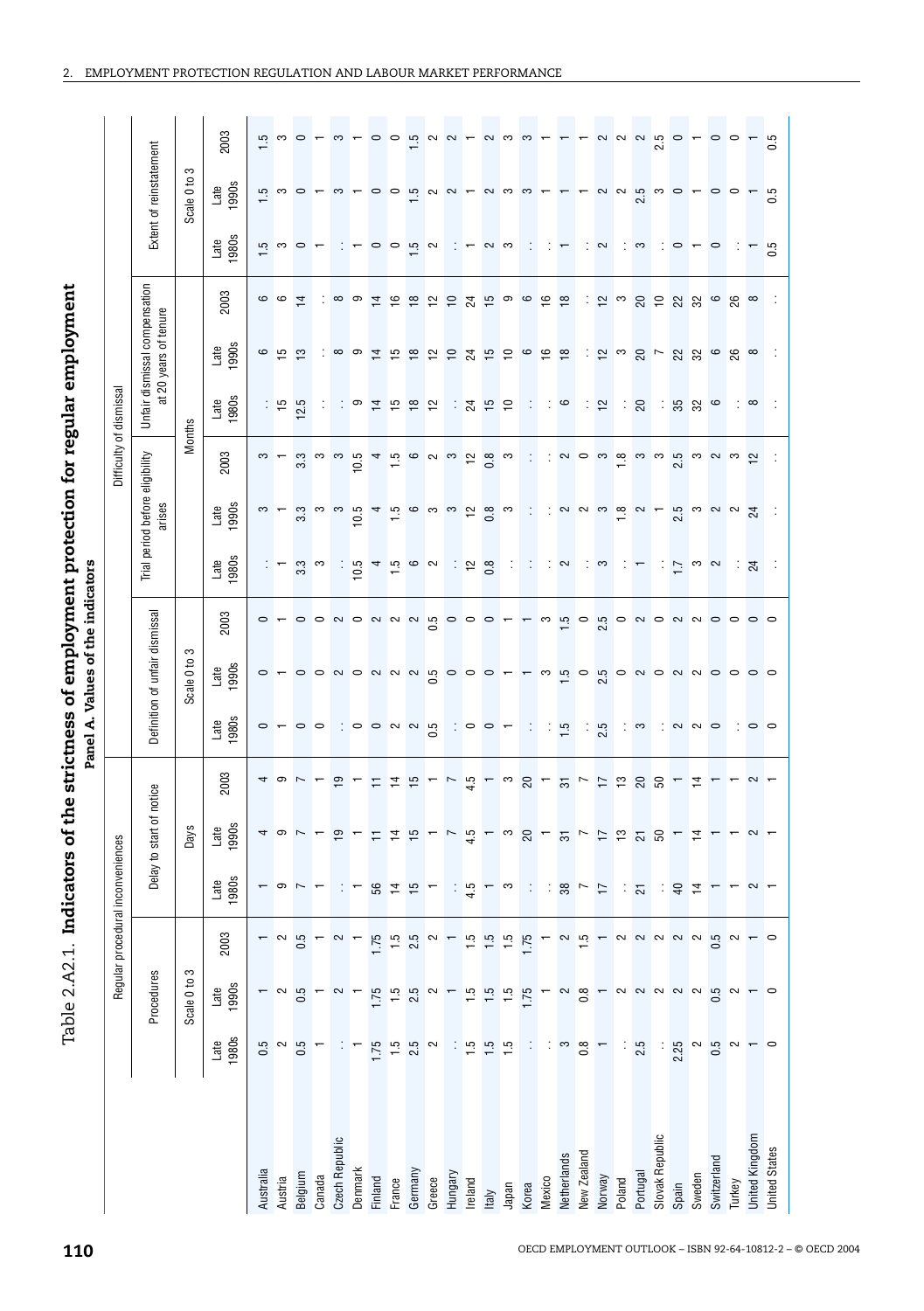|                      |                                                                       |                                           |                                            |                                                                                                                               |                                                                                                               |                  | Notice and severance pay for no-fault individual dismissals by tenure categories |                                             |               |                                                                                                               |                 |                 |                                                                                                                                                                                                                                                                                                                     |                                                                                                                                                                                                                                                                                                                     |                                            |                                                                                                                                                                                                                                                                                                                     |                                                                                                                                                                                                                                                                                                                                    |  |
|----------------------|-----------------------------------------------------------------------|-------------------------------------------|--------------------------------------------|-------------------------------------------------------------------------------------------------------------------------------|---------------------------------------------------------------------------------------------------------------|------------------|----------------------------------------------------------------------------------|---------------------------------------------|---------------|---------------------------------------------------------------------------------------------------------------|-----------------|-----------------|---------------------------------------------------------------------------------------------------------------------------------------------------------------------------------------------------------------------------------------------------------------------------------------------------------------------|---------------------------------------------------------------------------------------------------------------------------------------------------------------------------------------------------------------------------------------------------------------------------------------------------------------------|--------------------------------------------|---------------------------------------------------------------------------------------------------------------------------------------------------------------------------------------------------------------------------------------------------------------------------------------------------------------------|------------------------------------------------------------------------------------------------------------------------------------------------------------------------------------------------------------------------------------------------------------------------------------------------------------------------------------|--|
|                      |                                                                       |                                           |                                            |                                                                                                                               | Notice period after                                                                                           |                  |                                                                                  |                                             |               |                                                                                                               |                 |                 |                                                                                                                                                                                                                                                                                                                     | Severance pay after                                                                                                                                                                                                                                                                                                 |                                            |                                                                                                                                                                                                                                                                                                                     |                                                                                                                                                                                                                                                                                                                                    |  |
|                      |                                                                       | 9 months                                  |                                            |                                                                                                                               | 4 years                                                                                                       |                  |                                                                                  | 20 years                                    |               |                                                                                                               | months<br>ၜ     |                 |                                                                                                                                                                                                                                                                                                                     | 4 years                                                                                                                                                                                                                                                                                                             |                                            |                                                                                                                                                                                                                                                                                                                     | 20 years                                                                                                                                                                                                                                                                                                                           |  |
|                      |                                                                       |                                           |                                            |                                                                                                                               |                                                                                                               |                  |                                                                                  |                                             |               | <b>Months</b>                                                                                                 |                 |                 |                                                                                                                                                                                                                                                                                                                     |                                                                                                                                                                                                                                                                                                                     |                                            |                                                                                                                                                                                                                                                                                                                     |                                                                                                                                                                                                                                                                                                                                    |  |
|                      | <b>1980s</b><br>Late                                                  | 1990s<br>Late                             | 2003                                       | 1980s<br>Late                                                                                                                 | $\frac{_\text{Late}}{1990s}$                                                                                  | 2003             | $\frac{\text{Late}}{\text{1980s}}$                                               | Late<br>1990s                               | 2003          | $\frac{1}{3}$                                                                                                 | $Late$<br>1990s | 2003            | $\frac{\text{Late}}{\text{1980}}$                                                                                                                                                                                                                                                                                   | Late<br>1990s                                                                                                                                                                                                                                                                                                       | 2003                                       | $\frac{\text{Late}}{\text{1980s}}$                                                                                                                                                                                                                                                                                  | $Late$<br>1990s                                                                                                                                                                                                                                                                                                                    |  |
| Australia            | $\frac{2}{3}$                                                         | $\frac{2}{3}$                             | $\approx$                                  |                                                                                                                               |                                                                                                               | $\overline{0.7}$ |                                                                                  |                                             |               |                                                                                                               |                 |                 |                                                                                                                                                                                                                                                                                                                     |                                                                                                                                                                                                                                                                                                                     |                                            |                                                                                                                                                                                                                                                                                                                     |                                                                                                                                                                                                                                                                                                                                    |  |
| Austria              |                                                                       |                                           |                                            |                                                                                                                               | $0.7$<br>1.2                                                                                                  |                  |                                                                                  | $\frac{2}{1}$ $\frac{5}{10}$ $\frac{5}{10}$ | 12.5          |                                                                                                               |                 |                 |                                                                                                                                                                                                                                                                                                                     |                                                                                                                                                                                                                                                                                                                     | $\circ$                                    | ြ                                                                                                                                                                                                                                                                                                                   |                                                                                                                                                                                                                                                                                                                                    |  |
| Belgium              | $\sim$                                                                |                                           | $2.1$<br>$0.24$<br>$2.5$<br>$1.8$<br>$1.5$ | $0.7$<br>$1.2$<br>$2.7$<br>$0.8$                                                                                              | $2.7$<br>0.8                                                                                                  |                  | $7.5$<br>$2.5$<br>$7.9$<br>$7.9$                                                 |                                             | $= 20$        | $\circ \circ \circ \circ$                                                                                     |                 |                 | $ \circ$ $\frac{a}{r}$                                                                                                                                                                                                                                                                                              | $N = \frac{a}{r} - 0 = 0$                                                                                                                                                                                                                                                                                           | $\circ$                                    | $\frac{0}{21}$                                                                                                                                                                                                                                                                                                      | $\begin{array}{c} 0 & 0 & - & - & 0 \\ 0 & 0 & 0 & - & 0 \\ 0 & 0 & 0 & 0 \\ 0 & 0 & 0 & 0 \\ 0 & 0 & 0 & 0 \\ 0 & 0 & 0 & 0 \\ 0 & 0 & 0 & 0 \\ 0 & 0 & 0 & 0 \\ 0 & 0 & 0 & 0 \\ 0 & 0 & 0 & 0 \\ 0 & 0 & 0 & 0 \\ 0 & 0 & 0 & 0 \\ 0 & 0 & 0 & 0 \\ 0 & 0 & 0 & 0 \\ 0 & 0 & 0 & 0 & 0 \\ 0 & 0 & 0 & 0 & 0 \\ 0 & 0 & 0 & 0 &$ |  |
| Canada               | 0.24                                                                  | 0.24                                      |                                            |                                                                                                                               |                                                                                                               |                  |                                                                                  | $\frac{1}{2}$                               |               |                                                                                                               |                 |                 |                                                                                                                                                                                                                                                                                                                     |                                                                                                                                                                                                                                                                                                                     | $\overline{a}$                             |                                                                                                                                                                                                                                                                                                                     |                                                                                                                                                                                                                                                                                                                                    |  |
| Czech Republic       |                                                                       | $2.5$<br>1.8                              |                                            |                                                                                                                               | 2.5                                                                                                           |                  |                                                                                  | $2.5$<br>$4.25$                             | $2.5$<br>4.25 |                                                                                                               |                 |                 |                                                                                                                                                                                                                                                                                                                     |                                                                                                                                                                                                                                                                                                                     |                                            |                                                                                                                                                                                                                                                                                                                     |                                                                                                                                                                                                                                                                                                                                    |  |
| Denmark              | $\frac{16}{16}$ a $-$                                                 |                                           |                                            |                                                                                                                               |                                                                                                               |                  |                                                                                  |                                             |               |                                                                                                               |                 |                 |                                                                                                                                                                                                                                                                                                                     |                                                                                                                                                                                                                                                                                                                     | $\circ$                                    |                                                                                                                                                                                                                                                                                                                     |                                                                                                                                                                                                                                                                                                                                    |  |
| Finland              |                                                                       |                                           |                                            |                                                                                                                               | $m \sim N$                                                                                                    |                  |                                                                                  |                                             |               |                                                                                                               |                 |                 |                                                                                                                                                                                                                                                                                                                     |                                                                                                                                                                                                                                                                                                                     | $\circ$                                    |                                                                                                                                                                                                                                                                                                                     |                                                                                                                                                                                                                                                                                                                                    |  |
| France               |                                                                       |                                           |                                            |                                                                                                                               |                                                                                                               |                  |                                                                                  |                                             |               |                                                                                                               |                 |                 |                                                                                                                                                                                                                                                                                                                     |                                                                                                                                                                                                                                                                                                                     | 0.6                                        |                                                                                                                                                                                                                                                                                                                     |                                                                                                                                                                                                                                                                                                                                    |  |
| Germany              |                                                                       |                                           |                                            | $\frac{1}{2}$ $\frac{1}{2}$ $\frac{1}{2}$ $\frac{1}{2}$ $\frac{1}{2}$ $\frac{1}{2}$ $\frac{1}{2}$ $\frac{1}{2}$ $\frac{1}{2}$ |                                                                                                               |                  | $\frac{4}{10}$ to the value of $\frac{4}{10}$                                    |                                             |               | $\frac{1}{2}$ , $\frac{1}{2}$ , $\frac{1}{2}$ , $\frac{1}{2}$ , $\frac{1}{2}$ , $\frac{1}{2}$ , $\frac{1}{2}$ |                 |                 | $\frac{1}{2}$ $\frac{1}{2}$ $\frac{1}{2}$ $\frac{1}{2}$ $\frac{1}{2}$ $\frac{1}{2}$ $\frac{1}{2}$ $\frac{1}{2}$ $\frac{1}{2}$ $\frac{1}{2}$ $\frac{1}{2}$ $\frac{1}{2}$ $\frac{1}{2}$ $\frac{1}{2}$ $\frac{1}{2}$ $\frac{1}{2}$ $\frac{1}{2}$ $\frac{1}{2}$ $\frac{1}{2}$ $\frac{1}{2}$ $\frac{1}{2}$ $\frac{1}{2}$ |                                                                                                                                                                                                                                                                                                                     |                                            | $\frac{1}{2}$ $\frac{1}{2}$ $\frac{1}{2}$ $\frac{1}{2}$ $\frac{1}{2}$ $\frac{1}{2}$ $\frac{1}{2}$ $\frac{1}{2}$ $\frac{1}{2}$ $\frac{1}{2}$ $\frac{1}{2}$ $\frac{1}{2}$ $\frac{1}{2}$ $\frac{1}{2}$ $\frac{1}{2}$ $\frac{1}{2}$ $\frac{1}{2}$ $\frac{1}{2}$ $\frac{1}{2}$ $\frac{1}{2}$ $\frac{1}{2}$ $\frac{1}{2}$ |                                                                                                                                                                                                                                                                                                                                    |  |
| Greece               | 0.6                                                                   | $5 - 33 - 7$                              |                                            |                                                                                                                               | $\frac{5}{15}$                                                                                                |                  |                                                                                  |                                             |               |                                                                                                               |                 |                 |                                                                                                                                                                                                                                                                                                                     |                                                                                                                                                                                                                                                                                                                     |                                            |                                                                                                                                                                                                                                                                                                                     | 5.75                                                                                                                                                                                                                                                                                                                               |  |
| Hungary              |                                                                       |                                           |                                            |                                                                                                                               | $\frac{1}{2}$                                                                                                 |                  |                                                                                  |                                             |               |                                                                                                               |                 |                 |                                                                                                                                                                                                                                                                                                                     |                                                                                                                                                                                                                                                                                                                     |                                            |                                                                                                                                                                                                                                                                                                                     |                                                                                                                                                                                                                                                                                                                                    |  |
| Ireland              | $\frac{1}{2}$ $\frac{1}{2}$ $\frac{1}{2}$ $\frac{1}{2}$ $\frac{1}{2}$ |                                           |                                            | $\frac{1}{2}$ is $\frac{1}{2}$ in $\frac{1}{2}$                                                                               | 6.5                                                                                                           |                  | $\frac{1}{2}$ $\frac{1}{2}$ $\frac{1}{2}$ $\frac{1}{2}$ $\frac{1}{2}$            |                                             |               | $\frac{1}{2}$ $\circ$ $\circ$ $\circ$                                                                         |                 |                 | $\frac{1}{2}$ = $\frac{1}{2}$                                                                                                                                                                                                                                                                                       |                                                                                                                                                                                                                                                                                                                     | 0.42                                       | $\frac{1}{2}$ 0 4                                                                                                                                                                                                                                                                                                   |                                                                                                                                                                                                                                                                                                                                    |  |
| Italy                |                                                                       |                                           |                                            |                                                                                                                               | 들                                                                                                             |                  |                                                                                  |                                             |               |                                                                                                               |                 |                 |                                                                                                                                                                                                                                                                                                                     |                                                                                                                                                                                                                                                                                                                     | $\circ$                                    |                                                                                                                                                                                                                                                                                                                     |                                                                                                                                                                                                                                                                                                                                    |  |
| Japan                |                                                                       |                                           |                                            |                                                                                                                               |                                                                                                               |                  |                                                                                  |                                             |               |                                                                                                               |                 |                 |                                                                                                                                                                                                                                                                                                                     |                                                                                                                                                                                                                                                                                                                     | 4                                          |                                                                                                                                                                                                                                                                                                                     |                                                                                                                                                                                                                                                                                                                                    |  |
| Korea                | 41                                                                    |                                           | $\overline{\phantom{0}}$                   | ÷.                                                                                                                            | $\overline{ }$                                                                                                |                  |                                                                                  |                                             |               |                                                                                                               |                 |                 |                                                                                                                                                                                                                                                                                                                     |                                                                                                                                                                                                                                                                                                                     |                                            |                                                                                                                                                                                                                                                                                                                     |                                                                                                                                                                                                                                                                                                                                    |  |
| Mexico               |                                                                       | $\circ$                                   |                                            |                                                                                                                               | $\circ$                                                                                                       |                  | ∷ : ສ                                                                            |                                             |               |                                                                                                               |                 |                 | $\frac{1}{2}$ : $\frac{1}{2}$                                                                                                                                                                                                                                                                                       |                                                                                                                                                                                                                                                                                                                     |                                            |                                                                                                                                                                                                                                                                                                                     |                                                                                                                                                                                                                                                                                                                                    |  |
| <b>Netherlands</b>   | $\frac{1}{5}$                                                         | $\begin{array}{c} 0.5 \\ 0.5 \end{array}$ | $\begin{array}{c} 0.5 \\ 0.7 \end{array}$  |                                                                                                                               | $\begin{array}{c} 0.5 \\ 0.5 \end{array}$                                                                     |                  |                                                                                  |                                             |               |                                                                                                               |                 |                 |                                                                                                                                                                                                                                                                                                                     |                                                                                                                                                                                                                                                                                                                     |                                            |                                                                                                                                                                                                                                                                                                                     |                                                                                                                                                                                                                                                                                                                                    |  |
| New Zealand          | 江州                                                                    |                                           |                                            |                                                                                                                               |                                                                                                               |                  | <u>: ო</u>                                                                       |                                             |               | $\therefore$ $\circ$ $\circ$ $\circ$ $\circ$                                                                  |                 |                 | $\blacksquare$                                                                                                                                                                                                                                                                                                      | $\frac{1}{2}$ $\frac{1}{2}$ $\frac{1}{2}$ $\frac{1}{2}$ $\frac{1}{2}$ $\frac{1}{2}$ $\frac{1}{2}$ $\frac{1}{2}$ $\frac{1}{2}$ $\frac{1}{2}$ $\frac{1}{2}$ $\frac{1}{2}$ $\frac{1}{2}$ $\frac{1}{2}$ $\frac{1}{2}$ $\frac{1}{2}$ $\frac{1}{2}$ $\frac{1}{2}$ $\frac{1}{2}$ $\frac{1}{2}$ $\frac{1}{2}$ $\frac{1}{2}$ | $\circ$ $\circ$ $\circ$ $\circ$ $\circ$    | $\therefore$ $\circ$ $\circ$                                                                                                                                                                                                                                                                                        | rio 40 w w o o o o o a - a o mo 40                                                                                                                                                                                                                                                                                                 |  |
| Norway               |                                                                       |                                           |                                            |                                                                                                                               | $\begin{array}{c} \n - \circ \circ \circ \circ - \circ \circ \circ \circ \\ \n \circ \circ \circ \end{array}$ |                  |                                                                                  |                                             |               |                                                                                                               |                 |                 |                                                                                                                                                                                                                                                                                                                     |                                                                                                                                                                                                                                                                                                                     |                                            |                                                                                                                                                                                                                                                                                                                     |                                                                                                                                                                                                                                                                                                                                    |  |
| Poland               |                                                                       |                                           |                                            | $\vdots$ $\sim$                                                                                                               |                                                                                                               |                  |                                                                                  |                                             |               |                                                                                                               |                 |                 | $\frac{1}{4}$                                                                                                                                                                                                                                                                                                       |                                                                                                                                                                                                                                                                                                                     |                                            | ະ ສ                                                                                                                                                                                                                                                                                                                 |                                                                                                                                                                                                                                                                                                                                    |  |
| Portugal             | $\frac{1}{2}$                                                         | $\sim$                                    | $\sim$ $\sim$                              |                                                                                                                               |                                                                                                               |                  |                                                                                  |                                             |               |                                                                                                               |                 |                 |                                                                                                                                                                                                                                                                                                                     |                                                                                                                                                                                                                                                                                                                     | $4 -$                                      |                                                                                                                                                                                                                                                                                                                     |                                                                                                                                                                                                                                                                                                                                    |  |
| Slovak Republic      |                                                                       | 2.5                                       |                                            |                                                                                                                               |                                                                                                               |                  |                                                                                  |                                             |               |                                                                                                               |                 |                 |                                                                                                                                                                                                                                                                                                                     |                                                                                                                                                                                                                                                                                                                     |                                            |                                                                                                                                                                                                                                                                                                                     |                                                                                                                                                                                                                                                                                                                                    |  |
| Spain                |                                                                       |                                           |                                            | ္က — လ                                                                                                                        |                                                                                                               |                  | $\alpha$ $\alpha$ $\alpha$ $\beta$                                               |                                             |               | $\frac{1}{2}$ $\frac{1}{2}$ $\frac{1}{2}$ $\frac{1}{2}$                                                       |                 |                 | $\frac{1}{2}$ $\frac{1}{2}$ $\frac{1}{2}$ $\frac{1}{2}$ $\frac{1}{2}$                                                                                                                                                                                                                                               | 600460                                                                                                                                                                                                                                                                                                              | $\begin{array}{c} 0 \\ 0 \\ 0 \end{array}$ | : ೪ ° ೫                                                                                                                                                                                                                                                                                                             |                                                                                                                                                                                                                                                                                                                                    |  |
| Sweden               |                                                                       |                                           |                                            |                                                                                                                               |                                                                                                               |                  |                                                                                  |                                             |               |                                                                                                               |                 |                 |                                                                                                                                                                                                                                                                                                                     |                                                                                                                                                                                                                                                                                                                     |                                            |                                                                                                                                                                                                                                                                                                                     |                                                                                                                                                                                                                                                                                                                                    |  |
| Switzerland          |                                                                       |                                           |                                            |                                                                                                                               |                                                                                                               |                  |                                                                                  |                                             |               |                                                                                                               |                 |                 |                                                                                                                                                                                                                                                                                                                     |                                                                                                                                                                                                                                                                                                                     |                                            |                                                                                                                                                                                                                                                                                                                     |                                                                                                                                                                                                                                                                                                                                    |  |
| Turkey               |                                                                       |                                           |                                            | $\ddot{\cdot}$                                                                                                                |                                                                                                               |                  |                                                                                  |                                             |               | $\blacksquare$ : $\circ$ $\circ$                                                                              |                 |                 |                                                                                                                                                                                                                                                                                                                     |                                                                                                                                                                                                                                                                                                                     |                                            |                                                                                                                                                                                                                                                                                                                     |                                                                                                                                                                                                                                                                                                                                    |  |
| United Kingdom       | 0.24                                                                  | 0.24                                      | 0.24                                       | 0.9                                                                                                                           | 0.9                                                                                                           |                  | $\frac{1}{2}$ $\frac{8}{2}$ $\circ$                                              |                                             |               |                                                                                                               |                 | $\circ$ $\circ$ | : " ေ                                                                                                                                                                                                                                                                                                               |                                                                                                                                                                                                                                                                                                                     | $\frac{5}{6}$                              | $\frac{1}{24}$ 0                                                                                                                                                                                                                                                                                                    |                                                                                                                                                                                                                                                                                                                                    |  |
| <b>United States</b> | $\circ$                                                               |                                           |                                            | $\circ$                                                                                                                       |                                                                                                               |                  |                                                                                  |                                             |               |                                                                                                               |                 |                 |                                                                                                                                                                                                                                                                                                                     |                                                                                                                                                                                                                                                                                                                     |                                            |                                                                                                                                                                                                                                                                                                                     |                                                                                                                                                                                                                                                                                                                                    |  |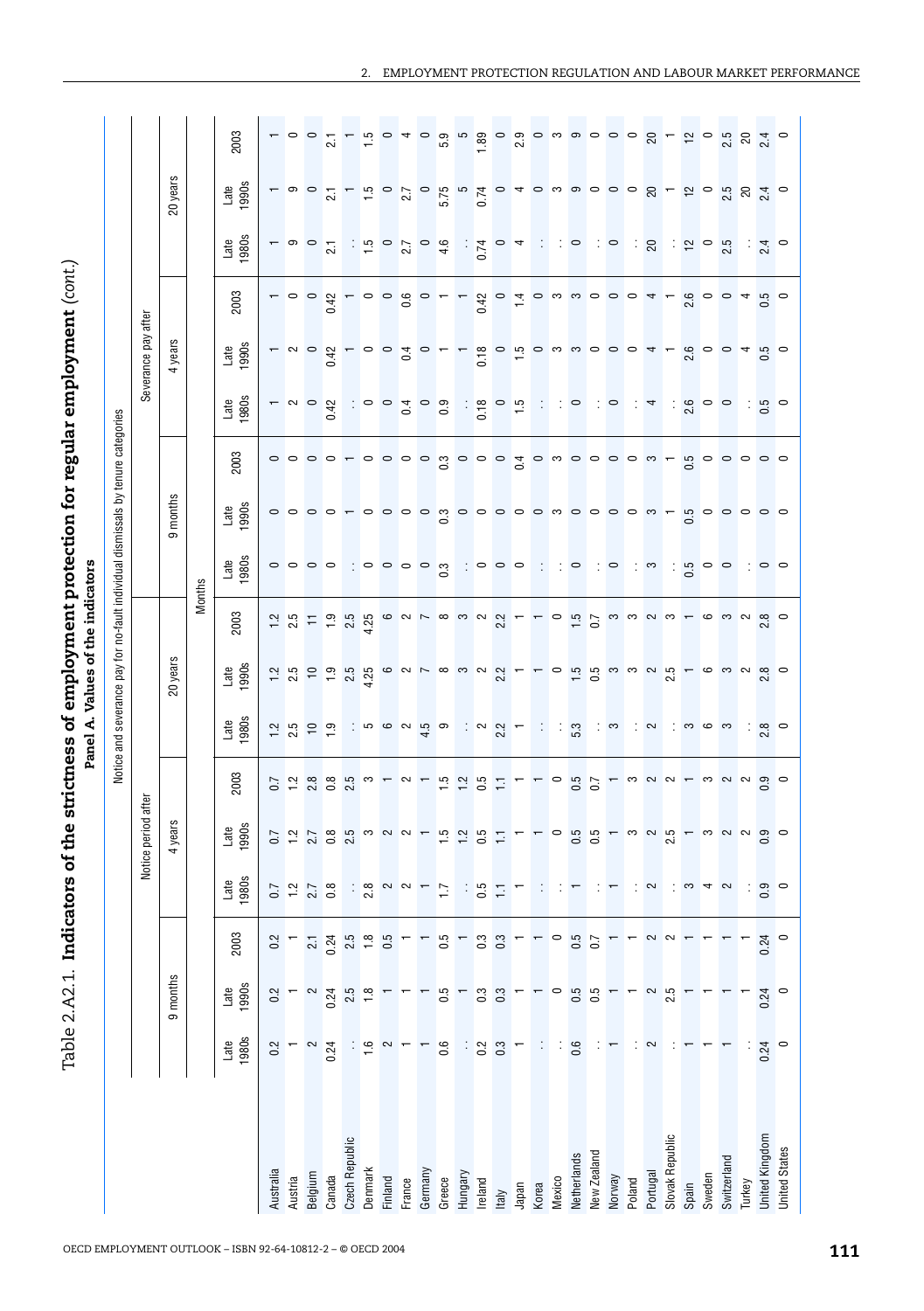| Late 1990s<br>$2.\overline{3}$<br>23<br>21368<br>$2.9$<br>$7.2$<br>$2.6$<br>00 N<br>$1.5$ $2.5$ $1.3$<br>$3, 3$<br>1.5<br>2.7<br>$7.6$ $7.8$ $7.4$<br>$2.3 \over 2.3$<br>14.3<br>$\sim$<br>$\sim$<br>$\overline{\mathbf{a}}$<br>$\circ$<br>$\circ$<br>Late 1980s<br>19972<br>$\frac{5}{1}$<br>$2.\overline{3}$<br><u>ဖ</u> ြော<br>$\frac{1}{1}$ $\frac{6}{1}$<br>4.8<br>3.9<br>2.9<br>0.2<br>÷<br>$\frac{8}{10}$<br>$\overline{2.4}$<br>2.3<br>÷<br>$\overline{3}$<br>$\sim$ $\sim$<br>$\overline{\mathbf{N}}$<br>$\overline{\mathbf{N}}$<br>2003<br>$\frac{8}{1}$<br>3.8<br>5<br>2000 5000 5000 5000 5000 500<br>2000 500 500 500<br>4.0<br>3.3<br>$2.\overline{3}$ $1.\overline{3}$ 0.5<br>$\circ$<br>$\infty$<br>20<br>$\frac{15}{15}$<br>2.8<br>3.3<br>3.0<br>က<br>28<br>$\frac{1}{4}$<br>$\frac{5}{1}$<br>പ്ത്<br>$\overline{\mathbf{a}}$<br>Late 1990s<br>$2.000000$<br>2.3808085<br>Late 1980s<br>$1.9$ $9.9$ $0.9$<br>$1.9$ $0.9$ $0.9$<br>$\frac{1}{2}$ $\frac{1}{2}$ $\frac{1}{2}$ $\frac{1}{2}$ $\frac{1}{2}$<br>33<br>3.0<br>2.0<br>3.3<br>3.3<br>2.8<br>3.8<br>5.5<br>3.8<br>$\frac{1}{4}$ .5<br><u>∞ ო</u><br>÷,<br>÷<br>$\overline{\circ}$ $\overline{\circ}$<br>2003<br>ာ<br>$2.4$<br>$7.9$<br>$7.9$<br>$7.9$ $7.3$ $7.3$<br>7.8888887<br>$\frac{9}{0.4}$<br>$\overline{1.0}$<br>$5.0$<br>2.7<br>$\mathbf{c}$<br>$1.5$ $1.5$ $3.4$<br>$\circ$<br>$\circ$<br>$\frac{4}{11}$<br>Ξ<br>÷<br>$\circ$<br>$\sim$<br>$\overline{\mathbf{N}}$<br>$\circ$<br>Late 1990s<br>2.0<br>S<br>$\frac{10}{11}$<br>$\frac{1}{2}$<br>$\frac{8}{1.8}$<br>0.6<br>$0.\overline{9}$ $2.\overline{1}$<br>$\frac{9}{10}$<br>$\frac{0}{1}$<br>5.0<br>2.7<br>2.6<br>$\frac{6}{10}$<br>$1.5$<br>3.4<br>$\frac{0}{1}$<br>2.7<br>$\frac{4}{1}$ = $\frac{1}{2}$<br>$\frac{13}{2}$<br>$\overline{0.4}$<br>$\frac{1}{4}$<br>$\overline{0.0}$<br>Ξ<br>$\sim$<br>Late 1980s<br>2.0<br>2.3<br>$\frac{1}{2}$<br>2.0<br>$\frac{5}{1}$ .5<br>$\frac{1}{2}$<br>24<br>$\frac{3}{5}$<br>0.6<br>$\frac{8}{10}$<br>$\frac{1}{2}$<br>$\frac{10}{10}$<br>5.0<br>$\frac{1}{2}$ 3<br>$\frac{10}{10}$<br>÷<br>$\overline{31}$<br>$\frac{17}{15}$<br>÷<br>÷.<br>÷<br>÷<br>$\cdot$<br>2003<br>3.5<br>$4.0$<br>$2.0$<br>$2.0$<br>$\begin{array}{c} 0 \\ 0 \\ 0 \\ 0 \\ 0 \\ \end{array}$<br>3.0<br>$1.5$ $0.9$ $1.9$<br>8 5 5 6 9<br>2 8 9 20<br>$1.5$ 0 $1.5$ 0 $-2.5$<br>$\frac{33}{10}$<br>2.0<br>$0.5$<br>$2.0$<br>$\frac{1}{2}$<br>$\overline{0}$<br>് പ<br>Late 1990s<br>$1.5$ 2.0<br>2.5<br>$\overline{1}$ .0<br>$\frac{1}{10}$<br>3.5<br>$\frac{1}{2}$<br>2.8<br>2.5<br>3.5<br>2.0<br>1.5<br>2.0<br>$3.\overline{3}$<br>1.0<br>4.3<br>2.0<br>3.0<br>3.5<br>5.0<br>2.0<br>3.0<br>0.5<br>2.0<br>$\overline{1.0}$<br>$\overline{0}$ .<br>$\frac{15}{1}$<br>Late 1980s<br>$\begin{array}{c} 0.5 \\ 2.5 \end{array}$<br>$\frac{10}{10}$<br>2.5<br>$\begin{array}{c} 5 \\ 2.0 \end{array}$<br>$\frac{1}{2}$<br>$\begin{array}{c} 5.5 \\ -1.3 \end{array}$<br>4.8<br>3.0<br>0.5<br>2.0<br>$\overline{1.0}$<br>÷<br>$\frac{1}{2}$<br>4.8<br>$1.5$<br>2.0<br>÷<br>2.0<br>$\frac{1}{4}$<br>$\ddot{\phantom{a}}$<br>$\overline{0}$<br>÷<br>Data not available.<br>Slovak Republic<br>United Kingdom<br>Czech Republic<br>methodology.<br><b>United States</b><br>New Zealand<br>Netherlands<br>Switzerland<br>Denmark<br>Australia<br>Germany<br>Belgium<br>Hungary<br>Portugal<br>Sweden<br>Canada<br>Norway<br>Austria<br>Finland<br>Mexico<br>Greece<br>Poland<br>Ireland<br>France<br>Turkey<br>Spain<br>Japan<br>Korea<br>Italy |  | Regular procedural inconven | iences | Notice and severance pay for no-fault<br>individual dismissals |  | Difficulty of dismissal |  | Overall strictness of protection against<br>dismissals |      |
|----------------------------------------------------------------------------------------------------------------------------------------------------------------------------------------------------------------------------------------------------------------------------------------------------------------------------------------------------------------------------------------------------------------------------------------------------------------------------------------------------------------------------------------------------------------------------------------------------------------------------------------------------------------------------------------------------------------------------------------------------------------------------------------------------------------------------------------------------------------------------------------------------------------------------------------------------------------------------------------------------------------------------------------------------------------------------------------------------------------------------------------------------------------------------------------------------------------------------------------------------------------------------------------------------------------------------------------------------------------------------------------------------------------------------------------------------------------------------------------------------------------------------------------------------------------------------------------------------------------------------------------------------------------------------------------------------------------------------------------------------------------------------------------------------------------------------------------------------------------------------------------------------------------------------------------------------------------------------------------------------------------------------------------------------------------------------------------------------------------------------------------------------------------------------------------------------------------------------------------------------------------------------------------------------------------------------------------------------------------------------------------------------------------------------------------------------------------------------------------------------------------------------------------------------------------------------------------------------------------------------------------------------------------------------------------------------------------------------------------------------------------------------------------------------------------------------------------------------------------------------------------------------------------------------------------------------------------------------------------------------------------------------------------------------------------------------------------------------------------------------------------------------------------------------------------------------------------------------------------------------------------------------------------------------------------------------------------------------------------------------------------------------------------------------------------------------------------------------------------------|--|-----------------------------|--------|----------------------------------------------------------------|--|-------------------------|--|--------------------------------------------------------|------|
| $1.5$ $2.7$ $1.3$                                                                                                                                                                                                                                                                                                                                                                                                                                                                                                                                                                                                                                                                                                                                                                                                                                                                                                                                                                                                                                                                                                                                                                                                                                                                                                                                                                                                                                                                                                                                                                                                                                                                                                                                                                                                                                                                                                                                                                                                                                                                                                                                                                                                                                                                                                                                                                                                                                                                                                                                                                                                                                                                                                                                                                                                                                                                                                                                                                                                                                                                                                                                                                                                                                                                                                                                                                                                                                                                            |  |                             |        |                                                                |  |                         |  |                                                        | 2003 |
|                                                                                                                                                                                                                                                                                                                                                                                                                                                                                                                                                                                                                                                                                                                                                                                                                                                                                                                                                                                                                                                                                                                                                                                                                                                                                                                                                                                                                                                                                                                                                                                                                                                                                                                                                                                                                                                                                                                                                                                                                                                                                                                                                                                                                                                                                                                                                                                                                                                                                                                                                                                                                                                                                                                                                                                                                                                                                                                                                                                                                                                                                                                                                                                                                                                                                                                                                                                                                                                                                              |  |                             |        |                                                                |  |                         |  |                                                        |      |
|                                                                                                                                                                                                                                                                                                                                                                                                                                                                                                                                                                                                                                                                                                                                                                                                                                                                                                                                                                                                                                                                                                                                                                                                                                                                                                                                                                                                                                                                                                                                                                                                                                                                                                                                                                                                                                                                                                                                                                                                                                                                                                                                                                                                                                                                                                                                                                                                                                                                                                                                                                                                                                                                                                                                                                                                                                                                                                                                                                                                                                                                                                                                                                                                                                                                                                                                                                                                                                                                                              |  |                             |        |                                                                |  |                         |  |                                                        |      |
| Source: Late 1980s and late 1990s: See OECD Employment Outlook, 1999, Chapter 2; 2003: See OECD (2004b) for a detailed description of employment protection regulation and Annex 2.A1 for scoring<br>$\frac{1}{2}$ 3 3 4 5 6 6<br>$2.9$<br>$7.2$<br>$2.6$<br>$\frac{9}{1}$ $\frac{1}{6}$<br>$\frac{18}{24}$<br>$2.\overline{3}$<br>$\frac{1}{2}$ $\frac{1}{2}$                                                                                                                                                                                                                                                                                                                                                                                                                                                                                                                                                                                                                                                                                                                                                                                                                                                                                                                                                                                                                                                                                                                                                                                                                                                                                                                                                                                                                                                                                                                                                                                                                                                                                                                                                                                                                                                                                                                                                                                                                                                                                                                                                                                                                                                                                                                                                                                                                                                                                                                                                                                                                                                                                                                                                                                                                                                                                                                                                                                                                                                                                                                               |  |                             |        |                                                                |  |                         |  |                                                        |      |
|                                                                                                                                                                                                                                                                                                                                                                                                                                                                                                                                                                                                                                                                                                                                                                                                                                                                                                                                                                                                                                                                                                                                                                                                                                                                                                                                                                                                                                                                                                                                                                                                                                                                                                                                                                                                                                                                                                                                                                                                                                                                                                                                                                                                                                                                                                                                                                                                                                                                                                                                                                                                                                                                                                                                                                                                                                                                                                                                                                                                                                                                                                                                                                                                                                                                                                                                                                                                                                                                                              |  |                             |        |                                                                |  |                         |  |                                                        |      |
|                                                                                                                                                                                                                                                                                                                                                                                                                                                                                                                                                                                                                                                                                                                                                                                                                                                                                                                                                                                                                                                                                                                                                                                                                                                                                                                                                                                                                                                                                                                                                                                                                                                                                                                                                                                                                                                                                                                                                                                                                                                                                                                                                                                                                                                                                                                                                                                                                                                                                                                                                                                                                                                                                                                                                                                                                                                                                                                                                                                                                                                                                                                                                                                                                                                                                                                                                                                                                                                                                              |  |                             |        |                                                                |  |                         |  |                                                        |      |
|                                                                                                                                                                                                                                                                                                                                                                                                                                                                                                                                                                                                                                                                                                                                                                                                                                                                                                                                                                                                                                                                                                                                                                                                                                                                                                                                                                                                                                                                                                                                                                                                                                                                                                                                                                                                                                                                                                                                                                                                                                                                                                                                                                                                                                                                                                                                                                                                                                                                                                                                                                                                                                                                                                                                                                                                                                                                                                                                                                                                                                                                                                                                                                                                                                                                                                                                                                                                                                                                                              |  |                             |        |                                                                |  |                         |  |                                                        |      |
|                                                                                                                                                                                                                                                                                                                                                                                                                                                                                                                                                                                                                                                                                                                                                                                                                                                                                                                                                                                                                                                                                                                                                                                                                                                                                                                                                                                                                                                                                                                                                                                                                                                                                                                                                                                                                                                                                                                                                                                                                                                                                                                                                                                                                                                                                                                                                                                                                                                                                                                                                                                                                                                                                                                                                                                                                                                                                                                                                                                                                                                                                                                                                                                                                                                                                                                                                                                                                                                                                              |  |                             |        |                                                                |  |                         |  |                                                        |      |
|                                                                                                                                                                                                                                                                                                                                                                                                                                                                                                                                                                                                                                                                                                                                                                                                                                                                                                                                                                                                                                                                                                                                                                                                                                                                                                                                                                                                                                                                                                                                                                                                                                                                                                                                                                                                                                                                                                                                                                                                                                                                                                                                                                                                                                                                                                                                                                                                                                                                                                                                                                                                                                                                                                                                                                                                                                                                                                                                                                                                                                                                                                                                                                                                                                                                                                                                                                                                                                                                                              |  |                             |        |                                                                |  |                         |  |                                                        |      |
|                                                                                                                                                                                                                                                                                                                                                                                                                                                                                                                                                                                                                                                                                                                                                                                                                                                                                                                                                                                                                                                                                                                                                                                                                                                                                                                                                                                                                                                                                                                                                                                                                                                                                                                                                                                                                                                                                                                                                                                                                                                                                                                                                                                                                                                                                                                                                                                                                                                                                                                                                                                                                                                                                                                                                                                                                                                                                                                                                                                                                                                                                                                                                                                                                                                                                                                                                                                                                                                                                              |  |                             |        |                                                                |  |                         |  |                                                        |      |
|                                                                                                                                                                                                                                                                                                                                                                                                                                                                                                                                                                                                                                                                                                                                                                                                                                                                                                                                                                                                                                                                                                                                                                                                                                                                                                                                                                                                                                                                                                                                                                                                                                                                                                                                                                                                                                                                                                                                                                                                                                                                                                                                                                                                                                                                                                                                                                                                                                                                                                                                                                                                                                                                                                                                                                                                                                                                                                                                                                                                                                                                                                                                                                                                                                                                                                                                                                                                                                                                                              |  |                             |        |                                                                |  |                         |  |                                                        | 2.4  |
|                                                                                                                                                                                                                                                                                                                                                                                                                                                                                                                                                                                                                                                                                                                                                                                                                                                                                                                                                                                                                                                                                                                                                                                                                                                                                                                                                                                                                                                                                                                                                                                                                                                                                                                                                                                                                                                                                                                                                                                                                                                                                                                                                                                                                                                                                                                                                                                                                                                                                                                                                                                                                                                                                                                                                                                                                                                                                                                                                                                                                                                                                                                                                                                                                                                                                                                                                                                                                                                                                              |  |                             |        |                                                                |  |                         |  |                                                        |      |
|                                                                                                                                                                                                                                                                                                                                                                                                                                                                                                                                                                                                                                                                                                                                                                                                                                                                                                                                                                                                                                                                                                                                                                                                                                                                                                                                                                                                                                                                                                                                                                                                                                                                                                                                                                                                                                                                                                                                                                                                                                                                                                                                                                                                                                                                                                                                                                                                                                                                                                                                                                                                                                                                                                                                                                                                                                                                                                                                                                                                                                                                                                                                                                                                                                                                                                                                                                                                                                                                                              |  |                             |        |                                                                |  |                         |  |                                                        |      |
|                                                                                                                                                                                                                                                                                                                                                                                                                                                                                                                                                                                                                                                                                                                                                                                                                                                                                                                                                                                                                                                                                                                                                                                                                                                                                                                                                                                                                                                                                                                                                                                                                                                                                                                                                                                                                                                                                                                                                                                                                                                                                                                                                                                                                                                                                                                                                                                                                                                                                                                                                                                                                                                                                                                                                                                                                                                                                                                                                                                                                                                                                                                                                                                                                                                                                                                                                                                                                                                                                              |  |                             |        |                                                                |  |                         |  |                                                        |      |
|                                                                                                                                                                                                                                                                                                                                                                                                                                                                                                                                                                                                                                                                                                                                                                                                                                                                                                                                                                                                                                                                                                                                                                                                                                                                                                                                                                                                                                                                                                                                                                                                                                                                                                                                                                                                                                                                                                                                                                                                                                                                                                                                                                                                                                                                                                                                                                                                                                                                                                                                                                                                                                                                                                                                                                                                                                                                                                                                                                                                                                                                                                                                                                                                                                                                                                                                                                                                                                                                                              |  |                             |        |                                                                |  |                         |  |                                                        |      |
|                                                                                                                                                                                                                                                                                                                                                                                                                                                                                                                                                                                                                                                                                                                                                                                                                                                                                                                                                                                                                                                                                                                                                                                                                                                                                                                                                                                                                                                                                                                                                                                                                                                                                                                                                                                                                                                                                                                                                                                                                                                                                                                                                                                                                                                                                                                                                                                                                                                                                                                                                                                                                                                                                                                                                                                                                                                                                                                                                                                                                                                                                                                                                                                                                                                                                                                                                                                                                                                                                              |  |                             |        |                                                                |  |                         |  |                                                        |      |
|                                                                                                                                                                                                                                                                                                                                                                                                                                                                                                                                                                                                                                                                                                                                                                                                                                                                                                                                                                                                                                                                                                                                                                                                                                                                                                                                                                                                                                                                                                                                                                                                                                                                                                                                                                                                                                                                                                                                                                                                                                                                                                                                                                                                                                                                                                                                                                                                                                                                                                                                                                                                                                                                                                                                                                                                                                                                                                                                                                                                                                                                                                                                                                                                                                                                                                                                                                                                                                                                                              |  |                             |        |                                                                |  |                         |  |                                                        |      |
|                                                                                                                                                                                                                                                                                                                                                                                                                                                                                                                                                                                                                                                                                                                                                                                                                                                                                                                                                                                                                                                                                                                                                                                                                                                                                                                                                                                                                                                                                                                                                                                                                                                                                                                                                                                                                                                                                                                                                                                                                                                                                                                                                                                                                                                                                                                                                                                                                                                                                                                                                                                                                                                                                                                                                                                                                                                                                                                                                                                                                                                                                                                                                                                                                                                                                                                                                                                                                                                                                              |  |                             |        |                                                                |  |                         |  |                                                        | 31   |
|                                                                                                                                                                                                                                                                                                                                                                                                                                                                                                                                                                                                                                                                                                                                                                                                                                                                                                                                                                                                                                                                                                                                                                                                                                                                                                                                                                                                                                                                                                                                                                                                                                                                                                                                                                                                                                                                                                                                                                                                                                                                                                                                                                                                                                                                                                                                                                                                                                                                                                                                                                                                                                                                                                                                                                                                                                                                                                                                                                                                                                                                                                                                                                                                                                                                                                                                                                                                                                                                                              |  |                             |        |                                                                |  |                         |  |                                                        |      |
|                                                                                                                                                                                                                                                                                                                                                                                                                                                                                                                                                                                                                                                                                                                                                                                                                                                                                                                                                                                                                                                                                                                                                                                                                                                                                                                                                                                                                                                                                                                                                                                                                                                                                                                                                                                                                                                                                                                                                                                                                                                                                                                                                                                                                                                                                                                                                                                                                                                                                                                                                                                                                                                                                                                                                                                                                                                                                                                                                                                                                                                                                                                                                                                                                                                                                                                                                                                                                                                                                              |  |                             |        |                                                                |  |                         |  |                                                        |      |
|                                                                                                                                                                                                                                                                                                                                                                                                                                                                                                                                                                                                                                                                                                                                                                                                                                                                                                                                                                                                                                                                                                                                                                                                                                                                                                                                                                                                                                                                                                                                                                                                                                                                                                                                                                                                                                                                                                                                                                                                                                                                                                                                                                                                                                                                                                                                                                                                                                                                                                                                                                                                                                                                                                                                                                                                                                                                                                                                                                                                                                                                                                                                                                                                                                                                                                                                                                                                                                                                                              |  |                             |        |                                                                |  |                         |  |                                                        |      |
|                                                                                                                                                                                                                                                                                                                                                                                                                                                                                                                                                                                                                                                                                                                                                                                                                                                                                                                                                                                                                                                                                                                                                                                                                                                                                                                                                                                                                                                                                                                                                                                                                                                                                                                                                                                                                                                                                                                                                                                                                                                                                                                                                                                                                                                                                                                                                                                                                                                                                                                                                                                                                                                                                                                                                                                                                                                                                                                                                                                                                                                                                                                                                                                                                                                                                                                                                                                                                                                                                              |  |                             |        |                                                                |  |                         |  |                                                        |      |
|                                                                                                                                                                                                                                                                                                                                                                                                                                                                                                                                                                                                                                                                                                                                                                                                                                                                                                                                                                                                                                                                                                                                                                                                                                                                                                                                                                                                                                                                                                                                                                                                                                                                                                                                                                                                                                                                                                                                                                                                                                                                                                                                                                                                                                                                                                                                                                                                                                                                                                                                                                                                                                                                                                                                                                                                                                                                                                                                                                                                                                                                                                                                                                                                                                                                                                                                                                                                                                                                                              |  |                             |        |                                                                |  |                         |  |                                                        |      |
|                                                                                                                                                                                                                                                                                                                                                                                                                                                                                                                                                                                                                                                                                                                                                                                                                                                                                                                                                                                                                                                                                                                                                                                                                                                                                                                                                                                                                                                                                                                                                                                                                                                                                                                                                                                                                                                                                                                                                                                                                                                                                                                                                                                                                                                                                                                                                                                                                                                                                                                                                                                                                                                                                                                                                                                                                                                                                                                                                                                                                                                                                                                                                                                                                                                                                                                                                                                                                                                                                              |  |                             |        |                                                                |  |                         |  |                                                        |      |
|                                                                                                                                                                                                                                                                                                                                                                                                                                                                                                                                                                                                                                                                                                                                                                                                                                                                                                                                                                                                                                                                                                                                                                                                                                                                                                                                                                                                                                                                                                                                                                                                                                                                                                                                                                                                                                                                                                                                                                                                                                                                                                                                                                                                                                                                                                                                                                                                                                                                                                                                                                                                                                                                                                                                                                                                                                                                                                                                                                                                                                                                                                                                                                                                                                                                                                                                                                                                                                                                                              |  |                             |        |                                                                |  |                         |  |                                                        |      |
|                                                                                                                                                                                                                                                                                                                                                                                                                                                                                                                                                                                                                                                                                                                                                                                                                                                                                                                                                                                                                                                                                                                                                                                                                                                                                                                                                                                                                                                                                                                                                                                                                                                                                                                                                                                                                                                                                                                                                                                                                                                                                                                                                                                                                                                                                                                                                                                                                                                                                                                                                                                                                                                                                                                                                                                                                                                                                                                                                                                                                                                                                                                                                                                                                                                                                                                                                                                                                                                                                              |  |                             |        |                                                                |  |                         |  |                                                        |      |
|                                                                                                                                                                                                                                                                                                                                                                                                                                                                                                                                                                                                                                                                                                                                                                                                                                                                                                                                                                                                                                                                                                                                                                                                                                                                                                                                                                                                                                                                                                                                                                                                                                                                                                                                                                                                                                                                                                                                                                                                                                                                                                                                                                                                                                                                                                                                                                                                                                                                                                                                                                                                                                                                                                                                                                                                                                                                                                                                                                                                                                                                                                                                                                                                                                                                                                                                                                                                                                                                                              |  |                             |        |                                                                |  |                         |  |                                                        |      |
|                                                                                                                                                                                                                                                                                                                                                                                                                                                                                                                                                                                                                                                                                                                                                                                                                                                                                                                                                                                                                                                                                                                                                                                                                                                                                                                                                                                                                                                                                                                                                                                                                                                                                                                                                                                                                                                                                                                                                                                                                                                                                                                                                                                                                                                                                                                                                                                                                                                                                                                                                                                                                                                                                                                                                                                                                                                                                                                                                                                                                                                                                                                                                                                                                                                                                                                                                                                                                                                                                              |  |                             |        |                                                                |  |                         |  |                                                        |      |
|                                                                                                                                                                                                                                                                                                                                                                                                                                                                                                                                                                                                                                                                                                                                                                                                                                                                                                                                                                                                                                                                                                                                                                                                                                                                                                                                                                                                                                                                                                                                                                                                                                                                                                                                                                                                                                                                                                                                                                                                                                                                                                                                                                                                                                                                                                                                                                                                                                                                                                                                                                                                                                                                                                                                                                                                                                                                                                                                                                                                                                                                                                                                                                                                                                                                                                                                                                                                                                                                                              |  |                             |        |                                                                |  |                         |  |                                                        |      |
|                                                                                                                                                                                                                                                                                                                                                                                                                                                                                                                                                                                                                                                                                                                                                                                                                                                                                                                                                                                                                                                                                                                                                                                                                                                                                                                                                                                                                                                                                                                                                                                                                                                                                                                                                                                                                                                                                                                                                                                                                                                                                                                                                                                                                                                                                                                                                                                                                                                                                                                                                                                                                                                                                                                                                                                                                                                                                                                                                                                                                                                                                                                                                                                                                                                                                                                                                                                                                                                                                              |  |                             |        |                                                                |  |                         |  |                                                        |      |
|                                                                                                                                                                                                                                                                                                                                                                                                                                                                                                                                                                                                                                                                                                                                                                                                                                                                                                                                                                                                                                                                                                                                                                                                                                                                                                                                                                                                                                                                                                                                                                                                                                                                                                                                                                                                                                                                                                                                                                                                                                                                                                                                                                                                                                                                                                                                                                                                                                                                                                                                                                                                                                                                                                                                                                                                                                                                                                                                                                                                                                                                                                                                                                                                                                                                                                                                                                                                                                                                                              |  |                             |        |                                                                |  |                         |  |                                                        |      |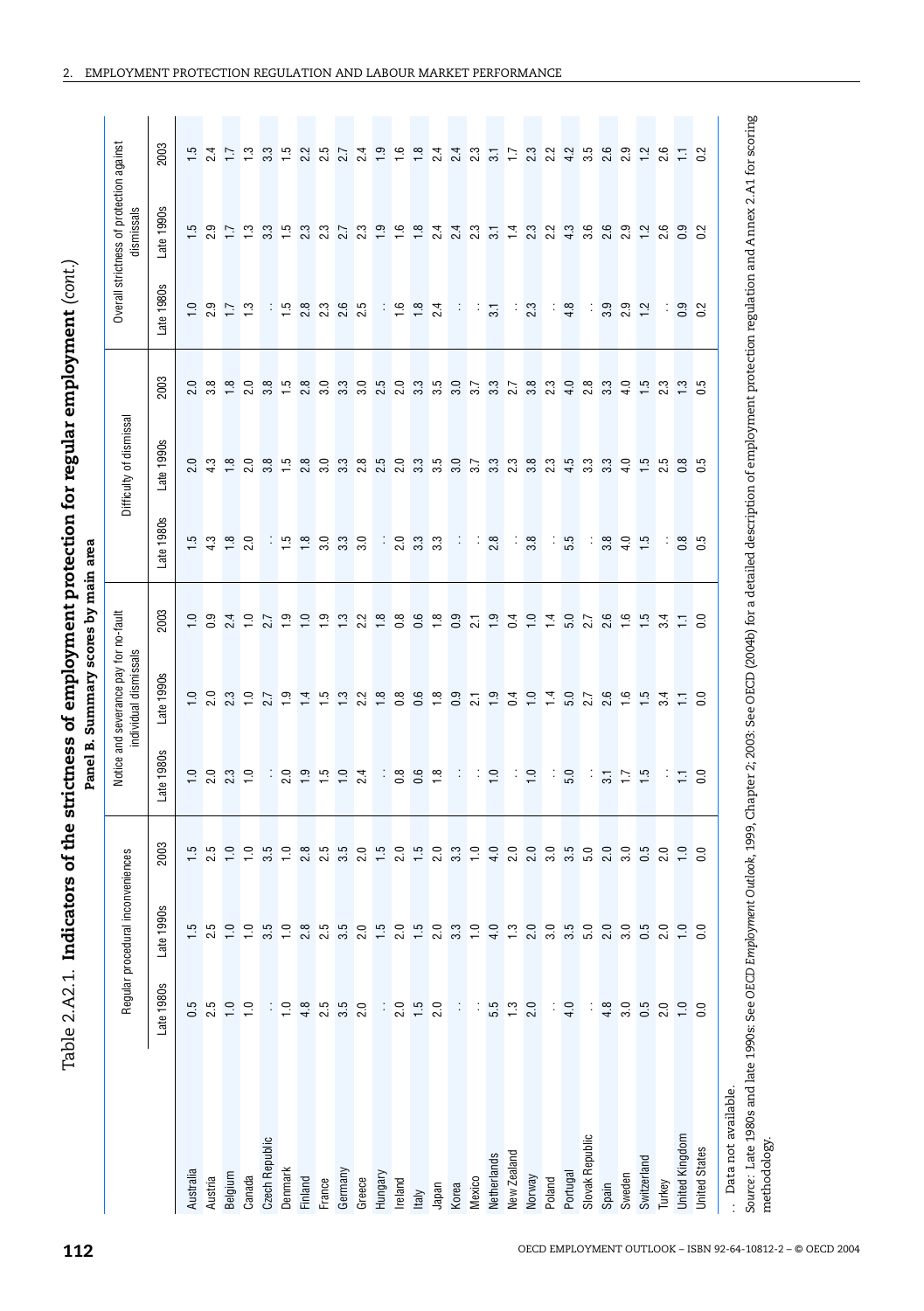|                      |                 | Valid cases other than the usual objective reasons                 |                                                                                                                                       |                                                                                                                                             | Maximum number of successive contracts                                                                                                                                                                                   |                                                                                                                                                                                                                           |                                                      | Maximum cumulated duration                                           |                                                                      |
|----------------------|-----------------|--------------------------------------------------------------------|---------------------------------------------------------------------------------------------------------------------------------------|---------------------------------------------------------------------------------------------------------------------------------------------|--------------------------------------------------------------------------------------------------------------------------------------------------------------------------------------------------------------------------|---------------------------------------------------------------------------------------------------------------------------------------------------------------------------------------------------------------------------|------------------------------------------------------|----------------------------------------------------------------------|----------------------------------------------------------------------|
|                      |                 | Scale 0 to 3                                                       |                                                                                                                                       |                                                                                                                                             | Number                                                                                                                                                                                                                   |                                                                                                                                                                                                                           |                                                      | <b>Months</b>                                                        |                                                                      |
|                      | Late 1980s      | Late 1990s                                                         | 2003                                                                                                                                  | Late 1980s                                                                                                                                  | Late 1990s                                                                                                                                                                                                               | 2003                                                                                                                                                                                                                      | Late 1980s                                           | Late 1990s                                                           | 2003                                                                 |
| Australia            | က               |                                                                    | $\frac{3}{25}$                                                                                                                        |                                                                                                                                             |                                                                                                                                                                                                                          |                                                                                                                                                                                                                           | No limit<br>No limit                                 | No limit                                                             | No limit                                                             |
| Austria              | 2.5             | $\frac{3}{25}$                                                     |                                                                                                                                       | $\frac{15}{15}$                                                                                                                             |                                                                                                                                                                                                                          |                                                                                                                                                                                                                           |                                                      | No limit                                                             | No limit                                                             |
| Belgium              | $\circ$ $\circ$ | 2.5                                                                | 2.5<br>2.                                                                                                                             |                                                                                                                                             | $\frac{15}{1}$ 5                                                                                                                                                                                                         | $1.5$ 4                                                                                                                                                                                                                   | 24                                                   | 30 <sub>o</sub>                                                      | 30 <sub>o</sub>                                                      |
| Canada               |                 | က                                                                  |                                                                                                                                       | No limit                                                                                                                                    | No limit                                                                                                                                                                                                                 | No limit                                                                                                                                                                                                                  | No limit                                             | No limit                                                             | No limit                                                             |
| Czech Republic       |                 | 2.5                                                                | $\begin{array}{c} 2.5 \\ 2.5 \end{array}$                                                                                             |                                                                                                                                             | No limit                                                                                                                                                                                                                 | No limit                                                                                                                                                                                                                  |                                                      | No limit                                                             | No limit<br>30                                                       |
| Denmark              | 2.5             | 2.5                                                                |                                                                                                                                       |                                                                                                                                             |                                                                                                                                                                                                                          |                                                                                                                                                                                                                           |                                                      | $\frac{8}{3}$                                                        |                                                                      |
| Finland              |                 |                                                                    |                                                                                                                                       |                                                                                                                                             |                                                                                                                                                                                                                          |                                                                                                                                                                                                                           |                                                      |                                                                      | No limit<br>18                                                       |
| France               |                 |                                                                    |                                                                                                                                       | $\frac{1}{2}$ $\frac{1}{2}$ $\frac{1}{2}$ $\frac{1}{2}$ $\frac{1}{2}$ $\frac{1}{2}$ $\frac{1}{2}$ $\frac{1}{2}$ $\frac{1}{2}$ $\frac{1}{2}$ | $\frac{15}{1}$ in a $\frac{1}{2}$ a $\frac{1}{4}$ in a $\frac{1}{2}$                                                                                                                                                     | $\frac{1}{2}$<br>$\frac{1}{2}$<br>$\frac{1}{2}$<br>$\frac{1}{2}$<br>$\frac{1}{2}$<br>$\frac{1}{2}$<br>$\frac{1}{2}$<br>$\frac{1}{2}$<br>$\frac{1}{2}$<br>$\frac{1}{2}$<br>$\frac{1}{2}$<br>$\frac{1}{2}$<br>$\frac{1}{2}$ | $\frac{30}{100}$<br>No limit<br>24<br>18<br>No limit | No limit<br>18<br>24<br>No limit<br>60                               |                                                                      |
| Germany              | 2               | 2.5                                                                | 2.5                                                                                                                                   |                                                                                                                                             |                                                                                                                                                                                                                          |                                                                                                                                                                                                                           |                                                      |                                                                      |                                                                      |
| Greece               | $\circ$         | $\circ$                                                            | $\circ$ 555                                                                                                                           |                                                                                                                                             |                                                                                                                                                                                                                          |                                                                                                                                                                                                                           |                                                      |                                                                      | 2 2 2 3 3                                                            |
| Hungary              |                 | 2.5                                                                |                                                                                                                                       |                                                                                                                                             |                                                                                                                                                                                                                          |                                                                                                                                                                                                                           |                                                      |                                                                      |                                                                      |
| Ireland              | က               | က                                                                  |                                                                                                                                       |                                                                                                                                             |                                                                                                                                                                                                                          |                                                                                                                                                                                                                           |                                                      |                                                                      |                                                                      |
| Italy                | 0.5             |                                                                    |                                                                                                                                       | $\frac{1}{\sqrt{1.5}}$                                                                                                                      |                                                                                                                                                                                                                          |                                                                                                                                                                                                                           |                                                      | No limit<br>18                                                       | No limit                                                             |
| Japan                | 2.5             |                                                                    | $\begin{array}{c} \mathbf{N} & \mathbf{N} & \mathbf{N} & \mathbf{N} \\ \mathbf{N} & \mathbf{N} & \mathbf{N} & \mathbf{N} \end{array}$ | No limit                                                                                                                                    |                                                                                                                                                                                                                          |                                                                                                                                                                                                                           | No limit<br>$\frac{9}{2}$<br>No limit<br>No limit    | No limit<br>No limit<br>No limit<br>No limit<br>No limit<br>No limit | No limit                                                             |
| Korea                |                 |                                                                    |                                                                                                                                       |                                                                                                                                             |                                                                                                                                                                                                                          |                                                                                                                                                                                                                           |                                                      |                                                                      |                                                                      |
| Mexico               |                 | 2.5<br>2.5<br>2.6<br>2.6<br>2.6<br>2.6<br>2.6<br>2.6<br>2.6<br>2.6 |                                                                                                                                       |                                                                                                                                             |                                                                                                                                                                                                                          |                                                                                                                                                                                                                           |                                                      |                                                                      |                                                                      |
| <b>Netherlands</b>   | S               |                                                                    |                                                                                                                                       |                                                                                                                                             |                                                                                                                                                                                                                          |                                                                                                                                                                                                                           |                                                      |                                                                      |                                                                      |
| New Zealand          |                 | က                                                                  |                                                                                                                                       |                                                                                                                                             |                                                                                                                                                                                                                          |                                                                                                                                                                                                                           |                                                      |                                                                      | No limit<br>No limit<br>No limit<br>No limit<br>No limit<br>No limit |
| Norway               |                 | $\overline{\phantom{0}}$                                           |                                                                                                                                       | <u>: ဗု</u>                                                                                                                                 |                                                                                                                                                                                                                          |                                                                                                                                                                                                                           |                                                      |                                                                      |                                                                      |
| Poland               |                 | က                                                                  | က                                                                                                                                     | <u>း က</u>                                                                                                                                  |                                                                                                                                                                                                                          |                                                                                                                                                                                                                           |                                                      |                                                                      |                                                                      |
| Portugal             | 2               | $\sim$                                                             | $\sim$                                                                                                                                |                                                                                                                                             |                                                                                                                                                                                                                          |                                                                                                                                                                                                                           |                                                      | 30 <sub>o</sub>                                                      | 48                                                                   |
| Slovak Republic      |                 | 2.5                                                                | က                                                                                                                                     |                                                                                                                                             | Moline Reserved No. 2016<br>2016 11: 2016 11: 2016 11: 2016 11: 2016 11: 2016 11: 2016 11: 2016 11: 20<br>2016 12: 2016 12: 2016 12: 2016 12: 2016 12: 2016 12: 2016 12: 2016 12: 2016 12: 2016 12: 2016 12: 2016 12: 20 |                                                                                                                                                                                                                           |                                                      | $\frac{4}{3}$                                                        | $\mathbb{S}^0$                                                       |
| Spain                | $\sim$          | $\begin{array}{c} \n\alpha & \beta & \alpha \n\end{array}$         | $1.5$<br>2.5                                                                                                                          | $\frac{1}{2}$ ( $\frac{1}{2}$ ( $\frac{1}{2}$ )                                                                                             |                                                                                                                                                                                                                          |                                                                                                                                                                                                                           |                                                      | 24                                                                   | $24$<br>12                                                           |
| Sweden               | $\sim$          |                                                                    |                                                                                                                                       |                                                                                                                                             | No limit                                                                                                                                                                                                                 |                                                                                                                                                                                                                           |                                                      | $\approx$                                                            |                                                                      |
| Switzerland          | $\circ$ $\circ$ |                                                                    | $\frac{1}{2}$                                                                                                                         |                                                                                                                                             | $1.5$<br>$1.5$                                                                                                                                                                                                           |                                                                                                                                                                                                                           | No limit                                             | No limit                                                             | No limit                                                             |
| Turkey               |                 |                                                                    |                                                                                                                                       |                                                                                                                                             |                                                                                                                                                                                                                          |                                                                                                                                                                                                                           |                                                      | No limit                                                             | No limit                                                             |
| United Kingdom       | က က             | က က                                                                | က က                                                                                                                                   | No limit                                                                                                                                    | No limit                                                                                                                                                                                                                 | No limit                                                                                                                                                                                                                  | No limit                                             | No limit                                                             | 48                                                                   |
| <b>United States</b> |                 |                                                                    |                                                                                                                                       | No limit                                                                                                                                    | No limit                                                                                                                                                                                                                 | <b>Vo limit</b>                                                                                                                                                                                                           | No limit                                             | No limit                                                             | No limit                                                             |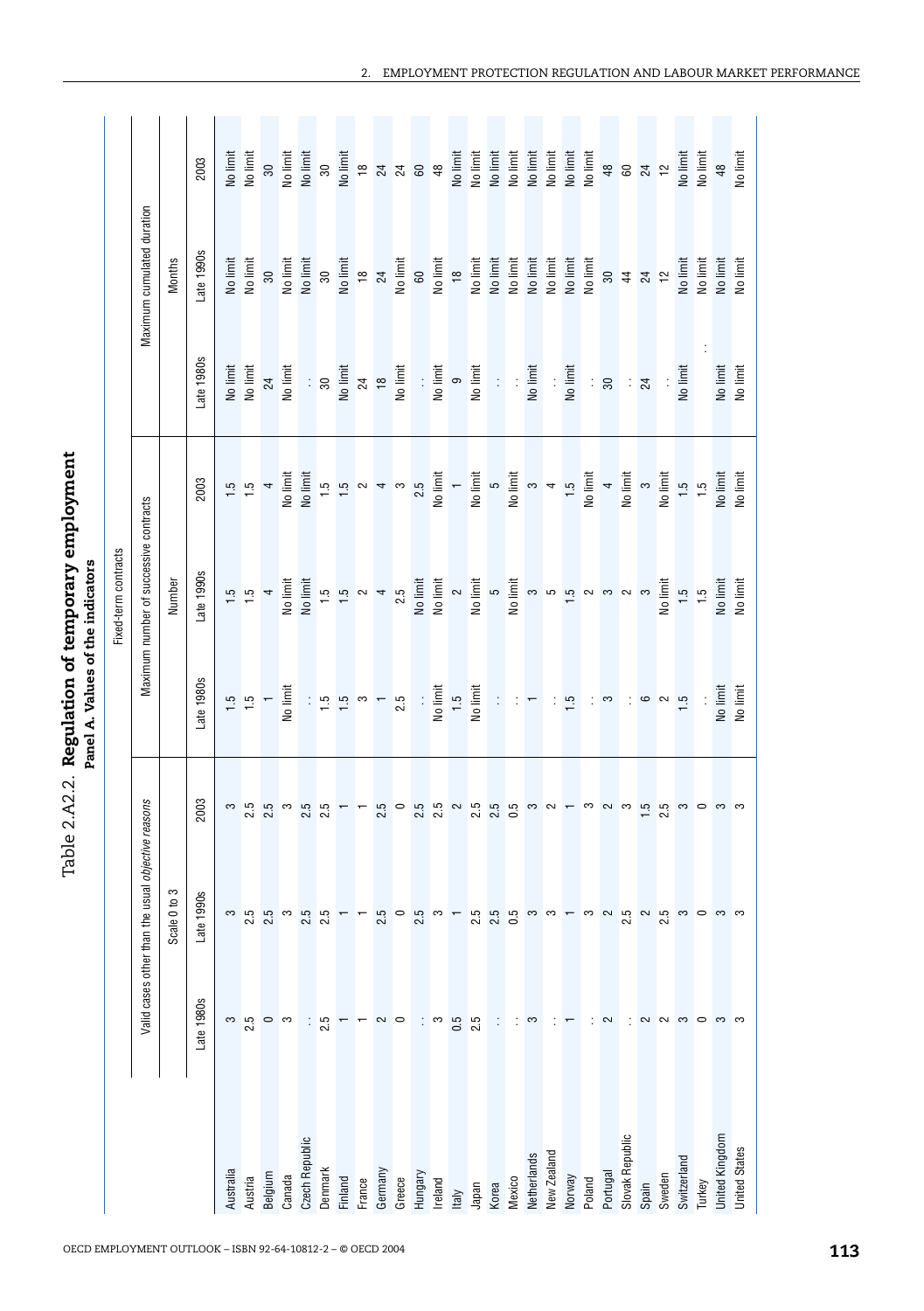| ۰. | ۰. |  |
|----|----|--|
|    |    |  |

|                      |               |                                                 |                |                      | Temporary work agencies (TWAs)     |                |                                                                                                                 |                                                        |                                                       |
|----------------------|---------------|-------------------------------------------------|----------------|----------------------|------------------------------------|----------------|-----------------------------------------------------------------------------------------------------------------|--------------------------------------------------------|-------------------------------------------------------|
|                      |               | Types of work for which TWA employment is legal |                |                      | Restrictions on number of renewals |                |                                                                                                                 | Maximum cumulated duration of temporary work contracts |                                                       |
|                      |               | 4<br>Scale 0 to                                 |                |                      | Yes/no                             |                |                                                                                                                 | <b>Months</b>                                          |                                                       |
|                      | Late 1980s    | Late 1990s                                      | 2003           | Late 1980s           | Late 1990s                         | 2003           | Late 1980s                                                                                                      | Late 1990s                                             | 2003                                                  |
| Australia            | 4             |                                                 | 4 <sub>o</sub> | 22                   |                                    | 2 <sup>o</sup> | No limit<br>No limit                                                                                            | No limit                                               | No limit                                              |
| Austria              | က             |                                                 |                |                      | 228                                |                |                                                                                                                 | No limit                                               | No limit                                              |
| Belgium              | $\sim$        |                                                 | $\sim$ 4       | Yes                  |                                    | Yes            | $\sim$                                                                                                          | $\circ$                                                | $\overline{1}$                                        |
| Canada               | 4             |                                                 |                | $\geq$               | $\epsilon$                         | $\frac{1}{2}$  |                                                                                                                 | No limit                                               | No limit                                              |
| Czech Republic       | $\circ$       |                                                 | 4 4 4 7 8 4 4  | n.a.<br>Yes          | 2222                               | $\geq$         | No limit<br>$\begin{bmatrix} 0 \\ 0 \\ 3 \end{bmatrix}$                                                         | No limit                                               | No limit                                              |
| Denmark              | 2             |                                                 |                |                      |                                    | $\epsilon$     |                                                                                                                 |                                                        |                                                       |
| Finland              | 4             |                                                 |                |                      |                                    | $\epsilon$     |                                                                                                                 | No limit<br>No limit                                   |                                                       |
| France               | 2.5           |                                                 |                | ∶ se                 |                                    | Yes            | $\frac{1}{2}$ $\frac{1}{2}$ $\frac{1}{2}$ $\frac{1}{2}$ $\frac{1}{2}$ $\frac{1}{2}$ $\frac{1}{2}$ $\frac{1}{2}$ |                                                        | No limit<br>No limit<br>18<br>No limit<br>16          |
| Germany              | $\sim$        |                                                 |                | Yes                  | Yes                                | Yes            |                                                                                                                 | $\begin{array}{c} \infty \\ \infty \end{array}$        |                                                       |
| Greece               | $\circ$       |                                                 |                | n.d.                 | r.a.                               | Yes            |                                                                                                                 |                                                        |                                                       |
| Hungary              | $\circ$       |                                                 |                | $\frac{a}{n}$ $\geq$ | 28                                 | 2 <sup>o</sup> |                                                                                                                 | No limit<br>No limit                                   | No limit<br>No limit                                  |
| Ireland              | 4             |                                                 | $\overline{4}$ |                      |                                    |                | No limit                                                                                                        |                                                        |                                                       |
| Italy                | $\circ$       |                                                 | <u>ຕ ຕ</u>     | n.a.                 | Yes                                | Yes            | $\circ$                                                                                                         | No limit<br>36<br>24<br>42                             |                                                       |
| Japan                | $\frac{5}{1}$ |                                                 |                | Yes                  |                                    | Yes            | 36                                                                                                              |                                                        |                                                       |
| Korea                |               | 2.5                                             | $\frac{5}{20}$ |                      | Yes<br>Yes                         | Yes            |                                                                                                                 |                                                        | No limit<br>36<br>8<br>6<br>6                         |
| Mexico               |               | $\circ$                                         |                | $\sim 100$           |                                    | n.a.           |                                                                                                                 |                                                        |                                                       |
| <b>Netherlands</b>   | က             | 3.5                                             |                | Yes                  | Yes                                | Yes            | $\therefore$ $\circ$                                                                                            |                                                        | 36                                                    |
| New Zealand          |               |                                                 |                |                      |                                    | Yes            |                                                                                                                 |                                                        |                                                       |
| Norway               | $\frac{5}{1}$ |                                                 |                | : say                |                                    | Yes            |                                                                                                                 |                                                        |                                                       |
| Poland               | $\circ$       |                                                 |                | n.a.                 | <b>PERSES</b>                      | $rac{1}{2}$    | $\therefore$ $\circ$ $\circ$                                                                                    |                                                        |                                                       |
| Portugal             |               |                                                 |                | Yes                  |                                    | Yes            |                                                                                                                 |                                                        |                                                       |
| Slovak Republic      |               |                                                 |                | $\cdot$ :            | <b>P</b> Se S                      | $rac{1}{2}$    |                                                                                                                 | No limit<br>24<br>No limit<br>9<br>No limit<br>6<br>6  | No limit<br>No limit<br>24<br>9<br>No limit<br>6<br>6 |
| Spain                | $\circ$       |                                                 | $\sim$ 4       | n.a.                 |                                    | Yes            | $\mathbf{C} \circ \mathbf{C}$                                                                                   |                                                        |                                                       |
| Sweden               | $\circ$       |                                                 |                | $\vec{e}$            |                                    | $\frac{1}{2}$  |                                                                                                                 |                                                        |                                                       |
| Switzerland          | 4             |                                                 | $\sim$         | Yes                  |                                    | Yes            | No limit<br>0                                                                                                   | No limit<br>0                                          | No limit<br>0                                         |
| Turkey               | $\circ$       | $\circ$                                         |                | n.a.                 | $\overline{\mathbf{a}}$            | n.a.           |                                                                                                                 |                                                        |                                                       |
| United Kingdom       | ₹             |                                                 | 4              | 2 <sup>o</sup>       | 22                                 | 2 <sup>o</sup> | No limit                                                                                                        | No limit                                               | No limit                                              |
| <b>United States</b> | ₹             |                                                 |                |                      |                                    |                | No limit                                                                                                        | No limit                                               | No limit                                              |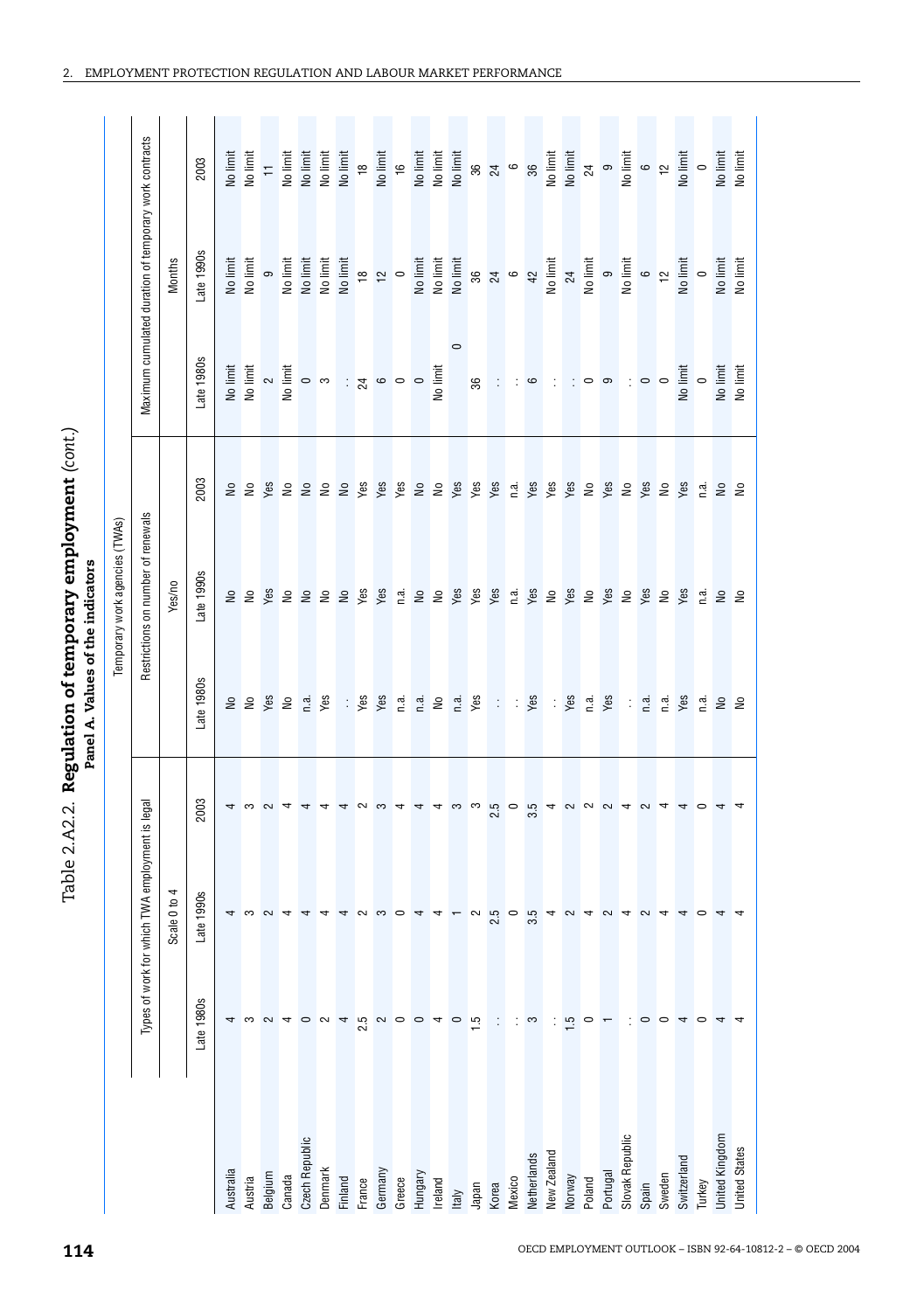|                                                                                                                                                                                           |                  | Fixed-term contracts |                                                                                                                                                                                                                               |                                | Temporary work agencies (TWAs) |                         |                                                                                     | Overall strictness of regulation |                                                                                                                |
|-------------------------------------------------------------------------------------------------------------------------------------------------------------------------------------------|------------------|----------------------|-------------------------------------------------------------------------------------------------------------------------------------------------------------------------------------------------------------------------------|--------------------------------|--------------------------------|-------------------------|-------------------------------------------------------------------------------------|----------------------------------|----------------------------------------------------------------------------------------------------------------|
|                                                                                                                                                                                           | Late 1980s       | Late 1990s           | 2003                                                                                                                                                                                                                          | Late 1980s                     | <b>1990s</b><br>Late           | 2003                    | Late 1980s                                                                          | Late 1990s                       | 2003                                                                                                           |
| Australia                                                                                                                                                                                 | 1.3              | $\frac{3}{2}$        |                                                                                                                                                                                                                               |                                |                                |                         |                                                                                     |                                  |                                                                                                                |
| Austria                                                                                                                                                                                   | $\frac{8}{10}$   | $\frac{8}{10}$       | $1.8$ $1.8$ $1.9$ $1.9$ $1.9$ $1.9$ $1.9$ $1.9$ $1.9$ $1.9$ $1.9$ $1.9$ $1.9$ $1.9$ $1.9$ $1.9$ $1.9$ $1.9$ $1.9$ $1.9$ $1.9$ $1.9$ $1.9$ $1.9$ $1.9$ $1.9$ $1.9$ $1.9$ $1.9$ $1.9$ $1.9$ $1.9$ $1.9$ $1.9$ $1.9$ $1.9$ $1.9$ |                                |                                | 0.7800                  | $0.56$ $0.36$                                                                       |                                  | 0 5 5 6 6 7 6 7 6 7 8 7 8                                                                                      |
| Belgium                                                                                                                                                                                   | 5.3              | $\frac{5}{1}$        |                                                                                                                                                                                                                               |                                |                                |                         |                                                                                     |                                  |                                                                                                                |
| Canada                                                                                                                                                                                    | $\overline{0.0}$ | $\overline{0}$ .     |                                                                                                                                                                                                                               |                                |                                |                         |                                                                                     |                                  |                                                                                                                |
| Czech Republic                                                                                                                                                                            | :                | 0.5                  |                                                                                                                                                                                                                               |                                |                                |                         |                                                                                     |                                  |                                                                                                                |
| Denmark                                                                                                                                                                                   | 2.3              | 2.3                  |                                                                                                                                                                                                                               |                                |                                |                         | $\frac{1}{2}$ $\frac{1}{2}$ $\frac{1}{2}$ $\frac{1}{2}$ $\frac{1}{2}$ $\frac{1}{2}$ |                                  |                                                                                                                |
| Finland                                                                                                                                                                                   | 3.3              | 3.3                  |                                                                                                                                                                                                                               |                                |                                |                         |                                                                                     |                                  |                                                                                                                |
| France                                                                                                                                                                                    | 3.5              | 4.0                  |                                                                                                                                                                                                                               |                                |                                |                         |                                                                                     |                                  |                                                                                                                |
| Germany                                                                                                                                                                                   | 3.5              | $\frac{8}{10}$       |                                                                                                                                                                                                                               |                                |                                |                         | $3.\overline{8}$                                                                    |                                  |                                                                                                                |
| Greece                                                                                                                                                                                    | 4.0              | 4.0                  |                                                                                                                                                                                                                               |                                |                                |                         |                                                                                     |                                  |                                                                                                                |
| Hungary                                                                                                                                                                                   |                  | 0.8                  | 1 4 1 0 2 3 4 5 6 7 6 7 7 8 9 7                                                                                                                                                                                               | 5 1 4 5 16 4 5 6 4 5 6 7 6 7 6 |                                | 8 5 5 5 5 6 7 8 9 9 9 9 |                                                                                     |                                  | $\frac{1}{10}$ .6                                                                                              |
| Ireland                                                                                                                                                                                   | 0.0              | 0.0                  |                                                                                                                                                                                                                               |                                |                                |                         | $\frac{1}{2}$                                                                       |                                  |                                                                                                                |
| Italy                                                                                                                                                                                     | 5.3              | 4.0                  |                                                                                                                                                                                                                               | 5.7                            |                                |                         | $5.\overline{4}$<br>1.8                                                             | 8 9 9 7 9 2 3 5 6 8 9            |                                                                                                                |
| Japan                                                                                                                                                                                     | 0.5              | 0.5                  |                                                                                                                                                                                                                               |                                |                                |                         |                                                                                     |                                  |                                                                                                                |
| Korea                                                                                                                                                                                     | ÷                | 0.8                  |                                                                                                                                                                                                                               |                                |                                |                         | $\sim$                                                                              |                                  |                                                                                                                |
| Mexico                                                                                                                                                                                    | $\cdot$          | 2.5                  |                                                                                                                                                                                                                               | း း ဗ္ဗ                        |                                |                         | - 1                                                                                 |                                  |                                                                                                                |
| Netherlands                                                                                                                                                                               | $\ddot{5}$       | 0.8                  |                                                                                                                                                                                                                               |                                |                                |                         | 2.4                                                                                 |                                  |                                                                                                                |
| New Zealand                                                                                                                                                                               | ÷                | 0.3                  |                                                                                                                                                                                                                               |                                |                                |                         |                                                                                     |                                  |                                                                                                                |
| Norway                                                                                                                                                                                    | 3.3              | 3.3                  |                                                                                                                                                                                                                               | $3.5$<br>$5.5$<br>$4.5$        |                                |                         | $\frac{1}{3}$                                                                       |                                  |                                                                                                                |
| Poland                                                                                                                                                                                    | ÷                | $\frac{10}{10}$      |                                                                                                                                                                                                                               |                                |                                |                         | ÷,                                                                                  |                                  |                                                                                                                |
| Portugal                                                                                                                                                                                  | 2.3              | 2.3                  |                                                                                                                                                                                                                               |                                | 3.8                            |                         | 3.4                                                                                 |                                  |                                                                                                                |
| Slovak Republic                                                                                                                                                                           | ÷                | $\frac{8}{10}$       |                                                                                                                                                                                                                               |                                | $\frac{50}{5}$                 | $\circ$                 |                                                                                     |                                  |                                                                                                                |
| Spain                                                                                                                                                                                     | 2.0              | 2.5                  | $3.9$ $\frac{8}{1}$ $\frac{13}{1}$                                                                                                                                                                                            | 5.5<br>5.5                     | $4.\overline{5}$               | 5.9912                  | $\frac{1}{3}$                                                                       | $7.39$ $7.7$                     | 21 22 22 23 23 24 25 26 26 27 28 29 29 20 20 21 22 23 24 25 26 27 28 29 29 20 20 20 20 20 20 20 20 20 20 20 20 |
| Sweden                                                                                                                                                                                    | 2.7              | 18                   |                                                                                                                                                                                                                               |                                |                                |                         | $\frac{1}{4}$ $\frac{1}{4}$                                                         |                                  |                                                                                                                |
| Switzerland                                                                                                                                                                               | 1.3              | $\frac{13}{2}$       |                                                                                                                                                                                                                               | $\frac{1}{2}$                  | $\frac{1}{2}$                  |                         |                                                                                     |                                  |                                                                                                                |
| Turkey                                                                                                                                                                                    | ÷                | 4.3                  | 4.3                                                                                                                                                                                                                           | 5.5<br>5.5<br>5.0              | rö.<br>ျက်                     | 5.5                     |                                                                                     | $4.9$<br>0.3<br>0.3              | $4.9$<br>0.4<br>0.3                                                                                            |
| United Kingdom                                                                                                                                                                            | 0.0              | 0.0                  | $0.\overline{3}$                                                                                                                                                                                                              |                                | ro ro<br>$\circ$ $\circ$       | 5 S<br>$\circ$ $\circ$  | း ဒီ ဒီ                                                                             |                                  |                                                                                                                |
| <b>United States</b>                                                                                                                                                                      | $\overline{0.0}$ | <b>CO</b>            |                                                                                                                                                                                                                               |                                |                                |                         |                                                                                     |                                  |                                                                                                                |
| . Data not available.<br>n.a. Not applicable.                                                                                                                                             |                  |                      |                                                                                                                                                                                                                               |                                |                                |                         |                                                                                     |                                  |                                                                                                                |
| Source: Late 1980s and late 1990s: See OECD Employment Outlook, 1999, Chapter 2; 2003: See OECD (2004b) for a detailed description of employment protection regulation and Annex 2.A1 for |                  |                      |                                                                                                                                                                                                                               |                                |                                |                         |                                                                                     |                                  |                                                                                                                |
| scoring methodology.                                                                                                                                                                      |                  |                      |                                                                                                                                                                                                                               |                                |                                |                         |                                                                                     |                                  |                                                                                                                |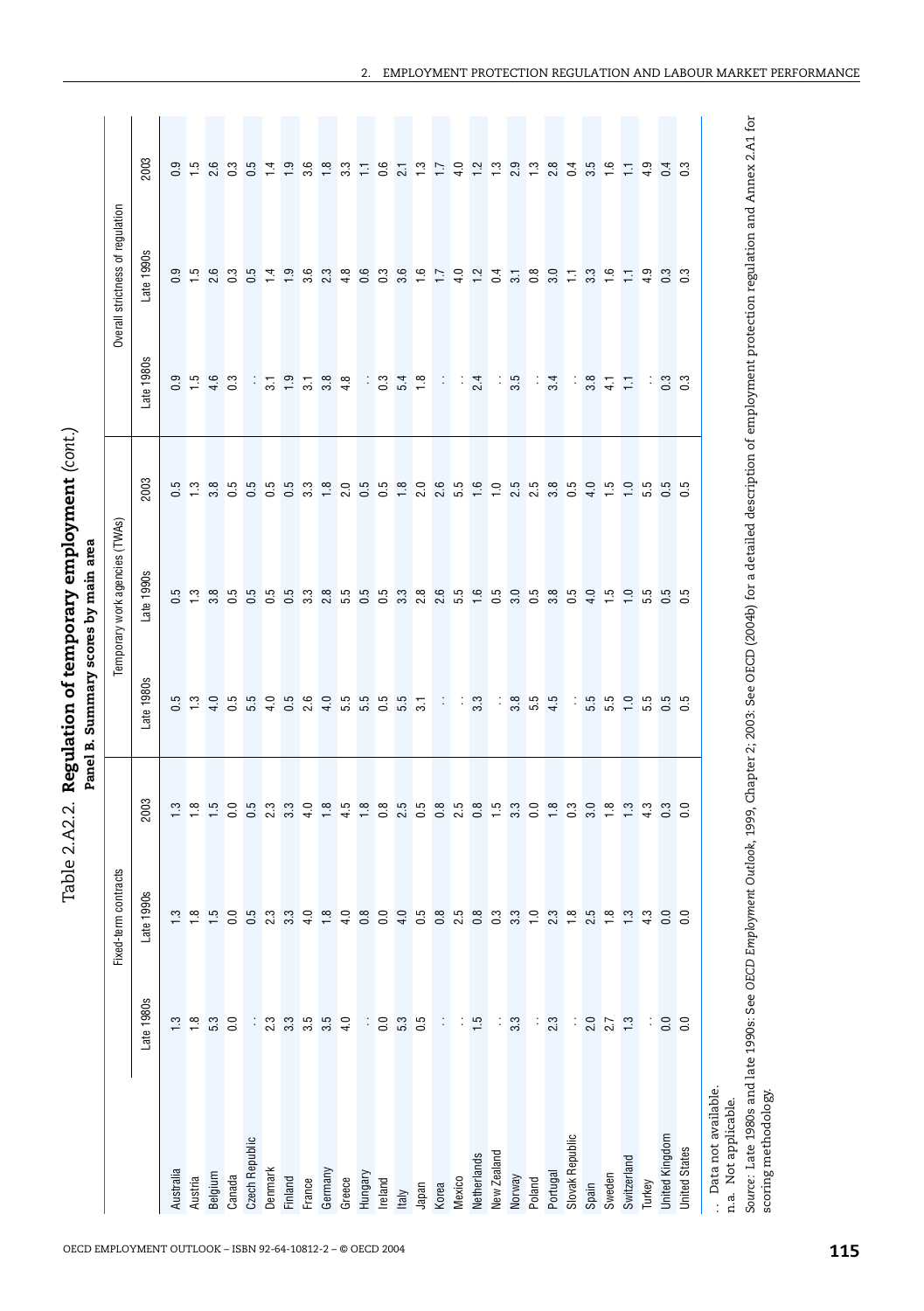|                           | Definition of collective dismissal | Additional notification requirements |                         | Additional delays involved (in days) |                                                   | Other special costs to employers |                | Overall strictness of collective<br>dismissals |                                           |
|---------------------------|------------------------------------|--------------------------------------|-------------------------|--------------------------------------|---------------------------------------------------|----------------------------------|----------------|------------------------------------------------|-------------------------------------------|
| Late 1990s                | 2003                               | Late 1990s                           | 2003                    | Late 1990s                           | 2003                                              | Late 1990s                       | 2003           | Late 1990s                                     | 2003                                      |
| က<br>Australia            | S                                  | $\sim$ $-$                           | $\sim$ $-$              |                                      |                                                   |                                  | $\circ$        |                                                | 2. 3<br>3. 3                              |
| 4<br>Austria              | 4                                  |                                      |                         |                                      |                                                   |                                  |                | 2.9<br>3.3                                     |                                           |
| S<br>Belgium              | S                                  | $\sim$ $\sim$                        |                         | 5 8 8 8 8 8 8 8 8 9                  | <b>" 2 % &amp;</b>                                |                                  |                |                                                | 4.1                                       |
| Canada                    |                                    |                                      | $\sim$ $\sim$           |                                      |                                                   | $\circ$                          | $\circ$        | $\frac{1}{4}$ - 8                              | 2.9                                       |
| S<br>Czech Republic       | S                                  |                                      |                         |                                      |                                                   | $\circ$                          | $\circ$ $-$    | $\overline{2.1}$                               | 2.1                                       |
| S<br>Denmark              | က                                  | $\sim$                               | $\sim$                  |                                      |                                                   |                                  |                | 3.9                                            | 3.9                                       |
| S<br>Finland              | $\infty$                           |                                      |                         |                                      |                                                   |                                  | $\circ$        | $2.5$ $2.5$                                    | 2.5                                       |
| S<br>France               | က                                  | 0                                    | $\circ$                 |                                      |                                                   |                                  |                |                                                |                                           |
| 4<br>Germany              | $\overline{ }$                     |                                      |                         |                                      | $^{\circ}$ 2 3 $\%$ 2 $\frac{1}{2}$ $\frac{1}{2}$ |                                  |                |                                                | $\infty$<br>က                             |
| 4<br>Greece               | 4                                  |                                      |                         |                                      |                                                   |                                  |                | 3.3                                            | 3.3                                       |
| S<br>Hungary              | က                                  | 2                                    | $\sim$                  | 221000800388821                      | R R T O O O O O O T N & A R T R R R G B           |                                  | $\circ$        | $2.9$<br>$2.4$                                 | ၜႄ<br>$\overline{\mathbf{c}}$             |
| S<br>Ireland              | S                                  |                                      |                         |                                      |                                                   | $\circ$                          | $\circ$        |                                                | 2.4                                       |
| 4<br>Italy                | $\overline{\phantom{a}}$           | $\ddot{5}$                           | r.                      |                                      |                                                   | $\sim$                           | $\sim$         | 4.9                                            |                                           |
| $\sim$<br>Japan           | $\sim$ $\sim$                      |                                      |                         |                                      |                                                   | $\circ$                          | $\circ$        |                                                |                                           |
| ွ<br>Korea                |                                    |                                      |                         |                                      |                                                   | $\circ$                          |                | $1.9$ $8$ $8$ $9$                              | $4.5$ $9.8$<br>$7.9$<br>$8.8$             |
| 4<br>Mexico               | $\overline{4}$                     | $\sim$                               | $\sim$                  |                                      |                                                   | $ -$                             |                |                                                |                                           |
| $\sim$<br>Netherlands     | $\sim$                             |                                      |                         |                                      |                                                   |                                  | $O - - + O$    |                                                | 3.0                                       |
| $\circ$<br>New Zealand    | $\circ$                            | $\frac{5}{0}$                        | 0.5                     |                                      |                                                   | $\circ$                          |                | 0.4                                            | 0.4                                       |
| S<br>Norway               | က                                  | $\sim$                               | $\overline{\mathbf{c}}$ |                                      |                                                   | 0                                | $\circ$        | 2.9                                            | 2.9                                       |
| က<br>Poland               | က                                  |                                      |                         |                                      |                                                   | $\sim$                           | $\sim$         | $\frac{1}{4}$                                  | $\frac{1}{4}$                             |
| 4<br>Portugal             | 4                                  | 0.5                                  | 0.5                     |                                      |                                                   |                                  |                | 3.6                                            | G.<br>က                                   |
| $\sim$<br>Slovak Republic | $\sim$                             |                                      |                         |                                      |                                                   |                                  |                | 3.3                                            | rö.<br>$\overline{\mathbf{a}}$            |
| S<br>Spain                | င                                  |                                      |                         |                                      |                                                   |                                  | $\overline{ }$ | 3.1                                            | 3.1                                       |
| $\overline{ }$<br>Sweden  | $\overline{4}$                     |                                      |                         |                                      |                                                   | $\circ$                          | $\circ$        | 4.5                                            | 4.5                                       |
| S<br>Switzerland          | S                                  | NNO                                  | NNO                     |                                      |                                                   |                                  |                | 3.9                                            | ၜႄ<br>က                                   |
| က<br>Turkey               | က                                  |                                      |                         | 8858                                 |                                                   | $\circ$                          | $\overline{ }$ | $\frac{6}{16}$                                 | $\overline{4}$<br>$\overline{\mathbf{a}}$ |
| $\sim$<br>United Kingdom  | $\sim$                             | $\frac{15}{2}$ $\alpha$              | rù u                    |                                      |                                                   | $\circ$                          | $\circ$        | 0<br>2. 9                                      | ၜ<br>$\sim$ $\sim$                        |
| <b>United States</b>      |                                    |                                      |                         |                                      |                                                   | $\circ$                          |                |                                                | ာ                                         |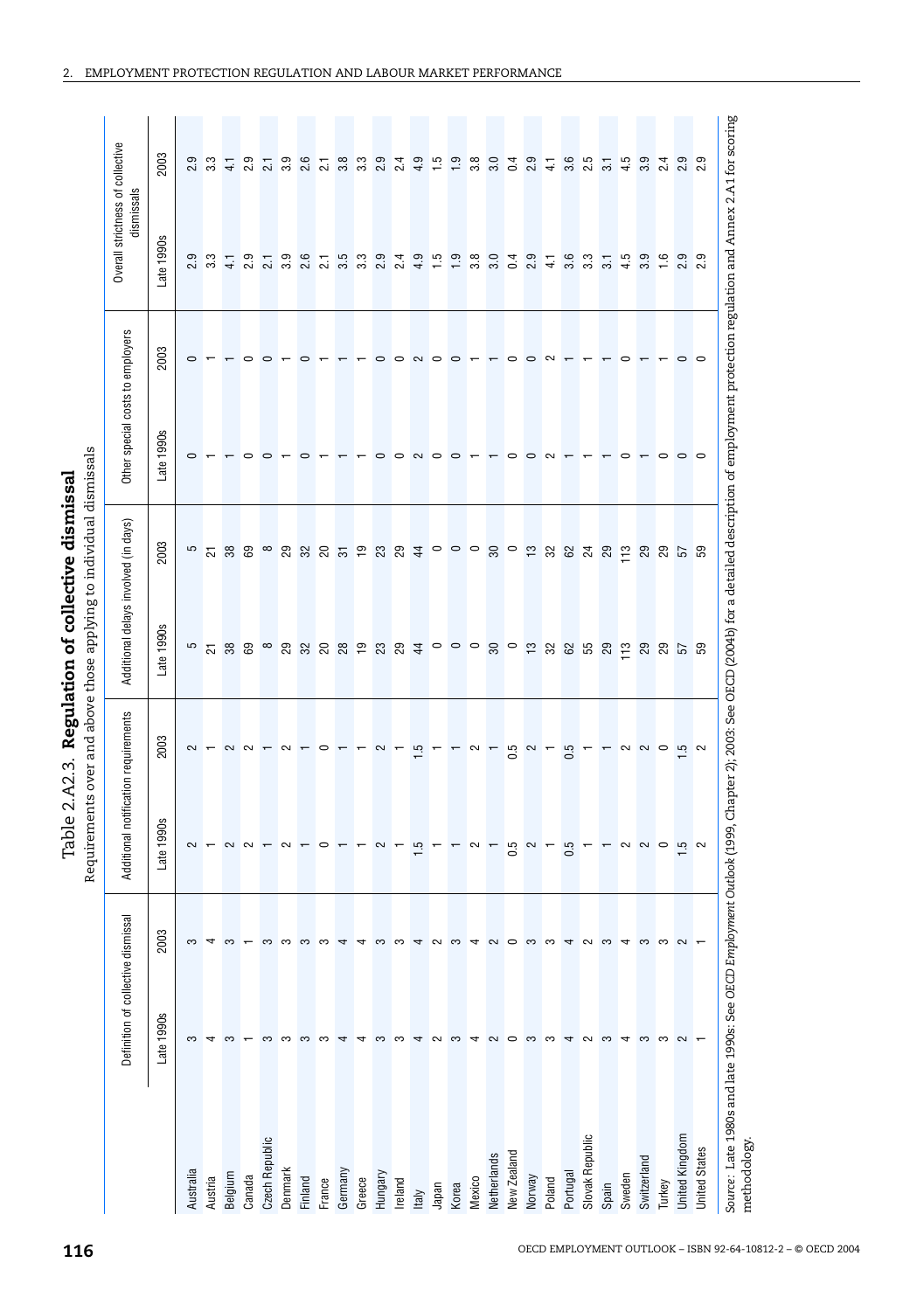| $2,000\n2,000\n3,100$<br>$2.3$ $0.5$ $0.5$ $1.5$<br>$7.2$ $2.2$<br>പ്ത്<br>Late 1980s<br>÷<br>0<br>0<br>0<br>0<br>0<br>0<br>0<br>0<br>2.3<br>$3.6$<br>$3.5$<br>$2.1$<br>2.9<br>$2.7$<br>$3.2$<br>$3.6$<br>2.7<br>÷<br>$\overline{4}$<br>÷<br>÷<br>Collective dismissals<br>2003<br>2.9<br>တ္<br>2.6<br>$\infty$<br>္မ်ား<br>တ္<br>2.4<br>4.9<br>$\frac{15}{1.9}$<br>3.8<br>3.0<br>0.4<br>2.9<br>3.6<br>ro.<br>2.3<br>2.3<br>$\frac{1}{4}$<br>4.1<br>$\overline{21}$<br>$\overline{21}$<br>ကြ<br>က<br>$\mathbf{a}$<br>$\overline{\mathbf{a}}$<br>Late 1990s<br>2.3<br>$3.3 + 5.9$<br>$3.4 + 3.5$<br>$\overline{4}$<br>2003<br>$0.\overline{5}$<br>2.6<br>1.9<br>$2.\overline{3}$<br>2.8<br>က္<br>0.5<br>$\frac{8}{1}$<br>$7.7$<br>$4.0$<br>$\frac{2}{1}$ $\frac{3}{1}$<br>$\overline{4}$<br>$\frac{4}{1}$<br>3.6<br>္လွ်<br>F<br>0.6<br>2.1<br>$\circ$<br>$\circ$<br>Temporary employment<br>Late 1990s<br><u>ဖေ</u> က ဟ<br>$\overline{1}$<br>0.8<br>3.0<br>ၜႄ<br>$\frac{15}{15}$<br>E<br>3.1<br>$\sim$<br>ö<br>$\circ$<br>ö<br>Late 1980s<br>$0.56$<br>$0.56$<br>$0.36$<br>3.8<br>$\frac{1}{3}$ 3 $\frac{4}{3}$ 8<br>$\mathbb{C}^{\times}$<br>$\frac{1}{2}$<br>$\frac{8}{4}$<br>÷<br>3.5<br>3.4<br>$\overline{31}$<br>2.4<br>$\overline{31}$<br><b>SO</b><br>ちみてるほうこうことももの はんさいけい こうちゅうとうけい<br>20<br>Regular employment<br>Late 1990s<br>2.3<br>$\frac{1}{2}$<br>$2.\overline{3}$<br>$2.\overline{2}$<br>$4.\overline{3}$ 6<br>1.5<br>2.9<br>1.7<br>$\frac{3}{12}$<br>$\begin{array}{c} 3 \\ 1 \end{array}$<br>2.3<br>2.7<br>23<br>$1.8$ $1.8$ $2.4$<br>2.4<br>2.3<br>$\frac{1}{4}$<br>3.1<br>Late 1980s<br>2.8<br>2.3<br>2.6<br>2.5<br>$\frac{6}{16}$<br>÷<br>2.9<br>$\frac{3}{1}$<br>÷<br>$\frac{15}{1}$<br>÷<br>1.8<br>24<br>÷<br>÷<br>2.3<br>4.8<br>÷<br>$\frac{10}{10}$<br>$\overline{11}$<br>$\overline{3}$ .<br>÷<br>Slovak Republic<br>Czech Republic<br>New Zealand<br><b>Netherlands</b><br>Denmark<br>Australia<br>Germany<br>Belgium<br>Hungary<br>Portugal<br>Canada<br>Norway<br>Austria<br>Finland<br>Greece<br>Mexico<br>Poland<br>Ireland<br>France<br>Japan<br>Korea<br>Italy |       |     |            |     |                      |     |     |                | Version 1                        |                                  |                                           | Version 2                                          |
|-------------------------------------------------------------------------------------------------------------------------------------------------------------------------------------------------------------------------------------------------------------------------------------------------------------------------------------------------------------------------------------------------------------------------------------------------------------------------------------------------------------------------------------------------------------------------------------------------------------------------------------------------------------------------------------------------------------------------------------------------------------------------------------------------------------------------------------------------------------------------------------------------------------------------------------------------------------------------------------------------------------------------------------------------------------------------------------------------------------------------------------------------------------------------------------------------------------------------------------------------------------------------------------------------------------------------------------------------------------------------------------------------------------------------------------------------------------------------------------------------------------------------------------------------------------------------------------------------------------------------------------------------------------------------------------------------------------------------------------------------------------------------------------------------------------------------------------------------------------------------------------------------------------------------------------------------------------------------------------------------------------------------------------------------------------------------------------------------|-------|-----|------------|-----|----------------------|-----|-----|----------------|----------------------------------|----------------------------------|-------------------------------------------|----------------------------------------------------|
|                                                                                                                                                                                                                                                                                                                                                                                                                                                                                                                                                                                                                                                                                                                                                                                                                                                                                                                                                                                                                                                                                                                                                                                                                                                                                                                                                                                                                                                                                                                                                                                                                                                                                                                                                                                                                                                                                                                                                                                                                                                                                                 |       |     |            |     |                      |     |     |                |                                  |                                  |                                           |                                                    |
|                                                                                                                                                                                                                                                                                                                                                                                                                                                                                                                                                                                                                                                                                                                                                                                                                                                                                                                                                                                                                                                                                                                                                                                                                                                                                                                                                                                                                                                                                                                                                                                                                                                                                                                                                                                                                                                                                                                                                                                                                                                                                                 |       |     |            |     |                      |     |     |                | Late 1990s                       | 2003                             | <b>1990s</b><br>Late 1                    | 2003                                               |
|                                                                                                                                                                                                                                                                                                                                                                                                                                                                                                                                                                                                                                                                                                                                                                                                                                                                                                                                                                                                                                                                                                                                                                                                                                                                                                                                                                                                                                                                                                                                                                                                                                                                                                                                                                                                                                                                                                                                                                                                                                                                                                 |       |     |            |     |                      |     |     |                |                                  |                                  |                                           |                                                    |
|                                                                                                                                                                                                                                                                                                                                                                                                                                                                                                                                                                                                                                                                                                                                                                                                                                                                                                                                                                                                                                                                                                                                                                                                                                                                                                                                                                                                                                                                                                                                                                                                                                                                                                                                                                                                                                                                                                                                                                                                                                                                                                 |       |     |            |     |                      |     |     |                |                                  |                                  |                                           |                                                    |
|                                                                                                                                                                                                                                                                                                                                                                                                                                                                                                                                                                                                                                                                                                                                                                                                                                                                                                                                                                                                                                                                                                                                                                                                                                                                                                                                                                                                                                                                                                                                                                                                                                                                                                                                                                                                                                                                                                                                                                                                                                                                                                 |       |     |            |     |                      |     |     |                |                                  | $7.9$ $2.2$                      | $1.5$<br>$2.4$<br>$2.5$<br>$1.1$          | $1.5$ $2.5$ $2.5$ $1.7$                            |
|                                                                                                                                                                                                                                                                                                                                                                                                                                                                                                                                                                                                                                                                                                                                                                                                                                                                                                                                                                                                                                                                                                                                                                                                                                                                                                                                                                                                                                                                                                                                                                                                                                                                                                                                                                                                                                                                                                                                                                                                                                                                                                 |       |     |            |     |                      |     |     |                | $\infty$<br>$\overline{\bullet}$ | $\infty$<br>$\circ$              |                                           |                                                    |
|                                                                                                                                                                                                                                                                                                                                                                                                                                                                                                                                                                                                                                                                                                                                                                                                                                                                                                                                                                                                                                                                                                                                                                                                                                                                                                                                                                                                                                                                                                                                                                                                                                                                                                                                                                                                                                                                                                                                                                                                                                                                                                 |       |     |            |     |                      |     |     |                | ၜ                                | $\frac{1}{2}$                    |                                           |                                                    |
|                                                                                                                                                                                                                                                                                                                                                                                                                                                                                                                                                                                                                                                                                                                                                                                                                                                                                                                                                                                                                                                                                                                                                                                                                                                                                                                                                                                                                                                                                                                                                                                                                                                                                                                                                                                                                                                                                                                                                                                                                                                                                                 |       |     |            |     |                      |     |     |                | $\frac{1}{4}$                    | $\frac{1}{4}$                    |                                           | $\frac{9}{1}$ $\frac{8}{1}$                        |
|                                                                                                                                                                                                                                                                                                                                                                                                                                                                                                                                                                                                                                                                                                                                                                                                                                                                                                                                                                                                                                                                                                                                                                                                                                                                                                                                                                                                                                                                                                                                                                                                                                                                                                                                                                                                                                                                                                                                                                                                                                                                                                 |       |     |            |     |                      |     |     |                | 2.1                              | $\cup$<br>$\sim$                 |                                           | $\overline{21}$                                    |
|                                                                                                                                                                                                                                                                                                                                                                                                                                                                                                                                                                                                                                                                                                                                                                                                                                                                                                                                                                                                                                                                                                                                                                                                                                                                                                                                                                                                                                                                                                                                                                                                                                                                                                                                                                                                                                                                                                                                                                                                                                                                                                 |       |     |            |     |                      |     |     |                | 3.0                              | $Q$ $Q$<br>ကြ                    |                                           |                                                    |
|                                                                                                                                                                                                                                                                                                                                                                                                                                                                                                                                                                                                                                                                                                                                                                                                                                                                                                                                                                                                                                                                                                                                                                                                                                                                                                                                                                                                                                                                                                                                                                                                                                                                                                                                                                                                                                                                                                                                                                                                                                                                                                 |       |     |            |     |                      |     |     |                | S                                | $\sim$                           | $1.7$ $2.8$ $3.8$ $3.8$ $4.9$ $5.7$ $5.7$ |                                                    |
|                                                                                                                                                                                                                                                                                                                                                                                                                                                                                                                                                                                                                                                                                                                                                                                                                                                                                                                                                                                                                                                                                                                                                                                                                                                                                                                                                                                                                                                                                                                                                                                                                                                                                                                                                                                                                                                                                                                                                                                                                                                                                                 |       |     |            |     |                      |     |     |                | P.                               | $\infty$<br>$\sim$               |                                           |                                                    |
|                                                                                                                                                                                                                                                                                                                                                                                                                                                                                                                                                                                                                                                                                                                                                                                                                                                                                                                                                                                                                                                                                                                                                                                                                                                                                                                                                                                                                                                                                                                                                                                                                                                                                                                                                                                                                                                                                                                                                                                                                                                                                                 |       |     |            |     |                      |     |     |                | $\frac{3}{1}$                    | $\frac{15}{11}$                  |                                           | $2.5$<br>$2.5$<br>$2.5$<br>$2.5$<br>$2.5$<br>$2.5$ |
|                                                                                                                                                                                                                                                                                                                                                                                                                                                                                                                                                                                                                                                                                                                                                                                                                                                                                                                                                                                                                                                                                                                                                                                                                                                                                                                                                                                                                                                                                                                                                                                                                                                                                                                                                                                                                                                                                                                                                                                                                                                                                                 |       |     |            |     |                      |     |     |                | 0.9                              |                                  |                                           |                                                    |
|                                                                                                                                                                                                                                                                                                                                                                                                                                                                                                                                                                                                                                                                                                                                                                                                                                                                                                                                                                                                                                                                                                                                                                                                                                                                                                                                                                                                                                                                                                                                                                                                                                                                                                                                                                                                                                                                                                                                                                                                                                                                                                 |       |     |            |     |                      |     |     |                |                                  |                                  |                                           |                                                    |
|                                                                                                                                                                                                                                                                                                                                                                                                                                                                                                                                                                                                                                                                                                                                                                                                                                                                                                                                                                                                                                                                                                                                                                                                                                                                                                                                                                                                                                                                                                                                                                                                                                                                                                                                                                                                                                                                                                                                                                                                                                                                                                 |       |     |            |     |                      |     |     |                |                                  | $7.\overline{8}$<br>7.8          | $\frac{1}{2}$                             |                                                    |
|                                                                                                                                                                                                                                                                                                                                                                                                                                                                                                                                                                                                                                                                                                                                                                                                                                                                                                                                                                                                                                                                                                                                                                                                                                                                                                                                                                                                                                                                                                                                                                                                                                                                                                                                                                                                                                                                                                                                                                                                                                                                                                 |       |     |            |     |                      |     |     |                |                                  |                                  | 2.2                                       |                                                    |
|                                                                                                                                                                                                                                                                                                                                                                                                                                                                                                                                                                                                                                                                                                                                                                                                                                                                                                                                                                                                                                                                                                                                                                                                                                                                                                                                                                                                                                                                                                                                                                                                                                                                                                                                                                                                                                                                                                                                                                                                                                                                                                 |       |     |            |     |                      |     |     |                |                                  | $\overline{31}$                  |                                           |                                                    |
|                                                                                                                                                                                                                                                                                                                                                                                                                                                                                                                                                                                                                                                                                                                                                                                                                                                                                                                                                                                                                                                                                                                                                                                                                                                                                                                                                                                                                                                                                                                                                                                                                                                                                                                                                                                                                                                                                                                                                                                                                                                                                                 |       |     |            |     |                      |     |     |                |                                  |                                  |                                           |                                                    |
|                                                                                                                                                                                                                                                                                                                                                                                                                                                                                                                                                                                                                                                                                                                                                                                                                                                                                                                                                                                                                                                                                                                                                                                                                                                                                                                                                                                                                                                                                                                                                                                                                                                                                                                                                                                                                                                                                                                                                                                                                                                                                                 |       |     |            |     |                      |     |     |                |                                  |                                  |                                           |                                                    |
|                                                                                                                                                                                                                                                                                                                                                                                                                                                                                                                                                                                                                                                                                                                                                                                                                                                                                                                                                                                                                                                                                                                                                                                                                                                                                                                                                                                                                                                                                                                                                                                                                                                                                                                                                                                                                                                                                                                                                                                                                                                                                                 |       |     |            |     |                      |     |     |                |                                  | $2.1$<br>$1.5$<br>$2.6$<br>$1.7$ | $2.3$<br>$0.8$<br>$7.9$                   |                                                    |
|                                                                                                                                                                                                                                                                                                                                                                                                                                                                                                                                                                                                                                                                                                                                                                                                                                                                                                                                                                                                                                                                                                                                                                                                                                                                                                                                                                                                                                                                                                                                                                                                                                                                                                                                                                                                                                                                                                                                                                                                                                                                                                 |       |     |            |     |                      |     |     |                |                                  |                                  |                                           |                                                    |
|                                                                                                                                                                                                                                                                                                                                                                                                                                                                                                                                                                                                                                                                                                                                                                                                                                                                                                                                                                                                                                                                                                                                                                                                                                                                                                                                                                                                                                                                                                                                                                                                                                                                                                                                                                                                                                                                                                                                                                                                                                                                                                 |       |     |            |     |                      |     |     |                | 3.7                              | 3.5                              |                                           |                                                    |
|                                                                                                                                                                                                                                                                                                                                                                                                                                                                                                                                                                                                                                                                                                                                                                                                                                                                                                                                                                                                                                                                                                                                                                                                                                                                                                                                                                                                                                                                                                                                                                                                                                                                                                                                                                                                                                                                                                                                                                                                                                                                                                 |       |     |            |     |                      |     |     |                | $2.322$<br>$2.327$               |                                  |                                           |                                                    |
|                                                                                                                                                                                                                                                                                                                                                                                                                                                                                                                                                                                                                                                                                                                                                                                                                                                                                                                                                                                                                                                                                                                                                                                                                                                                                                                                                                                                                                                                                                                                                                                                                                                                                                                                                                                                                                                                                                                                                                                                                                                                                                 | Spain | 3.9 | 0 0<br>2 0 | 3.8 | $3.\overline{3}$ 1.6 | 3.5 | 3.1 | 3. 9.<br>3. 9. |                                  | 3.1                              |                                           |                                                    |
| rö.<br>$\vec{v}$<br>$\overline{4}$<br>2.9<br>Sweden                                                                                                                                                                                                                                                                                                                                                                                                                                                                                                                                                                                                                                                                                                                                                                                                                                                                                                                                                                                                                                                                                                                                                                                                                                                                                                                                                                                                                                                                                                                                                                                                                                                                                                                                                                                                                                                                                                                                                                                                                                             |       |     |            |     |                      |     |     |                |                                  | 2 <sup>2</sup>                   |                                           |                                                    |
| 툳<br>ၜႄ<br>က<br>Ξ<br>F<br>들<br>1.2<br>Switzerland                                                                                                                                                                                                                                                                                                                                                                                                                                                                                                                                                                                                                                                                                                                                                                                                                                                                                                                                                                                                                                                                                                                                                                                                                                                                                                                                                                                                                                                                                                                                                                                                                                                                                                                                                                                                                                                                                                                                                                                                                                               |       |     |            |     |                      |     |     |                |                                  | $\frac{17}{5}$                   |                                           |                                                    |
| 4<br>് പ<br>$\frac{6}{4}$<br>ြော<br>₹<br>$7.89$<br>$0.902$<br>2.<br>Turkey                                                                                                                                                                                                                                                                                                                                                                                                                                                                                                                                                                                                                                                                                                                                                                                                                                                                                                                                                                                                                                                                                                                                                                                                                                                                                                                                                                                                                                                                                                                                                                                                                                                                                                                                                                                                                                                                                                                                                                                                                      |       |     |            |     |                      |     |     |                | $\infty$<br><u>ന്</u>            |                                  |                                           |                                                    |
| $\circ$ $\circ$<br>بہ ب<br>$\circ$ $\circ$<br><u>ာ တ</u><br>$\sim$ $\sim$<br>0 0<br>$\sim$ $\sim$<br>ن نه<br>$\circ$<br><u>က က</u><br>$\circ$ $\circ$<br>نی نب<br>$\circ$ $\circ$<br>0.2<br>United Kingdom                                                                                                                                                                                                                                                                                                                                                                                                                                                                                                                                                                                                                                                                                                                                                                                                                                                                                                                                                                                                                                                                                                                                                                                                                                                                                                                                                                                                                                                                                                                                                                                                                                                                                                                                                                                                                                                                                      |       |     |            |     |                      |     |     |                | $\circ$ $\sim$                   | $0.7$<br>$0.2$                   |                                           | $1.6$<br>$3.5$<br>$1.7$<br>$0.7$                   |
| $\circ$<br><b>United States</b>                                                                                                                                                                                                                                                                                                                                                                                                                                                                                                                                                                                                                                                                                                                                                                                                                                                                                                                                                                                                                                                                                                                                                                                                                                                                                                                                                                                                                                                                                                                                                                                                                                                                                                                                                                                                                                                                                                                                                                                                                                                                 |       |     |            |     |                      |     |     |                |                                  |                                  |                                           | $\circ$                                            |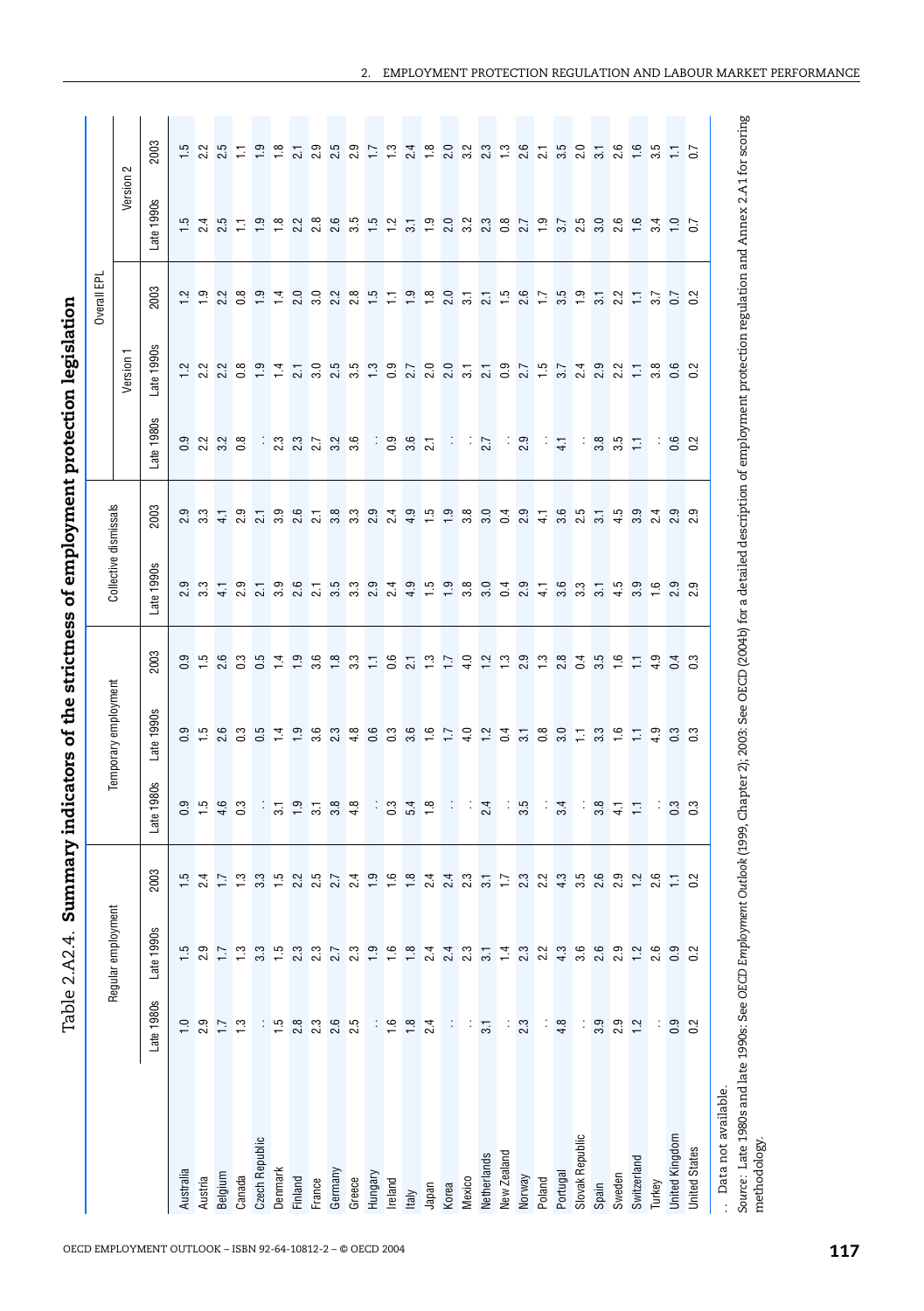| Protection of regular employment against individual dismissal                |                             |                            | Regulation on temporary forms of employment    |                                    |
|------------------------------------------------------------------------------|-----------------------------|----------------------------|------------------------------------------------|------------------------------------|
|                                                                              | Notice<br>and severance pay | Difficulty<br>of dismissal |                                                | Temporary work agencies (TWA)      |
| Notification procedure<br>Notice and severance pay <sup><math>a</math></sup> | $0.37**$                    | $0.61***$<br>$0.40**$      | Fixed-term contracts (FTC)                     | $0.55***$                          |
|                                                                              |                             |                            |                                                | Max. duration allowed <sup>c</sup> |
|                                                                              |                             |                            | Valid cases for use of FTC or TWA <sup>b</sup> | $0.68***$                          |

#### Table 2.A2.5. **Regulatory provisions are often complementary to each other** Correlation coefficients

\*\*\*, \*\*, \* means statistically significant at 1%, 5% and 10% levels, respectively.

*a)* Average of the scores for the three lengths of service considered.

*b)* Average of the scores given to the description of valid cases for use of fixed-term contracts (item 9) and the type of work for which temporary work agency employment is legal (item 12).

*c)* Average of scores measuring the number and the duration of fixed-term contracts and temporary work agency employment (items 10, 12, 13, 14).

*Source:* See Annex Tables 2.A2.1and 2.A2.2.

### **A time series of EPL changes: construction details**

The table below gives the years when new legislation was introduced in each country. At each of these break points the value of the EPL index is recalculated and applied thereafter until a new change intervenes to obtain the time-series used in this chapter.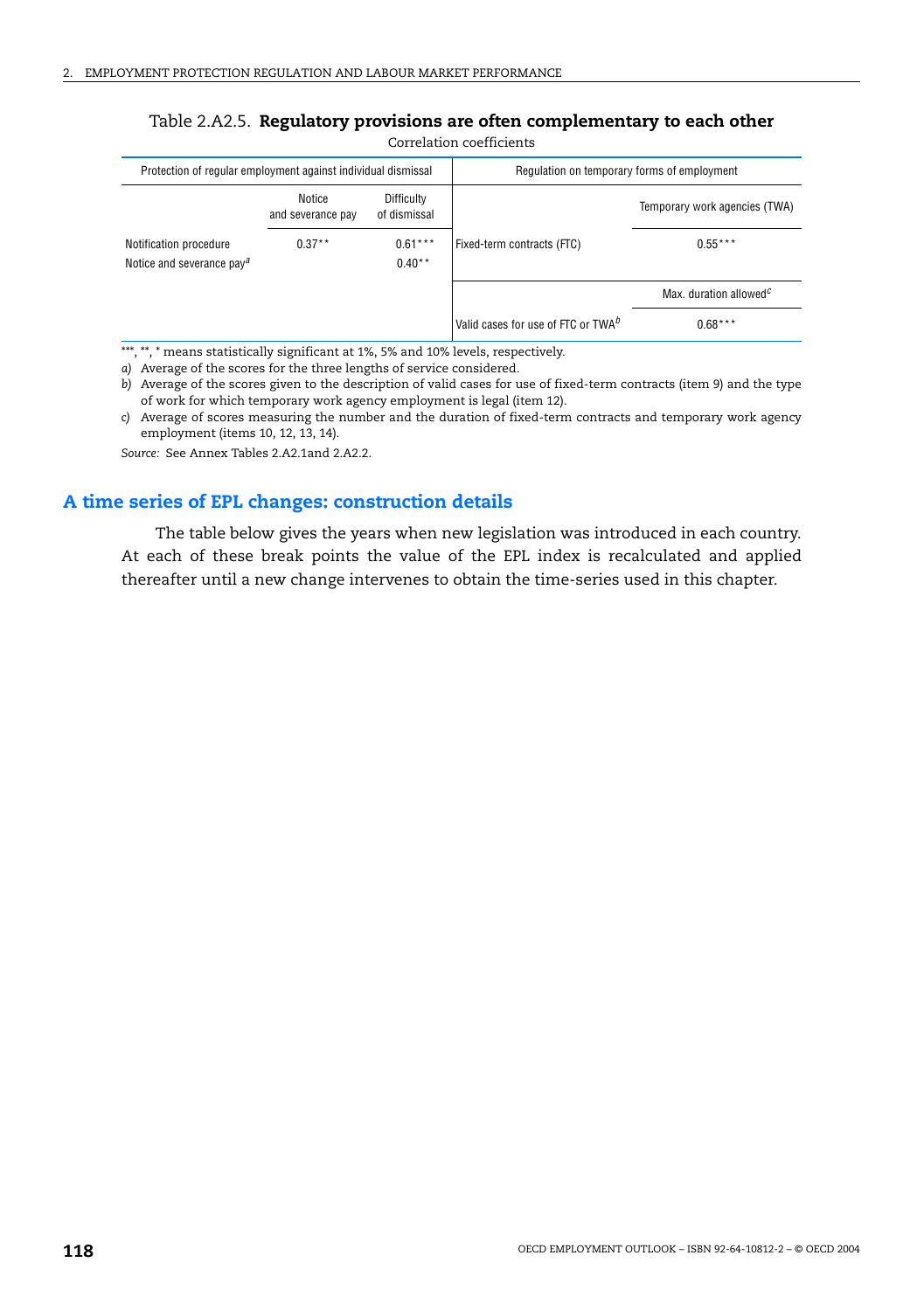## Table 2.A2.6. **EPL time series: breaking points***a*, *<sup>b</sup>*

Version 1 of the EPL indicator

|                                         |              | Reform description                                                                                                                                                                                                         | EPL<br>overall                   | EPL regular EPL temp.<br>contracts | contracts                        |
|-----------------------------------------|--------------|----------------------------------------------------------------------------------------------------------------------------------------------------------------------------------------------------------------------------|----------------------------------|------------------------------------|----------------------------------|
| <b>Australia</b>                        | 1996         | Workplace Relations Act 1996 set out factors that Australian Industrial<br>Relations Commission must have regard to when determining whether<br>a termination is unfair                                                    | $\ddot{}$                        | $\begin{array}{c} + \end{array}$   | $=$                              |
|                                         | 2004         | The scale for employers with 15 or more employers has also increased<br>in March 2004 (the small business exemption to severance pay has been                                                                              |                                  |                                    |                                  |
| Austria                                 | 2003         | removed, now requiring employers with less than 15 employees to pay).<br>Employees Income Provision Act eliminated severance paid and integrated<br>into individual savings accounts accessible during unemployment spells | $\boldsymbol{+}$                 | $\ddot{}$                          | $=$<br>$=$                       |
| Belgium                                 | 1997         | Restrictions on TWA were reduced and FTC were made renewable                                                                                                                                                               |                                  | $=$                                |                                  |
|                                         | 2000         | Tightening of rule concerning notice period and compensation in case<br>of unjustified dismissal for blue-collar workers                                                                                                   | $=$                              | $=$                                | $=$                              |
|                                         | 2002         | The maximum total duration of TWA was lengthened for contracts justified<br>by temporary increase in work-load (Dec. 2001)                                                                                                 | $=$                              | $=$                                | $=$                              |
| Canada                                  |              | No changes                                                                                                                                                                                                                 |                                  |                                    |                                  |
| <b>Czech Republic</b><br><b>Denmark</b> | 1995         | No changes<br>Since the mid-1990s the role of TWA has been recognized by social partners<br>and their scope increased                                                                                                      |                                  | $=$                                |                                  |
| <b>Finland</b>                          | 1991         | The delay before notice can start was shortened from 2 months (as set<br>in the Act on the Dismissal Procedure) to 1-2 weeks (as set in the Act                                                                            |                                  |                                    |                                  |
|                                         | 1996         | of Employment Contracts)<br>Notice period was halved for workers with tenure less than 1 year                                                                                                                              |                                  |                                    | $=$<br>$=$                       |
|                                         | 2001         | The new employment contract act came into force reducing notice<br>periods further                                                                                                                                         |                                  |                                    | $=$                              |
| France                                  | 1986         | Prior administrative authorization for dismissals for economic reasons<br>was abolished                                                                                                                                    |                                  |                                    | $=$                              |
|                                         | 1990         | The list limiting the circumstances in which the use of FTC and TWA<br>is permissible is restored and the maximum total duration of FTC and TWA<br>was reduced                                                             | $\ddot{}$                        | $=$                                | $\ddot{}$                        |
|                                         | 2001         | Severance pay entitlements were increased                                                                                                                                                                                  | $\equiv$                         | $\ddot{}$                          | $=$                              |
| Germany                                 | 1985         | FTC were allowed without specifying an objective reason                                                                                                                                                                    |                                  |                                    |                                  |
|                                         | 1993         | Notice period for blue collar workers was extended and aligned with that<br>of white-collar workers                                                                                                                        | $=$                              | $\ddot{}$                          | $=$                              |
|                                         | 1994         | TWA legislation was loosened                                                                                                                                                                                               |                                  | $=$                                |                                  |
|                                         | 1996         | The renewal period for FTC and TWA and admissible frequency of renewals<br>were increased                                                                                                                                  |                                  | $=$                                |                                  |
|                                         | 2002<br>2004 | Maximum total duration of TWA was brought to 24 months<br>The limit on the maximum total duration of TWA was lifted. (from<br>1 Jan. 2004)                                                                                 |                                  | $=$<br>$=$                         |                                  |
| Greece                                  | 1990         | Notice period or severance pay entitlements were reduced<br>(law 1989 amending law 3198/55 of 1955)                                                                                                                        |                                  |                                    | $=$                              |
|                                         | 2003         | National General Collective Labour Agreement (2002-2003) changes<br>dismissal rules and raises slightly entitlements to severance pay                                                                                      |                                  |                                    | $\quad = \quad$                  |
|                                         | 2003         | PD 81/2003 changes FTC and TWA                                                                                                                                                                                             |                                  | $=$                                |                                  |
| Hungary                                 | 2003         | The amended labour code introduced stricter regulations on renewal of fixed<br>term contracts                                                                                                                              | $^{\mathrm{+}}$                  | $=$                                | $^{\mathrm{+}}$                  |
| Ireland                                 | 2003<br>2003 | The Protection of Employees act tightened regulation on valid cases for FTC<br>and limited their maximum overall duration to 4 years<br>The Redundancy Payments Bill (dismissal laws) raised severance pay                 | $\begin{array}{c} + \end{array}$ | $=$                                | $\begin{array}{c} + \end{array}$ |
| Italy                                   | 1987         | entitlements<br>Fixed term contracts use was widened through collective agreements                                                                                                                                         | $\equiv$                         | $=$                                | $\quad \  \, =$                  |
|                                         |              | specifying target groups and employment shares                                                                                                                                                                             | $\equiv$                         | $=$                                | $\equiv$                         |
|                                         | 1997         | Treu package on FTC widened the number of valid cases for the use of FTC                                                                                                                                                   |                                  | $=$                                |                                  |
|                                         | 1998         | TWA were permitted                                                                                                                                                                                                         |                                  | $=$                                | -                                |
|                                         | 2000         | Reform of TWA 2000 extended the use of TWA and removed the restrictions<br>concerning unskilled workers                                                                                                                    |                                  | $=$                                |                                  |
|                                         | 2001<br>2003 | Legislative Decree no. 368/2001 expanded valid cases for the use of FTC<br>Reform of TWA 2003 (Law no. 30/2003) extended further the use of TWA                                                                            | -                                | $=$<br>$=$                         |                                  |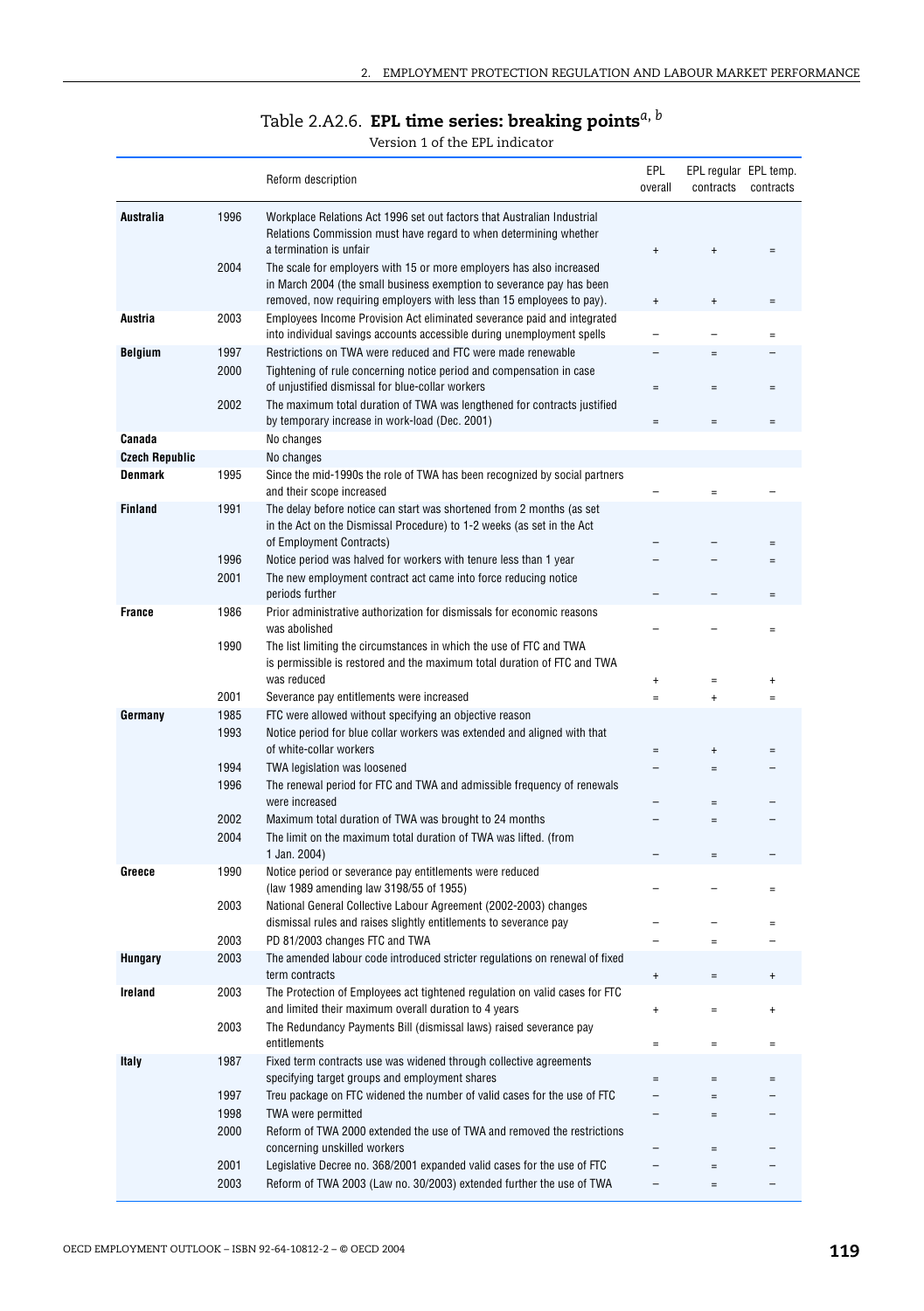| Table 2.A2.6. <b>EPL time series: breaking points</b> <sup><math>a, b</math></sup> (cont.) |  |  |  |  |  |
|--------------------------------------------------------------------------------------------|--|--|--|--|--|
|--------------------------------------------------------------------------------------------|--|--|--|--|--|

Version 1 of the EPL indicator

|                        |              | Reform description                                                                                                                                                                                                                                                 | EPL<br>overall                   | EPL regular EPL temp.<br>contracts | contracts                        |
|------------------------|--------------|--------------------------------------------------------------------------------------------------------------------------------------------------------------------------------------------------------------------------------------------------------------------|----------------------------------|------------------------------------|----------------------------------|
| Japan                  | 1985         | TWA were permitted for 13 occupations only                                                                                                                                                                                                                         |                                  |                                    |                                  |
|                        | 1996         | The use of TWA was extended to 26 occupations                                                                                                                                                                                                                      |                                  | $=$                                |                                  |
|                        | 1999         | The use of TWA was extended to all occupations with some exclusions                                                                                                                                                                                                |                                  | $=$                                |                                  |
| Korea                  | 1998         | <b>TWA</b> were liberalized                                                                                                                                                                                                                                        |                                  | $=$                                | $\equiv$                         |
|                        | 1998         | Dismissals for managerial reasons are allowed <i>(i.e.</i> redundancy<br>and economic restructuring). Whereas this new law may be used<br>for dismissing a single person for urgent business needs, it was mainly<br>introduced with collective dismissals in mind |                                  |                                    | $\equiv$                         |
| Mexico                 |              | No changes                                                                                                                                                                                                                                                         |                                  |                                    |                                  |
| <b>Netherlands</b>     | 1999         | The flexibility and security law increased the maximum possible number<br>of FCT and lengthened the maximum total duration of contracts with TWA                                                                                                                   |                                  |                                    |                                  |
|                        | 2001         | The EU directive on fixed-term work came into effect reducing the maximum<br>total duration of TWA contracts                                                                                                                                                       | $=$                              | $=$                                | $=$                              |
| <b>New Zealand</b>     | 2000         | Employment relations act tightened the legislation on individual and collective<br>dismissals                                                                                                                                                                      | $\ddot{}$                        | $\ddot{}$                          | $\equiv$                         |
|                        | 2000         | Employment relations act also tightened the legislation on FTC and TWA                                                                                                                                                                                             | $\ddot{}$                        | $=$                                | $\ddot{}$                        |
| Norway                 | 1995         | TWA legislation was eased                                                                                                                                                                                                                                          |                                  | $=$                                |                                  |
|                        | 2000         | TWA legislation was further eased                                                                                                                                                                                                                                  |                                  | $=$                                |                                  |
| Poland                 | 2002         | The new labour code lifted some restrictions in the use of FTC<br>(from 2 renewals permitted to unlimited - until accession)                                                                                                                                       |                                  | $=$                                |                                  |
|                        | 2003         | A new law tightened regulations on temporary work agencies limiting<br>the cases when TWA contracts are allowed and reducing their maximum total<br>duration                                                                                                       | $\begin{array}{c} + \end{array}$ |                                    | $\ddot{}$                        |
| Portugal               | 1989         | Firing restrictions were eased (dismissals for individual redundancy were<br>authorised)                                                                                                                                                                           |                                  |                                    |                                  |
|                        | 1991         | Firing restrictions were eased further (dismissals for unsuitability were<br>authorised)                                                                                                                                                                           |                                  |                                    | $\equiv$                         |
|                        | 1996         | A strategic social plan between social partners was agreed to widen the use<br>of FTC and TWA                                                                                                                                                                      |                                  | $=$                                |                                  |
|                        | 2004         | New Labour Code came into force in December 2003                                                                                                                                                                                                                   |                                  | $=$                                |                                  |
| <b>Slovak Republic</b> | 2003         | A new Labour code was approved that relaxed regulations on dismissal<br>of regular contract employees and collective dismissals                                                                                                                                    |                                  |                                    | $\equiv$                         |
|                        | 2003         | The new Labour code also increased valid cases for FTC, raised the number<br>of possible renewals and the maximum overall duration of FTC                                                                                                                          |                                  | $=$                                |                                  |
| Spain                  | 1984         | Restrictions for FTC were substantially relaxed                                                                                                                                                                                                                    |                                  |                                    |                                  |
|                        | 1994         | Procedural requirements for dismissals for economic reasons were relaxed,<br>notice periods shortened                                                                                                                                                              |                                  |                                    |                                  |
|                        | 1994         | Rules governing renewals of FTC were tightened and temporary work<br>agencies permitted                                                                                                                                                                            |                                  |                                    |                                  |
|                        | 1997         | Maximum compensation for unfair dismissal was reduced and some changes<br>were made to the definition of fair dismissal                                                                                                                                            |                                  |                                    |                                  |
|                        | 2001         | Law 12/2001 tightened the rules governing valid cases for the use of FTC                                                                                                                                                                                           | $\ddot{}$                        | $\quad \  \  =$                    | $\ddot{}$                        |
| Sweden                 | 1993<br>1997 | TWA were permitted<br>FTC were made possible without objective reason                                                                                                                                                                                              |                                  | $=$<br>$=$                         |                                  |
| Switzerland            |              | No changes                                                                                                                                                                                                                                                         |                                  |                                    |                                  |
| Turkey                 |              | No changes                                                                                                                                                                                                                                                         |                                  |                                    |                                  |
| <b>Great Britain</b>   | 1985         | The period of service to claim unfair dismissal increased to 2 years                                                                                                                                                                                               |                                  |                                    |                                  |
|                        | 2000         | Trial period was halved                                                                                                                                                                                                                                            | $\ddagger$                       | $\ddagger$                         | $\equiv$                         |
|                        | 2002         | Maximum total duration of FTC was reduced to 4 years (from unlimited)                                                                                                                                                                                              | $=$                              | $=$                                | $\begin{array}{c} + \end{array}$ |
| <b>United States</b>   |              | No changes                                                                                                                                                                                                                                                         |                                  |                                    |                                  |

*a)* Index starts in 1985 for all countries except Hungary, Korea, Mexico, New Zealand, Poland, Turkey (1990), and the Czech Republic and the Slovak Republic (1993).

*b)* The equal sign does not mean that the change has not been accounted for but indicates that the change in a sub-item was not large enough to be visible in the overall score (total, regular or temporary work EPL).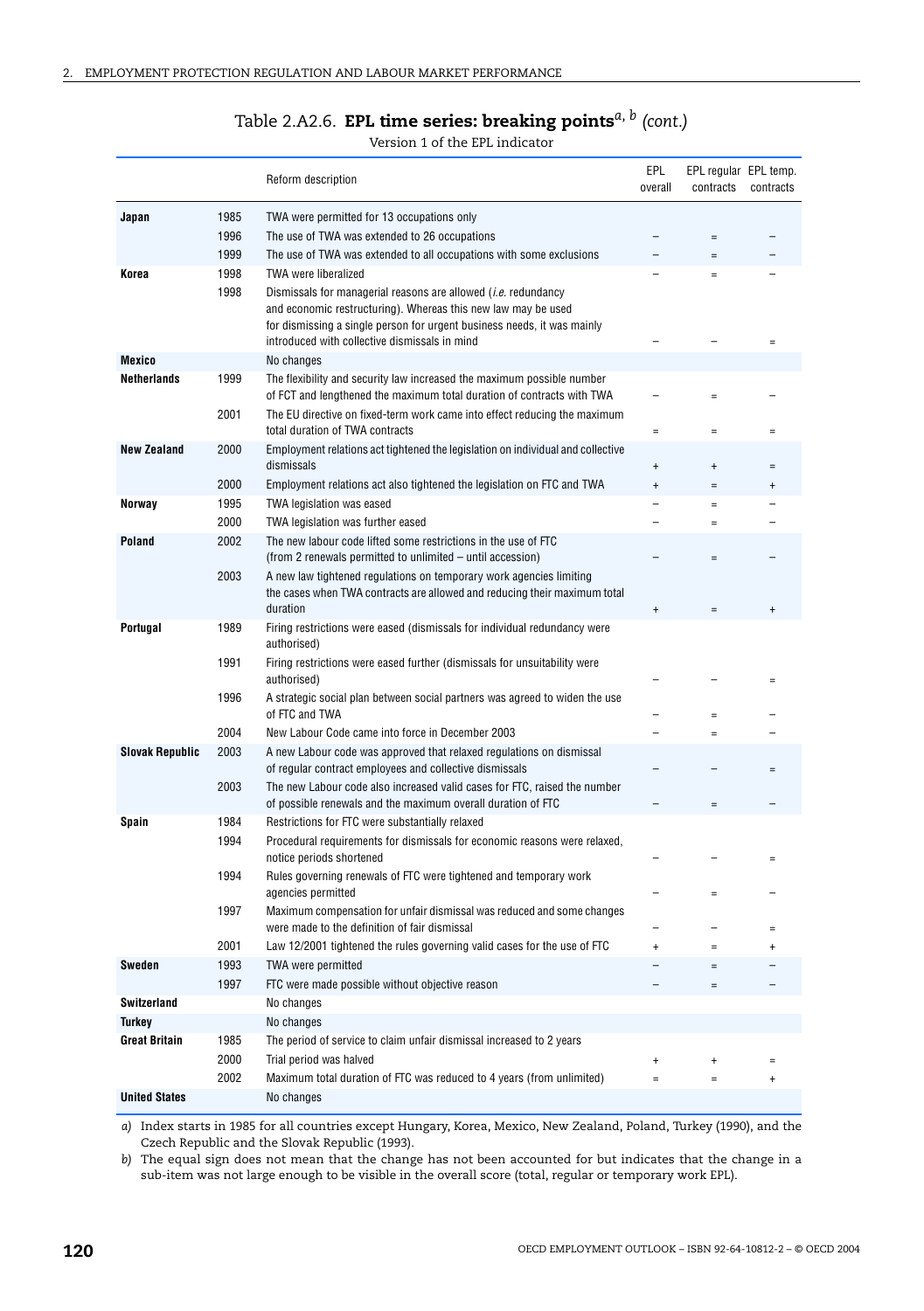## ANNEX 2.A3

## *Data Description*

## Table 2.A3.1. **Variables description**

| Variable name                                      | Description                                                                                                                    | Source                                                             | Countries                                                       | Years                                                                                                                                                 |
|----------------------------------------------------|--------------------------------------------------------------------------------------------------------------------------------|--------------------------------------------------------------------|-----------------------------------------------------------------|-------------------------------------------------------------------------------------------------------------------------------------------------------|
|                                                    |                                                                                                                                |                                                                    | Control variables                                               |                                                                                                                                                       |
| Wage bargaining<br>centralisation/<br>coordination | Degree of centralisation/<br>coordination in wage<br>bargaining.                                                               | OECD (2004),<br><b>Employment Outlook,</b><br>Chapter 3.           | OECD.                                                           | 1970-2002 (constant after 2000).                                                                                                                      |
| Wage bargaining<br>coverage                        | Degree of coverage of<br>wage bargaining<br>agreements.                                                                        | OECD (2004),<br>Employment Outlook,<br>Chapter 3.                  | OECD except ISL, LUX.                                           | 1970-2002 (constant after 2000).                                                                                                                      |
| Tax wedge                                          | Ratio between employers'<br>and employees'<br>contributions, plus<br>personal income tax, and<br>average gross earnings.       | OECD (2004),<br>Taxing wages.                                      | OECD.                                                           | 1985-2002 except (starting year):<br>CZE (93), HUN (91), POL (90).                                                                                    |
| Active labour<br>market policies                   | Expenditure on active<br>labour market programmes<br>per unemployed person<br>('000) (constant US\$ PPP<br>for GDP).           | OECD database on Labour<br>Market Programmes.                      | OECD less ISL, TUR.                                             | 1985-2002 except (starting year):<br>CZE, HUN (92), ITA (98), JPN (87),<br>KOR, MEX (90), POL (93),<br>PRT (86), SVK (94).                            |
| Unemployment<br>benefits<br>replacement rates      | Gross replacement rates<br>averaged across 2 earnings<br>levels, 3 family types,<br>and 3 unemployment<br>duration categories. | OECD (2004),<br><b>Benefits and wages</b><br>(annual publication). | OECD less CZE, HUN, ISL,<br>KOR, LUX, MEX, POL, SVK,<br>TUR.    | 1985-2002 odd years only (even<br>years interpolated) 2002 equal<br>to 2001.                                                                          |
| Output gap                                         | Percentage difference<br>between actual and<br>long-run trend output.                                                          | OECD (2003), Economics<br>Department Analytical<br>Database.       | OECD less CZE, HUN, KOR, 1985-2002.<br>LUX, MEX, POL, SVK, TUR. |                                                                                                                                                       |
| Relative tax rate of<br>the second earner          | Ratio of tax rate of second<br>earner to tax rate of single<br>individual.                                                     | OECD (2003), Economics<br>Department working paper<br>No. 376.     | OECD less ISL, LUX.                                             | 1981-2001 except (starting year)<br>AUT, BEL, CZE, GRC, HUN, IRL,<br>JPN, MEX, NZL, POL, PRT, CHE,<br>TUR (95), KOR (96), SVK (00).                   |
| Child benefits                                     | Increase in household<br>disposable income<br>from child benefits for<br>two children.                                         | OECD (2003), Economics<br>Department working paper<br>No. 376.     | OECD less ISL, LUX.                                             | 1981-2001 except (starting year)<br>AUT, BEL, CZE, GCR, HUN, IRL,<br>JPN, MEX, NZL, POL, PRT, CHE,<br>TUR (95), KOR (96), SVK (00).                   |
| Public spending<br>on childcare                    | Public childcare spending<br>per child (formal day-care<br>and pre-primary school).                                            | OECD (2003), Economics<br>Department working paper<br>No. 376.     | OECD less ISL, LUX, GCR,<br>HUN, JPN, POL.                      | 1985-1999 except (starting year)<br>IRL (87), NLD (98), AUT (90),<br>CHE (91), CAN, DEU, KOR,<br>MEX (93), FRA (95), TUR (96),<br>CZE (97), FIN (98). |
| Paid leave                                         | Total number of weeks<br>of paid maternity, parental,<br>and childcare leave.                                                  | OECD (2003), Economics<br>Department working paper<br>No. 376.     | OECD less ISL, LUX, KOR,<br>CHE.                                | 1981-1999 except (starting year)<br>AUT (88), CZE, HUN, MEX, POL,<br>SVK, TUR, (95).                                                                  |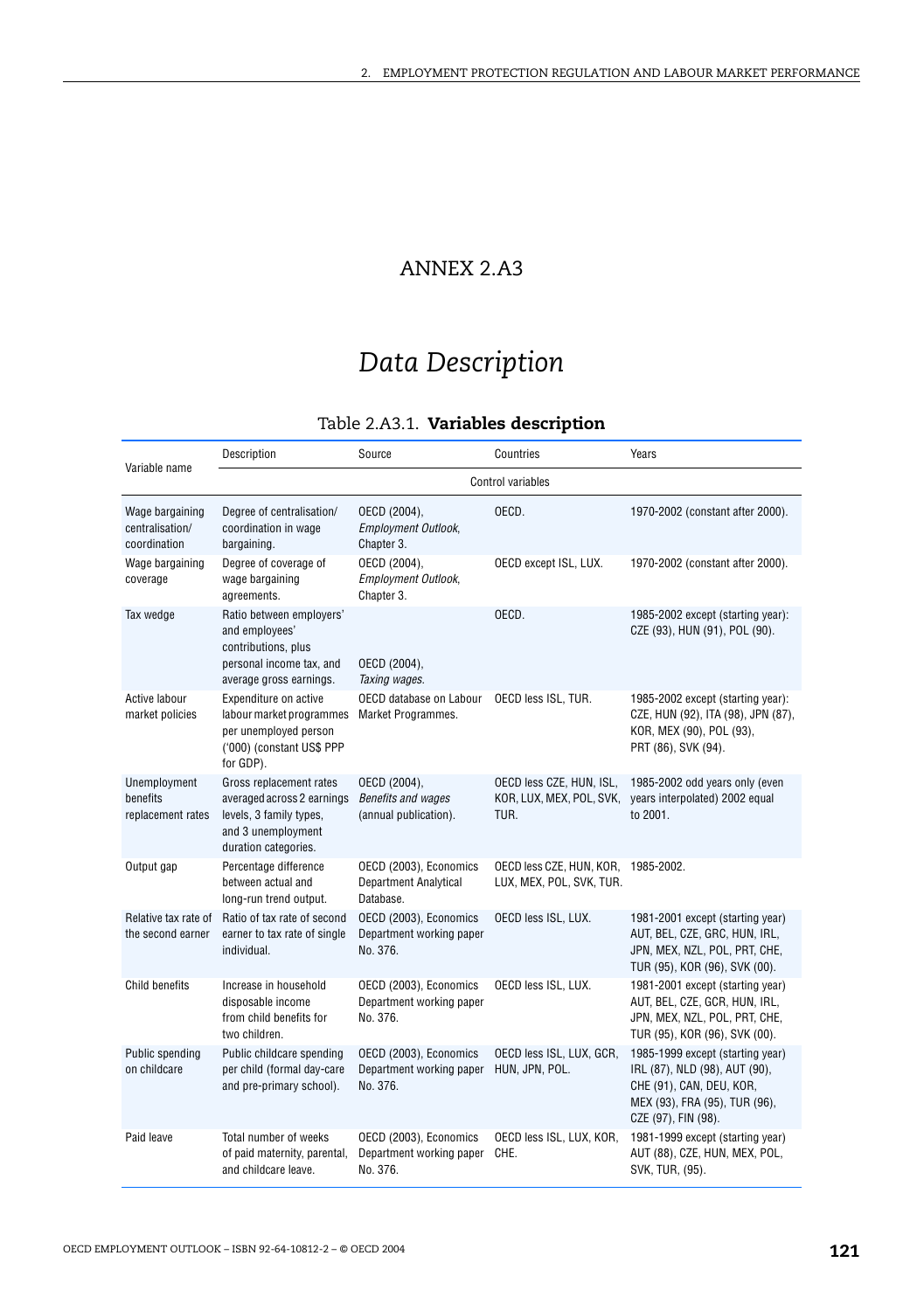| Variable name                                         | Description                                                                                                                                                            | Source                                                         | Countries                                                                                | Years                                                                                                                                                  |
|-------------------------------------------------------|------------------------------------------------------------------------------------------------------------------------------------------------------------------------|----------------------------------------------------------------|------------------------------------------------------------------------------------------|--------------------------------------------------------------------------------------------------------------------------------------------------------|
|                                                       |                                                                                                                                                                        |                                                                | Control variables                                                                        |                                                                                                                                                        |
| Minimum wage                                          | Minimum wage<br>as a percentage of average<br>wage (0 where no<br>minimum age exists).                                                                                 | OECD minimum wages<br>database.                                | <b>OECD less SVK.</b>                                                                    | 1981-2002 except (start-end year)<br>HUN (91-02), POL (91-99),<br>TUR (81-98).                                                                         |
| age                                                   | Average retirement Average of retirement age<br>of men and women.                                                                                                      | OECD (2003), Economics<br>Department working paper<br>No. 370. | OECD less ISL, LUX, CZE,<br>DNK, GCR, HUN, MEX,<br>POL, SVK, TUR.                        | 1967-1999 except (starting date)<br>NZL (84), KOR (87), CHE (89),<br>BEL (95), AUT (99), JPN (93).                                                     |
| Implicit tax rate                                     | Implicit marginal tax rate<br>on continued work on continued work<br>(average of rate at 55<br>and rate at 60 with weights<br>0.8 and 0.2 respectively).               | OECD (2003), Economics<br>Department working paper<br>No. 370. | OECD less ISL, LUX, CZE,<br>DNK, GCR, HUN, KOR,<br>MEX, POL, SVK, TUR.                   | 1967-1999 except (starting year)<br>CHE (89), BEL (95), AUT (99),<br>JPN (93).                                                                         |
|                                                       |                                                                                                                                                                        |                                                                | Outcome variable                                                                         |                                                                                                                                                        |
| <b>Employment rate</b>                                | Ratio of employment<br>to population.                                                                                                                                  | OECD database on Labour<br>Force Statistics.                   | OECD.                                                                                    | 1985-2002 except (starting year):<br>CHE, MEX (91), CZE (93),<br>HUN, POL (92), KOR (89), NZL (86),<br>TUR (88), SVK (94). <sup>a</sup>                |
| <b>Employment rate</b><br>of low skilled <sup>b</sup> | Ratio of employment<br>to population for low<br>educated.                                                                                                              | OECD database on Labour<br>Force Statistics.                   | OECD (less LUX, ISL).                                                                    | 1989-2002 except CAN, DEU, ESP,<br>FRA, IRL, KOR, TUR (91), DNK,<br>NZL (92), CZE, GRC, SVK (94),<br>MEX, POL (95), HUN (96),<br>JPN (97), TUR (91).   |
| Unemployment<br>rate                                  | Ratio of unemployment<br>to labour force.                                                                                                                              | OECD database on Labour<br>Force Statistics.                   | OECD.                                                                                    | 1985-2002 except (starting year):<br>CHE, MEX (91), CZE (93),<br>HUN, POL (92), KOR (89), NZL (86),<br>TUR (88), SVK (94).                             |
| Incidence<br>of long-term<br>unemployment             | Incidence of long term<br>unemployment (1 year<br>or longer).                                                                                                          | OECD database on Labour OECD.<br>Force Statistics.             |                                                                                          | 1985-2002 except (starting year):<br>AUT, SVK (94), CZE (93), FIN (95),<br>HUN, POL (92), NOR, TUR (88),<br>CHE, KOR (91), MEX (96), NZL,<br>PRT (86). |
| Incidence                                             | Share of employees with<br>of temporary work a temporary contract.                                                                                                     | OECD database<br>on temporary workers.                         | AUT, BEL, CAN, DNK, FIN,<br>FRA, DEU, ITA, JPN, NLD,<br>NOR, PRT, ESP, SWE, CHE,<br>GBR. | 1985-2002 <sup>c</sup> except (starting year):<br>AUT, FIN, NOR, SWE (95), CZE,<br>POL (97), ESP, PRT (86), HUN,<br>CHE (96), SVK (98).                |
| Unemployment<br>inflow rate                           | Number of people<br>unemployed for less than<br>a month divided by total<br>population less<br>unemployment.                                                           | OECD database<br>on unemployment<br>by duration.               | OECD less KOR, TUR.                                                                      | 1985-2002 except (starting year):<br>AUT, SVK (94), CZE (93), HUN,<br>POL (92), MEX (95), NZL,<br>PRT (86), POL (92), CHE (91).                        |
| Unemployment<br>outflow rate                          | Difference between<br>the average monthly level<br>of inflows and the monthly<br>average change<br>in unemployment over<br>one year, divided by total<br>unemployment. | OECD database<br>on unemployment<br>by duration.               | OECD less KOR, TUR.                                                                      | 1985-2002 except (starting year):<br>AUT, SVK (95), CZE (94), HUN,<br>POL (93), MEX (96), NZL,<br>PRT (87), POL (93), CHE (92).                        |

## Table 2.A3.1. **Variables description** *(cont.)*

*a)* Data for Switzerland are missing for young workers before 1999.

*b)* Low skilled group includes those with educational attainment corresponding to less than upper secondary degree.

*c)* For low-educated workers, data are from 1992 only at the earliest, 1993 for France and 1996 for the Netherlands and Norway.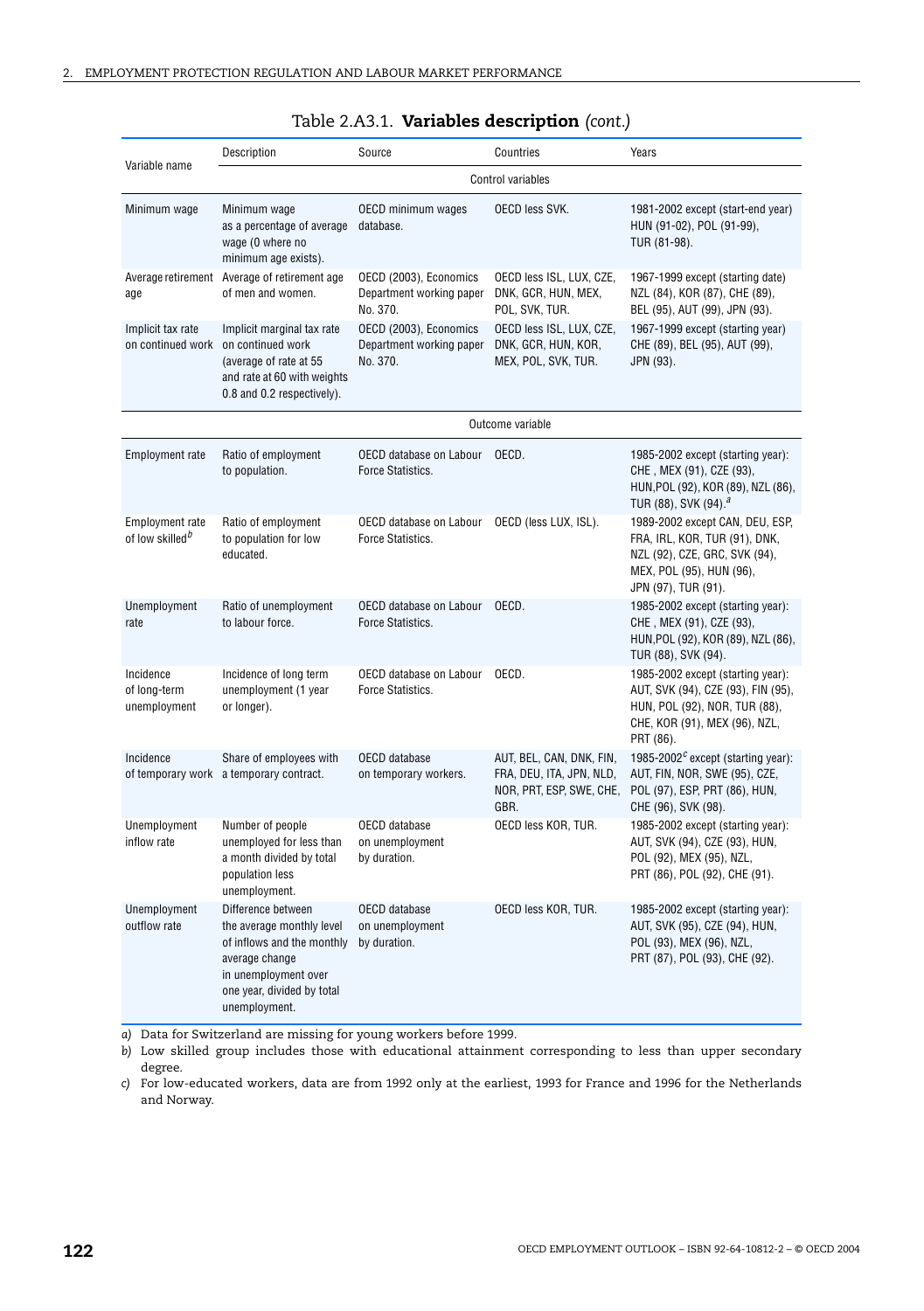#### *Bibliography*

- Addison, J.T. and P. Teixeira (2003), "The Economics of Employment Protection", *Journal of Labor Research*, Vol. 24, Issue 1, pp. 85-129.
- Anderson, P. and B. Meyer (1993), "Unemployment Insurance in the United States: layoff incentives and cross subsidies", *Journal of Labor Economics*, Vol. 11, pp. 70-95.
- Anderson, P. and B. Meyer (1994), "The Effects of Unemployment Insurance Taxes and Benefits on Layoffs Using Firm and Individual Data", NBER Working Paper, No. 4960.
- Anderson, P. and B. Meyer (2000), "The Effects of Unemployment Insurance Payroll Taxes on Wages, Employment, Claims and Denials", *Journal of Public Economics*, Vol. 78, pp. 81-106.
- Arbejdsministeriet (1999), *Arbejdsmarkedsreformerne ét statusbillede*, Købenahavn.
- Autor, D. (2000), "Outsourcing at Will: Unjust Dismissal Doctrine and the Growth of Temporary Help Firms", NBER Working Paper, No. 7557.
- Baily, M. (1977), "On the Theory of Layoffs and Unemployment", *Econometrica*, Vol. 45, pp. 1043-1063.
- Baker, D., A. Glyn, D. Howell and J. Schmitt (2003), "Unemployment and Labour Market Institutions: the failure of the empirical case for deregulation", paper prepared for the ILO, Geneva.
- Baker, D., A. Glyn, D. Howell and J. Schmitt (2004), "Labour Market Institutions and Unemployment: a critical assessment of cross-country evidence", forthcoming in D. Howell (ed.), *Fighting Unemployment: the limits of free market orthodoxy*, Oxford University Press, Oxford.
- Behaghel, L., B. Crépon and B. Sédillot (2004), "Contribution Delalande et transitions sur le marché du travail", mimeo, CREST-INSEE, Paris, *www.crest.fr/seminaires/recherche/20032004/delalande.pdf*.
- Belot, M. and J. van Ours (2000), "Does the Recent Success of Some OECD Countries in Lowering their Unemployment Rates Lie in the Clever Design of their Labour Market Reforms", IZA Discussion Paper, No. 147, April.
- Belot, M., J. Boone and J. van Ours (2002), "Welfare Effects of Employment Protection", CEPR Discussion Paper, No. 3396.
- Bentolila, S. and J. Dolado (1994), "Spanish Labour Markets", *Economic Policy*, April, pp. 53-99.
- Bertola, G. (2004), "A Pure Theory of Job Security and Labor Income Risk", *Review of Economic Studies*, Vol. 71, pp. 43-61.
- Bertola, G., F. Blau and L. Kahn (2002), "Comparative Analysis of Labour Market Outcomes: Lessons for the US from International long-run evidence", in A. Krueger and R. Solow (eds.), *The Roaring Nineties: Can Full Employment Be Sustained?*, Russell Sage and Century Foundations, pp. 159-218.
- Bertola, G., T. Boeri and S. Cazes (1999), "Employment Protection and Labour Market Adjustment in OECD Countries: Evolving institutions and variable enforcement", Employment and Training Paper, No. 48, ILO, Geneva.
- Bingley, P., T. Eriksson, A. Werwatz and N. Westergard-Nielsen (1999), "Beyond 'Manucentrism': some fresh facts about job and worker flows", Centre for Labour Market and Social Research, Working Paper, No. 99-09, Aarhus.
- Blanchard, O. and A. Landier (2002), "The Perverse Effect of Partial Labour Market Reform: Fixed-Term Contracts in France", *Economic Journal*, Vol. 112, No. 480, pp. F214-244.
- Blanchard, O. and P. Portugal (2001), "What Hides Behind an Unemployment Rate. Comparing Portuguese and US unemployment", *American Economic Review*, Vol. 91-1, pp. 187-207.
- Blanchard, O. and J. Tirole (2003), "Contours of Employment Protection Reform", mimeo, Massachusetts Institute of Technology, Department of Economics.
- Blanchard, O. and J. Tirole (2004), "The Optimal Design of Unemployment Insurance and Employment Protection: a first pass", Massachusetts Institute of Technology, Department of Economics, Working Paper, No. 04-15.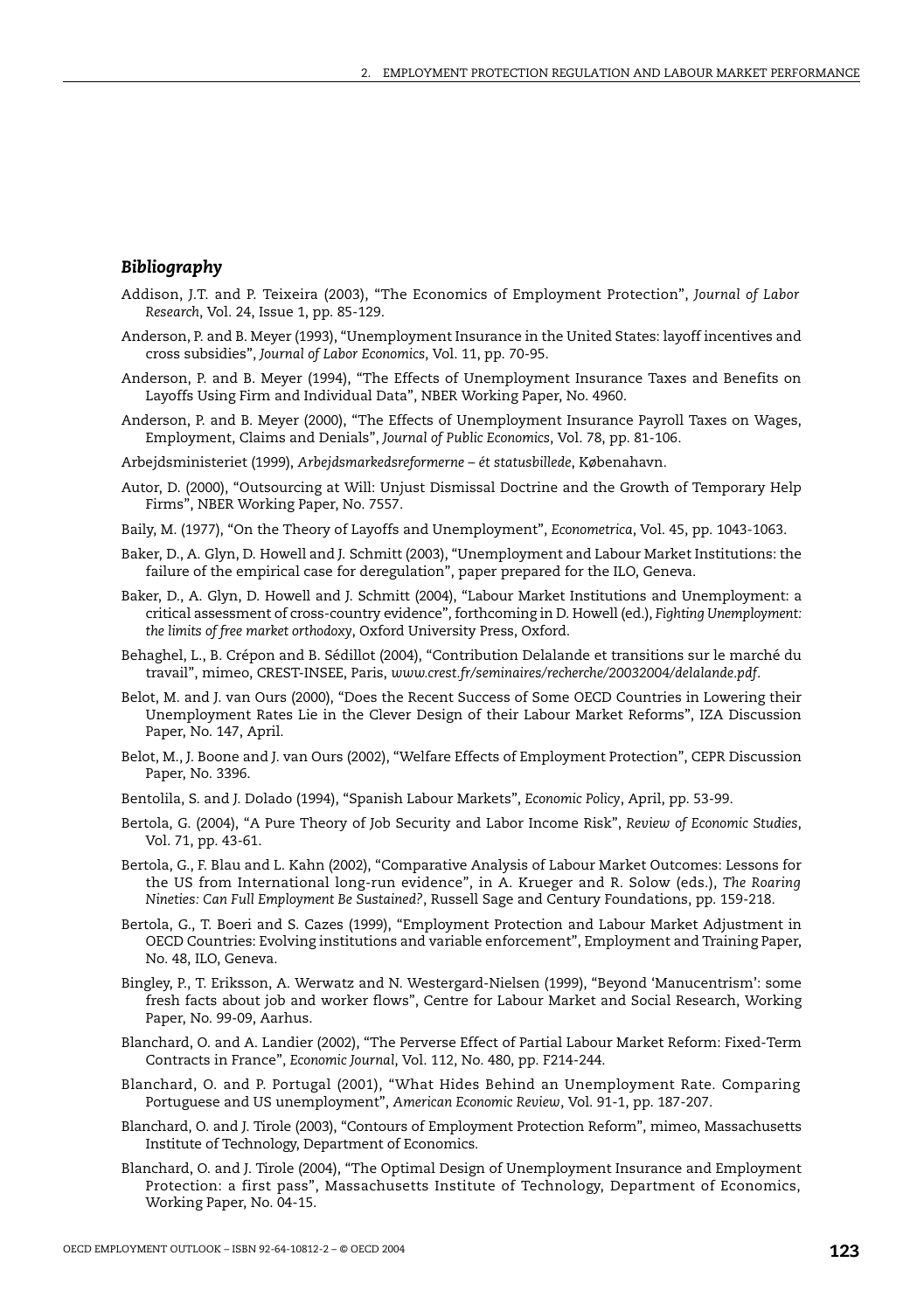- Blanchard, O. and J. Wolfers (2000), "The Role of Shocks and Institutions in the Rise of European Unemployment: The Aggregate Evidence", *Economic Journal*, Vol. 110, No. 462, pp. C1-33.
- Boeri, T., J.I. Conde-Ruiz and V. Galasso (2003), "Protecting Against Labour Market Risk: Employment Protection or Unemployment Benefits?", IZA Discussion Paper, No. 834.
- Bommier, A., T. Magnac and M. Roger (2003), "Le marché du travail à l'approche de la retraite", forthcoming in *Revue Française d'Économie*.
- Borland, J., P. Gregg, G. Knight and J. Wadsworth (1999), "They Get Knocked Down. Do they get up again? Displaced workers in Britain and Australia", Canadian International Labour Network Conference "Labour Market Institutions and Labour Market Outcomes: International Perspectives", McMaster University, Canada.
- Brechling, F. (1977), "The Incentive Effects of the US Unemployment Insurance Tax", *Research in Labor Economics*.
- Cahuc, P. and G. Jolivet (2003), "Do We Need More Stringent Employment Protection Legislations?", mimeo, Université Paris 1, Paris.
- Cahuc, P. and F. Postel-Vinay (2002), "Temporary Jobs, Employment Protection and Labour Market Performance", *Labour Economics*, Vol. 9, No. 1, pp. 63-91.
- Card, D. and P. Levine (1994), "Unemployment Insurance Taxes and the Cyclical and Seasonal Properties of Unemployment", *Journal of Public Economics*, Vol. 53, pp. 1-29.
- Clark, A. and F. Postel-Vinay (2004), "Job Security and Job Protection", Paper prepared for the 2004 International Seminar on Macroeconomics, Reykjavik, Iceland.
- Dolado, J.J., C. Garcia and J.F. Jimeno (2002), "Drawing Lessons from the Boom of Temporary Jobs in Spain", *Economic Journal*, Vol. 112, No. 480, pp. F270-295.
- Duval, R. (2003), "The Retirement Effects of Old-age Pension and Early Retirement Schemes in OECD Countries", OECD Economics Department Working Paper, No. 370, OECD, Paris.
- EIRO Observer (2003), "Netherlands Social partners oppose changes to dismissals laws", European Foundation for the Improvement of Living and Working Conditions, update 5'03.
- Elmeskov, J., J.P. Martin and S. Scarpetta (1998), "Key Lessons for Labour Market Reforms: Evidence from OECD Countries' Experience", *Swedish Economic Policy Review*, Vol. 5, pp. 205-252.
- European Commission (2003a), "2003 Adopted Employment Guidelines", *http://europa.eu.int/eur-lex/pri/ en/oj/dat/2003/l\_197/l\_19720030805en00130021.pdf*.
- European Commission (2003b),
	- "2003 NAP The Government: Denmark's national action plan for employment 2003", *http://europa.eu.int/comm/employment\_social/employment\_strategy/nap\_2003/nap\_da\_en.pdf*.
- Farber, H.S. (2003), "Job Loss in the United States", NBER Working Paper, No. 9707.
- Feldstein, M. (1976), "Temporary Layoffs in the Theory of Unemployment", *Journal of Political Economy*, Vol. 84, pp. 937-957.
- Fella, G. (2004), "Efficiency Wage and Efficient Redundancy pay", *European Economic Review*, Vol. 44, pp. 1473-1490.
- Foster, B. and I. Mc Andrew (2003), Introduction to the Conference Collection: "Growth and Innovation Through Good Faith Collective Bargaining: An Introduction", *New Zealand Journal of Industrial Relations*, Vol. 28.
- Fougere, D. and D. Margolis (2000), "Moduler les cotisations employeurs à l'assurance chômage : les expériences de bonus-malus aux Etats-Unis", *Revue Française d'Économie*.
- Gomez-Salvador, R., J. Messina and G. Vallanti (2004), "Gross Job Flows and Institutions in Europe", forthcoming in *Labour Economics*.
- Grubb, D. and W. Wells (1993), "Employment Regulation and Patterns of Work in EC Countries", *OECD Economic Studies*, No. 21, OECD, Paris, Winter, pp. 7-58.
- Harbridge, R., R. May and G. Thickett (2003), "The Current State of Play: collective bargaining and union membership under the Employment Relations Act 2000", *New Zealand Journal of Industrial Relations*, Vol. 28, pp. 140-149.
- Heckman, J. and C. Pages (2000), "The Cost of Job Security Regulation: evidence from Latin American labour markets", NBER Working Paper, No. 7773.